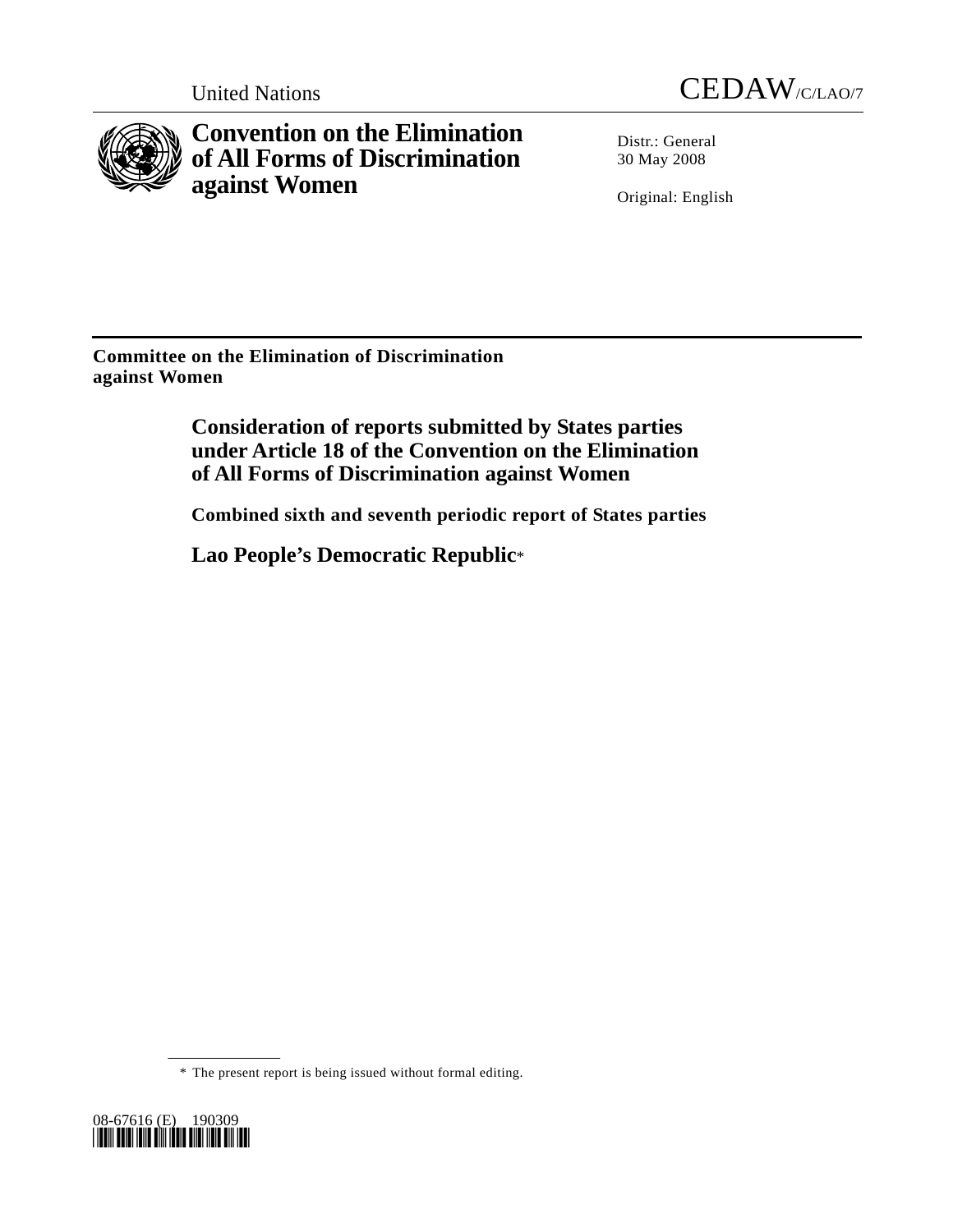# Contents

| Part I. |            |    |                                                                                            |
|---------|------------|----|--------------------------------------------------------------------------------------------|
|         | 1.         |    |                                                                                            |
|         | 2.         |    |                                                                                            |
|         |            | a) |                                                                                            |
|         |            | b) |                                                                                            |
|         |            | c) |                                                                                            |
|         |            | d) |                                                                                            |
|         | 3.         |    |                                                                                            |
|         |            |    | Part II. Report on the implementation of the Convention on the Elimination of All Forms of |
|         | Article 1: |    |                                                                                            |
|         | Article 2: |    |                                                                                            |
|         | Article 3: |    |                                                                                            |
|         | Article 4: |    |                                                                                            |
|         | Article 5: |    |                                                                                            |
|         | Article 6: |    | Suppression of trafficking in women and exploitation of prostitution of women              |
|         | Article 7: |    |                                                                                            |
|         | Article 8: |    | International representation and participation                                             |
|         | Article 9: |    |                                                                                            |
|         |            |    |                                                                                            |
|         |            |    |                                                                                            |
|         |            |    |                                                                                            |
|         |            |    |                                                                                            |
|         |            |    |                                                                                            |
|         |            |    | Article 15: Equality before the law and in civil matters                                   |
|         |            |    |                                                                                            |
| Part 3. |            |    |                                                                                            |
|         | 3.1        |    |                                                                                            |
|         | 3.2        |    |                                                                                            |
|         | 3.3        |    |                                                                                            |
| Annex   |            |    |                                                                                            |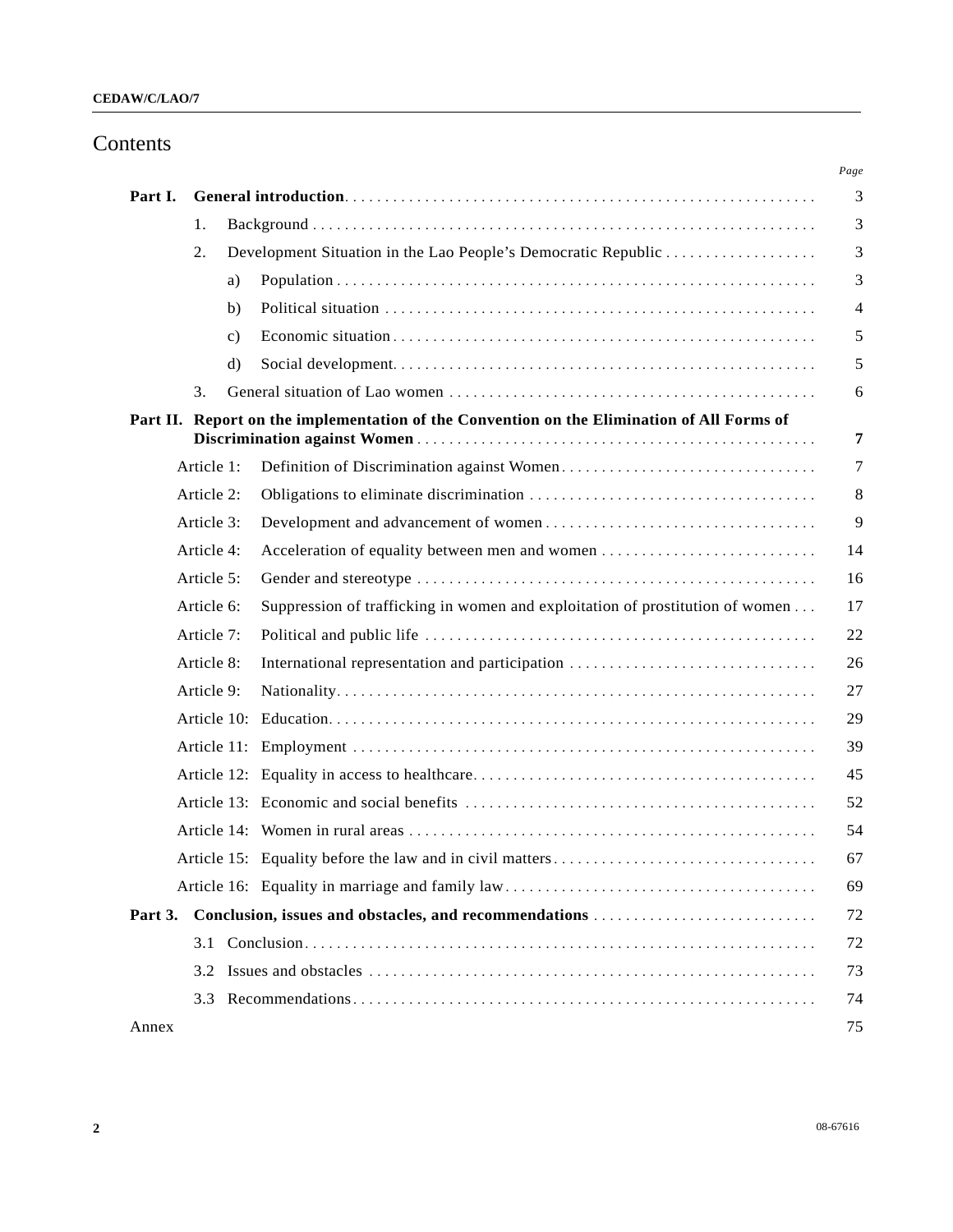# **Part I: General Introduction**

### **1. Background**

The Lao People's Democratic Republic ratified the Convention on the Elimination of All Forms of Discrimination Against Women in 1981. Over the past years, the Lao People's Democratic Republic had submitted its combined first, second, third, fourth and fifth report. The report was examined by the Committee on the Elimination of All Forms of Discrimination Against Women in 2005. In accordance with Art. 18 of the Convention, the Committee has requested the Lao PDR to submit the  $6<sup>th</sup>$  report by September 2002 and the 7<sup>th</sup> report by late September 2006 in a combined report.

This combined  $6<sup>th</sup>$  and  $7<sup>th</sup>$  periodic report introduces the progress made in the implementation of CEDAW, reflecting development in various fields covered by the Convention:

- Part 1 presents general overview of the country's socio-economic development, including the situation and the status of the Lao women,
- Part 2 provides an assessment of the implementation of CEDAW from Article 1 to Article 16,
- Part 3 presents concluding remarks and recommendations.

This report is a result of numerous studies and consultations among various bodies and agencies, in particular, the Lao Women's Unions and the Lao National Commissions for the Advancement of Women at the central, provincial, district and village levels. A data collecting team was set up and trainings for the team members were organized as well as consultations with villagers and local people were conducted with a view to conducting an assessment and identifying problems and difficulties in the advancement of women. In addition, national and provincial consultative meetings were also held to engage all Government agencies, the UN system and NGOs in a joint dialogue.

The significant progress in the implementation of CEDAW has been recorded. The mechanism for the advancement of women has been reviewed and strengthened. The Constitution and laws related to the rights of women have been amended. There has been a gradual improvement in education and health sector. As regard education, the woman literacy rate has increased. Girls, especially those in the ethnic, remote areas now receive better education. In the health sector, the maternal and infant mortality rates have decreased. The role of women in family and the society has been constantly raised. Women's rights have been better protected. Women have more opportunities and are in a better condition to enhance their self-development as well as become more dynamic in the process of social development. More women participate in a decision making process. Women have access to credit, poverty reduction funds and land, thus enabling them to engage in business and play more important role in income generation of the family.

# **2. Development Situation in the Lao Peoples Democratic Republic**

### **a) Population**

According to the 2005 Census, the Lao PDR has a population of about 5.62 millions, of whom 2.82 millions are female. This clearly indicates that women and men almost share equal number.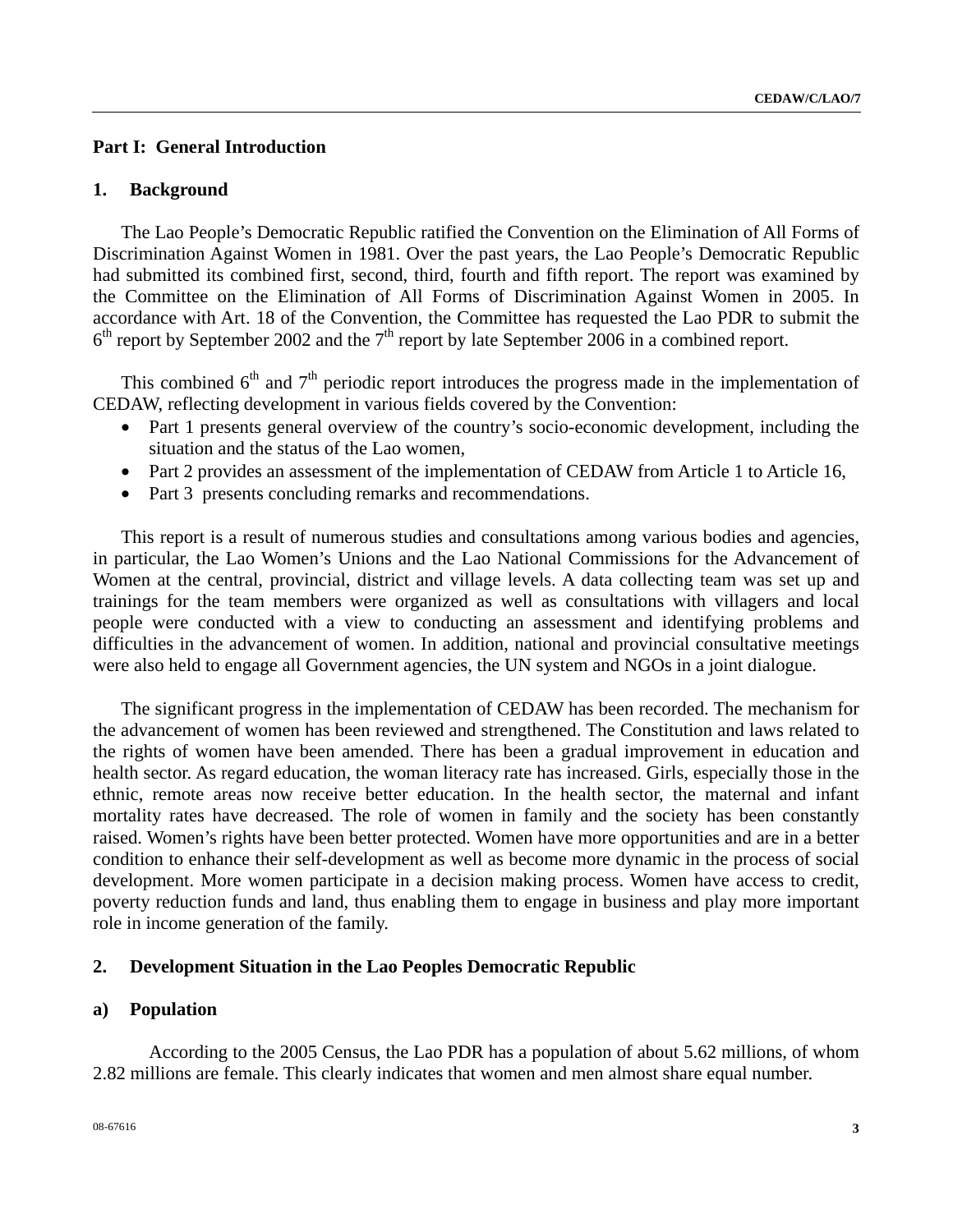Since the 1995 Census, the population has increased by 1.04 millions people or 2.1 percent annually. The structure of the Lao population is young, about 50 percent of the population is under twenty. However, the number of young population under 15 has decreased from 44 percent in 1995 to 39 percent. Male and female working age population has also relatively increased.

The Lao PDR is one of the most multi-ethnic nations in the world. There are 49 official ethnic groups and 4 major language groups in the country: Lao-Thai accounts for 66.7 percent; Mon-Khmer 20.6 percent, Hmong-Mien 8.4 percent, Chine-Tibet 3.3 percent and others 1 percent.

The majority of the Lao population or about 67 percent are Buddhist, 1.5 percent Christian, less than 1 percent is Muslim and Bahai, and approximately 30.9 percent of the population believe in other religions.

#### **b) Political Situation**

The Lao People's Democratic Republic is a state of people's democracy. All powers belong to the people, by the people and for the interests of the Lao multi-ethnic people. It is a state governed by the rule of law. The right of the Lao multi-ethnic people as the master of the country are exercised and ensured through the functioning of the political system with the Lao People's Revolutionary Party as its leading nucleus. The people elect a body that represents their powers and interests called National Assembly. The election of members of the National Assembly is carried out through the principles of universal equal direct suffrage and secret balloting.

The Government of the Lao PDR consists of 13 Ministries and the Ministry-equivalent organs. The local administration is composed of 16 provinces and the Capital City, Vientiane, 139 districts and 10.292 villages.

The Lao Front for National Construction, the Lao Federation of Trade Unions, the Lao People's Revolutionary Youth Union, the Lao Women's Union and other social organizations are the organs to unite and mobilize all strata of the Lao multi-ethnic people in carrying out the tasks of protection and development of the country; to develop the right of self-determination of the people and to protect the legitimate rights and interests of members of their respective organizations.

Besides, there exist also a system of People's Court and Prosecutor. Currently, the Lao PDR has 63 laws and a number of resolutions and regulations. Since the last report, the National Assembly has adopted another 19 laws, amended the Constitution and a number of laws with a view to responding to the current development in the country.

 In brief, the Lao PDR has a strong and secured political system and ensures political stability that has created conducive conditions for socio-economic development.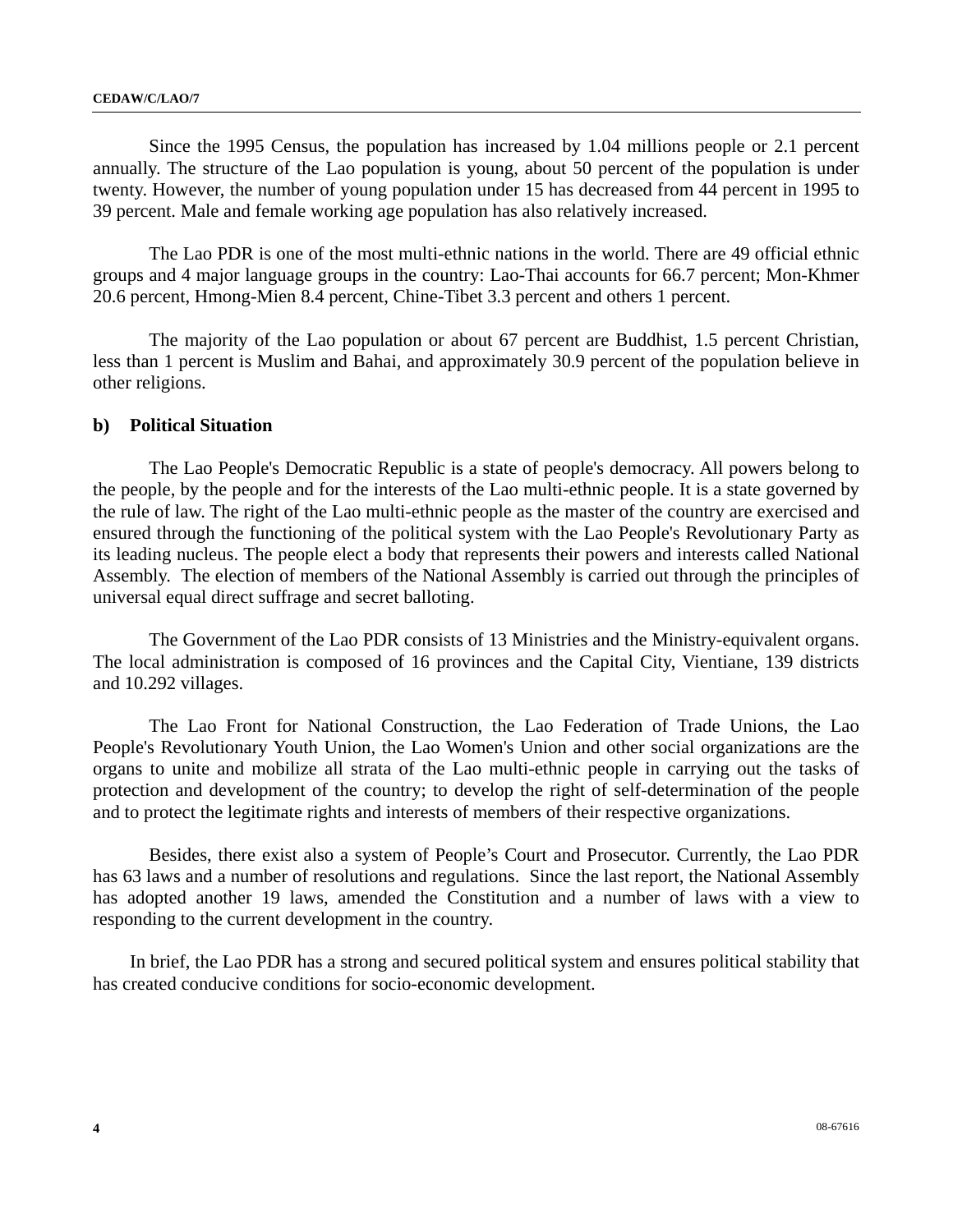# **c) Economic Situation**

The economy of the Lao PDR is mainly an agriculture-based economy. The GDP per capita is \$US 491 in 2005. Between 2001 and 2005, the economy of Lao PDR grew steadily. The GDP growth rate was about 6.24% per year. The economic structure has substantially changed. Agriculture as share of GDP has declined gradually from 51,9% in 2000 to 45,4% in 2005, whereas the share of industry and construction has gradually increased from 22.4% in 2000 to 28.2% in 2005 and service was up from 25.7% in 2000 to 26.4% in 2005. In general, the investment in mining, hydropower, export of agricultural and industrial products and service is also on the rise.

Over the past 5 years, the total export has amounted to US\$ 1,83 billions, accounting for 7.1 percent increase annually while import has reached UB\$ 2,86 billions representing a 4.9 percent annual increase on average. The Government's policy on international cooperation has led the country to gradual integration into the regional and international economy, and to more open markets for the Country's exports giving opportunities to the Lao PDR to export to more 40 countries. The Lao PDR has joined AFTA and undertaken necessary steps in the preparation for the WTO membership.

The international assistance also played an important role in the national socio-economic development. Over the past five years between 2001 and 2005, the total Official Development Assistance (ODA) to the Lao PDR was US\$ 935 millions averaging US\$ 187 millions per year. In addition, the contribution from the Government was about US\$ 115 millions. In the same period between 2001 and 2005, 585 foreign direct investment (FDI) projects accounting for US\$ 2.8 billions were approved.

### **d) Social Development**

Poverty in Lao PDR has been gradually reduced from 46 percent in 1992/1993 to 39 percent in 1997/98, to 33.5 percent in 2002/2003 and by 2005 it stood at 28.7%. It is expected to drop to 23 percent by 2010.

According to the 2005 Census, the unemployment rate was 1.4 percent compared to 2.4 percent in 1995. Life expectancy in 2005 was 63 for women and 59 for men while in 1995 it was 52 and 50 for women and men respectively.

The social development indicator has also been improved. The Government paid more attention on developing quality national education, creating opportunities and conditions that provide access to education for all, thus leading to eradication of illiteracy. In the health sector, in order to ensure good public health, the Government has developed and improved a comprehensive preventive and health treatment system, thus providing opportunities for all, especially mothers and children, poor people and people living in the rural and remote areas to have access to health care services.

The Labor Law has been amended. Trainers have been trained, vocational and skilled labor trainings were conducted. In additions, private sector has been encouraged to participate more in the skilled labor development.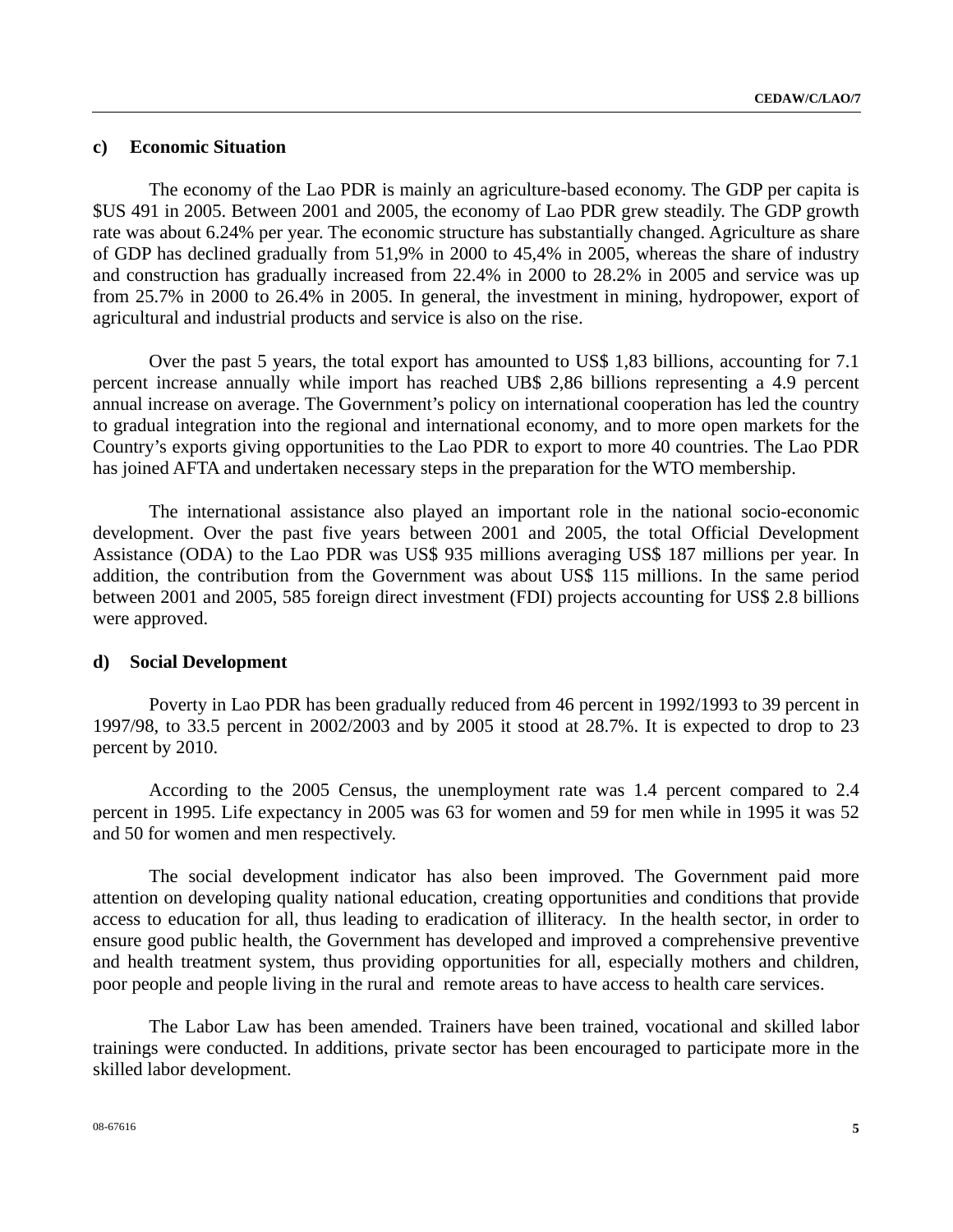# **3. General Situation of Lao Women**

According to the 2005 Census, the Lao PDR has a total population of 5.62 millions, of whom 2.82 millions are women. This clearly shows that female and male population is almost equal. However, among the female population, 39 percent are at the age between 0-14, 57 percent are between 15 and 64, and about 4 percent are 65 or older.

Currently, there is no gender disaggregated data on poverty. However, the study has shown that women have played a greater role in food security and health care of the family. Poverty is mostly found in rural and remote areas, especially among women. They always work harder than men. According to the third survey on Lao expenditure and consumption in 2002-2003 (LECS 3), both men and women spent almost equal amount of time in agriculture. Women spent 2.3 hours while men did 2.5 hours per day. In addition, women spent 2.6 hours for household chores while men spent only 0.6 hours.

In general, although education of women has improved, the literacy rate of women is still lower than that of men. Only 63 percent of women are literate while the literacy rate of men is 83 percent. The school enrollment rate of girls is also lower than that of boys due to various causes such as family poverty, too many children in a family, lack of income and etc.

Over the past decades, the health status of women has generally been improved. The maternal mortality rate has decreased from 656 people per 100,000 births in 1995 to 530 in 2000, and to 405 people in 2005. Infant mortality rate has also dropped from 104 per 1000 infants in 1995 to 82 in 2000 and to 70 in 2005. Between 1995 and 2005, although the fertility rate has reduced from 5.6 to 4.6 per woman of the reproductive age, the rate still remains as the highest in South East Asia. The fertility rate of women living in rural areas is as high as 5.4 people compared with only 2.8 people for women living in urban areas.

The Lao women play an important role in the economic sector. They account for 52 percent of the overall labor force. Women involve in agricultural activities, income generation, small and medium sized businesses. Nonetheless, women still have limited access to credit and business information. Women usually engage in temporary and seasonal employment. The average wage of female labor is low in enterprises.

Due to their limited level of education and labor skills, women in rural areas have less chance to be employed. Because of economic reason, women aged from 17-45 with less education have to migrate to a neighboring country, especially to Thailand in order to seek employment, where some of them have been exploited while others are sold to prostitution. Some are infected with STD and HIV/AIDS. The adolescents moving from rural to urban areas are also at high risk of such infection.

Women make up less than 10% of the total number of ministers and directors general. However, the number of women in the National Assembly has gone up to 25 percent in the sixth legislature of the National Assembly. In the local administration, the role of women is still limited. For example, in 2006, only 4 out of the 139 district chiefs were women. There are only 132 female village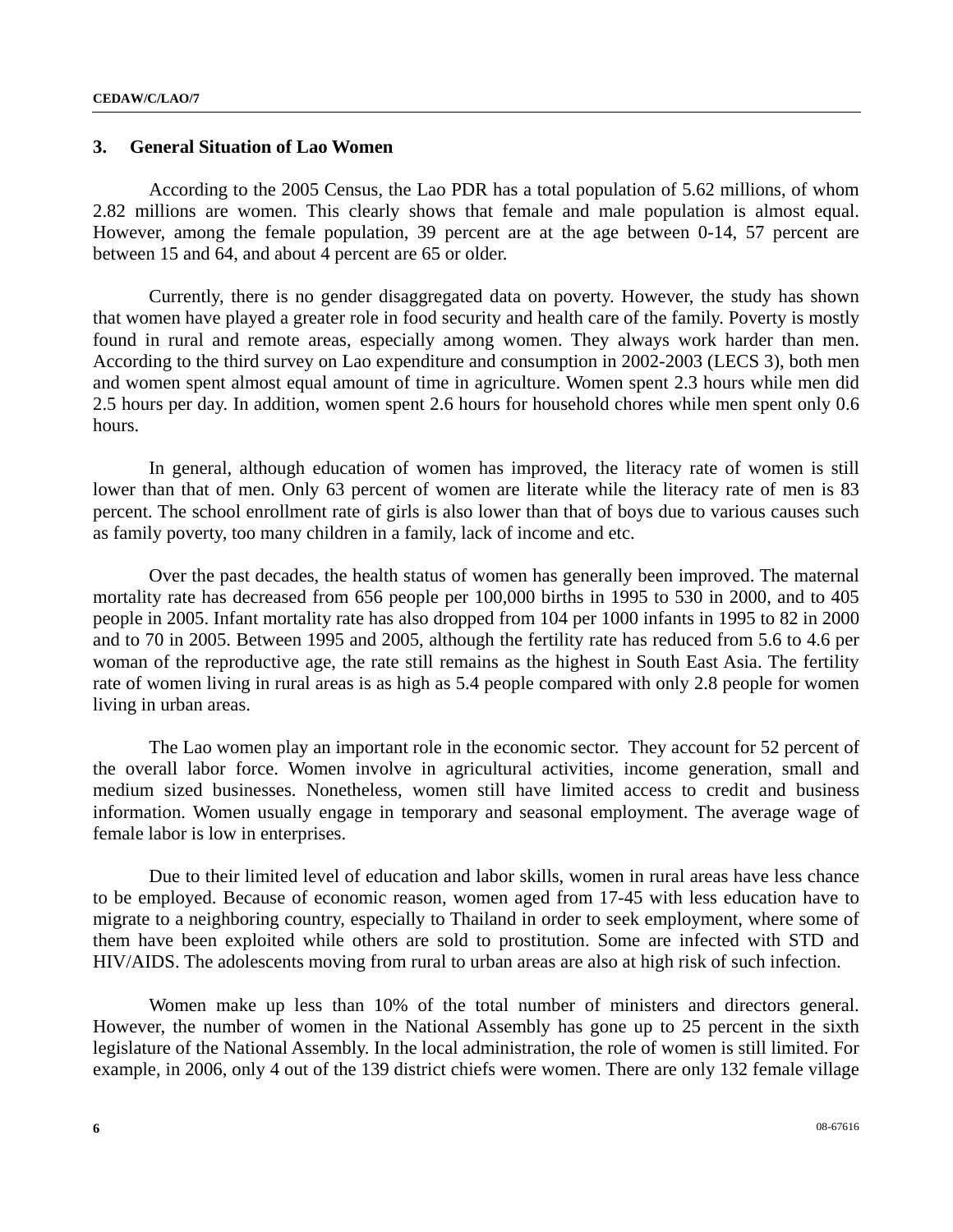chiefs or 1.28% of the total 10.292 village chiefs, while deputy village chiefs accounts only for 4.11% of that.

# Part II: Report on the implementation of the Convention on the Elimination of All Forms of **Discrimination against Women**

# **Article 1: Definition of Discrimination Against Women**

"Discrimination Against Women" *means any distinction, exclusion or restriction made on the basis of sex which has the effect or purpose of impairing or nullifying the recognition, enjoyment or exercise by women, irrespective of their marital status, on a basis of equality of men and women, of human rights and fundamental freedoms in the political, economic, social, cultural, civil or any other field*."

The amended Constitution of 2003 clearly stipulates the policy of the Government on the promotion of gender equality without discrimination, which is reflected in some of the following Articles:

Article 8: "*the State pursues the policy of promoting unity and equality among all ethnic groups. All ethnic groups have the right to protect, preserve and promote the fine customs and cultures of their own tribes and of the nation. All acts creating division and discrimination among ethnic groups are prohibited; The State implements every measure to gradually develop and upgrade the socioeconomic levels of all ethnic groups"*.

Article 35: "*All Lao citizens are equal before the law irrespective of their gender, social status, education, beliefs and ethnicity".*

Article 37: "*Lao citizens of both genders enjoy equal rights in the political, economic, culture and social fields and in family affairs*".

The Lao PDR has specifically defined the term "discrimination against women", in the Prime Minister Decree, No. 26/PM, dated 06 Feb 2006, on the Implementation of Law on Development and Protection of Women, Article 2: "*discrimination against women is all forms of act creating division, exclusion or restriction toward women made on the basis of sex, depriving women of social respect for their rights, gender equality, human rights, freedoms in political, economic, cultural, social or any other field."*

Article 13 of the Law on Development and Protection of Women stipulates that "*equal right of women and men means equal right to self-development. Women and men have the same value and opportunities in politics, economy, socio-culture, families, national defense and security and foreign affairs as stipulated in the Constitution and laws*."

Article 177 of the Penal Law (2005) defines discrimination against women: "*any person creating discrimination, division, exclusion, restriction of the participation of women in political, economic,*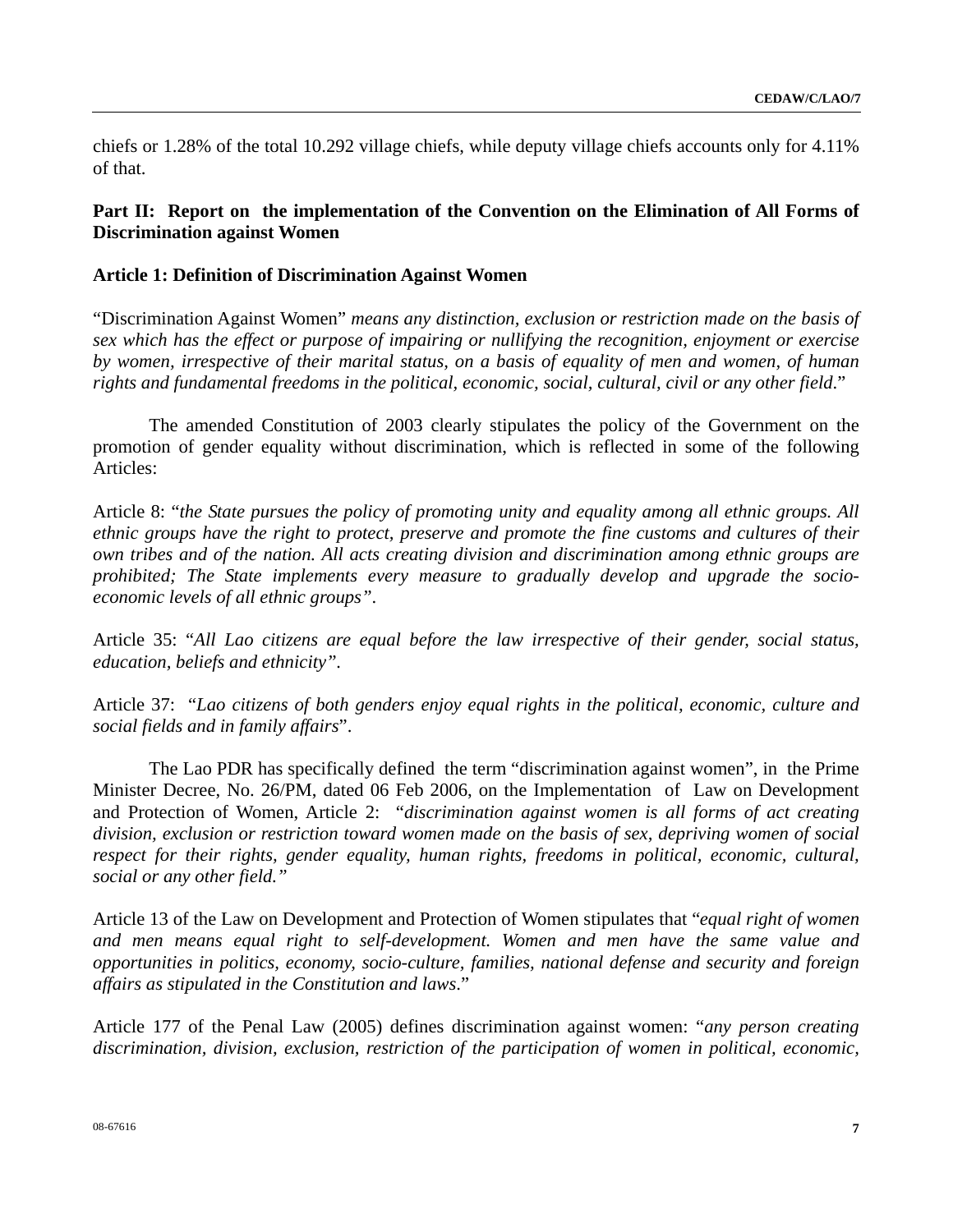*cultural-social, and family affairs, on the basis of sex, that person shall be punished by one to five years of imprisonment, and shall be fined from 1,000,000 kip to 3,000,000 kip*."

It is obvious that the definition of discrimination against women is very similar to that contained in CEDAW. The Lao PDR has amended the Constitution that provides a basis for the advancement of women, whereas the Penal Law clearly defines penalties for the act of discrimination against women.

#### **Article 2: Obligations to Eliminate Discrimination**

*State parties condemn discrimination against women in its all forms, agree to pursue by all appropriate means and without delay a policy of eliminating discrimination against women and, to this end, undertake:* 

*a). To embody the principle of the equality of men and women in all their national constitutions or other appropriate legislation if not yet incorporated therein and to ensure, through law and other appropriate means, the practical realization of this principle;* 

*b). To adopt appropriate legislative and other measures, including sanctions where appropriate, prohibiting all discrimination against women;* 

*c). To establish legal protection of the rights of women on an equal basis with men and to ensure through competent national tribunals and other public institutions the effective protection of women against any act of discrimination;* 

*d). To refrain from engaging in any act or practices of discrimination against women and to ensure that public authorities and institutions shall act in conformity with this obligation;* 

*e). To take all appropriate measures to eliminate discrimination against women bay any person, organization or enterprise;* 

*f). To take all appropriate measures, including legislation, to modify or abolish existing laws, regulations, customs and practices which constitute discrimination against women;* 

*g). To repeal all national penal provisions which constitute discrimination against women.* 

The Lao National Assembly has amended the Constitution and revised a number of laws in order, *inter alia*, to prevent any discrimination. Article 29 of 2003 amended Constitution states, *"[t]he State, society and families attend to implementing development policies and supporting the progress of women and to protecting the legitimate rights and benefits of women and children."* 

Furthermore, in October 2004 the National Assembly adopted the Law on the Development and Protection of Women. This Law aims to promote and advance the role of women. The rights of women are widely reflected in many articles. Since its adoption, the Lao Government has disseminated and implemented this Law.

In 2006, the National Assembly adopted the amendments of the Labor Law that increases the retirement age for women in the field of production, business and services from 55 to 60 years, which is equal to that of men.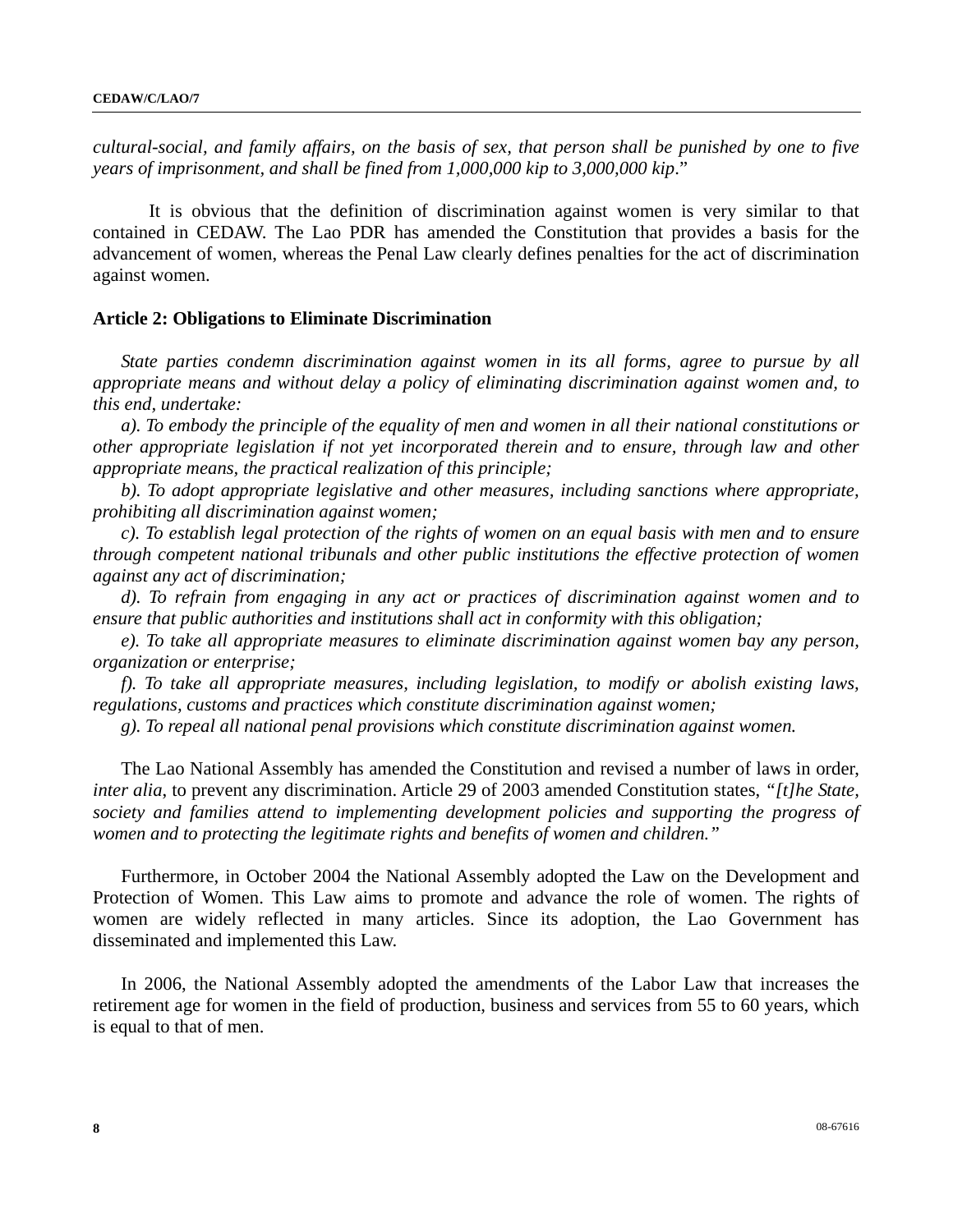# **Article 3: Development and Advancement of Women**

*States Parties shall take in all fields, in particular in the political, social, economic and cultural fields, all appropriate measures, including legislation, to ensure the full development and advancement of women, for the purpose of guaranteeing them the exercise and enjoyment of human rights and fundamental freedoms on a basis of equality with men.* 

The Lao PDR has recorded considerable achievements in the development and advancement of women, which can be reflected as follows:

The National Commission for the Advancement of Women (NCAW) is an organization created by the Prime Minister's Decree N. 37/PM of 1 April 2003. The said Decree defines the following functions and activities of NCAW: assist the Government in studying and defining a national policy, comprehensive strategic plan for the promotion of the advancement of women in all respects; serve as coordinating point for all relevant agencies and bodies within the country and abroad in the implementation of policy on gender equality and elimination of all forms of discrimination against women". The Prime Minister Decree also defines that the main objectives and activities of NCAW are "to encourage, promote and protect the legitimate rights and interests of women in all fields: political, economic, social, cultural and family as provided for in the policy of the Party and Government, the Constitution and laws, as well as in various international instruments adhered to by the Lao PDR; to ensure the realization of those policies across the country with a view to the elimination of all forms of discrimination against women". NCAW has the following main responsibilities:

- 1. Prepare a strategic plan, national policy on the promotion of the advancement of women in all fields to be submitted to the Government for consideration and adoption;
- 2. Recommend all sectors at the central and local levels and all concerned agencies to integrate gender into all aspects of their activities;
- 3. Advocate, disseminate and advise on the implementation of the Party's policies, the Constitution, laws and regulations of the Government, the international instruments concerning the legitimate rights and interests of women and the advancement of women.
- 4. Encourage and monitor the implementation by all institutions at the central and local levels of the Party's policies, the Constitution, laws and regulations of the Government, the international instruments concerning the legitimate rights and interests of women and the advancement of women;
- 5. Translate, edit the translation and publish the relevant international conventions, agreements, action plans concerning women;
- 6. Interact and coordinate with international organizations to seek financial, technical assistance and experiences for the promotion and the advancement and the protection of the legitimate interests of women;
- 7. Participate in national and international forums in order to closely follow the issues concerning the promotion of the advancement of women;
- 8. Prepare a national report on the implementation of CEDAW and international programs of action for consideration by the Government and submission to the concerned international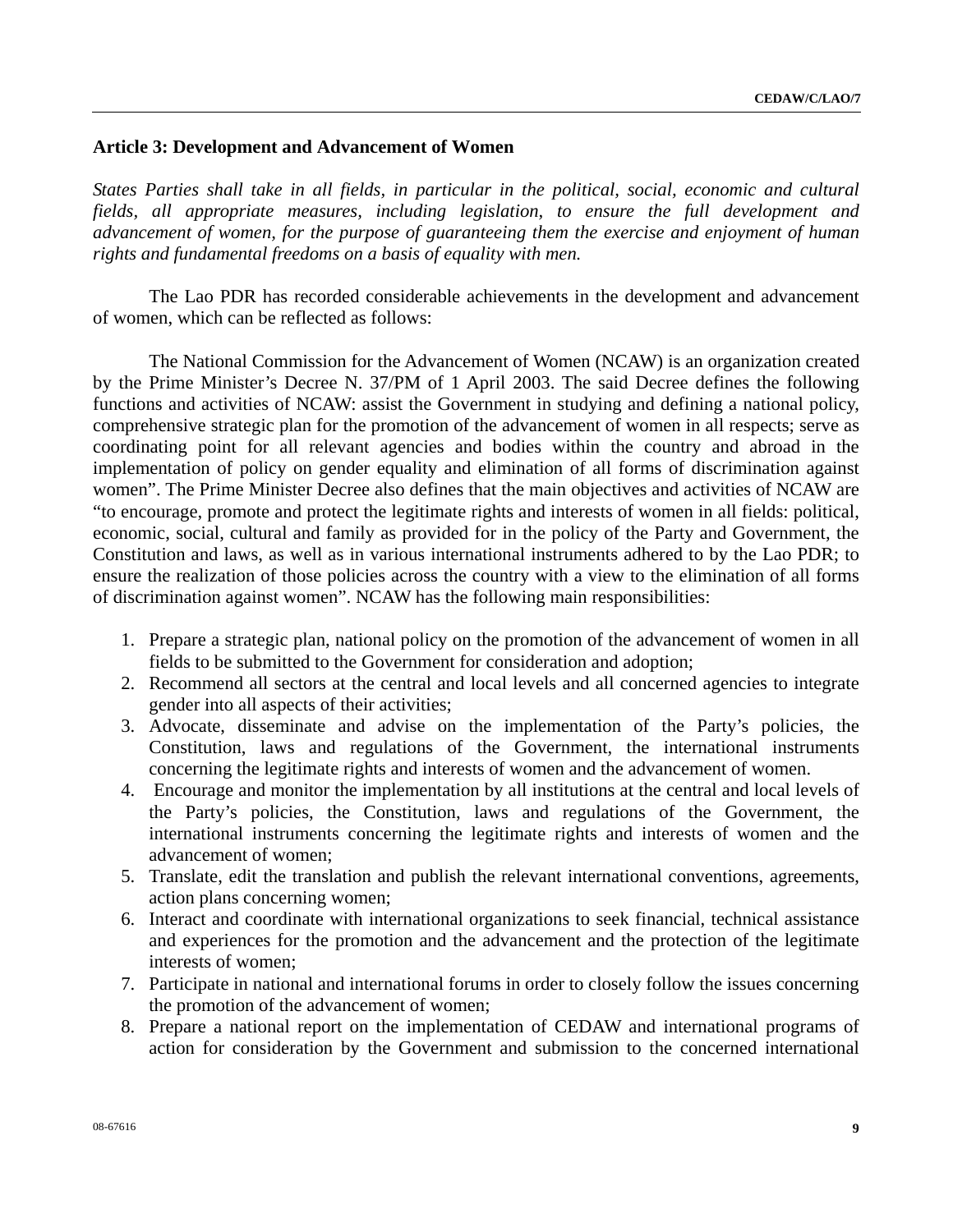bodies accordingly; provide information on the Lao women to all concerned agencies within the country and abroad;

9. Encourage and seek financial contributions and expertise from individuals, judicial persons and social organizations in the country towards to the promotion of the advancement of women; prepare a yearly budget for its activities to be submitted to the Government for consideration.

In order to enable the NCAW to effectively perform its functions, the Prime Minister has issued an Order N.30/PM of 23 December 2004, instructing ministries, government institutions and local administrations to set up their own committees for the advancement of women. At the ministry level it is called ministerial committee for the advancement of women, at the ministry-equivalent organization, it is named ministry-equivalent committee for the advancement of women, and at the provincial level, it is called provincial committee for the advancement of women. These committees are mandated to coordinate the implementation of laws, policies and programs for the advancement of women within the sectors and the local administration concerned; they regularly report on their plans of activities and the implementation thereof to the NCAW. At the ministerial level, the Prime Minister's Order names a vice minister of the relevant ministry to head the ministerial committee. The ministerial committee for the advancement of women is composed of 5-7 representatives of the department of planning and budget, the department of personnel, the president of the ministerial women's union and a number of officials from the concerned departments of the ministry in question as appropriate so that the committee can fully discharge its functions. At the provincial level, a vicegovernor of the province in question heads the provincial committee for the advancement of women.

NCAW attaches great attention to the development of its organizational structure. To date, 13 ministries, 16 ministry equivalent organizations, 16 provinces and the Capital City Vientiane have already established their own committees on the advancement of women. NCAW has improved its capacity, conducted seminars on national policy on the advancement of women and CEDAW. Since its establishment, it should be noted that the NCAW has grown more substantially.

NCAW has prepared a national policy plan on the advancement of women for the period 2006- 2010, which is in line with the Beijing Platform of Action, the relevant international treaties and MDGs. This national policy plan aims at removing the obstacles to the advancement of women. It was approved by the Prime Minister on 30 January 2006. This national policy plan consists of five programs as follows:

- 1. Improve the participation of women in the implementation of the National Growth and Poverty Eradication Strategy;
- 2. Promote opportunities for women and girls to be equal with men in education and other fields;
- 3. Improve healthcare services for women;
- 4. Increase the number of women in the leading positions of all levels; and
- 5. Strengthen the capacity building of national organizations concerned that deal with the protection of women and the promotion of the advancement of women.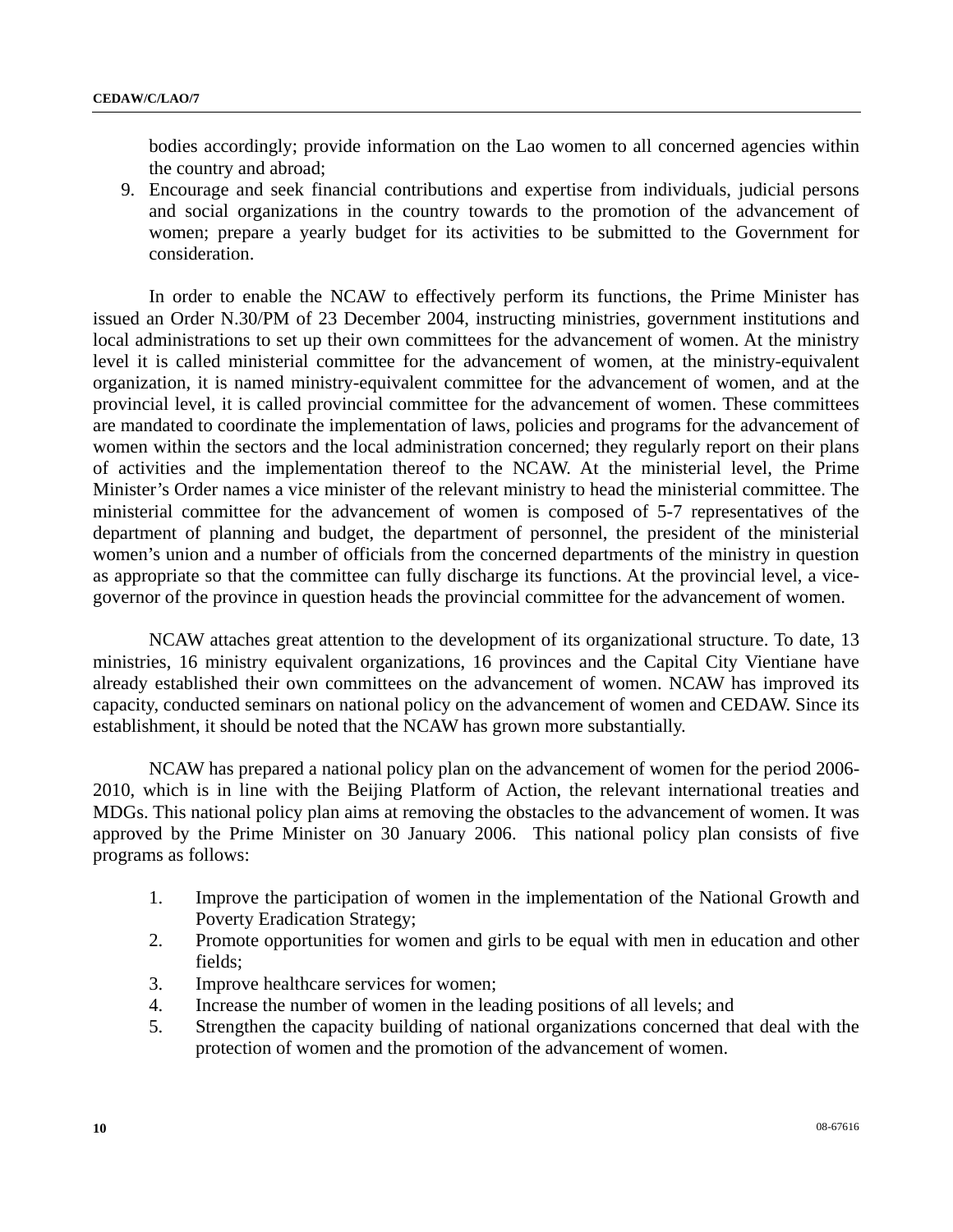The Government has given responsibility to the line ministries, organizations and provinces to draw up strategies and plans of action in order to mainstream gender equality into all sectors at the provincial, district and village levels under the leadership of NCAW. To date, a number of ministries have done so, while some are in the process of setting up a team responsible for gender mainstreaming, advocating and building related capacity for the government officials, collecting relevant information and documents and assessing gender mainstreaming in their own agencies. Sexdisaggregated data on poverty alleviation has started to be collected. Some units have conducted studies to identify problems that hinder women's role with a view to formulating strategic and action plans to address such problems. Some ministries have enhanced personnel development while taking into account gender equality. At the same time, policies, programs and projects that focus on gender equality have been improved. Advises and recommendations on how to design a gender related poverty eradication have been given to local women in order to ensure their participation in the project activities, including the expansion, management and services of such projects as well as in all trainings.

The Secretariat of the NCAW was established by the Decision of the Deputy Prime Minister, Chairperson of the NCAW, N.05/ncaw of 1 March 2004. The Decision defines the functions of the NCAW Secretariat namely, providing overall and direct supports to NCAW, undertaking studies and researches on policies, strategic plans on the advancement of women; coordinating among all relevant national and international bodies and agencies in the implementation of the action plan of NCAW. In addition, the NCAW has issued a Notification No. 51/ncaw of 18 October 2006 on the establishment of a subsidiary unit of the ministerial and provincial committees for the advancement of women. Such a unit has 3-5 members and functions under the direction of the respective ministerial and provincial committee for the advancement of women.

The Prime Minister has issued an Order N.12/PM on NCAW budget, which is the second category budget affiliated to the budget of the Prime Minister Office. The Order also instructs the Ministry of Finance to add a budget line for the advancement of women in the Government's budget, starting from the fiscal year 2007-2008 onwards. All of this points to the fact that the Government of the Lao PDR attaches great attention to the empowerment and advancement of women, and considers it as a matter of priority.

#### **Lao Women Union**

Since its inception in 1955, the Lao People's Revolutionary Party has established the Lao Women Union (LWU). LWU is an organization equivalent to a ministry. It has an organizational structure that expands from the central to the grass-root levels. It is mandated to protect the interests of women and children by upholding its role in forging solidarity among the Lao multi-ethnic women, to educate women about their rights and national duties and to actively contribute to the implementation of national socio-economic development as well as to actively promote the implementation of policy on gender equality and the advancement of women with an aim to improving the living standard of all Lao people, particularly the Lao multi-ethnic women. In 2006, the Lao Women Union's 5<sup>th</sup> Congress reaffirmed the so-called "Slogan of Three Good" namely: "To be Good Citizen, To have Good Development and To build a happy Family". The number of the LWU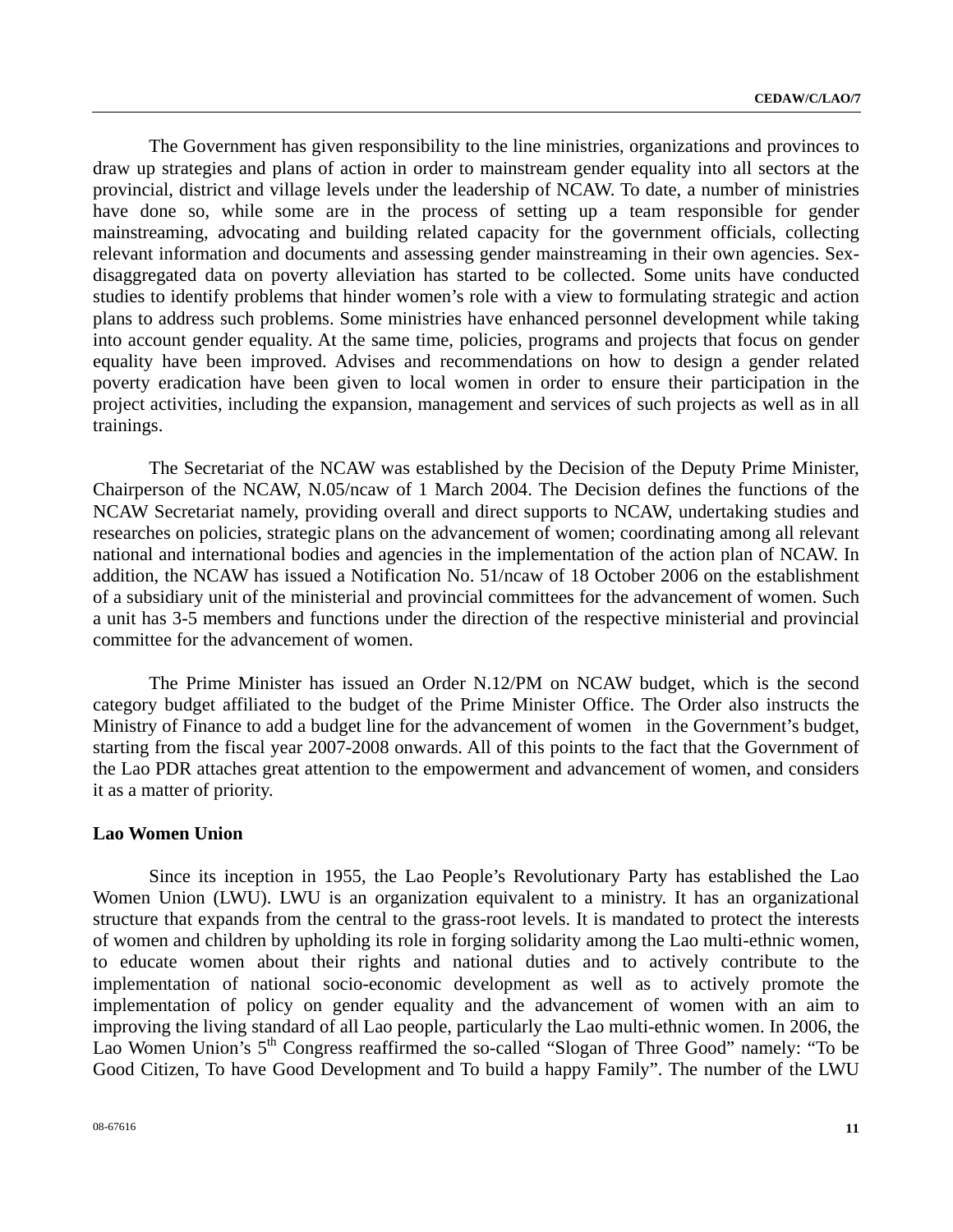members across nationwide reached 1,011,595 making almost half of all Lao women in 2006. The LWU has expanded its organizational network across 399 villages, which did not have their own women unions before. Today, the LWU has made a great effort to mainstream gender perspective into all areas of work with a view to promoting the participation of women in decision making process at all levels as well as to carrying out the socio-economic development at the grass-root level through implementing the five-year plan on women development 2006-2010.

#### **Implementation of the five-year development plan of LWU (2001-2005)**

To date, the number of female public servants has made up 39 percent of all public servants in the country. The proportion of women in the Party's organizations has also increased. There are 19.163 female members of the Party, which accounts for 13,44 percent of all Party members across the country, while in 2001 there were only 6.634 or about 12.1 percent. Four women have been elected members of the Party Central Committee, of whom one has been elected a member of the Party Politburo. There are 43 women holding high-ranking positions such as Party's deputy secretary general, member of standing committees and members of provincial party committees, Vientiane capital city, special zone, ministries and institutions at the central level. At the district level, 155 women were elected as members of district standing and party committees; 898 women have become heads or member of board of party cells.

Four female leaders have been promoted to district chiefs, two were promoted to deputy district chiefs and 132 women were elected village chiefs.

Four groups of sixty high-ranking officials of LWU attended leadership training courses in Vietnam. Twenty female officials had an opportunity to undertake their PhD or equivalent, 208 women have Master Degree or equivalent and one woman has been conferred a Professor and four are Associate Professors.

LWU has improved their counseling network, organized trainings to improve knowledge, technical skills on counseling for the LWU leadership and some technical officials from the central and local levels. LWU has already provided 6.129 counseling services, completed the construction of one Center for Counseling and Protection of Women and Children in Vientiane Capital City.

LWU has carried out five programmes, 16 development projects in Vientiane Capital, in 16 provinces and in one special zone(formerly called Special Zone), or as a whole all in 55 districts and 1,826 villages. The main activities of the projects were to organize trainings on improving knowledge and capacity of women in the fields such as development of women and children, promotion of gender equality, anti-trafficking in women, domestic violence against women, basic health services, preservation and promotion of national and woman culture. They also focused on trainings on improving vocational-technical skills, provision of jobs and appropriate knowledge on technology, promotion of commercial production, reduction of hardship of women, provision of loans and revolving funds, promotion of handicrafts and agricultural work with a view to income generation for their families, thus gradually reducing poverty.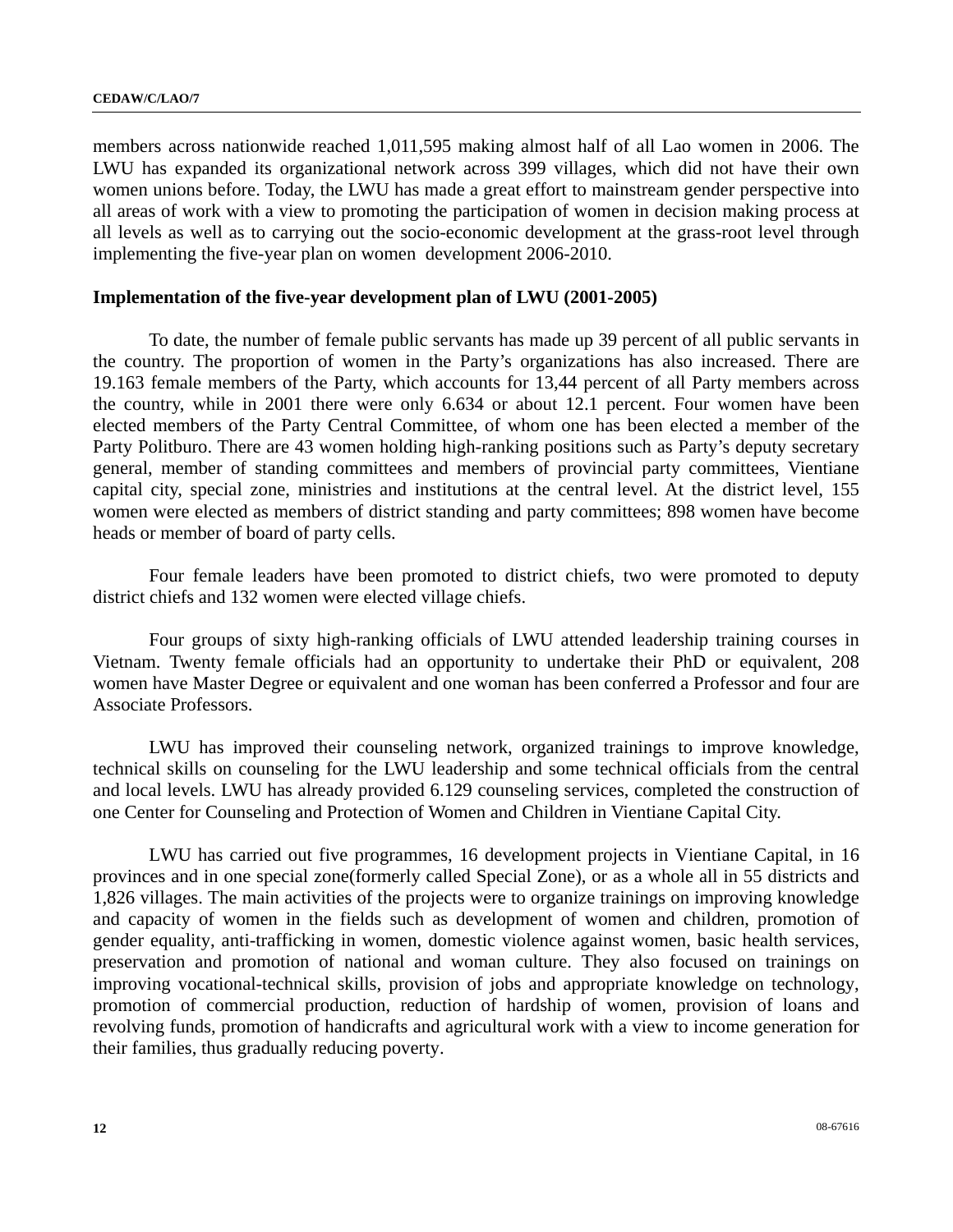The Training Center for Lao women together with the Vocational Training Center has developed curriculum, handbooks and organized trainings of trainers for poor women in the area of culinary and hospitality, natural drying, sewing, beauty salon with an aim to enable them to have jobs, which would contribute to increasing their family incomes.

Since 1997, the Gender Resource Information and Development Center( GRID) under the supervision of LWU has played a vital role in advocating gender issue and the empowerment of women through raising awareness on gender, promoting knowledge on gender perspective analysis for government officials at all levels with a view to ensuring gender mainstreaming into all areas and programs. As a technical unit, GRID has set up a team of trainers to conduct trainings on gender issues. The team is consisted of 96 trainers of whom 60 are women and 36 are men including researchers from the central and provincial levels. The unit has conducted a number of trainings on gender perspective at all levels, where 4500 people attended of whom 2600 were women. Furthermore, GRID has also produced training materials and conducted researches and analysis on gender issues, as well as widely disseminated their successful outcomes, the information and database of which have been compiled and maintained 5 libraries of GRID and in the library of the National University of Laos. In early 2000, on the proposal of LWU, the Prime Minister's Office issued Notification, No. 0009/PM, dated 5 January 2000, on the application of sex disaggregated data in the general system of the National Statistics Center and in the socio-economic planning. In late 2004, the Prime Minister's Office issued an additional Notification on Guidelines for actual implementation of sex-disaggregated data. As a result, GRID and the National Statistics Center have disseminated the content of those Notifications as well as the importance of sex disaggregated data among concerned organizations in order to ensure the full implementation of this Notification and increased availability of sex disaggregated data. All this has reflected the attention attached to gender equality by the Lao Government. In addition, there are other social organizations that work to promote the advancement of women such as the Association of Lao Leaders' Spouses, the Lao Female Entrepreneurs' Association and the Lao Disabled People's Association.

LWU encourages the establishment and improvement of various associations such as the Association of Senior Female Officials, the Association of the Lao Female Entrepreneurs, the Female Dealer Association and other bodies. The Lao Disabled People's Association represents disabled persons of all ethnic groups throughout the country. It is mandated to improve the livelihood of persons with disabilities; protect and promote the rights of disabled persons of all ethnic groups, ensure their access to services and opportunities for self-development, family and full participation in the society as well as in the development of national prosperity. The main activities of the Lao Disabled People's Association include expansion of the Association's membership (establishment of provincial branches), promotion of income generation among disabled groups such as weaving, tailoring, farming, livestock as well as conducting a series of trainings on the rights and equality for disabled people, and encouraging disabled persons to undertake the study from primary to tertiary level.

The Lao Female Entrepreneurs' Association has been set up, later on it has improved its organizational structure and expanded its membership. The Association organized meetings, trainings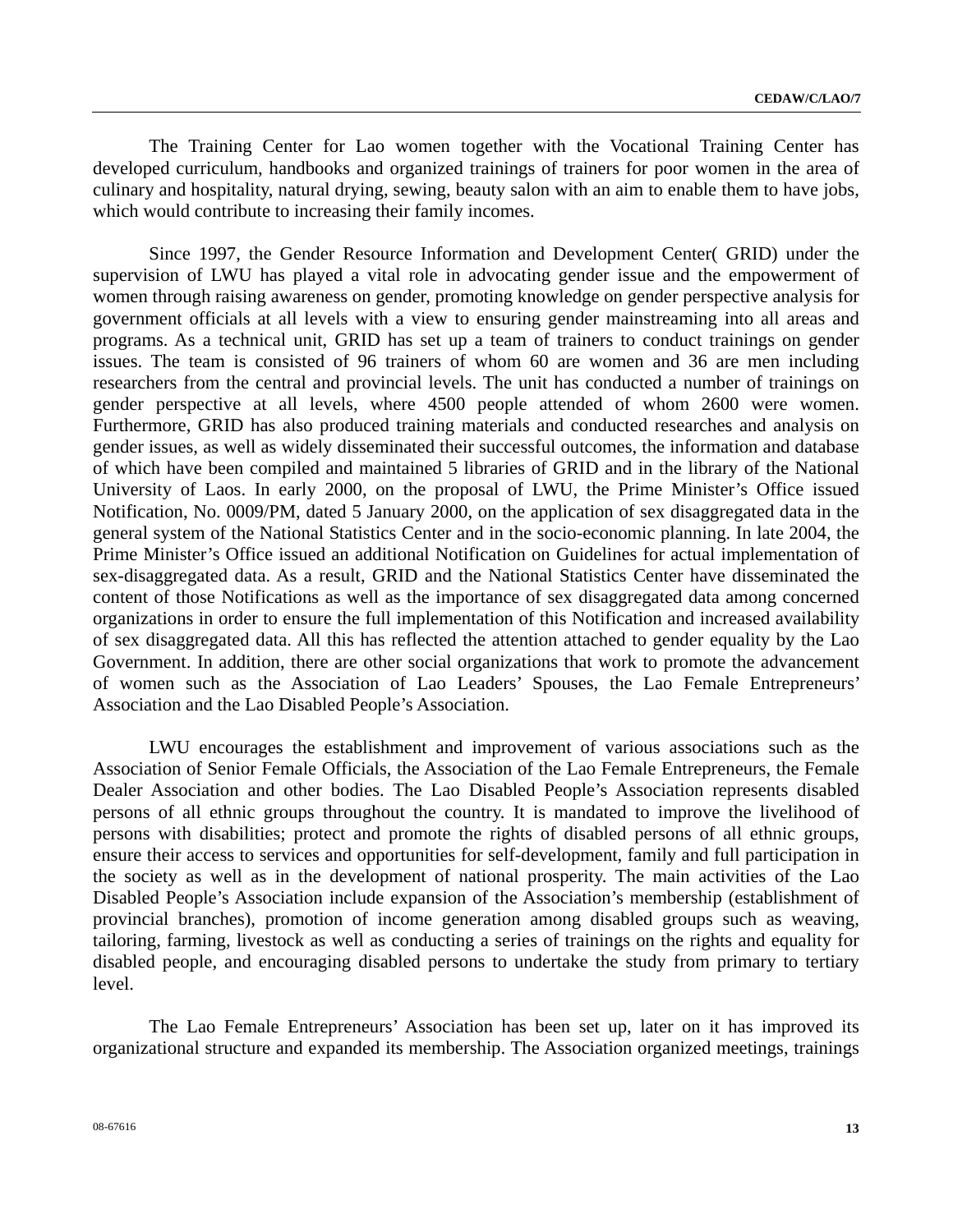to exchange lessons-learnt and experiences as well as disseminated knowledge and information on marketing.

The Lao Government has revised the national policy on population and development in 2006 by focusing on women and children. The policy, among other things, allows a couple to determine how many children they want and birth spacing; promotes the reproductive right; aims to reduce maternal and infant mortality rates, to improve the capacity of various mechanisms in order to integrate gender perspective into all sectors, improve access by women of all ethnic groups to social services and reduce the cross-border labor migration and trafficking in human beings.

### **Women participation in drafting process of the Constitution and legislations**

Representing the legitimate rights and interests of women and children, the LWU executive committees at all levels have actively participated in the process of drafting and reviewing of the Constitution, legislations and policies concerning the legitimate rights and interests of women and children. They have taken the lead in coordinating and drafting the Law on Development and Protection of Women and Children, which was adopted by the National Assembly and then officially promulgated by the President of the Lao PDR in 2004.

The National Assembly has also attached attention to the promotion of gender equality through mainstreaming gender perspective in the work of the National Assembly. The number of female members of the National Assembly has increased. The female members of the National Assembly have improved their management and leadership skill, legal knowledge and expression capacity. However, there is still a need to continue to improve skills and capacity of female members of the National Assembly in a more systematic manner to enable them to participate and enhance their role in the work of the National Assembly. There is also a need to raise awareness among the officials and members of the National Assembly about gender perspective, improve their legal knowledge, particularly the gender perspective in various laws, to create a system for the information dissemination on gender issue within the National Assembly, and provide opportunities for the National Assembly members, especially the female members to have more international exchange of lessons learnt and experiences at the international level, to further improve their knowledge, capacity and skills in the deliberation of the National Assembly.

#### **Article 4: Acceleration of equality between men and women**

*Adoption by State Parties of temporary special measures aimed at accelerating de facto equality between men and women shall not be considered discrimination as defined in the present Convention, but shall in no way entail as a consequence the maintenance of unequal or separate standards; these measures shall be discontinued when the objectives of equality of opportunity and treatment have been achieved.* 

*Adoption by State Parties of special measures, including those measures contained in the present Convention, aimed at protecting maternity shall not be considered discriminatory.*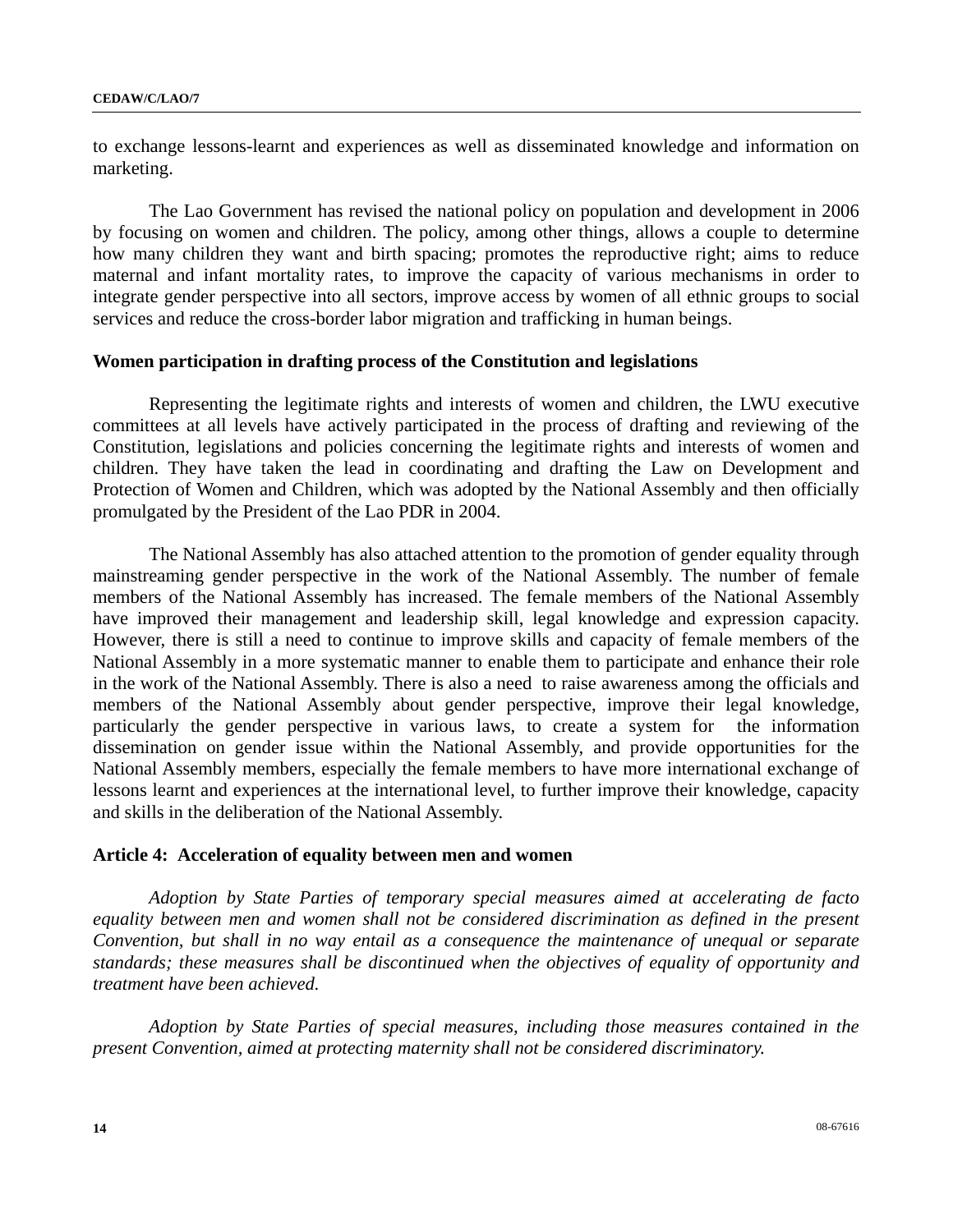The Lao Government has adopted some special provisional measures to ensure equal rights among men and women in each of the area as follows:

# **Equal participation in politics**

Article 3 of the Law on the National Assembly Election (1997) stipulates that "*all Lao citizens regardless of their sex, ethnical groups, faith, social status, place of lodging, profession, who are 18 years of age, have the right to vote; any one from 21 years of age has the right to be elected as a National Assembly Member*."

During an election of the National Assembly, the election committee determines a targeted number of female candidates to be elected to the National Assembly and helps female candidates to improve their capacity. Therefore, there are 29 women being elected to the sixth legislature of the National Assembly, making up 25 percent of all members of the National Assembly.

The Party has paid attention to building up female leadership. In 2006 there were two female ministers, two female minister-equivalent, two female vice-ministers and seven vice-ministers equivalent. This indicates an improvement compared with previous years.

In addition, the NCAW strategy for the period from 2006-2010 defines targets for future leadership as follows: the number of female members of party executive committee at every level should account for 10%, female at leadership level of mass organizations and government agencies should be 20% and female leadership in the area of education, health, culture and business should account for 30%.

#### **Education development for women 2001-2004**

The Government has taken interim special measures to improve education for women, particularly the Ministry of Education has implemented an education development plan for women for the period 2001-2004. As a result, the indicators of women education have been improved, for instance:

- The drop-out rate of female students in primary school decreased from 9.9 percent to 3.7 percent;
- Ratio of female teachers in the state secondary school increased from 43.9 percent to 44.8 percent and in the private secondary school went up from 20 percent to 36.6 percent;
- During 2001-2004, the enrollment gap between female and male students in vocational and technical schools still remained wide, but this gap has been significantly reduced from 28.6 percent to 10.4 percent;
- The Ministry of Education has continued to improve education system, provide financial supports, study kits and student uniforms to students in need and those in remote areas.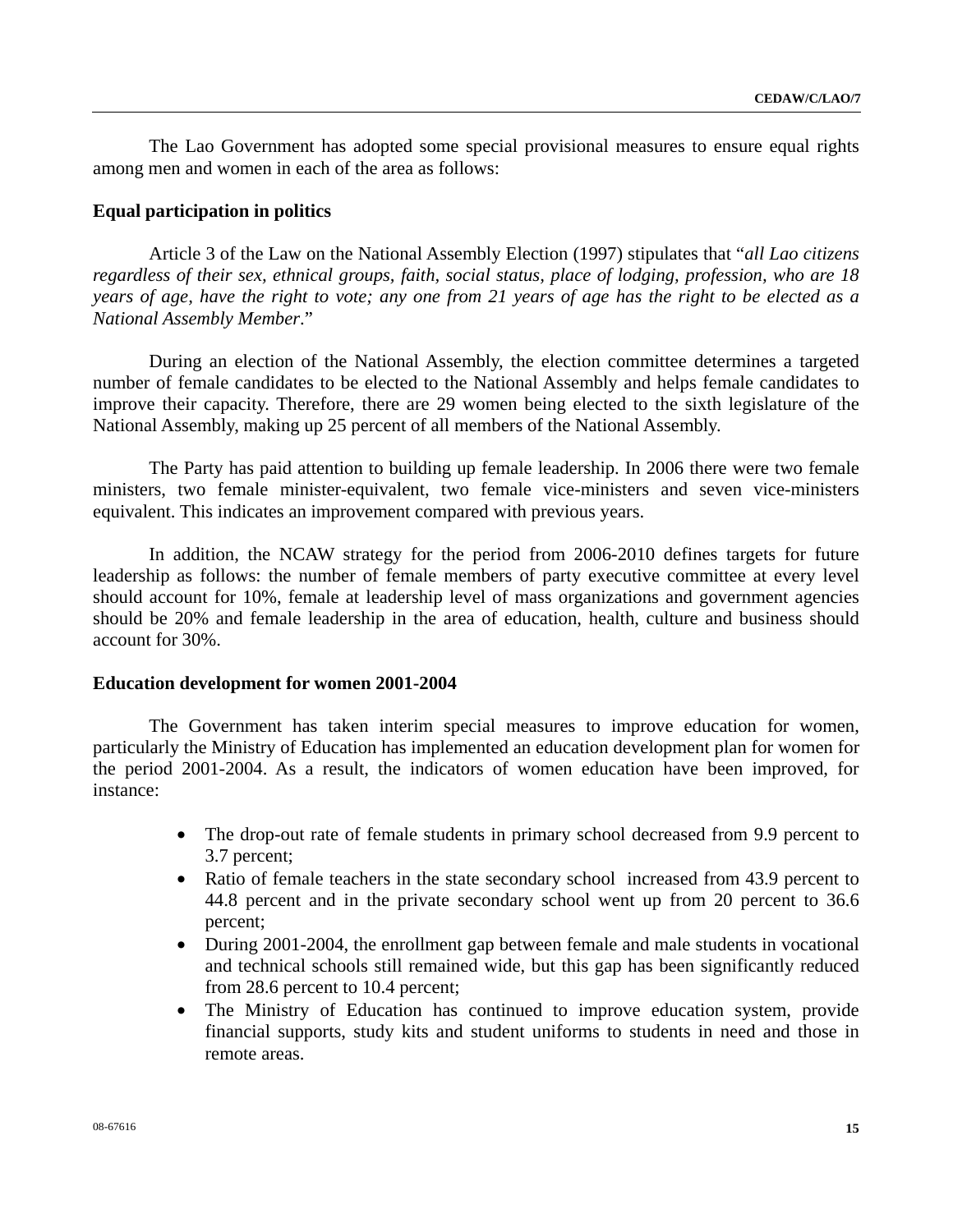#### **Development of female human resources**

In 2000 the Government formulated a Human Resource Development Strategic Plan for the period up to 2020. The Plan defines special policy measures aimed at further heightening the knowledge of women and ethnic groups.

#### **Article 5: Gender and Stereotype**

#### *State parties shall take all appropriate measures:*

*a). To modify the social and cultural patterns of conduct of men and women, with a view to achieve the elimination of prejudices and customary and all other practices which are based on the idea of the inferiority or the superiority of either of sexes or on stereotyped roles for men and women;* 

*b). To ensure that family education includes a proper understanding of maternity as social function and the recognition of the common responsibility of men and women in the upbringing and development of their children, it being understood that the interest of the children is the primordial consideration in all cases.* 

Lao Government is deeply concerned about women's lower status in relation to that of men, particularly, of those who live in the rural areas of the country. In 2006, the LWU adopted a National Strategic Plan for the Promotion of Women's Advancement. During the period of 2001-2005, the LWU reviewed and improved materials, manuals, course programs for training in political theories, leadership in of women's unions, basic knowledge about gender equality, papers on historical evolution of Lao and international women and papers for technical and vocational trainings on various topics suitable for each targeted group. In addition, LWU has raised public awareness among LWU members, ethnic women, women of all strata and the public at large about international conventions relating to the rights and interests of women and children with a view to enabling them to deeply understand their rights and, thus protecting their own rights and interests, creating conditions for women to participate in the process of policy and decision making at all levels, as well as increasingly sharing the responsibilities in different sectors. The LWU has organized trainings on the Law on Development and Protection of Women and provided legal consultations for women.

Five Gender Resource Information and Development Centers established across the country have organized a series of regular trainings on gender. Now the centers provide training services to the public on many topics such as: gender awareness raising, gender-based planning, gender mainstreaming in different sectors, training of trainers on gender. These trainers will conduct training seminars on gender for officials from line ministries and various institutions across the country. The above mentioned seminars would help change traditional attitudes among government officials and general public towards gender issue. Besides, these centers have also organized seminars on gender issue for officials from the Ministry of Information and Culture and other ministries.

The LWU's media at all levels have actively carried out their duties. In collaboration with agencies concerned, the LWU's media has organized trainings for its staff so that they can improve the contents, techniques and formats of gender advocacy campaign by means of various writings, articles, photo exhibitions, women history exhibition, interviews of outstanding female personalities through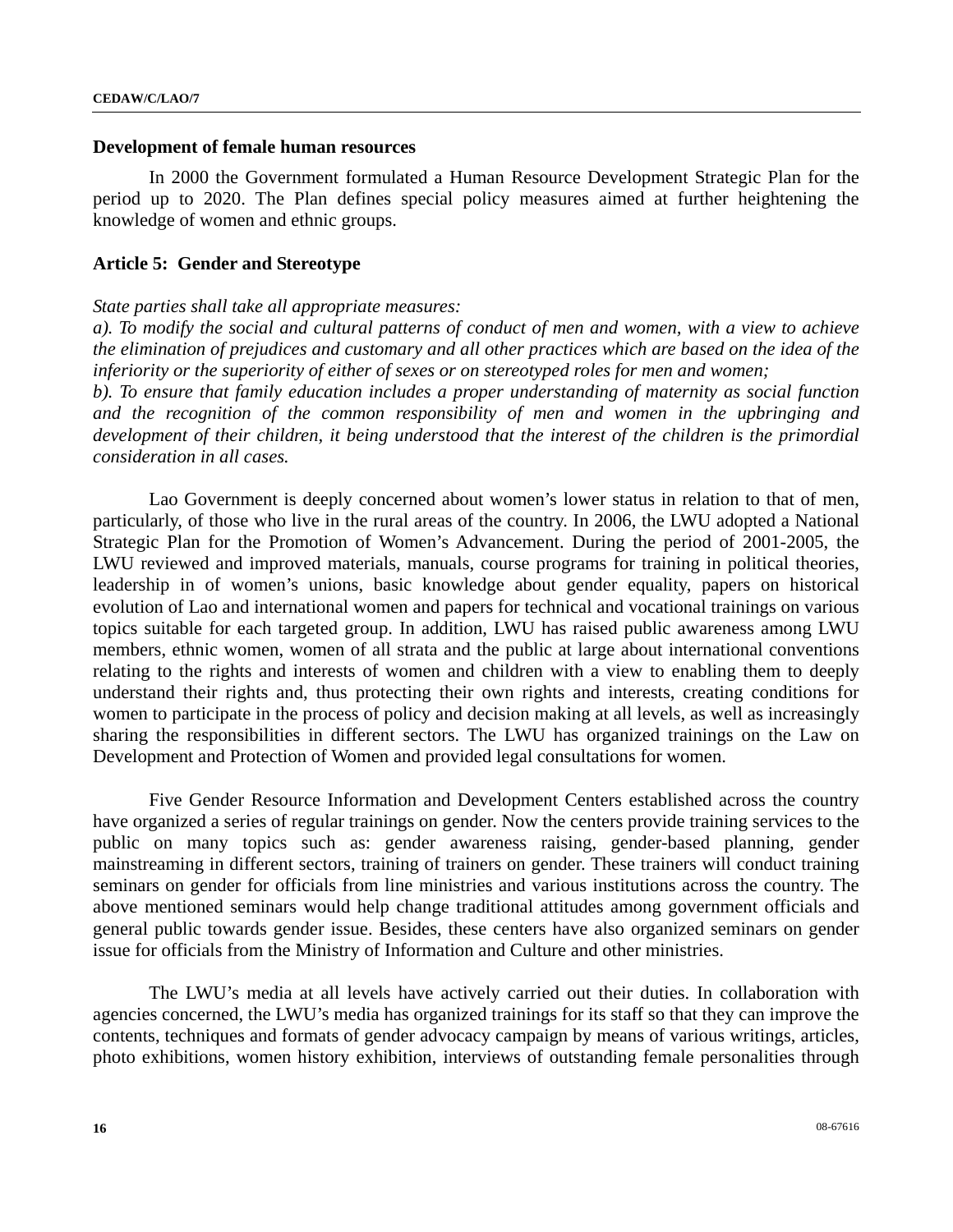radio, TV, the LWU newspaper and others on the occasions of national important days with a view to disseminating the Party's policies, the State's laws and regulations, the culture and traditions of the Lao women and the nation, achievements of the Lao Women's Union and women of all ethnic groups. All this has provided all multi-ethnic women and social strata with access to more information about women activities that have increasingly expended.

In cooperation with LWU, the Ministry of Education is implementing basic education program (for girls), which has started since 1999 with an aim of encouraging parents to allow their children to go to school and providing opportunities for children, particularly, the ethnic girls and those in the rural, mountainous and remote areas to do so and to complete their basic education and continue to pursue their higher education. The Ministry of Education has integrated gender-based approach into the curriculum of primary education.

It is admitted that in the Lao society the stereotype still has an impact on girls in the family, school and society. In a family girls are expected to help mothers do a housework while boys are not. Men are considered as heads of families (about 90 percent of total number of families<sup>[1](#page-16-0)</sup>). Therefore, men always represent the family in any meeting held by the authorities to discuss village development. Since women, especially ethnic women are illiterate; therefore, they cannot fully participate in the process of village development. Women are also restricted in terms of moving from one place to another by their tradition and custom that prevents them from working away from their villages.

Nevertheless, in general, the public awareness and attitude towards gender in the Lao society has improved.

### **Article 6: Suppression of Trafficking in Women and Exploitation of Prostitution of Women**

*States parties shall take all appropriate measures, including legislation, to suppress all forms of traffic in women and exploitation of prostitution of women.* 

Exploitation of prostitution of women is an emerging problem and causes concern all over the world, as well as in the Lao PDR. The 2004 survey by the National University and Ministry of Labor and Social Welfare revealed that 35,7% of 4.235 women and children working in 73 service places in 12 cities of 4 provinces of the Lao PDR were deemed to be sexual service providers for clients. In the same case, 96,1% of interviewed women and children indicated that they were unaware of trafficking in women and children. Nevertheless, 7,9% of children showed that they had already been victims of human trafficking.

The main causes of the increase in prostitution include hard living conditions, lack of happiness in families, being cheated on the part of the victims. In addition, some girls and young women have to send money to support their parents. Financial pressure also forces them to earn extra

<span id="page-16-0"></span>**\_\_\_\_\_\_\_\_\_\_\_\_\_\_\_\_\_\_**  1 *According to the 2005 Census.*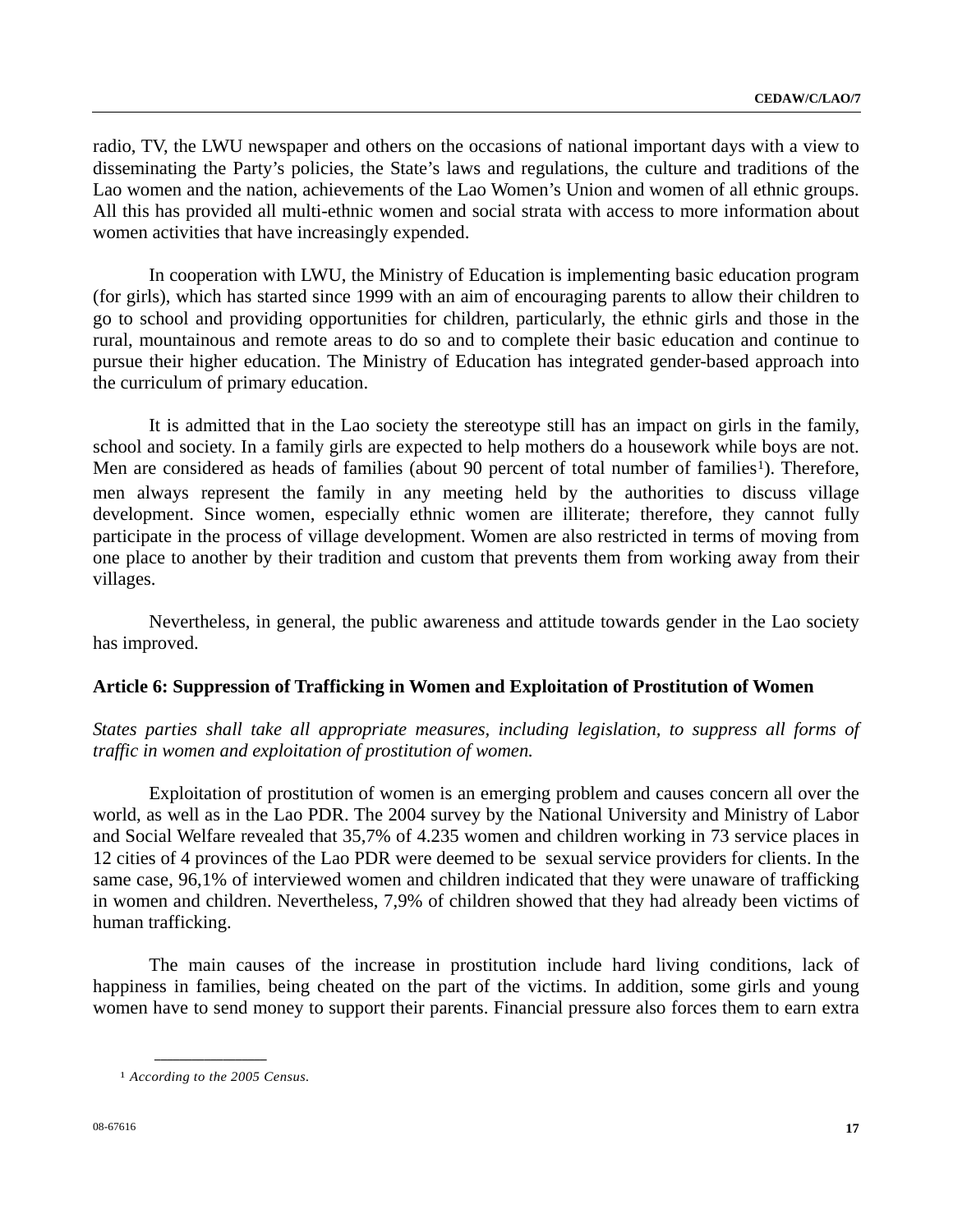income by working in restaurants, pubs and hotels as service providers, which often put them at risk of being sexually exploited by male clients.

Article 131 of Penal Code (2005) states "*Any person who makes a living by offering sexual service to other person shall be punished by imprisonment from three months to one year or be re-educated without imprisonment with a fine from 50.000 kip to 500.000 kip. Any person who assists or facilitates prostitution shall be punished by imprisonment from three months to one year or be re-educated without imprisonment with a fine from 300.000 kip to 1.000.000 kip.*"

Article 132 stipulates that "*Any person who makes profits from prostitution in whatsoever form shall be punished by imprisonment from six months to three years with a fine from 5.000.000 kip to 10.000.000 kip. In case the criminal has engaged in trade prostitution as an occupation or employed a female under eighteen years of age as prostitute, or forced a female under his/her guardianship to serve as prostitute shall be punished by imprisonment from three to five years with a fine from 10.000.000 kip to 50.000.000 kip.*"

Article 133 also refers to forced prostitution "*Any person who has forced other person to serve as a prostitute shall be punished by imprisonment from five to ten years with a fine from 10.000.000 kip to 20.000.000 kip. Any person has forced a child under eighteen years of age to serve as a prostitute shall be punished by imprisonment from ten to twenty years with a fine from 20.000.000 kip to 50.000.000 kip*."

 The Lao Government has made great efforts to collaborate with all sections of the society in order to combat and prevent negative phenomena in the society. At the end of 2004 the National Assembly adopted the Law on Development and Protection of Women. The law provides legal framework and measures to protect the legitimate interests of women and defines the obligations of the State, society and families in respect of the advancement of women and the elimination of all forms of discrimination against women, to prevent and combat trafficking in women and children, domestic violence against women and children. (National Commission for the Advancement of Women)

# **Trafficking in women and children**

The disparity in development between rural and urban areas, poverty and unemployment at villages are the main causes of the increasing migrant workers into urban areas and other countries. According to the current sources, many young Lao have migrated into neighboring countries to seek employment. Some of them have done so legally, but some illegally and sometimes with the help of outsiders, including parents or human traffickers. Many Lao nationals living along the borders are working in neighboring countries. This allows them to have income for their families, improve their living conditions and possibly to secure their better lives in the future.

According to the 2003 report on labor migration in Khamouan, Savanakhet and Champasak provinces, prepared by the Ministry of Labor and Social Welfare and the International Labor Organization, migrant workers accounted for 7% of the total population, of which 56% were women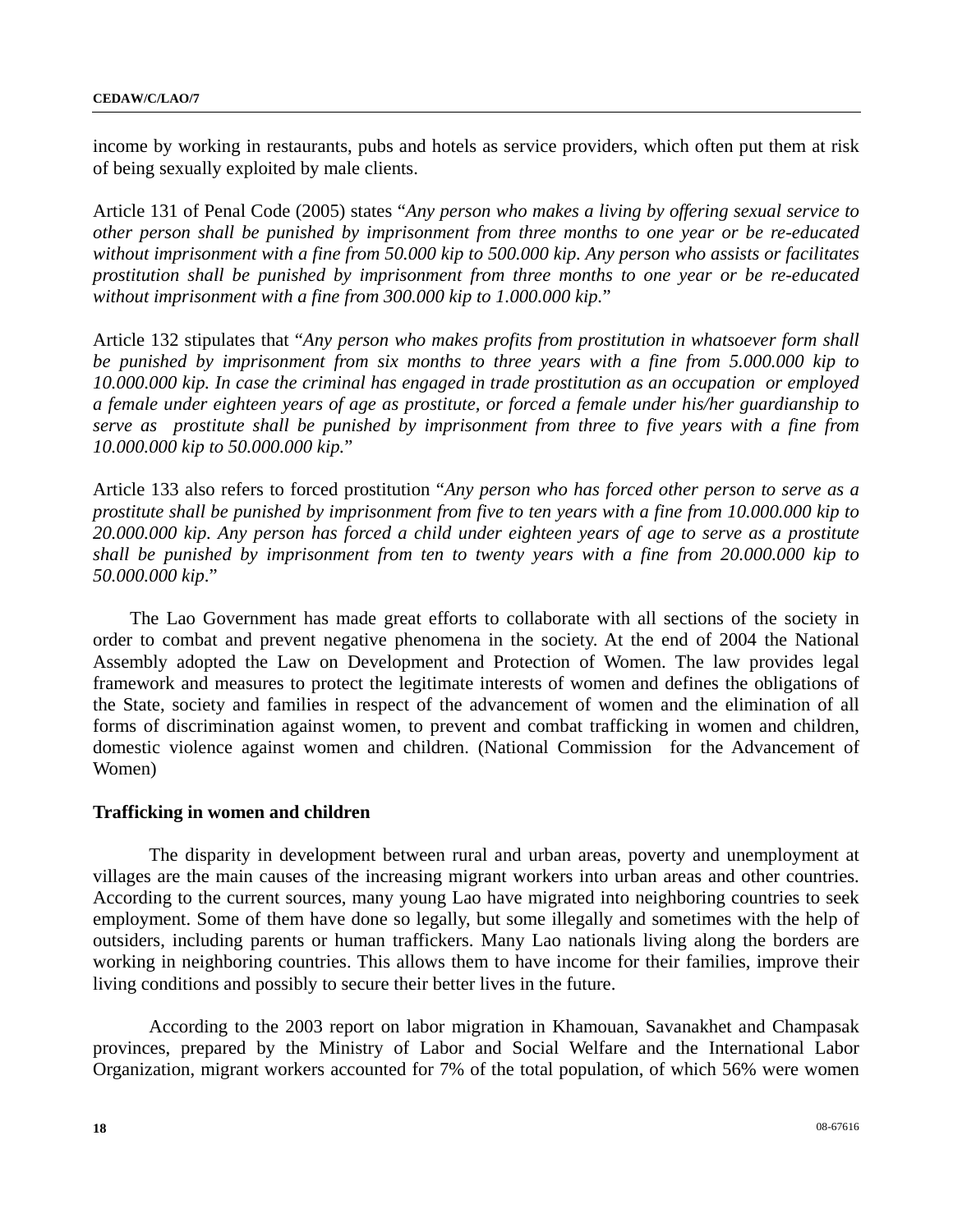and 44% were men. In the group age of 10 to 17 years old, there were more girl migrant workers than boys. Girls are at greater risk to fall victims of human trafficking and labor exploitation than their boy counterparts. Most migrant workers are among young (from 18-35 years old), accounted for as high as 74% of the total migrant workers.

According to the report of the Ministry of Labor and Social Welfare, 60% of victims of trafficking were children aged between 12-18 and 35% were forced prostitutes, 32% became household servants, 17% worked in factories and 4% worked in fishery. Most of the victims were sold to Thailand. Beside this, the study found that migrants working in Thailand were aged between 15 and 25 and all of them were from poor families. The root causes for the migrant workers lie in the socioeconomic reasons such as poverty of their families, family problems, being affected by negative impacts of modernization, etc.

The Lao law is stringent on trafficking in women and children. Article 134 of Penal Law (2005) defines trafficking in persons as "*Human trafficking is an act of finding or providing a hiding place for a person, delivering or receiving a person from inside or outside the country by cheating, threatening, coercing, imposing bondage of debt or by other forms of coercion, for the purpose of labor exploitation, prostitution, disseminating pornography and other things that are not in conformity with national cultural traditions, and for obtaining human organs or for other illegal benefits.*

*Such acts as mentioned above committed against children are also considered as human trafficking, even though they are committed without cheating, threatening, coercing, or imposing bondage of debt.* 

 *Any person has committed an act of human trafficking shall be punished by imprisonment from five to ten years with a fine from 10.000.000 kip to 100.000.000 kip and shall be confiscated of assets as provided in Article 32 of present law.* 

 *In case of recidivism, or organizing in group, or involving child victims or more than one victim, or the victim or victims are relatives of the criminals themselves, or are seriously injured, disabled or mentally impaired, the criminals shall be punished by imprisonment from fifteen to twenty years with a fine from 100.000.000 kip to 500.000.000 kip and assets shall be confiscated as provided in Article 32 of present law or face death penalty.* 

In case that the criminal act causes permanent disability, HIV/AIDS infection or death, the *criminal shall be sentenced to life imprisonment and fined from 500.000.000 kip to 1.000.000.000 kip and assets shall be confiscated, or sentenced to death penalty as prescribed in Article 32 of the Law on Development and Protection of Women.* 

The majority of general public is still unaware of human trafficking, especially its danger. The Court verdict is based on Article 75 of the Penal Law related to illegal immigration. Between 2005 and 2006, 382 cases of violence against women and children were resolved in courts. Of these there were 52 cases of rap, 160 cases involved husbands and wives, 69 cases of pornography, 15 cases of human trafficking and 13 cases of prostitution.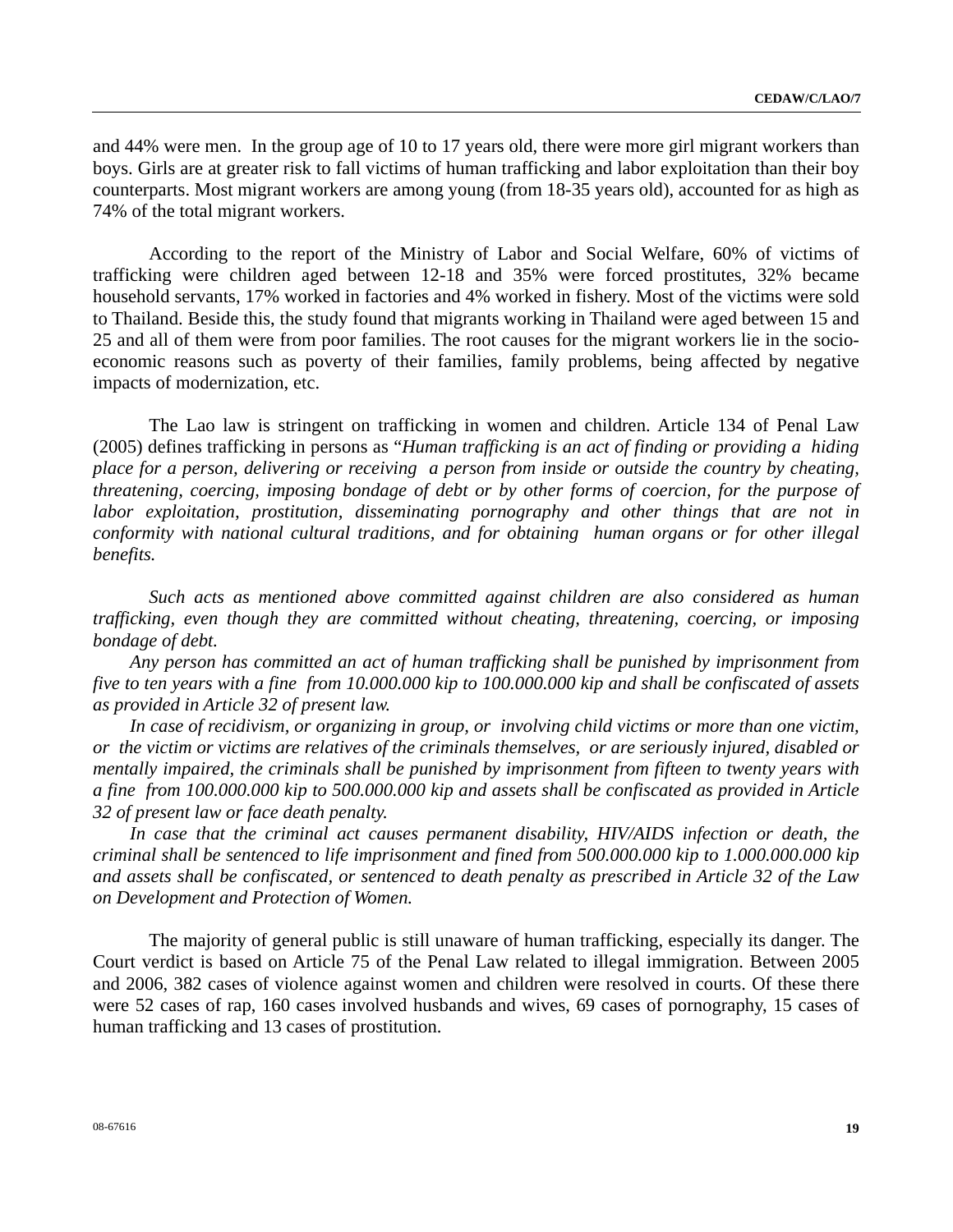#### **CEDAW/C/LAO/7**

In cooperation with the international organizations and national agencies, the Lao Government is actively implementing 20 projects that directly and indirectly aim at combating human trafficking. The activities of these projects include formulation of policy on combating human trafficking, organization of seminars on human rights and trafficking in persons, enactment of the Law on Development and Protection of Women, drafting a new law for the protection of the rights and interests of children, dissemination of information on human trafficking and labor migration, provision of assistance to victims, fund raising activities, etc.

In 2005 the Lao Government and the Thai Government signed a bilateral agreement on combating trafficking in persons, particularly trafficking in women and children. The signing of the agreement has further enhanced the cooperation between the two countries in this field. From October 2001 to July 2007, the Thai Government has repatriated 951 victims of trafficking in persons to Laos, of these there were 6 children (aged less than 1 year), 34 boys and 911 women and girls.

 To date, there are a number of organizations working to assist victims of human trafficking. They include Lao Women Union, Lao Youth Union (LYU), Ministry of Labor and Social Welfare (MLSW). Nevertheless, the lack of and limited related information, the Government is encountering difficulties in effectively combating this problem. The Ministry of Labor and Social Welfare has developed a project to combat trafficking in women and children in the Greater Mekong Sub-region (GMS), which started in May 2000.

#### **Domestic violence and rape**

According to the survey conducted by the Gender Development Group in 2003, 35 percent of 1.000 women suffered from emotional violence and 17 percent from physical violence. 15 women out of 1000 (or 1,6%) experienced sexual violence committed by their husbands. 19 women (1,9%) indicated that they were subject to violence during pregnancy. 25% were physically injured. Of the 57 cases, 14 cases resulted in injury that required medical treatment and 6 women were beaten to unconsciousness. Beside physical injuries, the violence also imposed an impact on women's mental health.

The survey reported that more than half of the victims of violence left their homes as they could not tolerate the violence. However, almost all of them returned to their husbands. In most cases of domestic violence, women looked for help from their family or village authority, who often advised them to stay with their husbands in order to identify responsibilities among husbands and wives and to try to improve their relations in the family.

# Article 1 of the Law on Development and Protection of Women (2004) stipulates,

 "*The Law on Development and Protection of Women is formulated to support and uphold women's status; to outline the basic contents; measures of development and protection of the legitimate interests of women; the responsibilities of State, society and families for women with a view to enhancing knowledge and capability; character; equality between men and women; to eradicate all forms of discriminations against women; to prevent and combat trafficking in women and children*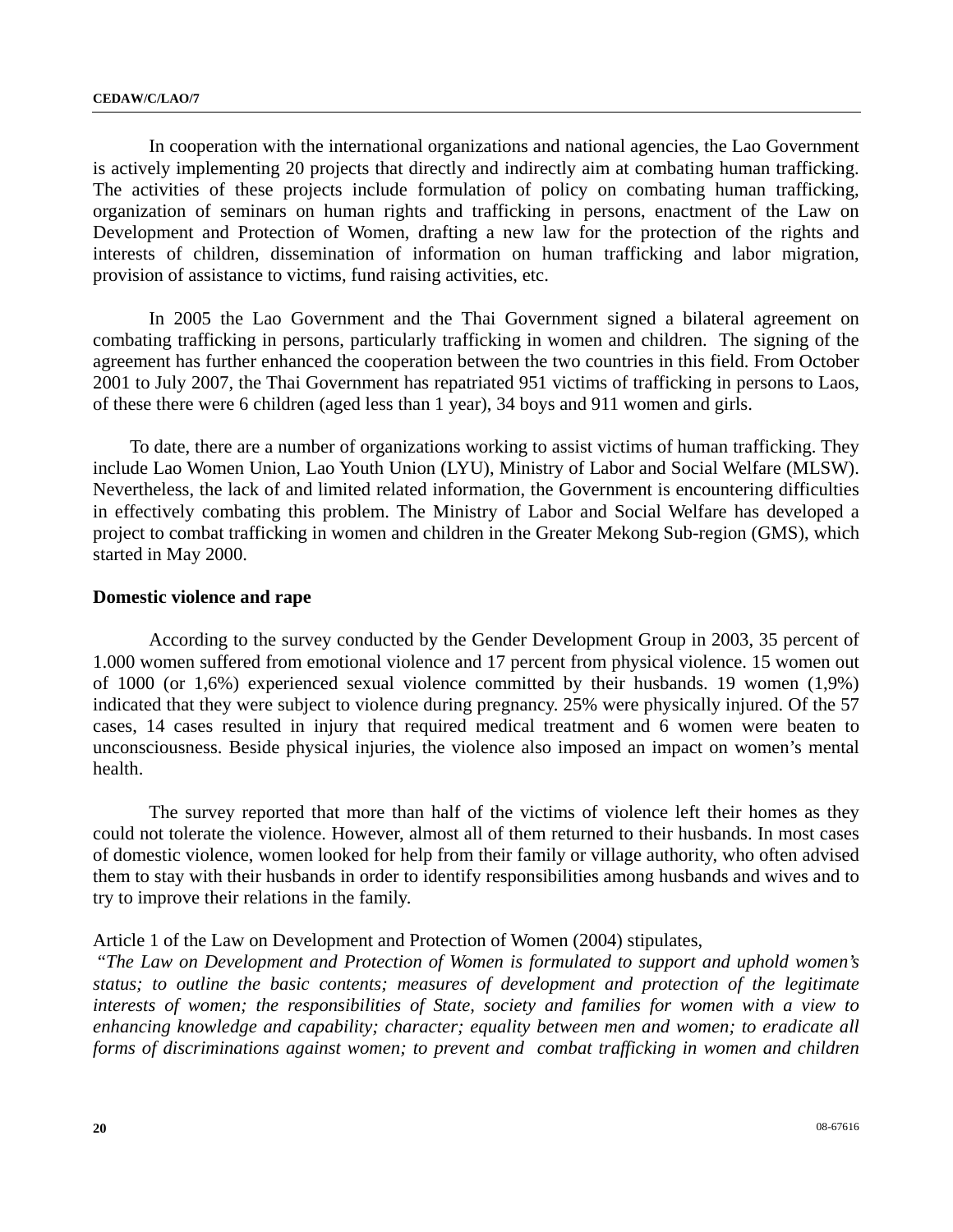*and domestic violence; to create conditions for women to strongly and fully participate in the national defense and development*".

Article 29 of the 2004 Law on Family defines "*A domestic violence against women and children is an act or omission committed by a person in the family which causes physical and/or mental harms to women and children and their properties in the family*."

 Article 128 of Penal Law (amended in 2005) defines an act of rape as follows: "*Any person who uses force or arms, soporific substances, drugs or other means against a woman, resulting in her unconsciousness for the purpose of rape shall be punished by imprisonment from three to five years with a fine from 1.000.000 kip to 5.000.000 kip* 

*In case, the rape committed against a girl aged between fifteen to eighteen years old who is under his guardianship or in his medical treatment, the criminal shall be punished by imprisonment from five to ten years with a fine from 2.000.000 kip to 10.000.000 kip.* 

*In case such an act of rape committed by several persons by way of in turn one after another, against a child under fifteen and causing physical injury or permanent handicap or death, the criminals shall be punished by imprisonment from seven to fifteen years with a fine from 5.000.000 kip to 15.000.000 kip.* 

*In case the criminal commits an act of rape and kills, he shall be punished by imprisonment from fifteen to twenty years with a fine from 10.000.000 kip to 20.000.000 kip or by life imprisonment or by dead penalty. Any attempt to commit such crime shall also be punishable*."

Article 129 of Penal Law (2005) provides, "*Any person who has sexual intercourse with a girl or boy*  less than fifteen years of age shall be punished by imprisonment from one to five years with a fine *from 2.000.000 to 5.000.000 kip.*"

A study of text-books for primary education from grade 1 to grade 6 published by the Ministry of Education has shown that the textbooks contain gender bias. The Ministry of Education has, therefore, integrated gender equality into the new textbooks in order to ensure the balance of male and female role reflected in the text-book, which has been used as pilot textbooks since 2004. The new text-books reflect equal role played by boys and girls in a family daily routine activity, for example: girls and boys can play sports as well as do the household work.

Measures on combating pornographic films and magazines are very clear. Article 127 of Penal Law (2004) provides, *" Any person who has produced or widely distributed or deeply disseminated pornographic books, magazines, pictures, videos or other items undermining the national culture and tradition, shall be punished by imprisonment from three months to one year or be fined from 200.000 kip to 5.000.000 kip."*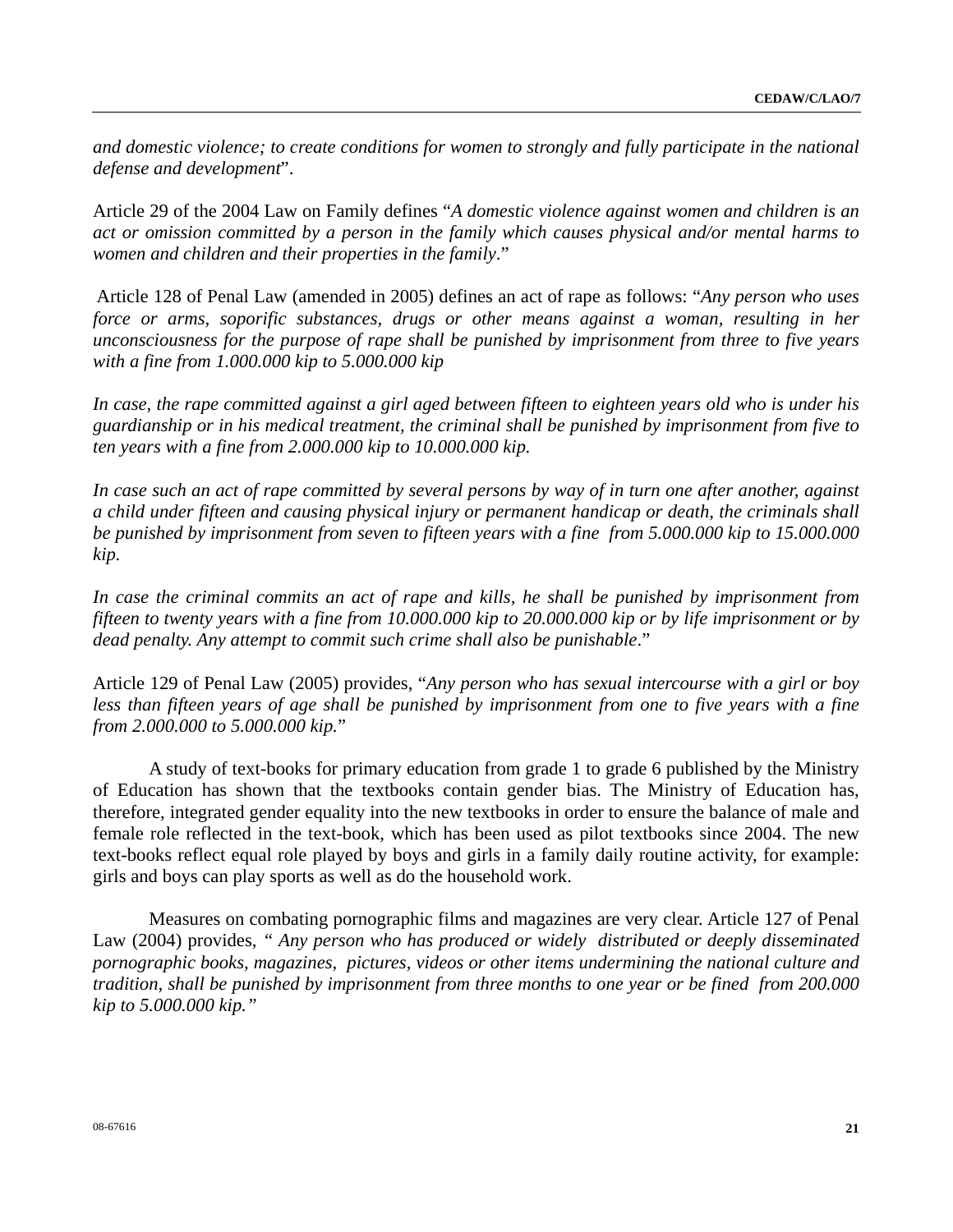# **Article 7: Political and Public life**

*States Parties shall take all appropriate measures to eliminate discrimination against women in the political and public life of the country and, in particular, shall ensure to women, on equal terms with men the right:* 

- *1. To vote in all elections and public referenda and to be eligible for election to all publicly elected bodies;*
- *2. To participate in the formulation of government policy and the implementation thereof and to hold public office and perform all public functions at all levels of government;*
- *3. To participate in non-governmental organizations and associations concerned with the public and political life of the country.*

The Lao PDR's Constitution and laws ensure gender equality as provided for in Article 37 of the amended Constitution. Article 36 stipulates " *Lao citizens who have reached the age of eighteen and above have the right to vote and those who has reached the age of twenty-first and above have the right to be elected, except insane persons, persons with mental disorder and persons whose rights to vote and to be elected have been revoked by the court*."

In addition, the Law on Development and Protection of Women also provides equal rights, Article 14 states: " *The state ensures equal political rights for men and women, such as the right to vote and to run for election, to participate in public affairs, in the process of consideration and decision making on questions of national importance and to be appointed to appropriate positions in various organizations of the Party, Government, Lao Front for National Construction, mass and social organizations. Society and families shall create conditions for women to exercise all of the rights referred to in the present Article*."

### **Women as members of the political party**

Article 3 of the Constitution states "*The rights of multi-ethnic people to be the masters of the country are exercised and ensured through the functioning of political system with the Lao People's Revolutionary Party as its leading nucleus*."

Among the 55 Members of the Central Committee of Lao People's Revolutionary Party, elected at the 8<sup>th</sup> Party Congress, 4 Members are women. This is a positive development compared to previous Central Committee membership. Moreover, one of the women Members is also a member of the Politburo, the Party highest decision making body. To date, there are 22.012 female Party members or 12,1% of the total Party members nationwide.

### **National Assembly**

The Lao PDR's Electoral Law, adopted in 1997, provides a basis for the increase of female deputies in the National Assembly. Article 7 of the Law states, "*It shall be ensured that the representatives of all social strata, of both sexes and of ethnic groups shall be included in the composition of the members of the National Assembly in appropriate proportion.*"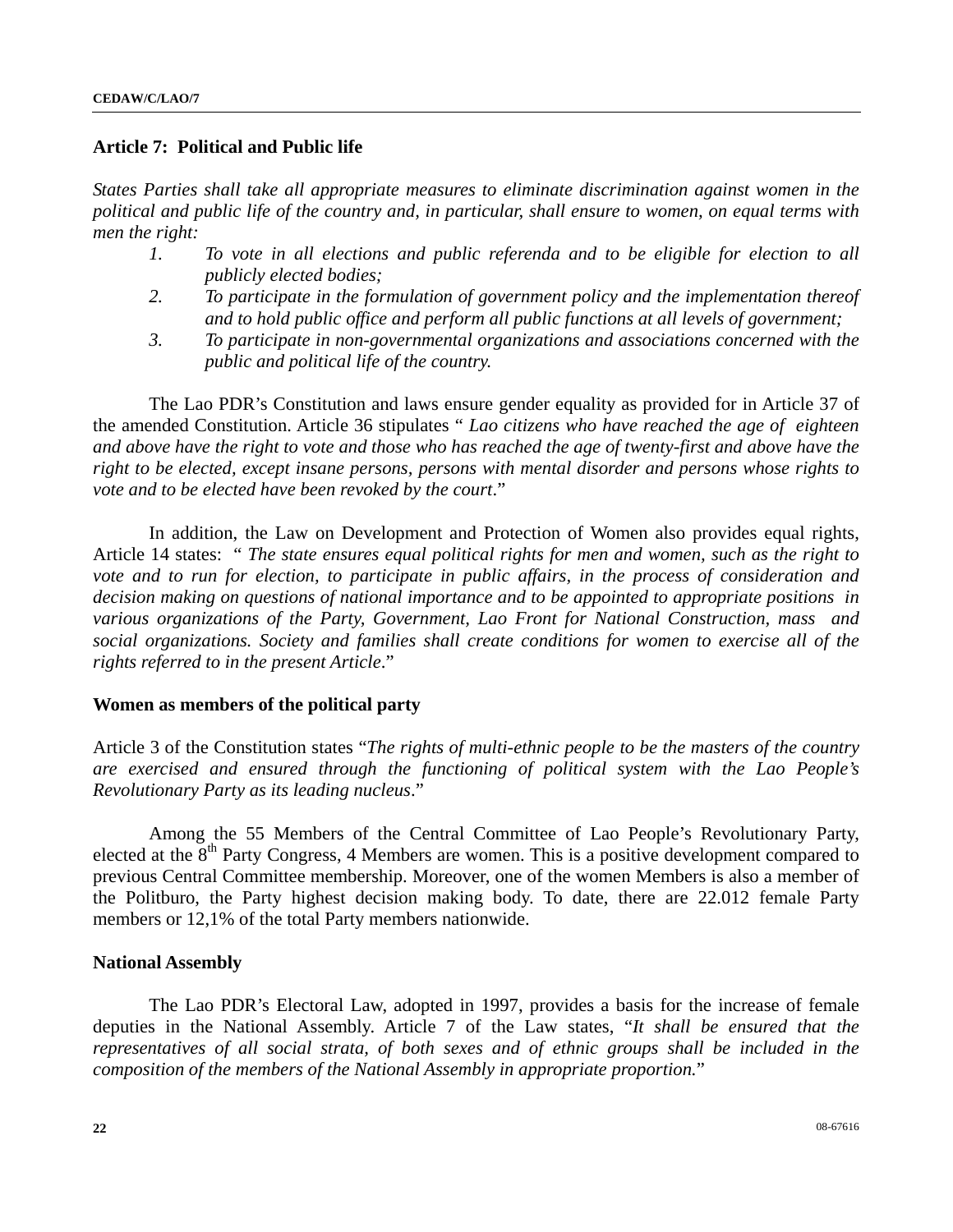In order to better implement the Electoral Law, the LWU, in collaboration with the National Assembly, has conducted election campaign for women, pointing out the importance of involvement of women in National Assembly. In the  $6<sup>th</sup>$  legislature of the National Assembly, there are 28 female members (25%) out of its 115 members and one of them holds the post of Vice-President of the National Assembly.

In order to implement the Gender Mainstreaming Plan within the National Assembly, adopted in 2004, training courses on gender equality for NA members have been organized, a number of National Assembly members are also attending study tours abroad in order to draw lessons learnt and experiences on the promotion of the advancement of woman parliamentarians from other countries.

#### **Government of the Lao PDR**

The participation of women in the government has also increased, compared to the previous government. Now there are two female Ministers in the Government, while there was none in the past, two female Minister-equivalent, two female Vice-Ministers and seven female Vice-Ministers equivalent. In total, the number of women holding the ministerial post in the Government accounts for 13.6% while men make up 86.3% while women holding vice-ministerial post accounts for 22% and men 78%.

#### **Local Administration**

The local administration is the State administration exercised by the local administration authorities. The local administration of the Lao PDR is divided into 3 levels, namely provincial, district and village levels. The country comprises 16 provinces and Vientiane Capital city, 139 districts and 10,292 villages.

 Provincial governors are the heads of provincial authorities and the Mayor of Vientiane Capital is the head of Vientiane Capital Administration Authority. Provincial governors and the Mayor of Vientiane Capital are appointed, transferred or removed by the Lao PDR's President upon the request by the Prime Minister. The term in office of a provincial governor and the Mayor of the Capital is five years and may be reappointed no more than one additional term. The governor is the highest-ranking official at the provincial level.

 Among the 16 provincial governors and the Mayor of Vientiane Capital, none is a woman. In each province there are also two vice-governors who are the direct assistants to the provincial governor. No woman is appointed vice-governor at this point of time. The provincial permanent secretaries comprise 1 woman and 17 men.

 District chiefs are the heads of the district administration authorities, representing and responsible to the provincial and Capital authorities at the district level in the exercise of the district functions and powers and carrying out duties of the district administration. A district chief is appointed, transferred and removed by the provincial governor/mayor of the Capital. Each district chief has a five year term in office and may be reappointed no more than one additional term in the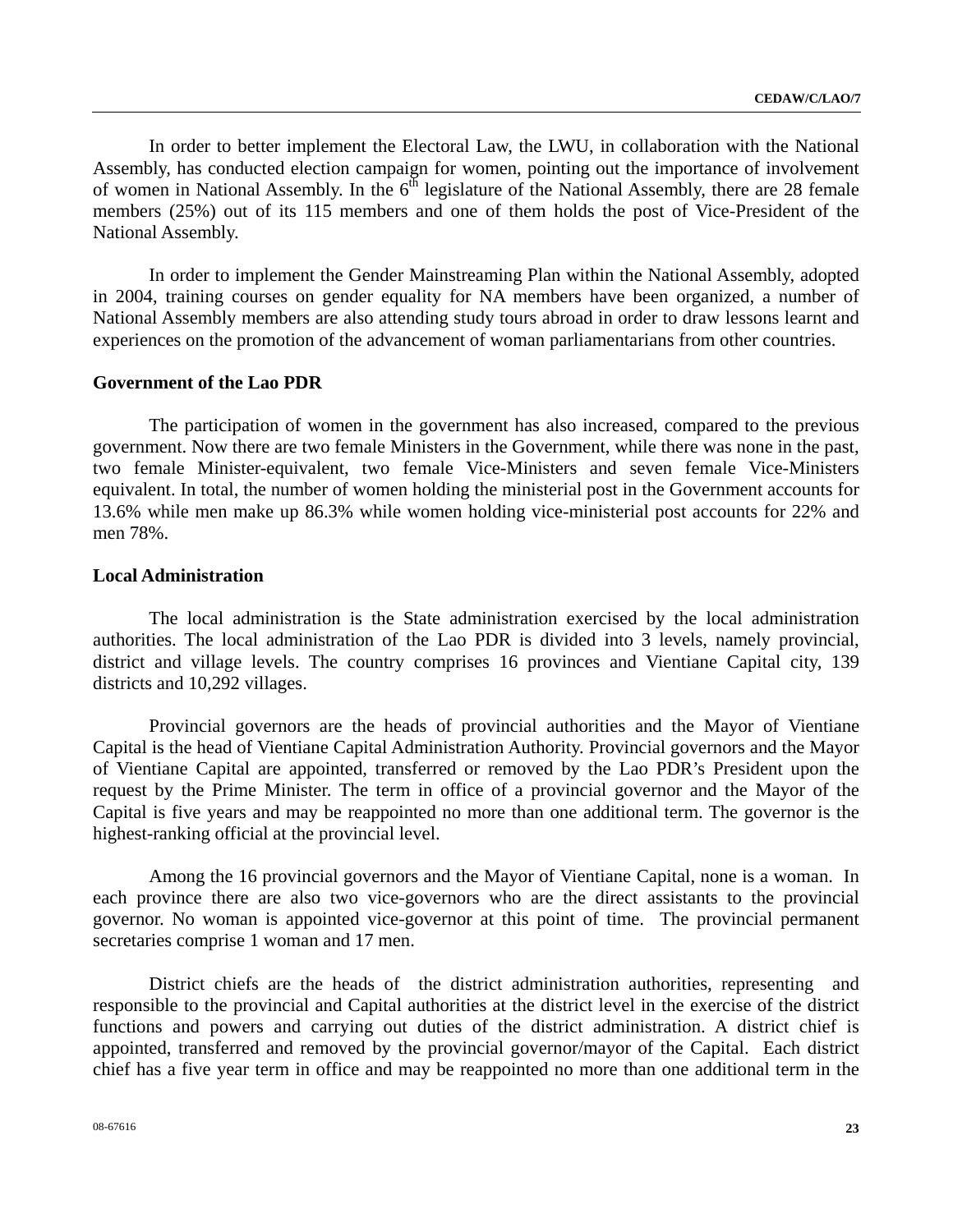same district. District chiefs are responsible for the application of the Constitution, laws, regulations and instructions from higher authorities.

 A village administration authority's functions include the village administration affairs, economic, social and cultural development of the village, maintaining public security and order, preserves natural resources and environment in the village. A village administration authority is headed by a village chief. He is assisted with administration work by the village Deputy-chiefs and several village committees. A village chief is elected by the villagers and endorsed by the district or municipality chief. In case needs arise, a village chief may be appointed or dismissed by the district chief or municipality chief. Village chiefs are elected for a three-year term and may be reelected.

 Village chiefs perform their duties in accordance with the direction given by the district chief. The village chief assumes the responsibility for the compliance with laws, regulations and instructions given by higher authorities. The village chief is also to maintain public security and order at the grassroots level and he is the mediator disputes between the villagers. Thus, the village chief is an important element in the Lao legal system. According to Article 2 of the Ministry of Justice's Solution on village mediation units, adopted in 2005, the main objective of the village mediation unit is to mediate disputes between villagers. The jurisdiction of the mediation unit covers disputes that are not very serious and not dangerous to the society. The unit also assists the village administration authority to enhance justice in the village, strengthening the right to self-determination of the citizens. It acts as the disseminator of laws and regulations in the village, encouraging the people of all ethnic groups in the village to respect and strictly comply with laws and regulations, and closely coordinates with the judicial and other bodies involved. Article 5 of the same resolution specifies that "the mediation unit is composed of the village chief, a member of the Lao front, a member of the women's union, a member of the youth union and the most respectful elder in the village".

A GRID survey conducted in Vientiane Capital and in 3 other provinces on the participation of women in village committees shows that apart from the village women's union, the number of women participating in village committees is extremely low: In the 93 surveyed villages, out of 302 village chiefs and deputy–chiefs, only 24 are women. The village youth union, a mass organization of young people aged between 15-35, however, have many female members, making up about 30.3%.

According to the statistics from the Department of Public Administration in 2006, the number of women in the leaderships of all levels is limited. None of the provincial governors was a woman. Among the village chiefs and deputy-chiefs, only 1.33 per cent and 3.13 per cent were women respectively. Comparing to the statistics in 2000, it had made a little progress: female village chiefs \and deputy chiefs in 2000 were 1.2 per cent and 1.6 per cent respectively.

#### **Problems and obstacles preventing women from political participation**

Despite significant progress made in terms of women's political participation at the central and local levels; there remain a number of factors that prevent women from political participation. According to a study conducted by the Gender Resource Information and Development Center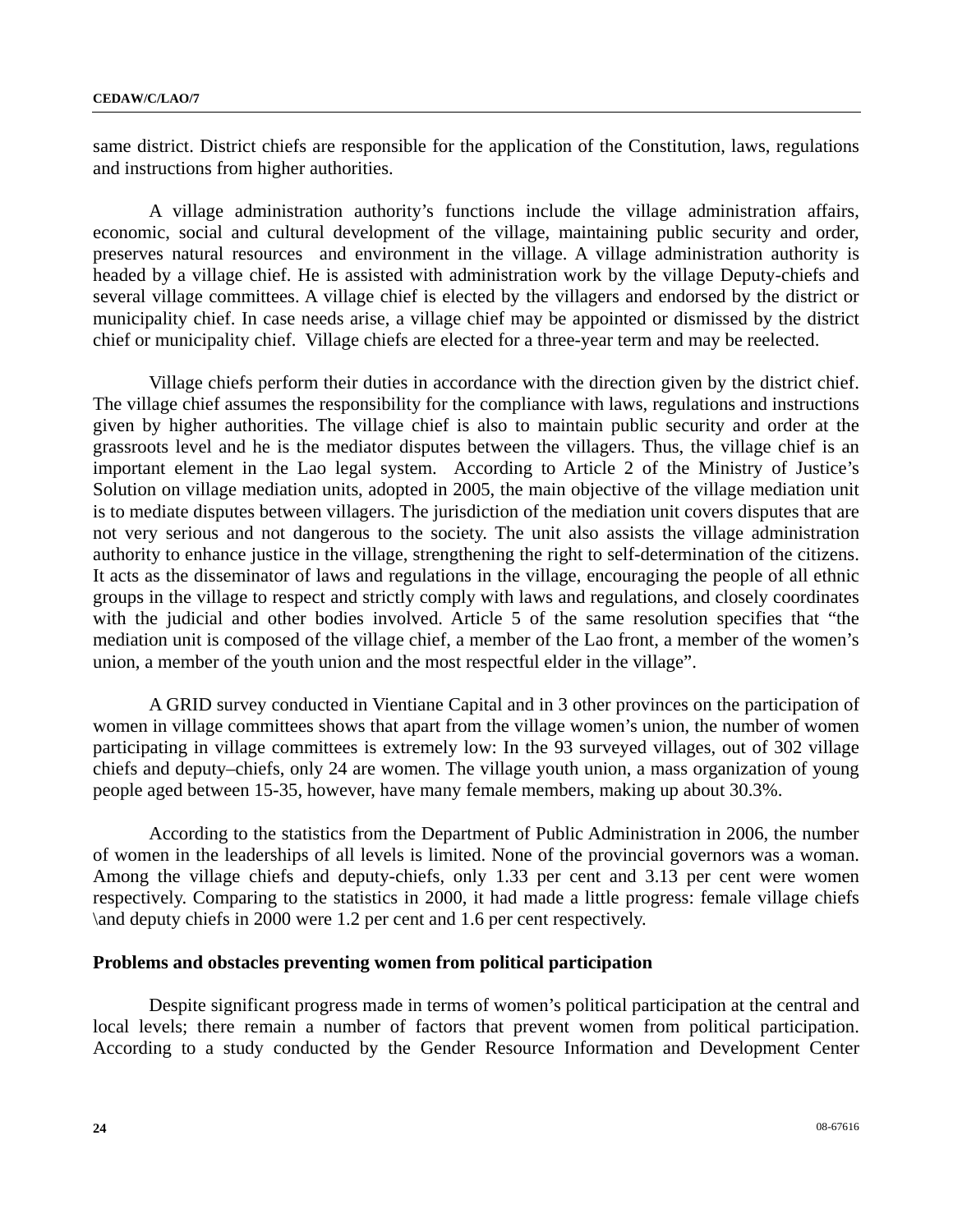(2003), the factors that constitute the hindrance to women participation in various village committees are as follows:

Custom and traditional practices are considered one of the obstacles preventing women from participation in the political affairs. For example, it would be difficult for women to find jobs far away from home or to work at night, since the husbands are jealous and do not trust them or they perceive that it is traditionally inappropriate. The household work and the duty of child-rearing keep women at home and, therefore, they can spare only little time for their communities. As there has never been a precedence of female village chief, villagers in some rural areas believe that a woman is not able to be a leader and only men are capable. Villagers also consider that the leadership is a duty of men. 80 percent of those interviewed say that men are more suitable for leadership than women.

In general, a considerable number of women still lack knowledge and capability. If they are to be selected for further education, they usually refuse by referring to family matters. In public meetings women rarely speak. They feel unconfident, for instance, there are some cases where women won a village chief election but they refused to accept it and asked to be nominated as deputy-chief instead. In some villages, women's union committee say that they do not have the expertise and abilities in administration, management, planning and working in a systematic manner, while in others, women's union leader cannot read and write.

It is, therefore, recommended that the supervisors of village chief elections encourage more women to run for village chief election. It is recommended that the regulations on village chief elections be revised. If possible, the number of women candidates should be closer to that of men. The selecting candidates for a village chief should consult with all family members (who are eligible to vote), not just merely the head of the family. Trainings and dissemination of gender equality should be organized for district and village authorities. It is also recommended that the dissemination of the need for women's participation in village committees be made through mass media or other forms of spreading information. Village women's unions should be trained in organization of work and development planning.

The Government's policy for improving women's participation in the public administration may be summarized as follows:

- Develop a strategic plan for gender mainstreaming in order to increase women's participation, in particular to increase women's participation in development programming.
- Raise awareness about gender equality on the part of government officials in order to have a gender-based approach to local planning as well as to budget planning.
- Collect sex disaggregated data at the local level.
- Ensure that women representatives are included in the economic committees, pursuant to the Law on Local Administration.
- Improve the offices of legal advice for women.
- Gather information on offenses committed by women.
- Improve measures for more effective protection of the rights of women and children.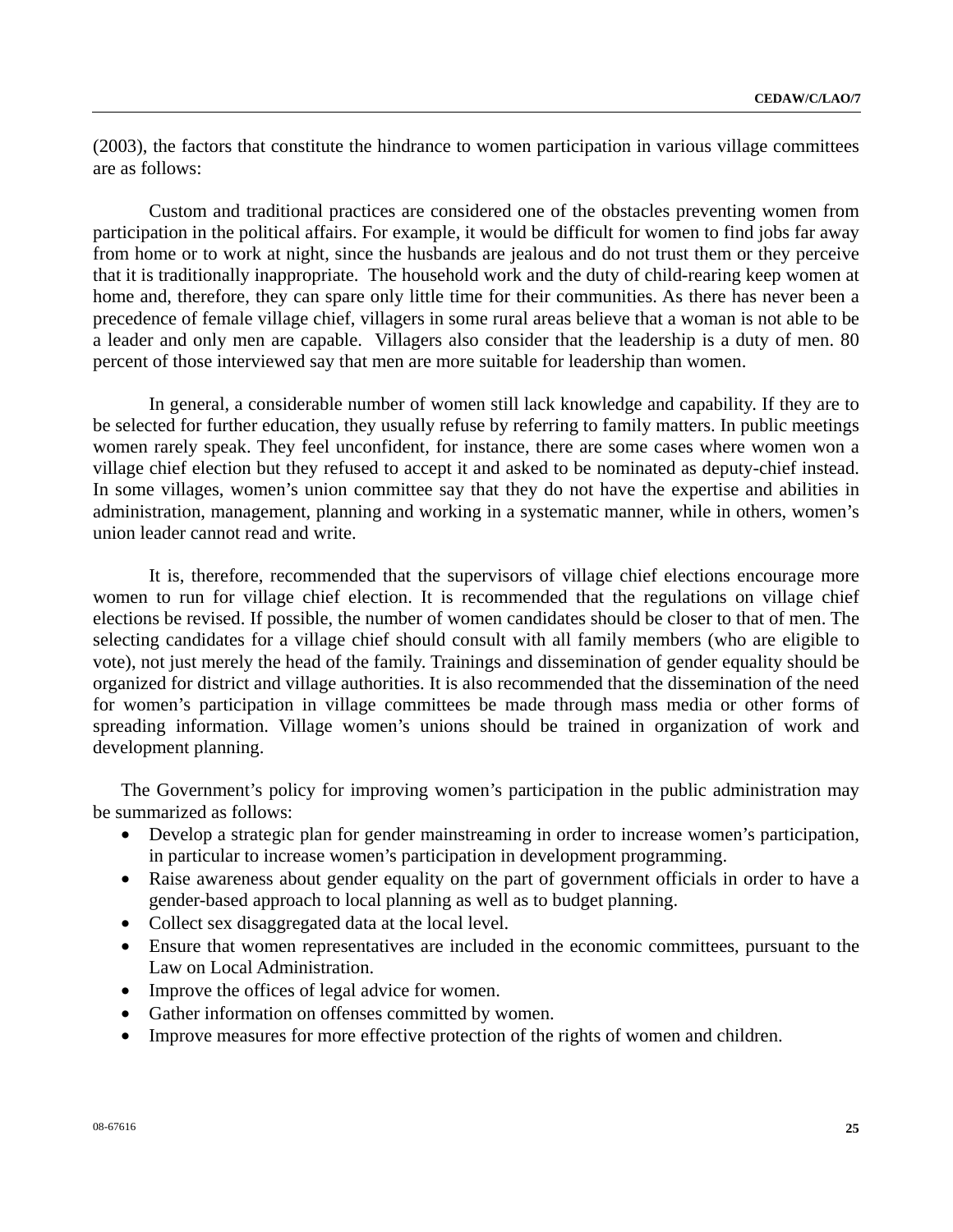The Government is currently implementing a Project on Governance and Public Administration Reforms at both central and provincial levels. The main activities of the project include: further the decentralization process, improve the capacity of the local administrations and socio-economic development planning at the local level, improving public administration and poverty reduction. This project has incorporated gender-based approach into its activities: conducting assessment of gender; develop a plan for incorporation of gender-based approach into activities of government sectors; conducting training on gender issue for public servants and villagers; reviewing measures and principles for setting up district and village development funds so as to ensure that women have access to credits and those funds.

### **Article 8: International Representation and Participation**

*State Parties shall take all appropriate measures to ensure to women, on equal terms with men and, without any discrimination, the opportunity to represent their Governments at the international level and to participate in the work of international organizations.* 

The Lao PDR pursues a consistent foreign policy of peace, independence, friendship and cooperation. It practices a policy of multi-direction, multilateralism and multi-form of international relations; a policy of gradual open-up that suits the conditions and reality of the country; combines political and diplomatic relations with international economic cooperation. All this has upheld the role and reputation of the Lao PDR in the regional and international arena. By 2005, the Lao PDR has diplomatic relations with 121 countries. The number of Lao women working in the field of foreign services has increased, but a number of female Ambassador and Consul-General are still modest.

Article 13 of the Law on the Development and Protection of women provides that equal rights between men and women are defined in terms of quality in development of their personalities, and men and women are of equal values and entitled to the same opportunities in political, economic, socio-cultural activities, in a family, in national defense and security and in foreign affairs".

Lao women are therefore entitled to representing the government in international affairs and participate in international organizations in an equal footing with men.

#### **Ministry of Foreign Affairs**

The number of women working in the Ministry of Foreign Affairs in 1999 was 84 and has gradually increased since then. By 2006, the Ministry of Foreign Affairs has 703 officials, of which 559 are men and 144 were women. The Ministry of Foreign Affairs attaches importance to development of female staff, particularly, the capacity building of female diplomats to be equally capable as their male counterparts. At present and in the future, training of women staff will focus on upgrading their ideological knowledge and technical skills. To date, the Ministry has sent a number of female staff, which makes up about 30% of all female staff, on short and long-term trainings both at home and abroad with a view to upgrading their ability to work effectively at an international level. Despite such efforts, there are still a few women in various leading positions in the Ministry of Foreign Affairs.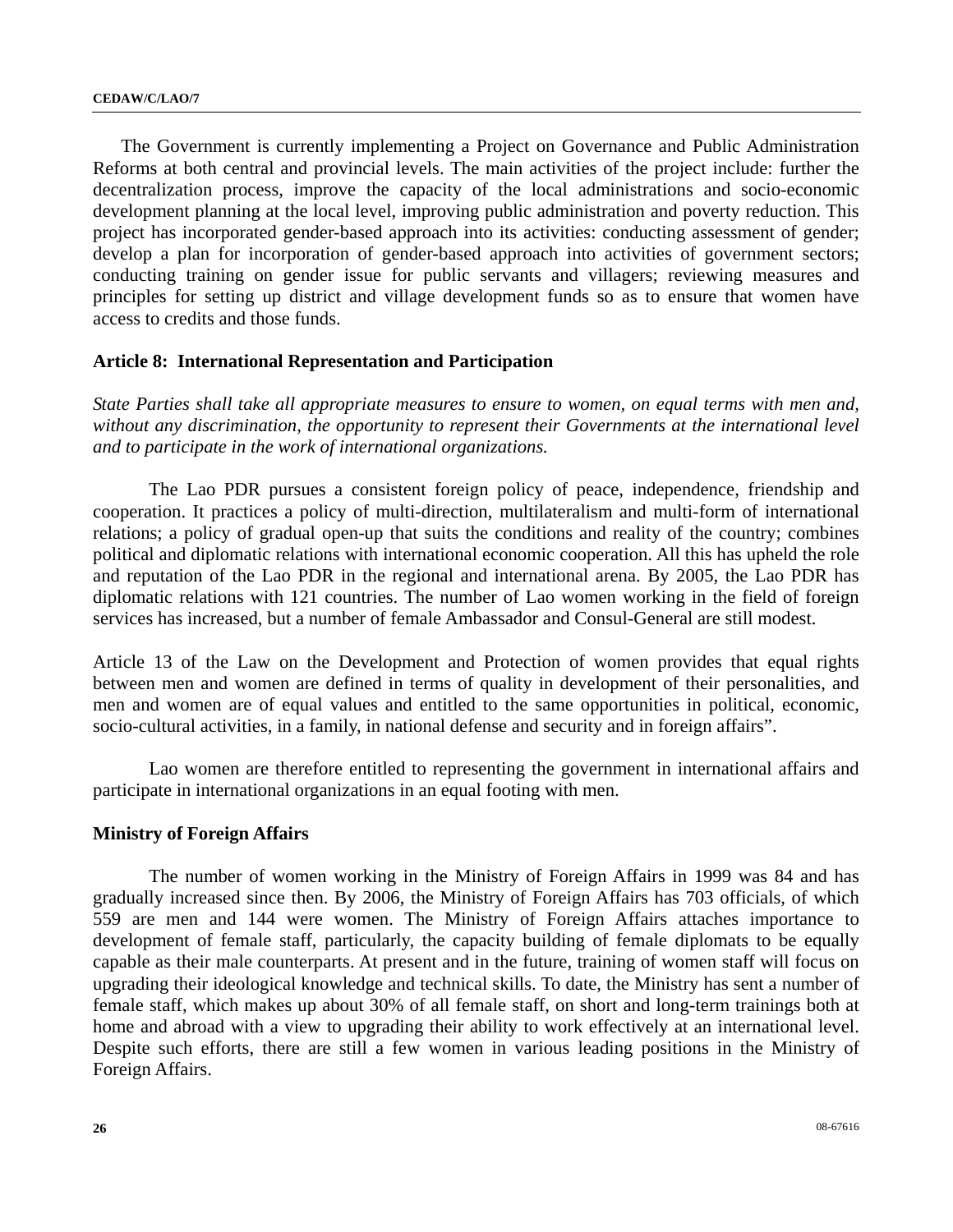There are a number of international organizations accrediting in Lao PDR, such as the United Nations, International Financial Institutions, Foreign Embassies and Non-Governmental Organizations. It has been discovered that currently there are 1216 Lao local staff working in the international agency offices in the Lao PDR, of which 546 are men and 670 are women while some of them are holding the positions of advisers and experts.

### **Article 9: Nationality**

*State Parties shall grant women equal rights with men to acquire, change or retain their nationality. They shall ensure in particular that neither marriage to the alien nor change of nationality of the wife, render her stateless or force upon her the nationality of her husband.* 

*State Parties shall grant to women equal rights with men with respect to nationality of their children.* The acquisition or retention of nationality is therefore governed by the same normative principles. Article 2 of the Law on Nationality (amended in 2004) provides, "*a person holding Lao nationality is a Lao citizen*." Article 4 provides, "*a marriage or divorce of a Lao national and a foreigner or a stateless person shall not lead to the change of nationality of the Lao citizen. The acquisition or loss of Lao nationality of a spouse shall not lead to the change of nationality of the other spouse".* 

According to Article 9 of the Law on Lao Nationality, Lao nationality is acquired by: birth; naturalization; re-acquisition; or on the basis of other grounds as provided in Articles 11 to 14 of the present Law.

The Law on Lao Nationality provides equal rights to women in terms of making decision on their children's nationality, regardless of how the mother's acquisition of her nationality, whether by birth of by changing her nationality.

Persons in the following category shall be a Lao national by birth (Article 10 of Law on Nationality) "*Children who are born to parents holding Lao citizenship at the time of birth shall be considered Lao nationals regardless of whether they are born inside or outside the territory of the Lao People's Democratic Republic*."

Article 11 of the Law on Nationality provides, "*If one of the parents is a Lao citizen, their child shall be considered a Lao national by birth if:* 

*1. They are born within the territory of the Lao People's Democratic Republic; [or]* 

*2. They are born outside the territory of the Lao People's Democratic Republic but both parents have at the time of birth permanent residence in the territory of the Lao People's Democratic Republic or one of them has the same.* 

*In case the child is born outside the territory of the Lao People's Democratic Republic and both parents have permanent residence outside the territory of the Lao People's Democratic Republic, the nationality of the child shall be decided by the parents.*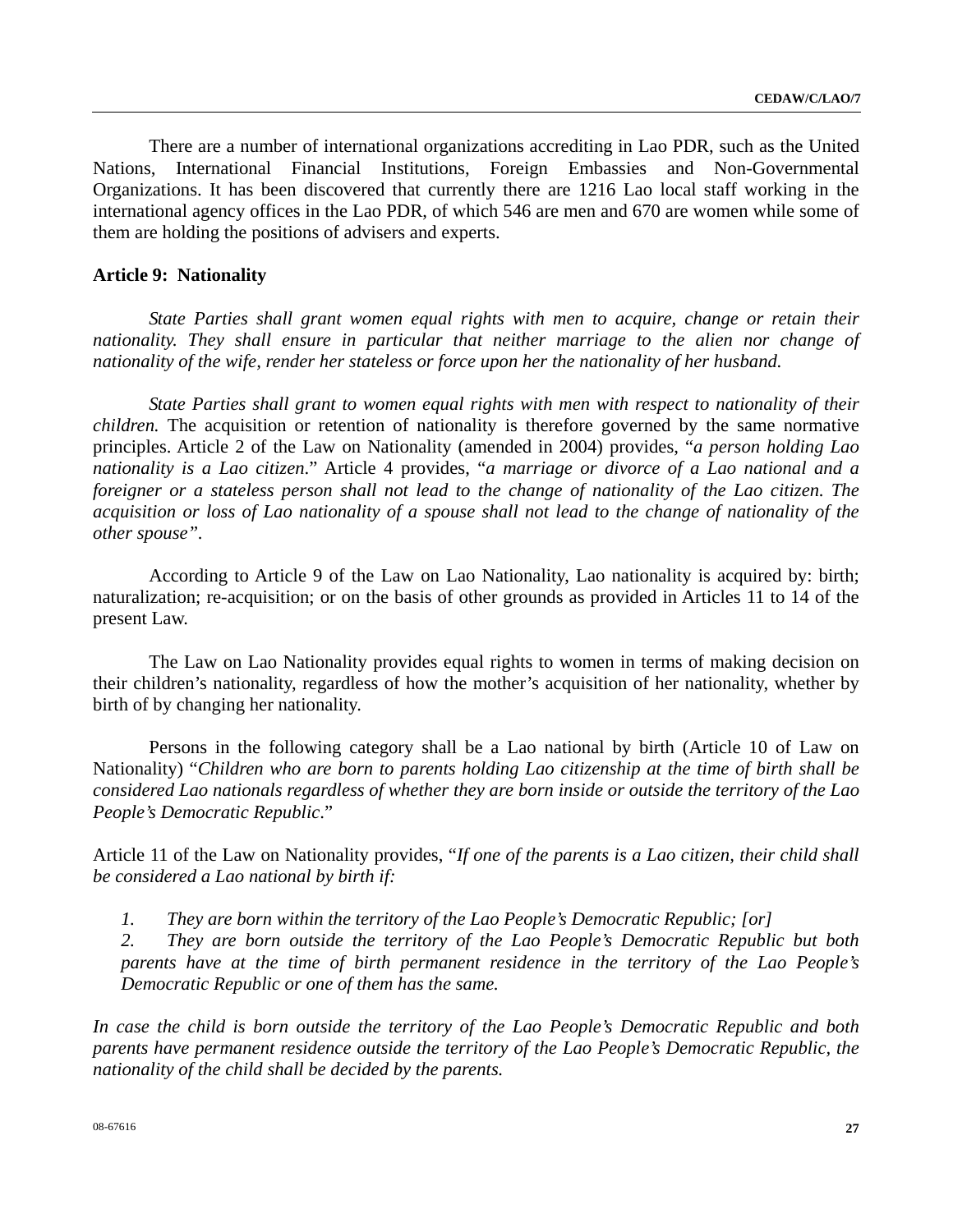*In case one of the parents is a Lao citizen and the other parent is a stateless, the child's nationality shall be Lao by birth regardless of their place of birth*".

Article 12 provides, "A *children born in the territory of the Lao People's Democratic Republic into stateless parents permanently residing in the Lao People's Democratic Republic and integrated into the Lao society and culture shall be able to acquire Lao citizenship if requested by their parents.*"

 Article 17 provides, "Lao nationality shall be discontinued in cases that the holder relinquishes, withdraws and has permanently been abroad. A loss of nationality does not change the nationalities of the concerned person's spouse and children". Article 19 provides, "*A person who has acquired Lao nationality may be withdrawn within five years from the day it is acquired upon the request of the government if it is found that:* 

- *1. The acquisition of Lao nationality is not lawful;*
- *2. The individual concerned has dishonored his/her Lao citizenship, for instance, by committing an act of treason or causing harms to the nation.*

*The withdrawal of Lao nationality does not alter the nationalities of the person's spouse and children." Besides, Article 4 of this Law stipulates* "*a marriage or divorce of a Lao national and a foreigner or a stateless person shall not lead to the change of nationality of the Lao citizen. The acquisition or loss of Lao nationality of a spouse shall not lead to the change of nationality of the other spouse".* 

Article 22 of the same Law provides, " *When the nationality of both parents have changed, by acquiring or relinquishing Lao nationality, the nationality of their children who are less than eighteen years of age shall change accordingly, except where the children have been lawfully married".* 

Article 23 provides, "*If a parent have acquired Lao nationality while the other parent still holds a nationality other than Lao, the children may acquire Lao nationality upon the request of the parent holding Lao nationality; the children who are Lao citizens and more than fifteen years but less than eighteen years of age and have been lawfully married , may choose the nationality of either parent; if one parent has acquired Lao Nationality while the other parent is a stateless person, their children residing in the territory of the Lao People's Democratic Republic will be considered Lao citizens; if one Parent has acquired Lao nationality while the other parent is a stateless person, their children residing outside the territory of the Lao People's Democratic Republic may acquire Lao nationality upon the request of the parent holding Lao nationality*".

Article 24 provides, "*If a parent has relinquished nationality while the other parent still retains it, the children will retain Lao n*ationality".

Article 25 provides, "*a foreign or stateless child who has been adopted by a Lao citizen shall be a Lao citizen; a foreign or stateless child who has been adopted by a married couple one spouse of whom is a Lao citizen and the other is a foreign national or a stateless person shall be given Lao nationality with the consent of the adoptive parents".*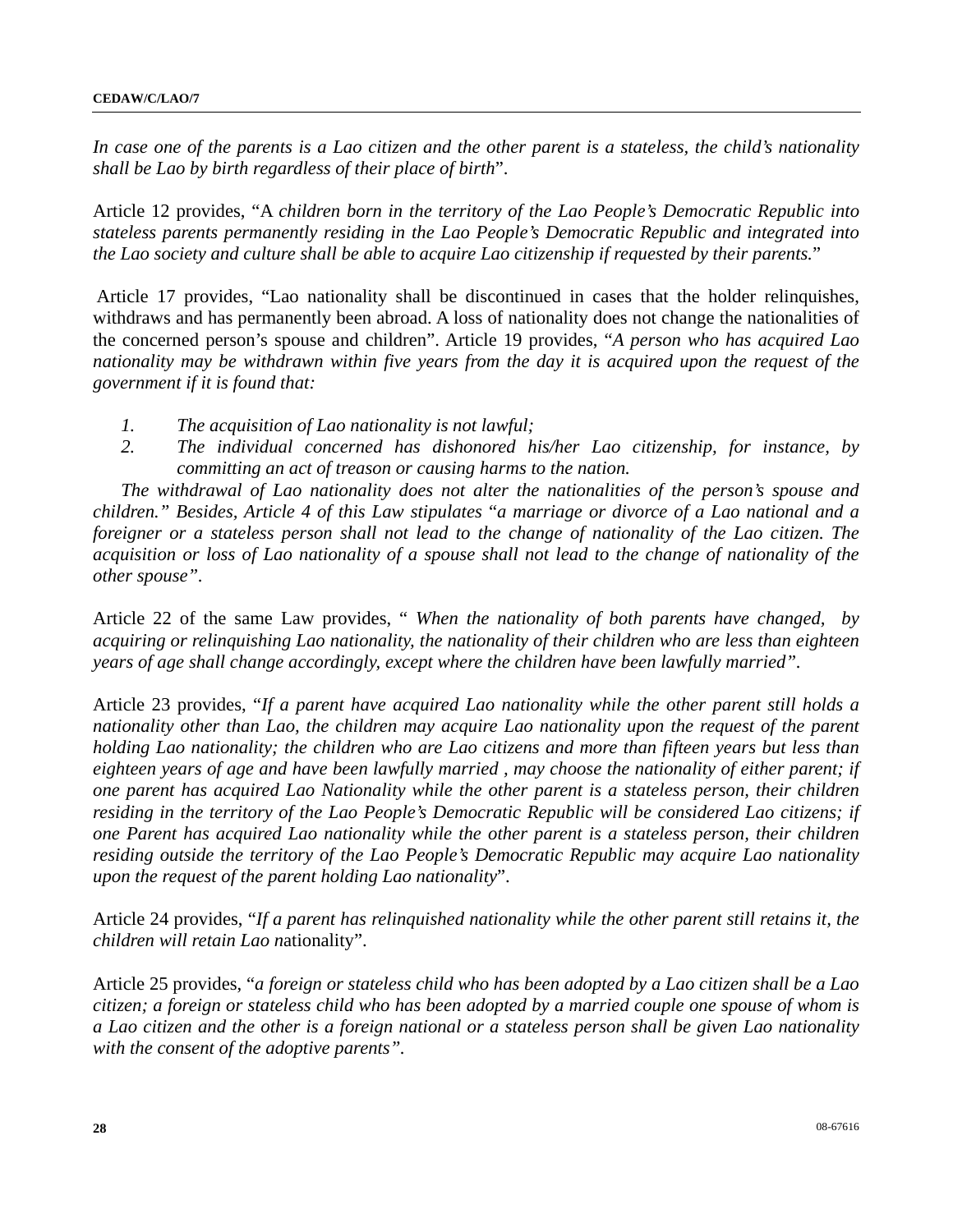Article 26 provides, "*a child whose nationality is Lao and whose adoptive parents are foreigners or one of them is a foreigner while the other is a Lao national shall retain his/her Lao nationality. The child in question may relinquish Lao nationality upon the request of the adoptive parents; a child whose nationality is Lao and whose adoptive parents are stateless or one of them is a stateless and the other is a Lao national shall retain Lao nationality".* 

 The Standing Committee of the National Assembly approves the grant, withdrawal, relinquishment and re-grant of Lao Nationality.

### **Article 10: Education**

*The States Parties shall taken appropriate measures to eliminate discrimination against women in order to ensure to them equal rights with men in the field of education and in particular to ensure, on a basis of equality of women and men:* 

 *(a) The same conditions for career and vocational guidance, for access to studies and for the achievement of diplomas in educational establishments of all categories in rural as well as in urban areas; this equality shall be ensured in pre-school, general, technical, professional and higher technical education, as well as in all types of vocational training;* 

*(b) Access to the same curricula, the same examinations, teaching staff with qualifications of the same standard and school premises and equipment of the same quality;* 

*(c) The elimination of any stereotyped concept of the roles of men and women at all levels and in all forms of education by encouraging coeducation and other types of education which will help to achieve this aim and, in particular, by the revision of textbooks and school programs and the adaptation of teaching methods;* 

*(d) The same opportunities to benefit from scholarships and other study grants;* 

*(e) The same opportunities for access to programs of continuing education, including adult and functional literacy programs, particularly those aimed at reducing, at the earliest possible time, any gap in education existing between men and women;* 

*(f) The reduction of female student drop-out rates and the organization of programs for girls and women who have left school prematurely;* 

*(g) The same Opportunities to participate actively in sports and physical education;* 

*(h) Access to specific educational information to help to ensure the health and well-being of families, including information and advice on family planning.* 

Education is an important priority of the National Growth and Poverty Eradication Strategy. A policy on improving access to education and reducing the rate of women illiteracy, especially ethnic women has been adopted. The national education system includes formal and informal education. The formal education system consists of five levels: pre-school education, primary education, secondary education, vocational education and higher education.

The education management system at all levels is under the Ministry of Education. To date, in the education sector, there are 53.915 staff nationwide, of which 23.805 are women and 30.110 are men. There are 5.212 office staff, 1.642 are women. About 4.083 officials are at the central level, 1.704 of which are women. At local levels, there are Provincial Branches of Education and District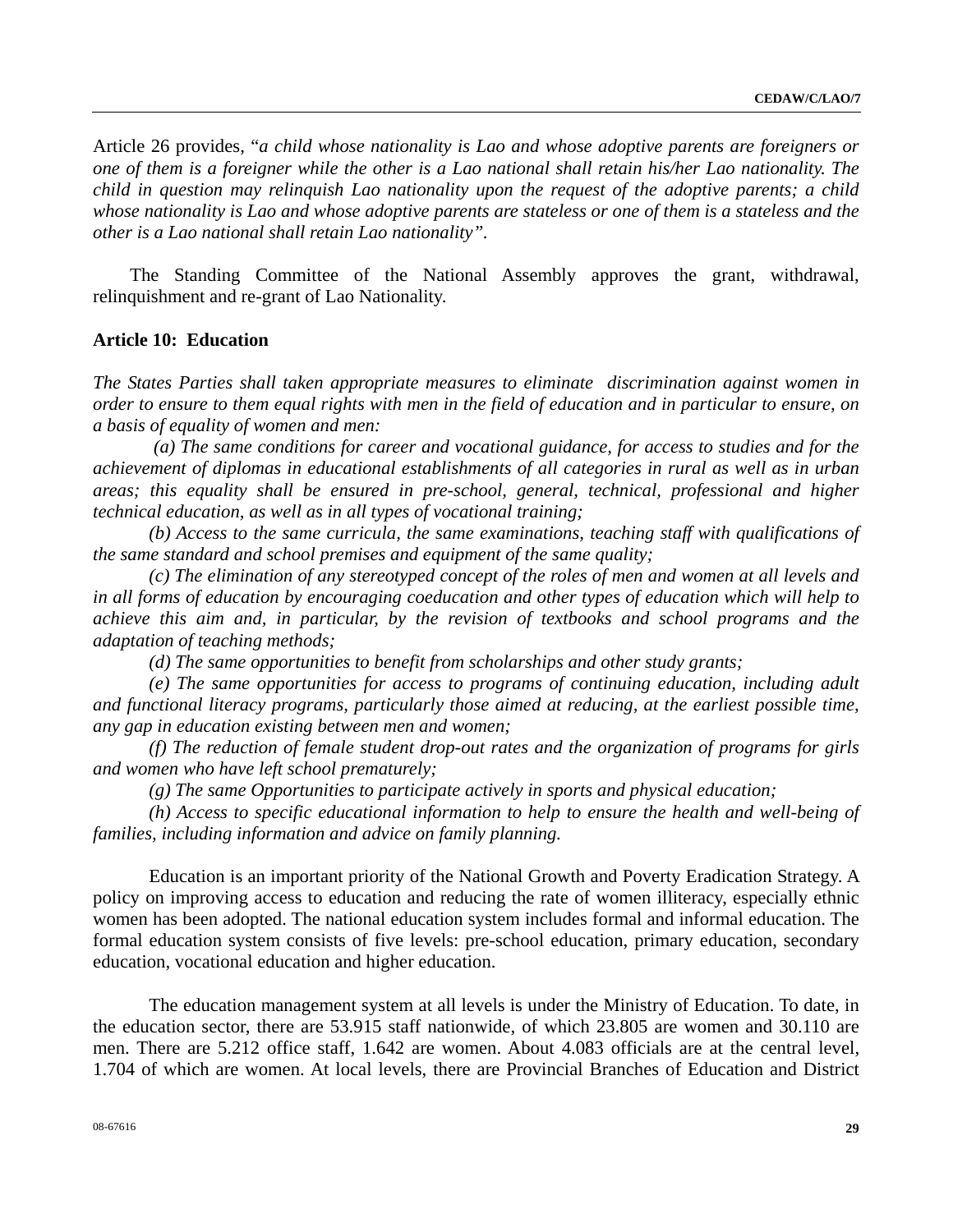Offices of Education. There are about 17.080 educational officials at provincial level (6.953 are women, accounting for 40,7% and 10.127 are men making up 59,3%). The total number of district educational officials is 32.752 (women 15.148 or about 46,3% and men 17.604 or about 53,7%). The village chiefs, school management committees and principals are responsible for ensuring the availability of education in the villages.

Article 38 of the 2003 amended Constitution of the Lao PDR provides, " *Lao citizens have the rights to receive education and upgrade themselves*" , and Article 22 also provides, " *The State attends to developing education and implements compulsory primary education in order to build good citizens with revolutionary competence, knowledge and abilities. The State and society attends to developing high quality national education, to create opportunities and conditions in education for all people throughout the country, especially people in the remote and isolated areas, ethnic groups, women and disadvantaged children. The State promotes and encourages private sector to invest in development of national education, and allows the opening of private schools in conformity with the State curriculum standards. The State in cooperation with the people builds schools at all levels in order to comprehensively systematize the education with the intention to extend it to the ethnic areas*".

Article 3 of the Law on Education of the Lao PDR (2000) provides, " *All Lao citizens, irrespective of ethnicity, race, sex, and social status, have the rights to education"* Article 5 also stipulates, *" In developing education, the State pays attention to ethnic groups in the remote areas, women, disadvantaged and talented people".* And Article 8 (2) of the same law provides*," Primary education is a basic general and compulsory education providing fundamental and necessary knowledge for students,*".

### **Pre-school Education**

Nursery and kindergarten has been more widely developed in terms of the school facilities including class-rooms, teachers and pupils. In the school year 2005-2006, there were 1.087 nurseries and kindergartens throughout the country (of which 174 are private with 566 class-rooms). If compared to the year 2000-2001, the number of schools and class-rooms have increased by 233 or about 27,28 % and 789(total 2,094) or about 60,45% respectively.

In the same year, there were 2,882 teachers  $(2,865$  are women, accounting for 99,41 % and 17 are men, accounting for 0.59%). In comparison to the year 2000-2001, the number increased by 623 or about 27,57%. Of this, the number of women teachers has increased by 615 teachers or about 27,22% of the total number of teachers. The average of nursery schools enrolment reached 10,6% (10,9% girls and 10,4% boys). There were 49,197 school children (24.880 girls (51%) and 24,317 boys (49%)), compared to the year 2000-2001, it increased by 12,087 pupils, accounting for 32.5%. On average, the ratio of teachers and of class-room to pupils is 1:17 and 1:23.5 respectively.

#### **Primary Education**

Primary school is a primary general education that provides fundamental, necessary, compulsory and free education for all ethnic people from the age of 6. Primary education takes five years to complete. In 2005-2006, there were 8.654 public and private primary schools of which 116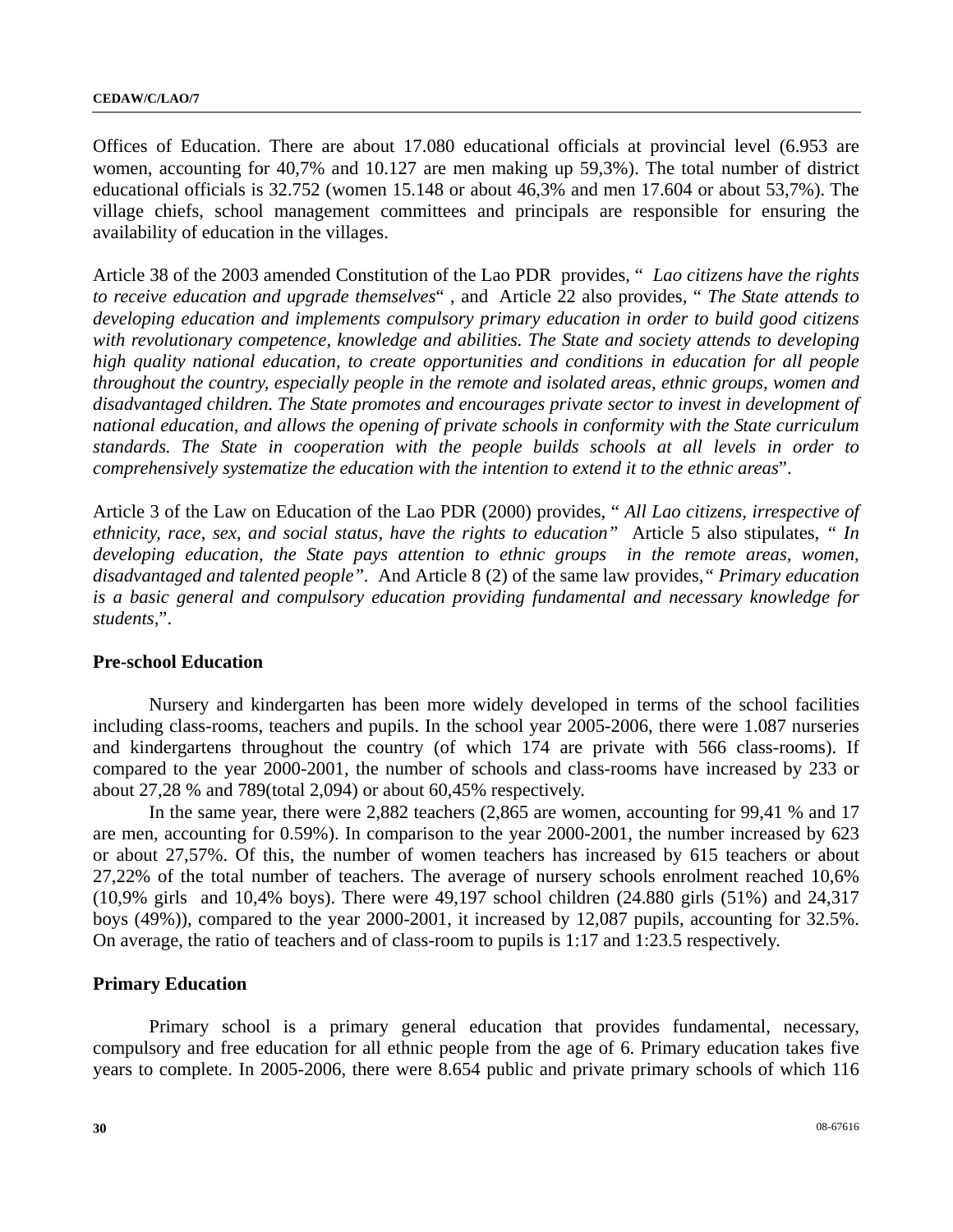were private and 10 were Buddhist temple schools. There were 3.829 full-grade primary schools, among which 11 were ethnic boarding primary schools. There were 335 primary school groupings with 28.389 class-rooms, of which 7.060 twin-class-rooms, and 21.329 single class-rooms. These figures reflect an inadequacy of teachers for classes.

In 2005-2006, the net school enrolment reached 83,9%(girls 81,2% and boys 86,5%). There were 891.881 students (of which 411.211 were girls, covering 46% and 480.670 were boys, covering 54%), among them there were 1.960 students of ethnic boarding school (of which 598 were girls, covering 30.51%). In private school, there were 23.236 students (of which 10.989 were girls, covering 47,11% and 12.337 were boys, covering 52,89%). The ratio of students to teachers is 32:1 and to a class-room is 31,4:1.

In comparison to the year 2000-2001, the number of primary schools has increased by 462 schools, accounting for 5,6 %, class-rooms have increased by 653 rooms, students have increased 61.994 (of which 34.468 were girls, covering 4,1 % and 27.526 were boys, covering 3.3 %). The rate of failing in final exams dropped from 19.7% to 18.3% in 2005 and the rate of drop-out also decreased from 11.8% to 9.4 %. In the school year of 2005-06, at grade one only, the rate of failure was 32.9 % (of which 31. 9 % were girls and 33.7 % were boys). This has indicated that the target of 32.7% could not be attained. It is, therefore, necessary to find all ways and means to reach the goals of education set forth in the Program of Education For All. In the school year of 2005-2006, the number of primary students who sat for exams was 116.830, (girls 53.228 and boy 63.602) of which 109.074 or about 93,4% (girls 50.430 or 94,7% and boys 58.644 or 92,2%) passed the exams.

Despite the progress made, there exists a number of obstacles, such as unbalanced distribution of teachers; most of teachers in the remote highland areas have low qualification and are under standard; they are often recruited as volunteers or under contract or enlisted by the villagers<sup>[2](#page-30-0)</sup>. Furthermore, most of the schools were semi-permanent and temporary schools in a deteriorated condition. The learning and teaching environment was unfavorable, unattractive to students. As a result, the rates of failure in final exams and drop-out are high. Another great obstacle is a lack of adequate national budget allocation for education. Most of children at learning ages do not go to school, especially girls in remote rural and ethnic areas.

In order to improve girl education, the Government of the Lao PDR has adopted a plan for the promotion of primary education for girls, ethnic children and children in the poorest families (by encouraging, strengthening the capacity of district education, developing intensive education system to support target groups, such as, female and ethnic students and students from the poorest families, for example, providing teachers, particularly, female teachers, belonging to ethnic groups, food supplement program, co-funding for the building female dormitories, adjusting timetables to be suitable to agricultural production seasons and other activities in rural areas and adjusting timetables as to harmonize with girls' activities for helping their families and so on).

**\_\_\_\_\_\_\_\_\_\_\_\_\_\_\_\_\_\_** 

<span id="page-30-0"></span><sup>2</sup> By "enlisted teacher" here is referred to a teacher that accepts the teaching of school children in a village in exchange for food and other things necessary for the living provided by the people.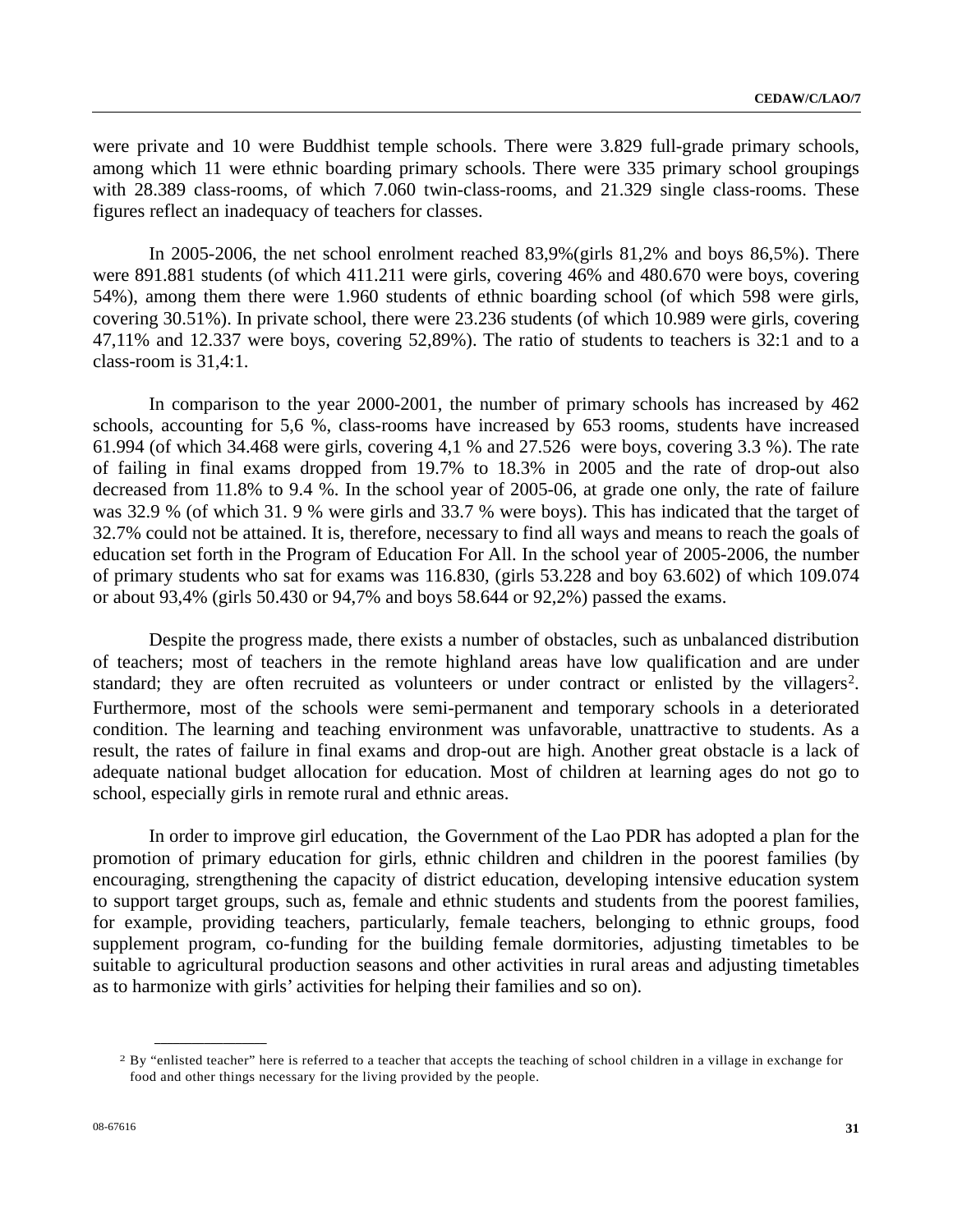#### **Secondary Schools**

Secondary school is an educational stage after primary education which provides basic knowledge leading up to higher education or relevant employment. Secondary education includes two parts: the first part known as lower secondary school, which requires 3 years to complete and the second part known as upper secondary school, which requires also 3 years to complete.

Secondary education is generally growing. In 2005-2006, there were 980 secondary schools across the country (of which 38 were private) with 8.058 class-rooms. The total number of secondary students nationwide was 390.641, of which there were 168.557 girls and 222.084 boys; among them 5.390 students (2.501 girls and 2.889 boys) were in the private schools. The proportion of girls in the secondary school accounted for 43%. In the lower secondary school there were 243.131 students (girls  $106.088$  and boys  $137.043$ ). The enrolment rate is  $51,7\%$  (girls  $46,2\%$  and boys  $57\%$ ) of the total number of students completed primary school. The upgrade rate is 85%, repetition rate is 3,0% (girls 1,8% and boys 3,9%) and the dropout rate is 12% (girls 11,9 and boys 12,1%).

The number of students of upper secondary school were 147. 510 (girls 62.469 and boys 85.041). The enrolment rate is 34,5% (girls 29,5% and boys 39,4%) of the total number of students completed lower secondary school. The upgrade rate is 88,8%, repetition rate is 16,0% (girls 0,8% and boys 2,2%) and the dropout rate is 9,6% (girls 8,1 and boys 10,7%).

The total number of secondary school teachers was 15.132 of which 6.527 were female (43,13%) and 6.605 males (56,87 %). Among this 253 were private school teachers of who 98 were female (37,73%) and 155 male (61,27%). The ratio of students to teachers at secondary school was 25:8, while at lower secondary school the ratio was 45:8 and at upper secondary school was 53:6.

According to 2005 census, 6% (5,4% for female and 6,9% for male) of the population of 6 years of age and over have completed lower secondary education and 5% (4,1% for females and 6,2% males) have completed upper secondary education.

The Government has a policy of promoting general education for the ethnic groups. By the year of 2005-2006, there were students of primary and secondary ethnic boarding schools as follows: the number of primary school pupils (grade 1 to 5) were 711, of which 156 were girls; secondary school students were 6.035, of which 1.873 were girls and 4.162 were boys; There were 490 teaching and other staff, of which 257 were women and 233 were men; There were 395 teachers, of which 201 were women and 194 were men.

The enrolment rate of secondary school students has increased from 46,7% in the year 2000- 2001 to 51,7 % in the year 2005-2006 (46,2% for girls and 57,0% for boys). The difference between the enrolment of girls and boys was 10,8%. The net enrolment of upper secondary school students has increased from 22,7% in the year 2000-2001 to 34,5% (girls 29,5% and boys 39,4%) in the year 2005- 2006. To date, the number of students both girls and boys who have completed lower and upper secondary schools has increased.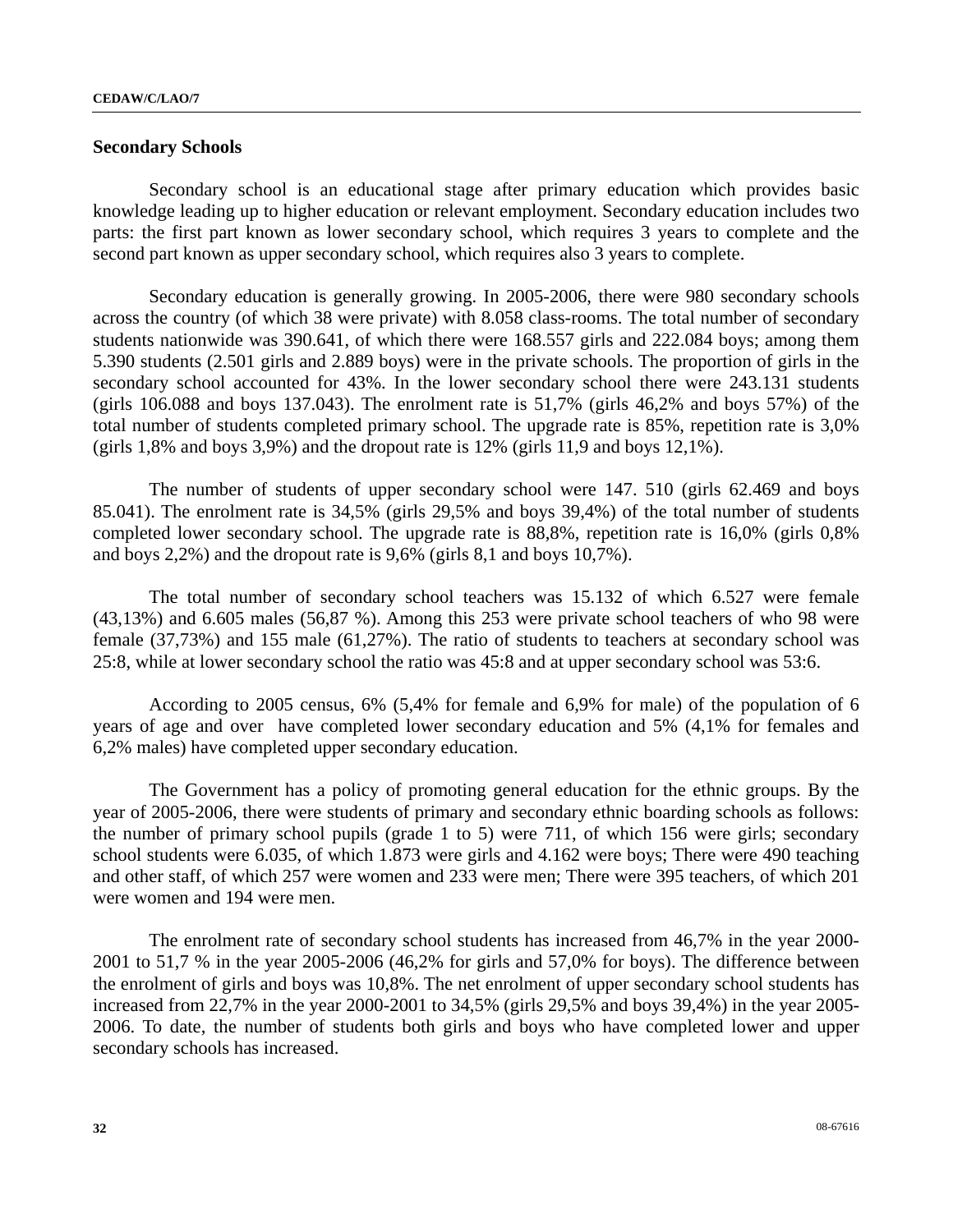The number of students of both lower and upper secondary who can move up to higher classes have increased in comparison with that of the year 2000-2001, and the drop-out rate has decreased. The repetition rate of lower secondary school students has increased from 2.9 in 2000- 2001 to 3.0 in 2004-2005 whereas the repetition rate of upper secondary school students has decreased from 1,7% in 2000-2001 to 1,6% in 2004- 2005.

The Government of the Lao PDR attaches importance to and has adopted a special policy on promoting education for people of small ethnic groups and in the remote areas by building up ethnic primary and secondary schools in all provinces throughout the country in order to provide them with opportunities to study.

Although the secondary education has been expanded, it has not been able to respond to the real needs, especially in the remote areas. Pupils who have completed primary school could not further continue their study. Furthermore, there was a shortage of teachers. Consequently, the teachers had to teach more hours and many subjects. School facilities are insufficient, tables and chairs are limited and in bad condition, class-rooms are clouded and teaching equipment is inadequate.

The Government has now adopted some measures to address the challenges of the secondary education. For instance, to establish secondary school networks that would increase access to education for ethnic children, girls and boys in rural remote areas, to undertake measures to respond to the need for further education of pupils who complete primary education; to reduce the drop-out rates, particularly in rural areas. This undertaking includes the improvement of quality and consistency, building capacity of the provincial education departments to be able to look into the education issue of students, allocation of women ethnic teachers, provision of supplementary food programs for students, contribution of funds for the construction of women dormitories and etc.

#### **Literacy**

According to the Population and Residence Survey Statistics in 2005, it is indicated that 73 out off 100 are literate. The highest literacy rate (89%) is recorded in the urban area and the lowest (54%) is in the rural area where there is no road access. On nationwide average, the literacy rate of male population aged from 15 years-old is higher than female. The rate is 83% for male and 63% for female.

The rate of literacy among the ethnic groups with small population is 55%. In comparison to the literacy rate of the Lao ethnic group, which stands at 85%, it is considerably low. The literacy rate for female ethnic group with small population is 41% while for the female Lao ethnic group the rate is 79%. For male ethnic group with small population, the rate is 70% while the rate for the Lao ethnic group is 91%.

#### **Non-school System**

The non-school system consists of classes and levels of education like school system, which is set up to make teaching services available for the people who do not have opportunities to continue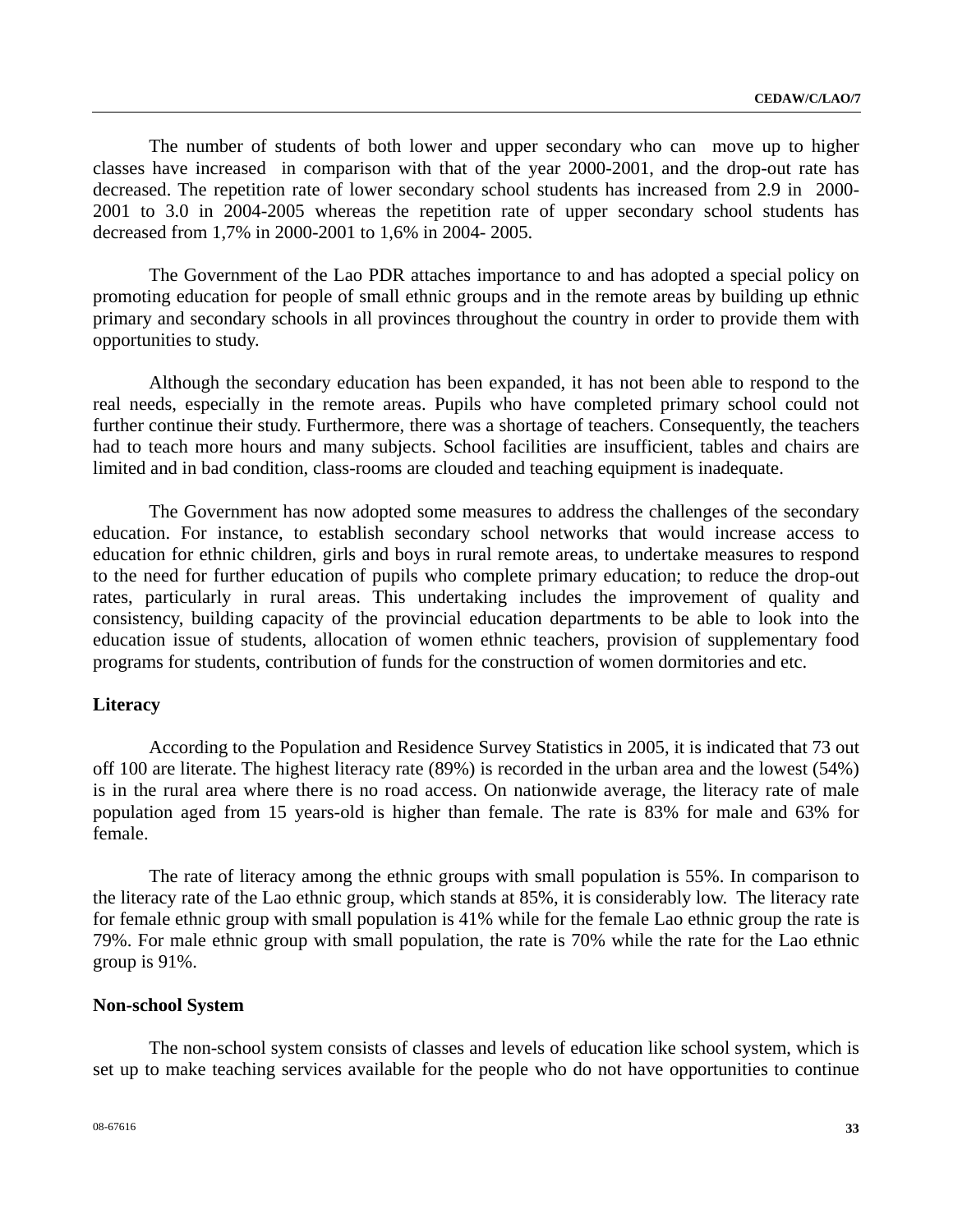their education or can not continue their education in school system or for the people who have permanent jobs.

In the academic year of 2004-2005, there were 23.264 trainees of primary schools (12.209 women and 11.055 men). To date, there are 22 districts, which declare completion of primary school through training courses in the country. There are 374 trainees who have finished the first level of secondary schools (85 women and 189 men) and 3.118 trainees who have finished the last level of secondary school (880 women and 2.238 men).

By now (2005), 302 Community Education Centers have been set up, in comparison with the year 2000-2001, it has been increased by 126 centers. These centers serve not only as studying centers, but they are also used as basic vocational training center for the general public. By the year 2005, 4.879 people have been vocationally trained ( 2.245 women and 2.634 men). In 2005, there are 38.000 people being trained at primary school level, 5.000 people being trained at vocational school level, 2.500 people being trained at the fist level of secondary school and 5,000 people being trained at the last level of secondary school.

The Lao Government endeavors to develop non-school system and vocational education with a view to promoting the literacy of the people through trainings at primary, secondary, and vocational school levels in different fields. There are more women who are successfully trained at primary school level than men, whereas there are less women who are successfully trained at secondary school level than men which is less than 30%.

# **Teachers Training**

By the year 2004-2005, there were 10 pedagogic institutes throughout the country, of which five institutes for college level, three for primary and kindergarten levels, one for art teachers, and one for physical education. There are 15.378 students( 7.685 women (50%) and 7.693 men). Besides, various pedagogic institutes were also promoting special courses for instance English language courses in the afternoon and evening, which accommodate 7.059 students (3.270 women and 3.789 men) for the school year 2005-2006.

There were 561 teachers at pedagogic institutes (228 women and 333 men). For the school year 2005-2006, there were 5.772 (2.960 women, 2.812 men) graduates as teachers. Of this, there were 148 ethnic teachers (98 women or 66%). But the capacity to allocate new teachers on the job was about 2.950 people per year, which could not meet the real needs of the country. Therefore, there has to allocate contracting teachers who have not properly been trained as a teacher to work in primary schools. In secondary schools, 7.210 unqualified teachers or about 49% of all secondary school teachers, have been recruited to fill the gap.

The number of women and men studying at pedagogic institutes is equal. The number of teachers at pedagogic institutes for the year 2000-2001 has increased by 104 people (36 women and 68 men). The proportion of primary and secondary school teachers who are considered below standard is still considerable. The allocation of new teachers does not meet the real needs of the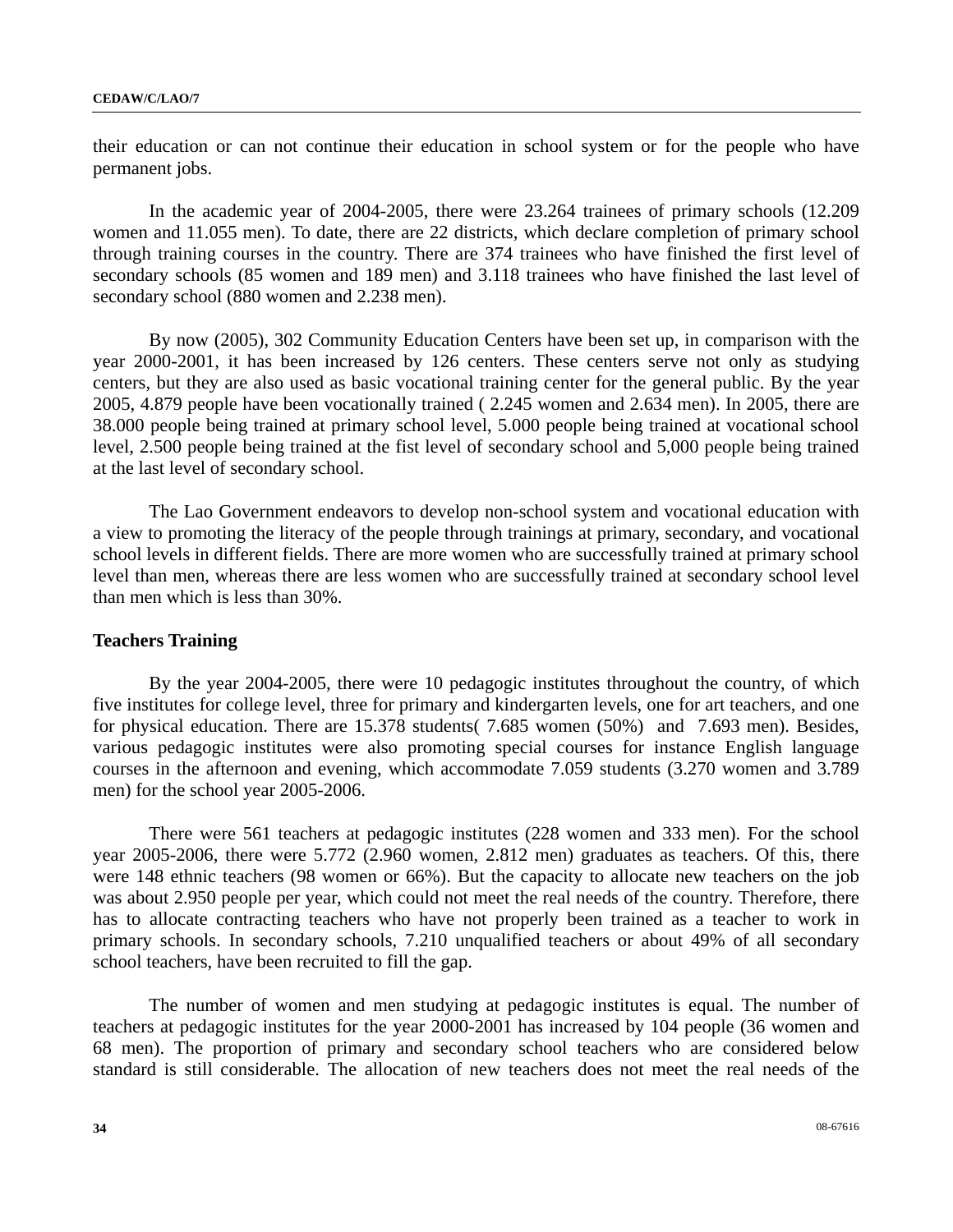country. Moreover, teachers are still encountering difficulties related to living condition, salary as well as insufficient investment in education by the Government.

#### **Vocational Education and Vocational Training**

In 2005-2006, there were 51 technical and vocational schools, in which 21 were under the management of the Ministry of Education; 14 were private schools and 16 schools were directly managed by other Ministries. There were 25.327 technical-vocational students throughout the country (9.797 women and 15.530 men). There were 22.652 technical students ( 8.966 women and 13.686 men) and 2,675 vocational students (831 women and 1.844 men). There were 1.513 technical and vocational teachers both in the public and private sectors (466 women and 1.047 men), in comparison with 2000-2001, it has increased 918 teachers (301 women and 617 men).

In comparison with the year of 2000-2001, the number of technical and vocational schools have increased to 28 schools. Women students of these schools accounted for 38,68 % while men made up 61,32%. This indicated that there was still a big gap between women and men. The proportion of female teachers (30.79 %) is very low compared to that of men (69.21%). However, the number of female teachers, in comparison with the year 2000-2001, has significantly increased from 165 to 466 teachers.

#### **Higher Education and Universities**

In the country, there are 3 universities, namely the National University of Laos in Vientiane Capital City, Champasack University and Souphanouvong University in Luangprabang as well as 27 private colleges. In the year 2005-2006, across the country there were a total of 48.847 students (18.776 or about 38,41% were women and 30,071 or about 61,6% were men) studying at these universities and colleges. Off these, 15.126 students (6.883 women and 8.243 men) study at private colleges.

Apart from this, there are special graduate courses at graduate diploma and bachelor degree (afternoon and evening courses) in various faculties of the National University and other institutions, which are attended by 12.249 students (6.812 women and 5.437 men). The Universities including Champasack and Souphanouvong have 1.184 teachers, of which 406 are women ( 34,3%) and 778 men (65,7%). The ratio of students to the country population has increased from 647/100,000 people to 845/100,000 people in the academic year of 2004-2005. According to the 2005 Census, 3,5% of women and 7,2% of men nationwide have received higher education.

In addition to the number of students in the country, about 956 students( 281 women and 675 men), military servicemen, policemen and government officials have been sent to study abroad in 37 countries, especially, in Vietnam, China, Japan, Australia and Thailand. Out of students who currently study abroad, 513 students received scholarships(138 women and 375 men), 260 students received project funding ( 87 women and 173 men) and 183 students( 56 women and 127 men) are self-funded.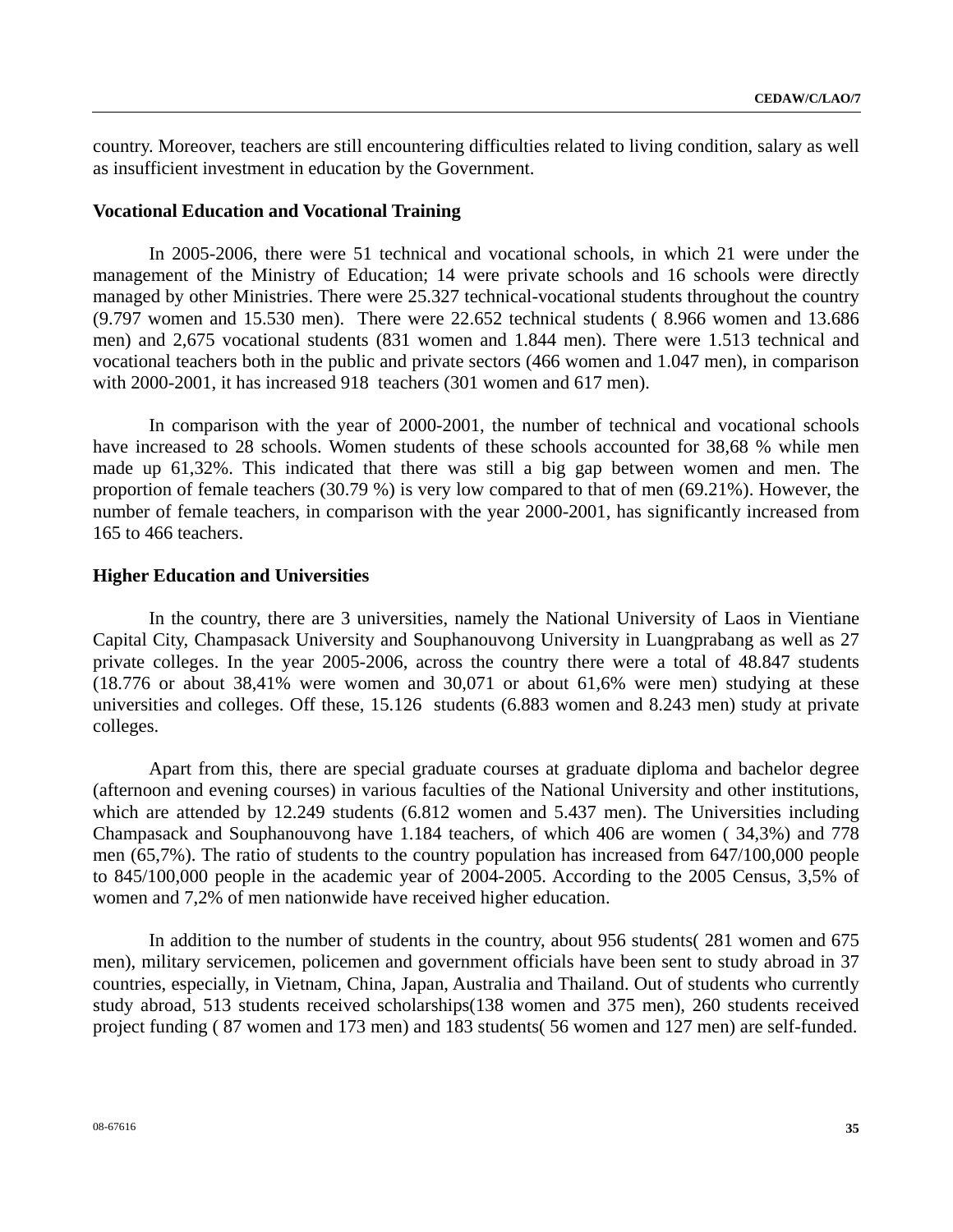In general, the Government of the Lao PDR has built 2 more universities in Champasack and Luangprabang provinces in order to provide students with opportunities to higher education. In comparison to the year 2000-2001, the number of university students has increased to 9.982 people (3.330 women or 55,45 % and 6.652 men or 60,01%). However, the proportion of female students in comparison to male student is still low, about only 34,48 %. The lower proportion is also applied to the number of female students studying abroad, for example, of 33 PhD students, female students account only for 27% and of 255 MA students only 27% are women and of 67 BA students, only 34% are women, while of 8 students undertaking technical and vocational courses, 50% are women.

#### **Problems and Obstacles**

According to the data collection, there are many factors that hinder equal access for women and girls to education such as:

- Tradition reserves that girls have to stay at home to take care of siblings and help the family to do household chores. In the rural areas, where the ethnic groups live, some ethnic groups empower men, so due to cultural bias, girls are not encouraged to study. Young married women who have children have less opportunity to go to schools.
- In the rural areas where the majority of population are illiterate or with low education, it is difficult for parents to understand how important education is and how to advise their children to go to schools.
- The access to education service is also an essential factor for the girls to go to schools, especially for the girls who belong to the ethnic groups living in the remote and isolated areas, because they are discouraged by many reasons to go to schools, which are distanced from their villages. At present, about 1/3 of villages nationwide do not have primary schools.
- The condition of schools does not attract girls to attend schools (especially girls from small ethnic groups) such as lack of female students or those from the same ethnic group, schoolbuildings, toilets, playing yards etc.
- The main cause that deters girls from going to schools is said to be family poverty (lack of school outfits and means of transportation to school).
- Lack of labor force makes boys and girls leave schools in order to help their parents to earn a living.
- Villages are scattered, the program of permanent occupation is still incomplete, villagers are moving around from one to another place, schools in villages are primitive, some villages have no school or schools without teachers.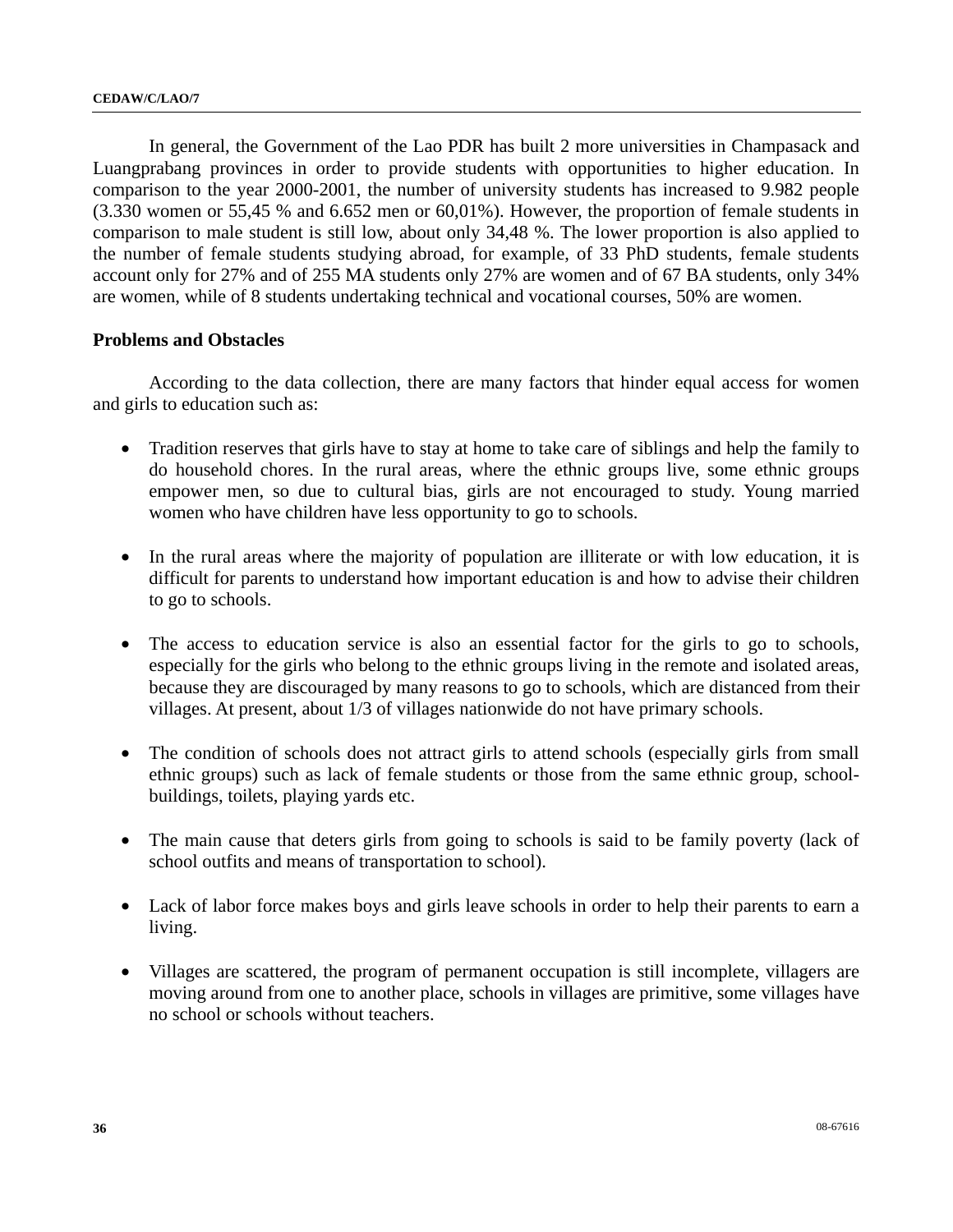- School holiday does not come at a harvest time. Uneducated parents do not understand the importance of education; many graduates have difficulty in finding jobs etc.
- For some students, the ability to continue their education at secondary schools would depend on the support of their family and further education at vocational education, universities would also depend on quotas of the Government and the studying performance of the students themselves.

Measures undertaken to address the problems are as follows:

- Female and male students have been provided with equal education opportunities. They are allowed to study in the same class, by the same curriculum and with the same qualified teachers without any discrimination.
- By eliminating conservative perception, women are provided with opportunities to take part in learning and teaching process. Woman Unions have been involved in all implementing plans. In some provinces, gender perspective has been mainstreamed into the curriculum of formal and informal education, the contents of the curriculum and pictures in school books have been adjusted to reflect gender equality.
- Training courses on gender issue have been conducted for officials from provincial education authorities as well as school teachers so as to enable them to integrate gender perspectives into their teachings with a view to building awareness among students about the special attention to women and ethnic people. Furthermore, awareness among students about the rights of the child has also been disseminated.
- Boys and girls have equally been granted scholarships for the primary and secondary education. In some provinces, according to the policy of ethnic school, scholarships are divided equally among male and female students, for example, in Luangprabang province, two scholarships are given to each district on the principle of one female and one male. Pedagogic schools for women and ethnic people in Xekong province provide a scholarship of 150 US dollars per year to each village community.
- Family planning is included in the curriculums of secondary schools such as Population Studies, Citizen Studies and Healthcare in the Reproductive Age.
- Prior to each academic year, people are notified and encouraged to bring their children who are of school age to schools.
- For those who are often absent from schools, teachers would consult with their parents and encourage the parents to help and advise them to regularly go to schools.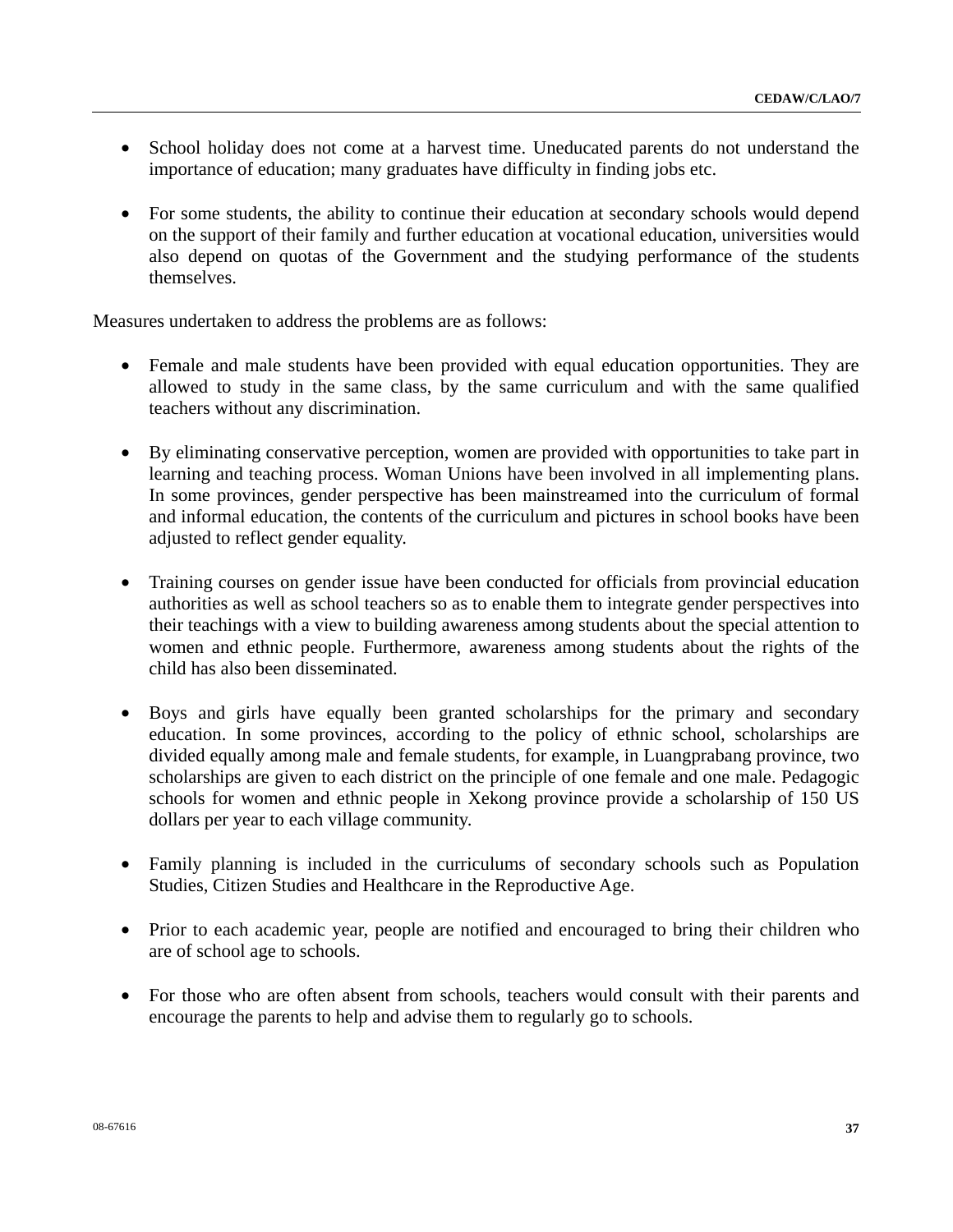• Some villages have taken special measures by providing that if a family does not send its children to school, that family would not be allowed to stay in that village.

#### **Government Strategy to Ensure the Opportunities to Equal Studies for Genders**

According to the reality and basic problems of education of the women, the Government is trying to encourage and promote women in all classes and ages to increasingly acquire education. To achieve objectives and goals set by the National Strategy for the Advancement of Women, education sector has studied and set a specific strategy to fulfill its 2 main tasks as follows:

- 1. Creating favorable conditions for women to acquire education.
- 2. Conducting training courses for women with knowledge and ability.

Referring to the Socio-Economic Plan of the country, the Millennium Development Goal (MDG), Education For All (EFA), National Growth and Poverty Eradication Strategies (NGPES), and the achievements and shortcomings of the education development for women in the previous years, the education sector has set up the strategy for the development of education for women for the year 2005-2010 with the following targets:

1. Increasing the school attendance of girls to be equal with that of boys in which:

- The rate of enrolment of kindergarten schools has been increased from 10.9% in 2005-2006 to 16% in 2010.
- The net enrolment rate of school girls of the primary education has been increased from 81.2 % in 2005-2006 to 89% in 2010, the net rate of new enrolment of the 1 grade of primary school has been increased from 65.6 % to 100% during the same period.

2. Creating favorable conditions to decrease the percentage of the remaining in the same class and dropping out of the school girls at least 2% and 3% respectively per year.

 3. Increasing the enrolment of the school girls of the lower secondary schools from 46.2% and of the last level of the upper secondary school from 29.5% in 2005-2006 to 63.4 % to 35.5% respectively in 2010.

 4. Trying to eliminate illiteracy of women in all target groups with the age from 15-24 years-old 74.7% in 2003-2004 to 90% in 2010; with the age of 15-40 years-old from 77.5% in 2003-2004 to 88% in 2010; and with the age from 15 yeas-old from 71.3% in 2003-2004 to 80% in 2010; each of the target groups must have women covering 50% at least.

 5. Conducting training courses at primary school level for approximately 40,000 people, and vocational training about 8,000 people, in which women cover 60% of the trainees.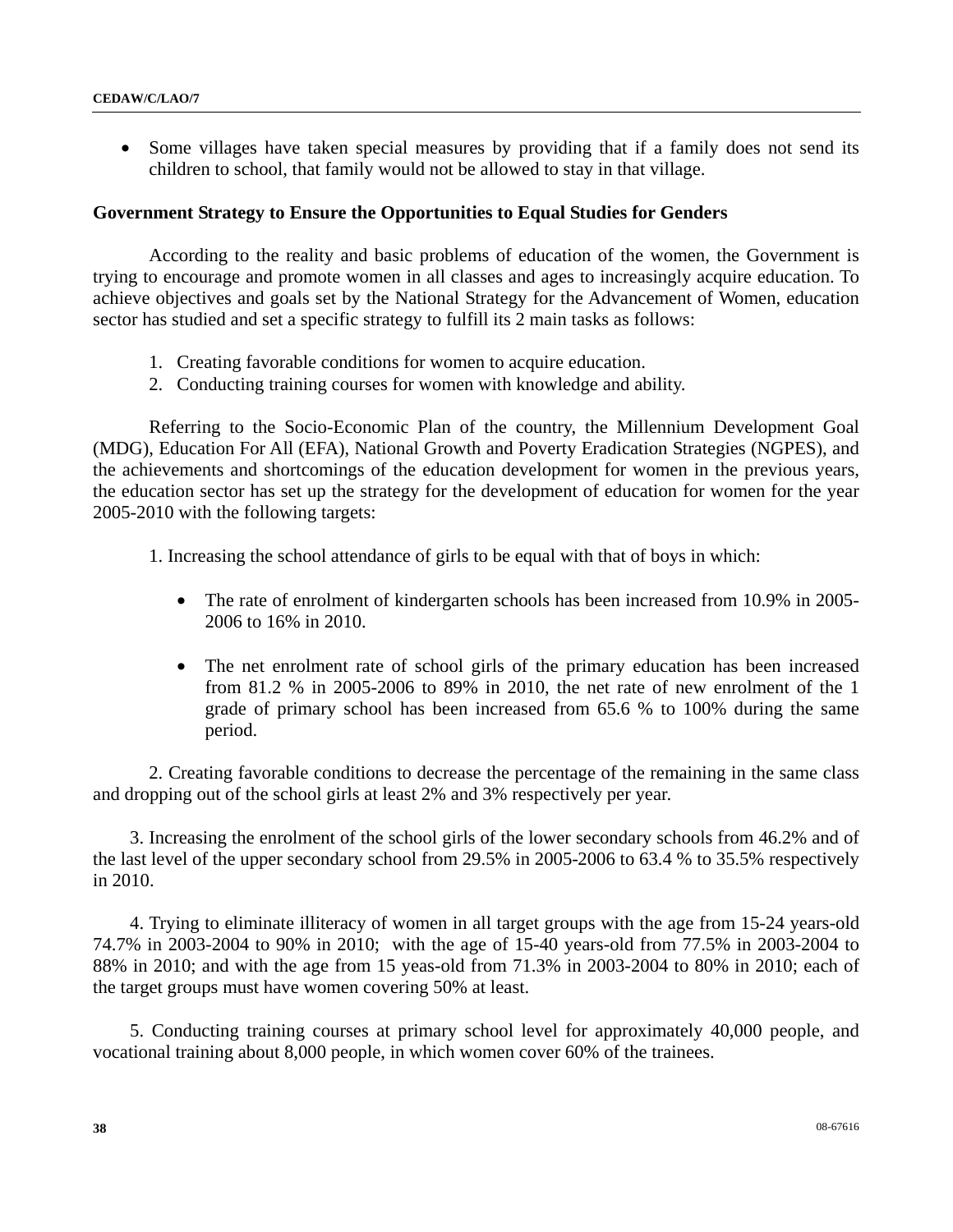6. Increasing the percentage of school girls who attend higher education and universities from 30% in 2003-2004 to 40% in 2010.

To meet these goals, the Government has set the plan to consistently increase the percentage of the national budget allocation in the development of education from 11.6% in 2005 to 16% in 2010.

#### **Article 11: Employment**

 *1 To take all appropriate measures to eliminate discrimination against women in the field of employment in order to ensure, on a basis of equality of women and men, the same rights, in particular:* 

 *(a) The right to work as an inalienable right of all human beings.* 

*(b) The right to the same employment opportunities, including the application of the same criteria for selection in matters of employment and the provision of priority to women.* 

*(c) The right to free choice of profession and employment, both in public and private sectors, including working in the country and in a foreign country.* 

*(d)The right to getting promotion according to working regulation, increasing of salaries, safety in working place which women and men need different working condition; the right to be equally upgraded knowledge and capacity such as participating in training course and be retrained according to the change of responsibility, lessons learned from the study tours; the right to attending monthly party's meeting and equal upholding the leading roles; the right to access to sources of modern data and information and catching up with the national and international situations.* 

*(e) The right to equal remuneration, including benefits, and to equal treatment in respect of work of equal value, as well as equality of treatment in the evaluation of the quality of work.* 

*(f) The right to social security, particularly in cases of retirement, unemployment, sickness, invalidity and old age and other incapacity to work, as well as the right to paid leave.* 

*(g) The right to protection of health and to safety in working conditions, including the safeguarding of the function of reproduction.* 

*2. In order to prevent discrimination against women on the grounds of marriage or maternity and to ensure their effective right to work, States Parties shall take appropriate measures:* 

*(a) To prohibit, subject to the imposition of sanctions, dismissal on the grounds of pregnancy or of maternity leave and discrimination in dismissals on the basis of marital status.* 

*(b) To introduce maternity leave with pay or with comparable social benefits without loss of former employment, seniority or social allowances.* 

*(c) To encourage the provision of the necessary supporting social services to enable parents to combine family obligations with work responsibilities and participation in public life, in particular through promoting the establishment and development of a network of childcare facilities.* 

*(d) To provide special protection to women during pregnancy in types of work proved to be harmful to them.* 

*3. Protective legislation relating to matters covered in this article shall be reviewed periodically in the light of scientific and technological knowledge and shall be revised, repealed or extended as necessary.*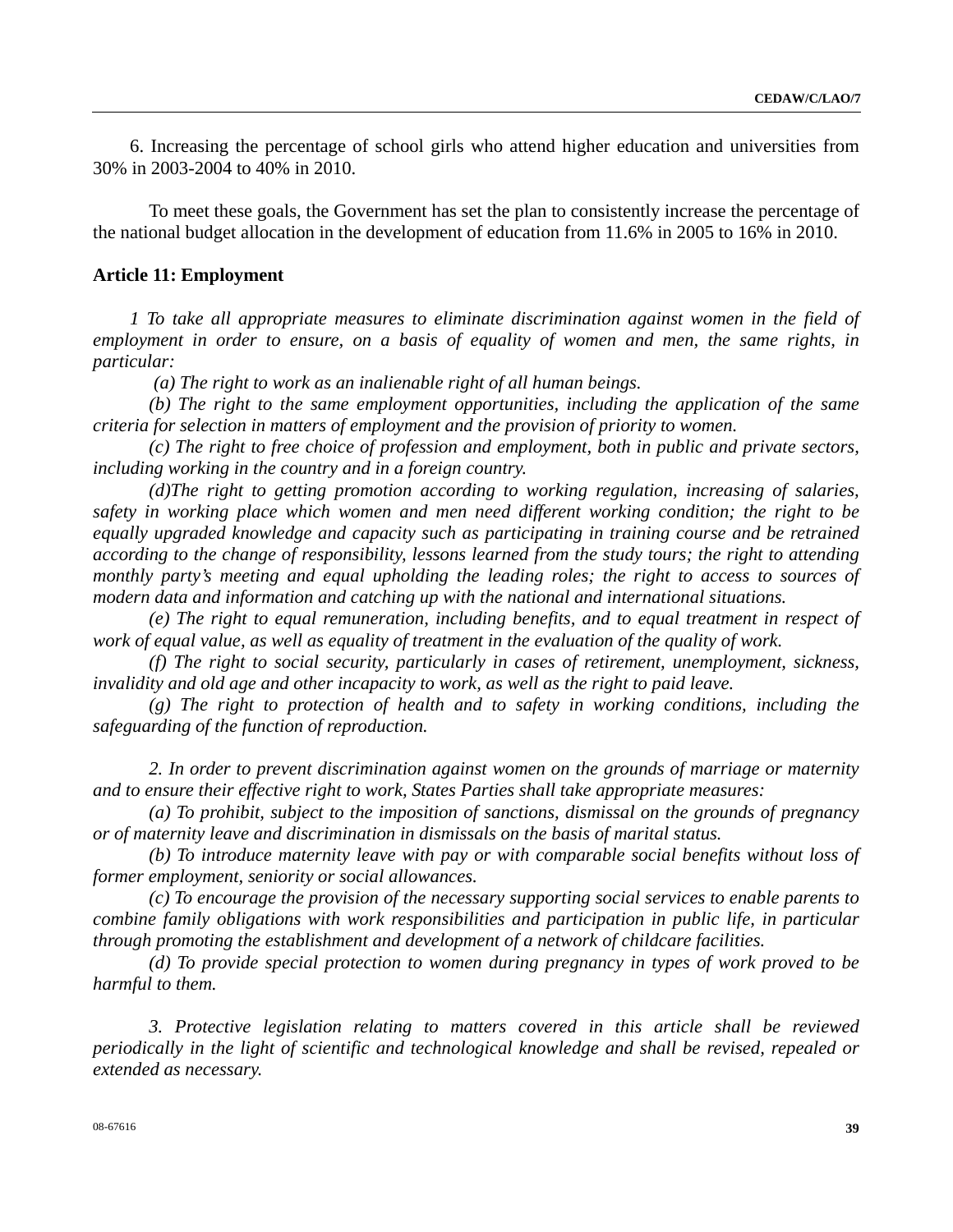### **The Equality before the Law between Women and Men in Employment**

Article 39 of the Constitution of the Lao PDR amended in 2003 stipulates that: "*Lao citizens have the rights to work and engage in occupations which are not contrary to the laws. Working people have the right to rest, to receive medical treatment in times of illness, to receive assistance in the event of incapacity or disability, in old age, and in other cases as provided by the laws.* 

Article 8 of the Law on the Development and Protection of Women mentions of women basic development as the followings: *"The physical , moral, educational, vocational and skilled labour development."*. Skilled Labour development is also specified in Article 12 of the same Law: "*The vocational and skilled labour development is the creation of favourable for women to be vocationally trained, to upgrade skilled labour and enrich the experience of working, to have labour principle in order to employ women as men in the society."*

Article 15 of the same Law also stipulates that *the Government has the policy to promote and encourage women to have the right to make the production, to do business, and to provide service according to the Laws, and to have the right to choose the jobs, be employed, be paid and be subsidized from work.* 

Article 3 of the amended Labour Law has set out "*the principle of ensuring mutual benefit between employers and employees without discrimination on the basis of race, colour, gender, religion and socio-political status."* 

Article 30 of the amended Labour Law stipulates that: "An employer does not have the right to terminate an employment contract or force an employee to stop work where the concerned employee is a woman who is pregnant or who has given birth, and the postnatal period is less than one year."

Article 45 of the amended Labour Law sets for equal rights to be remunerated: employees who provide equal quantity, quality, and value of work are entitled to receive equal salaries or wages without any discrimination as to gender, age, nationality or ethnicity.

Article 38 of the Labour Law stipulates that*: "An employer is prohibited from employing and authorising female workers to work in those sectors that involve heavy work, work that is required to stand for a long period of time and other works as stipulated in article 16 of this Labour Law. In such cases, employer shall transfer concerned workers to other temporary works. During this period, concerned workers are entitled to full salaries or wages for no more than three months. For a period of more than three months, concerned workers shall be remunerated according to the new work. Female workers who are pregnant or whose child is less than 1 year are not allowed to work overtime or during holidays".* 

According to Article 58 of the amended Labour Law: "*All labour units must establish a mandatory social security system by paying contribution to the social security fund pursuant to the social security regime established by the government."* The private social security fund has operated since 2001 and to date, there have been 27,877 people (16,479 women and 11,398 men) involving in this fund. As for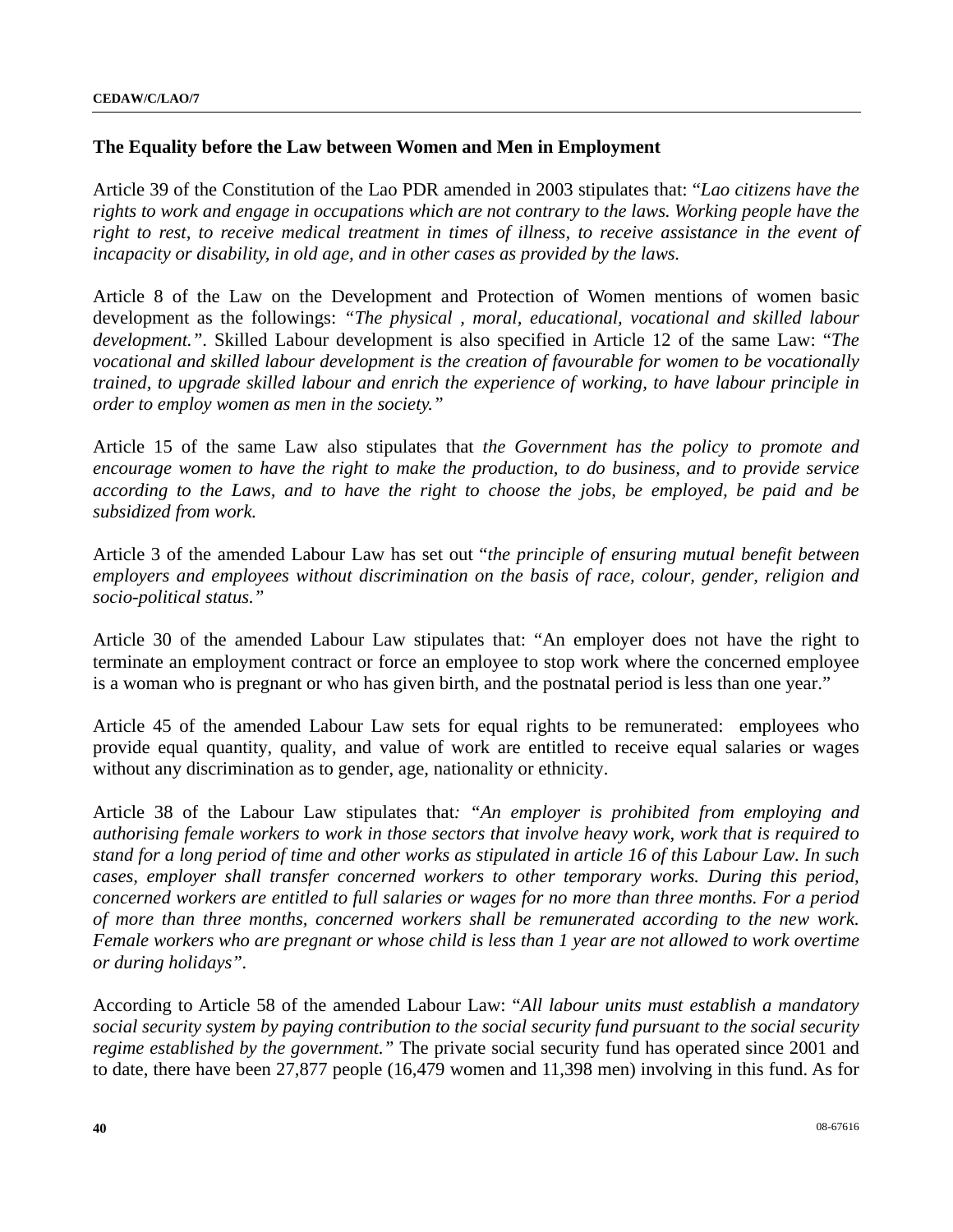government officers, social security fund has operated since 1996 and up to the year 2005, there were 7,530 people contributed to this fund. However, no data and information that specified how many women and men accessed to this service was collected by the Department of Social Security.

Article 39 clearly states that: "Before and after birth delivery, female workers shall be entitled to at least forty two days of maternity leave with full pay at the normal salary as when they were working from their employers or from the social security fund if contributions have been fully paid to this fund. In the case that a female worker is sick -this must be certified by a doctor- as a result of birth delivery, such worker shall be authorised to take additional leave of at least thirty days with payment of fifty percent of her salary or wage. During the twelve-month period after birth delivery, the worker has the right to rest one hour per day in order to feed or take care of her child and to bring her child to have vaccinations as regulatory. In the case that female worker suffers a miscarriage, she is entitled to a period of leave as determined by a doctor with normal payment.

Article 40 of the Labour Law provides that: *"A female worker shall, on birth delivery, be entitled to an allowance of at least sixty percent of the minimum wage established by the government, to be paid by the employer or by the social security fund, if contributions to the social security fund have been fully paid. Where female worker gives birth to two or more children at once, she shall receive an additional allowance of fifty percent of the maternity allowance. In the case of a miscarriage certified by a doctor, female worker is entitled to this same allowance.*" The Lao People's Democratic Republic resets the retirement age for women from 55 to 60 years old to be equal to that of men. Women are also entitled to retirement at 55 years old and with 25 year of service.

#### **Women in the Public Service**

According to the 2005 Population and Residence Survey, there were 168,388 civil servants in which 31% were women. In comparison with the 1995 population census, there were 130,500 female civil servants or 27% of the total civil servants, this represented an increase of 4%.

## **Women in the Labour Market**

According to the 2005 Population and Residence Survey, Lao women consist of 50% of population and 50% of all labour forces. 2,776,712 Lao citizens (66.6%) work in economic sector and 1,351,696 people (32.4%) in non-economic sector. 37,820 people (1.4%) in the economic sector are unemployed. About 49% of the total number of women are at the age of labour force. The 2005 survey indicated that the number of unemployed women is low (0.7% of all labour forces in the country), and the number of male and female labour force in urban area is similar, which consists of 373,753 men (52.58%) and 336,998 women (47.41%). Those labour forces are mainly self-employed agricultural sector and family work. According to the collected data, the percentage of women working for their own families without payment is higher (71%) than that of men (29%).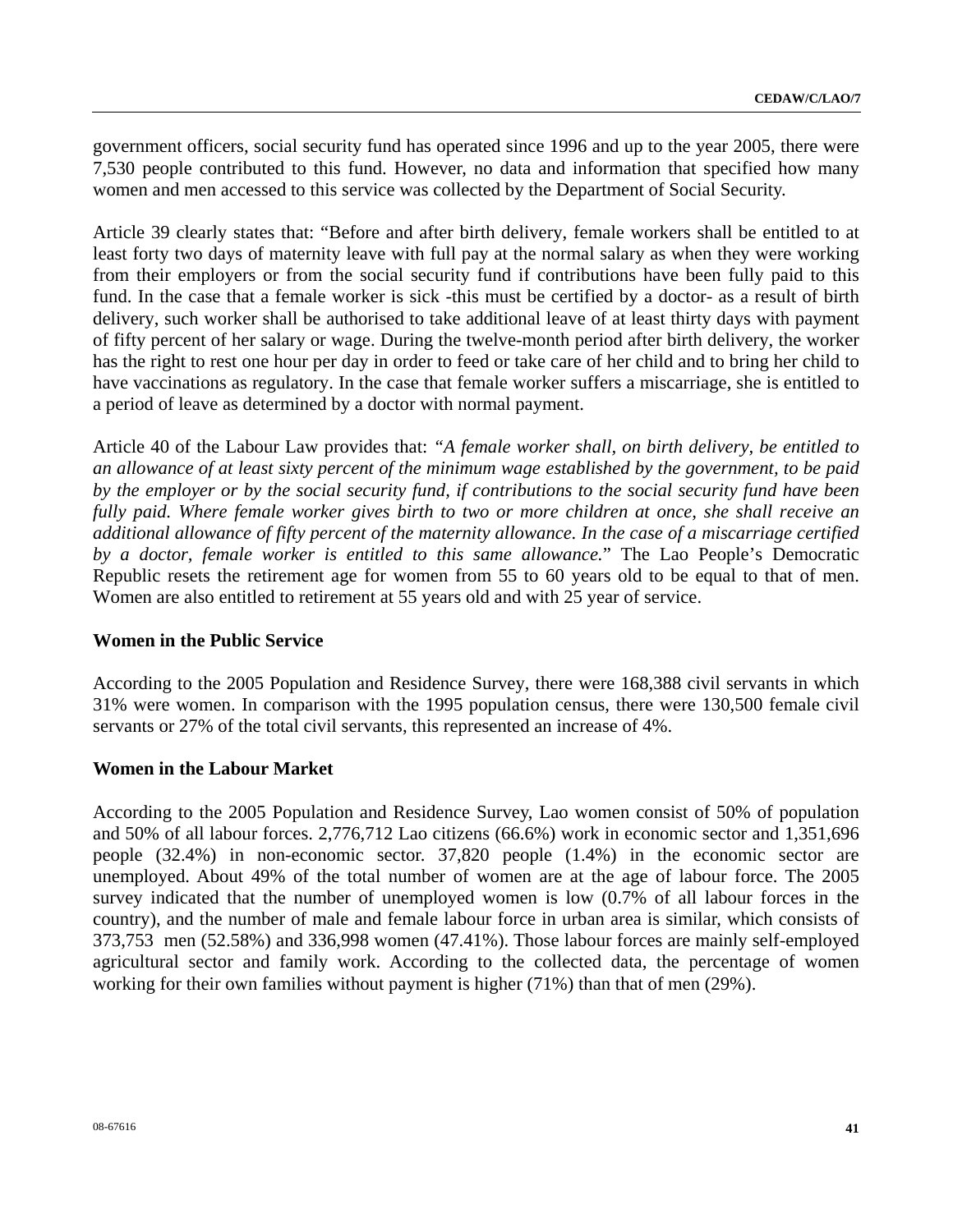### **Women in Lao Society**

In Lao society, household work is not considered as a profession. Thus, the Government has a policy of developing labour skills in household work for Lao women who shall have the opportunity to seek for employment according to their abilities until the government creates job opportunity for those who perform household work.

### **Women in the Business Sector**

In the Lao PDR, employment in the field of export and small-size business has increased due to the rise in importation. The employment in the garment sector had increased from 17,200 people in 1998 to 26,000 people in 2004. Workers in the garment factories are mostly between the age of 18 and 25 years old. 80% of all labour forces are women that come from the rural areas. Worker wages are based on their production. Wages differ from US\$25 to \$30 per month for new employees and US\$100 per month for head of the unit. While these employment wages are perceived as low, however, they represent consistent earnings and new working experiences for young female workers from rural areas. Many of them could purchase commodities that they have never had such as: modern clothes, accessories, cellular phones and others. 74% of workers in the garment factories who were interviewed in 2005 had sent money back home from US\$10 to \$70 per month.

Working conditions in garment factories are in the urban setting. Working period is long, has no free time, is in crowed environment, short resting time. Employees work for 6 days per week, 8 hours per day including overtime which is not voluntary. The job changing ratio is 35% per month or more than 60% per year. In 2005, 50% of the interviewed workers indicated that they would return to their village to work on the rice field or to do their own business.

The Lao Government has paid attention to improve working conditions for those workers by strictly overseeing the employment policy of employers, by assisting and providing advices and disseminating information about associated risks in the workplaces.

In 1999, there were 37,075 workers in the field of mining, handicraft, electricity and water supply, of which 54% were women and 46% were men; about 70% among these workers were production workers, 13% were technician, 10% were administrative people and 7% were seasonal and temporally workers. Production workers were more in the garment sector, which included 85% of women. Excluding the garment sector, female workers in the production industry were approximately 33%, and men were 67%.

Although there were many women in the industrial field with equal education and qualification as men, most of them worked in low position and were not managers or decision makers. According to the survey, numbers of female workers were high in the position of production work, temporary and seasonal work. There were more seasonal and temporary workers in the field of non-metal production (brick and tile industry) and metallic industry than other industries. There were 800 female labours in these enterprises out of 1559 workers. According to the survey of enterprise units in 2004 (with labour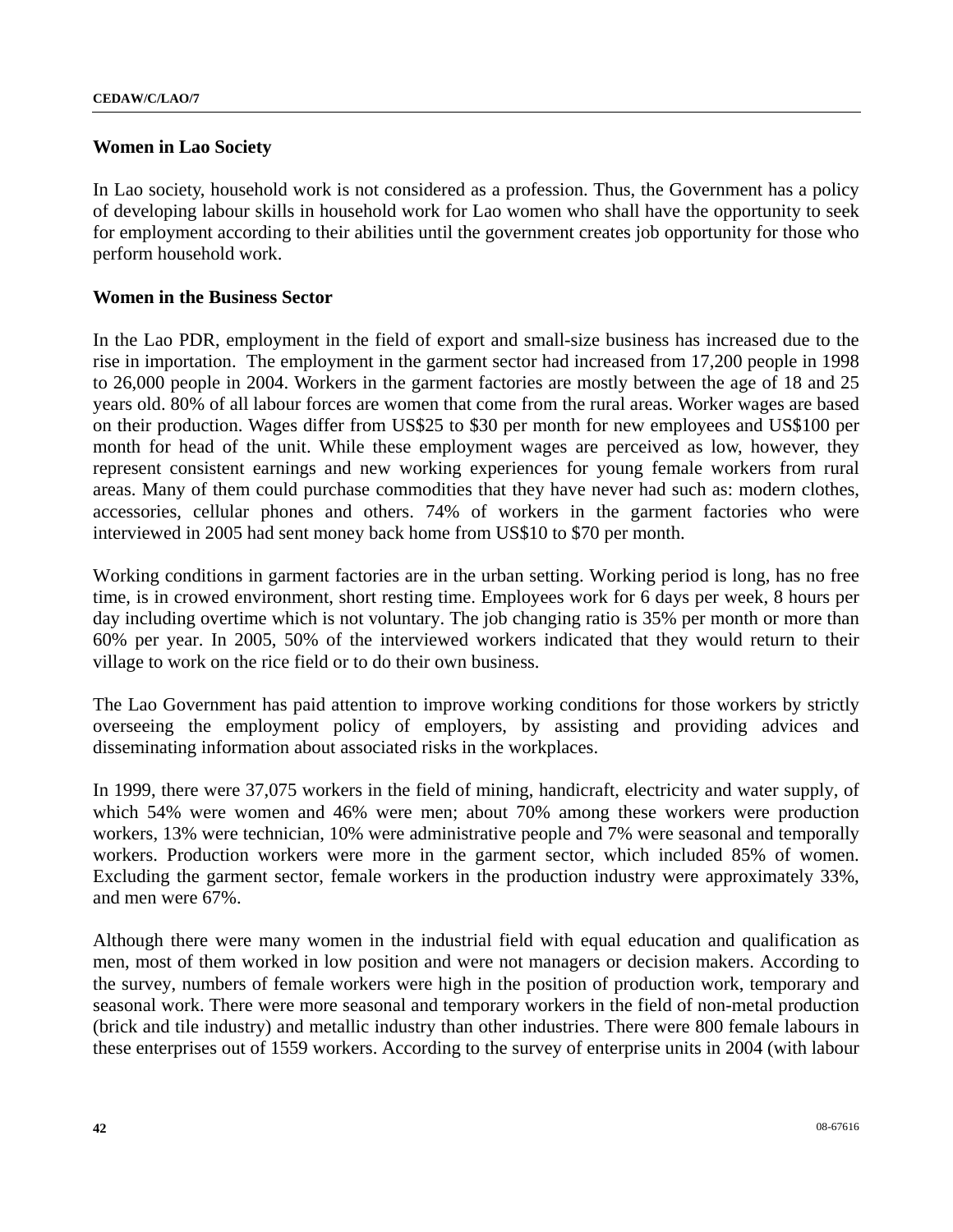force of more than 5 people), there were 98,483 workers in 1629 enterprise units of which 46.3% were women and 53.7% were men.

The difference in salary, wages and other income is perceived as normal for women and men. The average wages of female workers in the garment and textile industries are lower than the wages of men. The wages in mining industry are higher than other industries. In 1999, male workers received 2,66 million kips and women received 1,41 million kips per year. This was due to the wages of female workers in the garment industry were lower than the wages of male workers in other industries. According to the research of the Information Centre on Gender for the Development of Women and International Trade conducted in 2006, it was indicated that the average income of female and male workers in enterprise was 491,666 kips per month and 740,000 kips per month accordingly. The reason why women received less salary than men was that men were more skilled, and women could not travel and do business like men.

According to the result of research of the Information Centre on Gender for the Development of the Assessment and the Gender Implementing Plan in the Legal and Political Science Faculty in 2005, it was shown that the monthly salary of men and women officials were 437.823 kips and 410.373 kips respectively. The Government salary system does not discriminate against women, but is based on qualification and work experience. Nevertheless, men had more income than women. For example, most men receive post remuneration and married men whose wife is not civil servant receive additional allowance whereas in the case of married women, they are not eligible to the same benefit.

According to the expenditure and household consumption survey in 2002/2003 (LECS3), 28% of Lao households had their own family business. There were 63% of all households in the urban areas and 17% in the rural areas. Some households have incomes from business by creating earning activities. Such situation is found in the rural areas where weaving can generate income but their business is not registered. The households engaged in such business comprised 46% (68% in the urban areas and 38% in the rural areas), in which 53% were women and 47% were men. Family business is a small scale business in which average income was about 3 million kips per month, 5 million kips in the urban areas and 1 million kips in the rural areas.

The Government of the Lao PDR recognizes that the investment in the small-scale business provides employments and new opportunities for women and increases families' income. The Lao Women's Union is working with the businesswomen under "The Project on the Promoting of Women in the Economic Development and Poverty Reduction." This Project aims at enriching vocational knowledge and providing credits to increase their incomes and helping them to be more aware of their legal rights.

However, women holding the positions of business directors and managers are still in small number. The National Chamber of Industry and Commerce predicts that more women hold high decisionmaking positions in private business, however they receive half the salaries of the men in the same positions.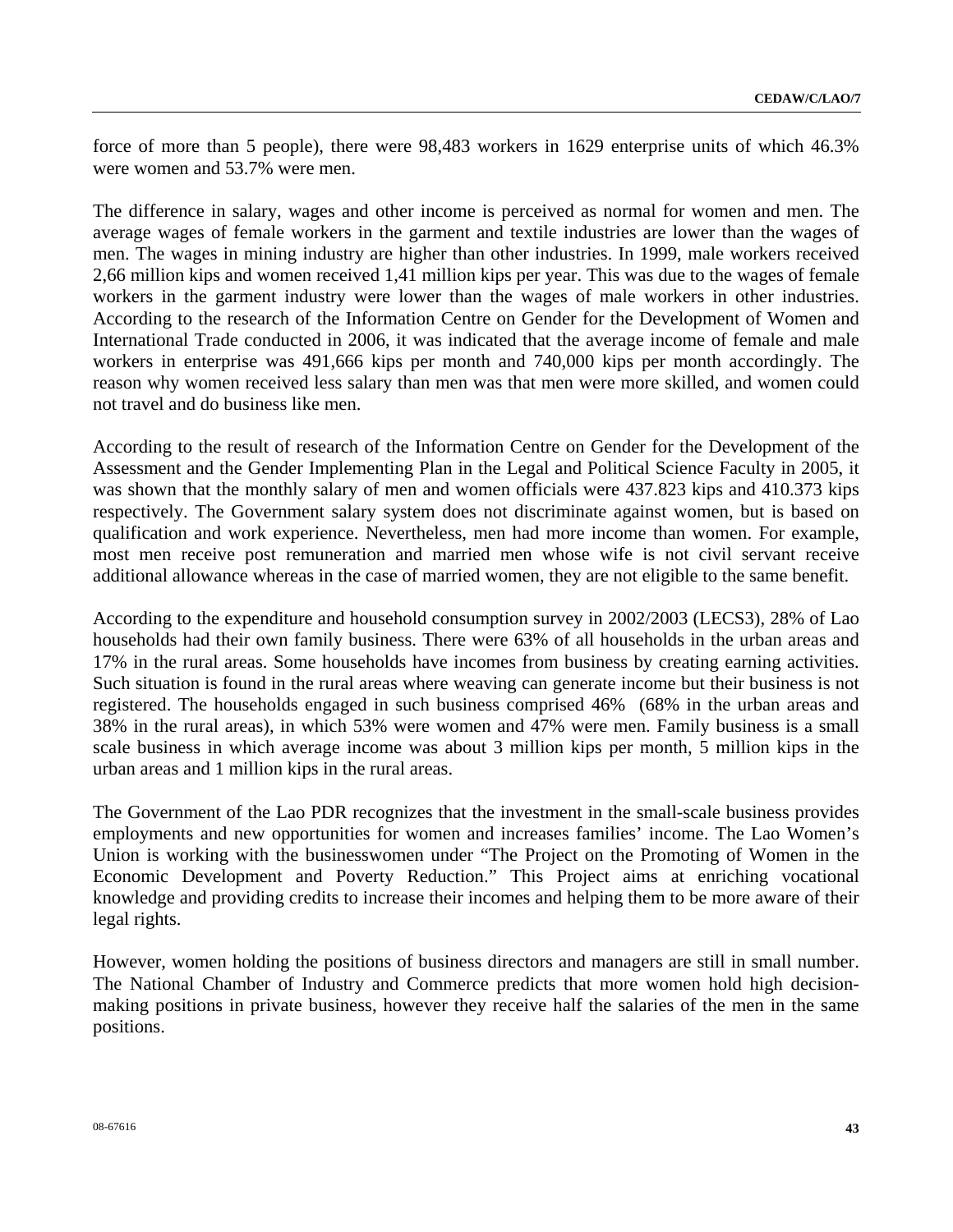#### **Labour Movement to Foreign Countries**

In the middle of 2004, there were 181, 614 Lao labour legally registered in Thailand, in which 55% were women, and 45% were men. The data of the year 2004-2005 received from 15 provinces throughout the country showed that there were 56,644 Lao workers illegally working in foreign countries, in which 29,162 (51.5%) were women. Lao workers sent to Thailand are not highly skilled labour. They work in construction, agriculture, fishing and factory. Lao Female workers engage in domestic work, hotel janitor services, waitress, garment and food manufacturing factory. Most of these works are defined according to the International Labour Organization as the 3D work "Dirty, Dangerous, and Difficult." The labour movement to foreign countries has dual impacts. The positive impacts are that labour generates income and send money home. The data indicate an amount of US\$ 500 to US\$666 per year/per person. In this regards, Lao female worker are more likely to send money home than male worker despite the fact that they earn less money. The negative impacts of the labour movement to foreign countries are: the discrimination and unfair treatment of labour and the trafficking of women and children. In addition, blood testing showed that temporary Lao Labour in foreign countries has high risk HIV/AIDS infections.

The Governments of the Lao PDR and Thailand signed the Memorandum of Understanding in 2002, which granted Lao workers to legally work in Thailand. The Ministry of Labour and Social Welfare in cooperation with the Employment Company assisted and legally sent Lao workers to work in foreign countries. In 2006, 12,055 workers were sent to foreign countries of which 67% were women.

#### **Gender Role in Small and Medium Scale Enterprises (SMEs)**

In 2004 GRID has conducted a study on gender role in SMEs, by interviewing 150 businesswomen and 100 businessmen in five provinces. The findings are as follows: Women owned businesses are smaller than those of men in terms of assets, capital and benefits. Many of women face the constraints in movement. Furthermore, the traditions do not allow them to work or do business far from home. Business registration is a long and complex process. In addition, businesswomen have more difficulties in following such procedure because of their low education, their constraints in movement and time, their lack of confidence in legal matters and documentation. Women are assigned to many domestic works. Moreover, businesswomen are deprived of access to data and information on policies, laws and regulations. They need advice on marketing and technology. Villagers especially women require more knowledge and perspectives on the business development, marketing, business opportunities, accountancy, and entrepreneurship.

Therefore to promote the participation of women in SMEs activities, banking procedures should be improved, SMEs credit schemes for women and disadvantaged groups must be provided. Over the past years, the Government has taken steps to support private sectors in abolishing some rules; improving access to SMEs capital source, to business development services such as training, information dissemination, consultancy; access to markets and technology.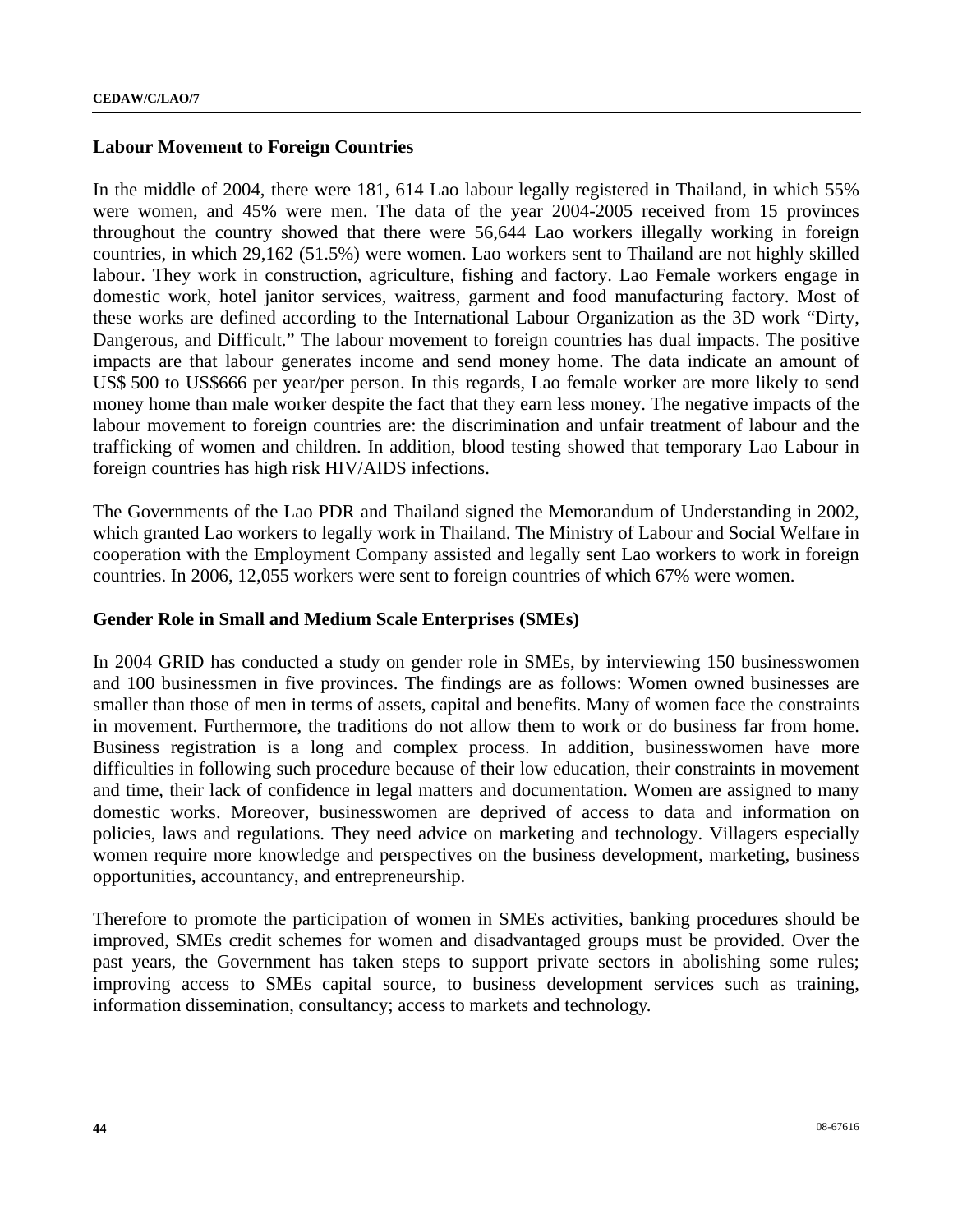### **Knowledge Upgrading by Conducting Training Courses for Businesswomen**

In January 2006, training course on the development of business women for 16 members of the Executive Committee of Business Woman Association at central business was conducted by JICA. The Vocational Training Programme has been operated for more than three years (2001-2003) by the Lao Women's Union and APHEDA (the Trade Union of Australia). Most of its activities (70%) are conducted in Vientiane, and the others are in Luang Prabang.

This Programme expanded in three provinces has been jointly implemented with the Lao Women's Union in using the provincial training Centers. The training courses are conducted in various fields such as: beauty (four months), sewing (four months), cooking (two weeks) and handicraft.

The report on SMEs development in the Lao PDR in April 2005 indicated that women were more involved in businesses utilizing traditional skills such as weaving, cooking, etc. Nevertheless, the trend of women participate in new sectors are increased including in construction and plumbing sector. Women living in the urban areas are less empowered as they are engaged mainly in household work whereas women in the rural areas are more empowered as they are the main labour force. Not only do they work hard in the rice fields, but also they take care of the family. They are more involved in the family decision making than women in the urban areas. On average, 85% of women in the rural areas work hard in the family, especially ethnic women.

#### **Handicraft Group**

The Lao Handicraft Group (in which 60% are women) is a cooperation project of the Lao National Chamber of Industry and Commerce, Koblenz of Germany, JICA and JETRO of Japan and the Ministry of Industry and Commerce of the Lao PDR.

This project is implemented in schools, trade exhibition centers and in seminar format. Together with similar handicraft development projects, this project helped Lao craftsmen and artists to develop traditional skills such as weaving, silk making, ceramics, bamboos, wood production, handmade paper, silver and decoration items. This project also encourages Lao craftsmen to develop business skills in order to increase their income. In addition, the project improves their skills through handcraft exhibitions and the Annual National Handicraft Day.

#### **Article 12: Equality in Access to Healthcare**

- *1. States Parties shall take all appropriate measures to eliminate discrimination against women in the field of healthcare in order to ensure, on a basis of equality of men and women, access to health care services, including those relating family planning.*
- 2. *Notwithstanding the provisions of paragraph 1 of this article, States Parties shall ensure to women appropriate services in connection with pregnancy, confinement and the post natal period, granting free services where necessary, as well as adequate nutrition during pregnancy and lactation.*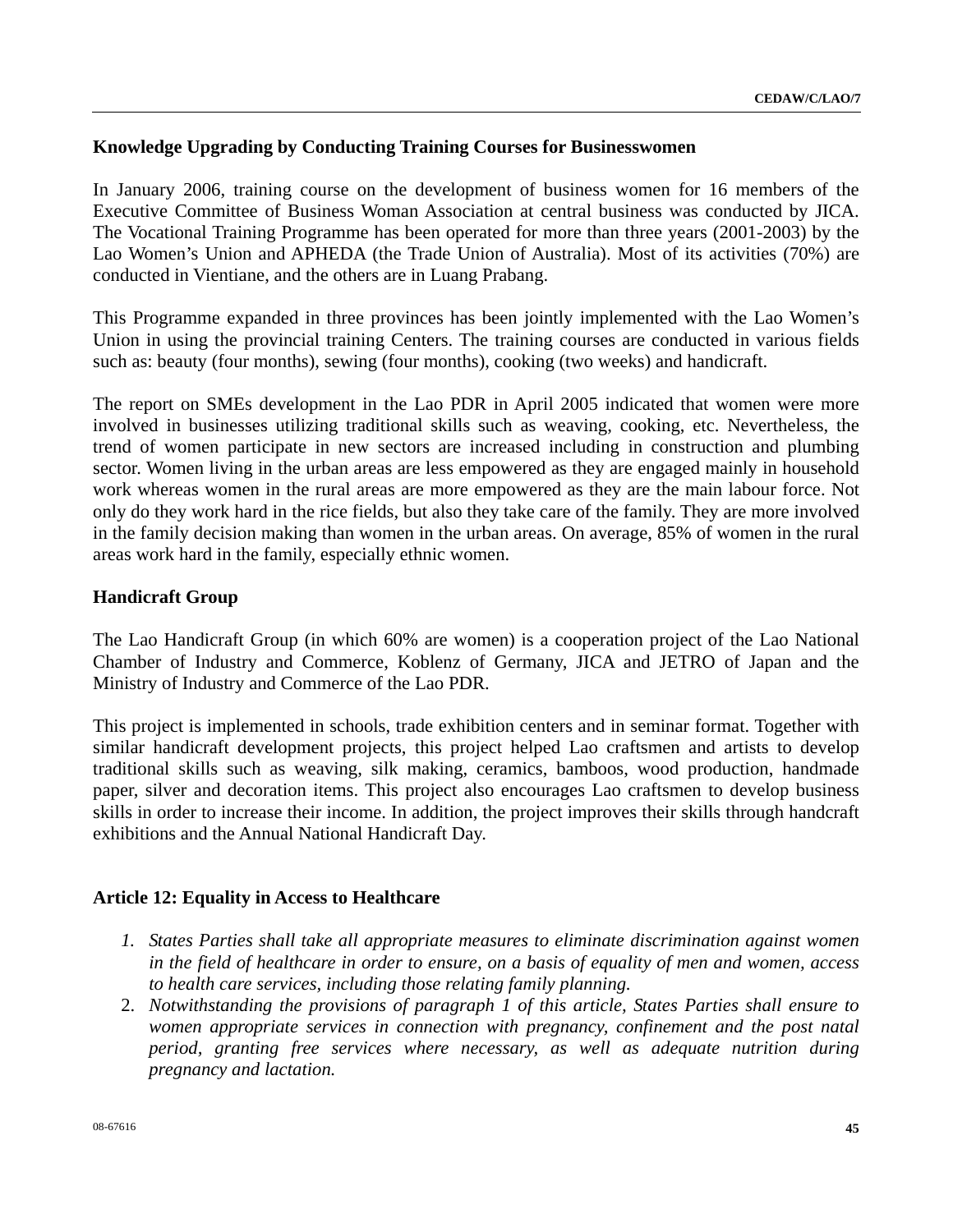Article 3 of the Law on Hygiene, Sanitation and Health Promotion (2001) states, *"[e]very Lao citizen shall, irrespective of ethnicity, sex, age, economic and social status, have the right to access to healthcare and has the duties to take care of his/her own health, family and society, to contribute to the work relating to hygiene, sanitation and health promotion.*" Article 26 of the same Law also grants to women and children the right to access to vaccination at the prescribed time and place according to the regulations.

Article 30 of the same Law states, "*[h]healthcares of mothers and children is a main policy of the State and is a central focus of the public health sector and also a duty of all, especially the father of the children. Women and children have the right to access to healthcare in accordance with the policy of the State, including hygiene, sanitation, health promotion, treatment and rehabilitation before marriage, during pregnancy, before and after the delivery of a baby. As for the children, they shall be taken care of in all cases, including twins and irregular children since birth to the schooling, young and reproductive age so that mother and child have a good physical, mental, emotional and social health*."

Young and reproductive women must have health checkups and get vaccinated according to regulations. During pregnancy, the women must have her heath checked, receive prenatal care and monitoring. If a risk is detected, precautionary measures shall be taken, and heavy works shall not be performed. Before and after giving birth , mother must have an appropriate rest time according to the law. The delivery must take place in a hospital, health center or at home, and there must be a medical doctor or traditional doctor take care of the delivery. During pregnancy and postnatal, the mother must receive sufficient nutrition.

A new born baby shall mainly receive breast feeding and complete vaccination. To ensure the health of the mother, birth-spacing should be respected."

Article 22 of the Law on the Development and Protection of Women states that "*The State recognizes the importance to protect the health of mothers and children.. Families have the obligation to take care of mothers and children to ensure their good health. Women, especially girls, young women, women of reproductive age, and women in remote areas, have the rights of medical treatment, examination, and vaccination according to the regulation. During delivery, there should be a medical staff or birth assistant, as appropriate. It is prohibited for individuals or organizations to force a pregnant woman to deliver her baby in the forest, or in a remote place; it is prohibited to hurt women and children because of superstitious beliefs or other reasons. During child birth period or sick period of the wife, the husband has the right to take leave in order to take care of his wife and child according to the regulations In addition to the special rights and benefits mentioned above, women shall have other rights and benefits as provided under laws and regulations."* 

In the public health sector, the Lao PDR has made considerable achievements over the past 15 years, especially the maternal and infant mortality have been decreased, the number of underweight children has been reduced and more children have received vaccination.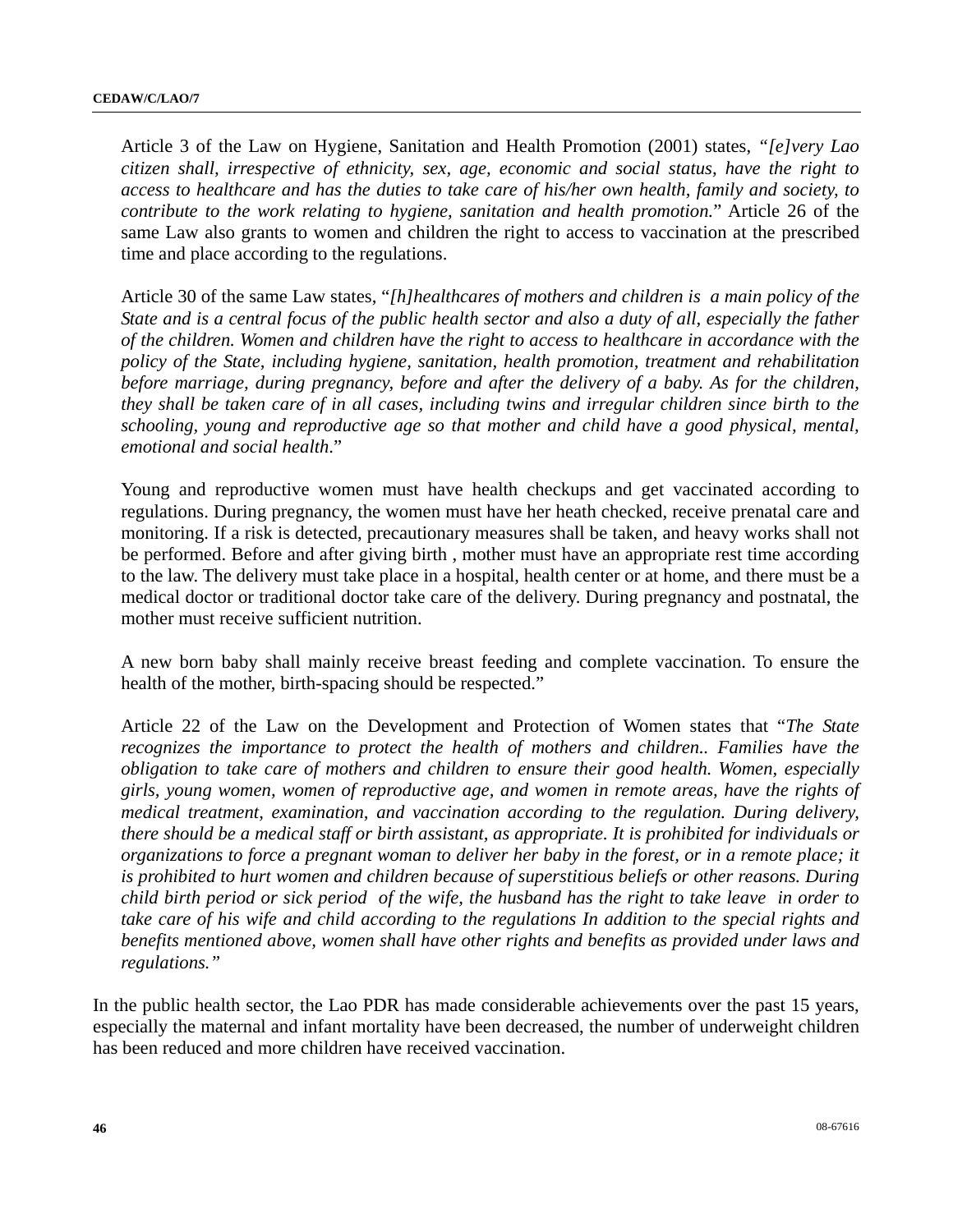Despite the fact that more people have received clean water and vaccination, the disparity between urban and rural areas in terms of health care still continue. Although the maternity rate has reduced, it is the highest in the region. Such rates in the urban and rural areas vastly vary. Like in the education sector, the more remote the place the bigger lack of healthcare is and the gaps between cities and non-accessible areas are widening. Similarly, the access to health care by ethnic groups is limited particularly the matters affecting women who look after the health of the family members and have reproductive health.

The average of maternal mortality rates as of 2005 had reduced from 530 to 405 per 100,000 new born babies. The rates are considered high in the Lao PDR (Census 2005). In addition, the mother mortality rates in urban and rural areas were in disparity, 170 and 580 per 100.000 respectively (2000). This was because of giving births at home without midwife assistance in rural areas. This also resulted in deaths of newborn babies. According to the available information, almost 90% of women in the rural areas gave births to their children at home while only 25 percent of women in the cities did so. Although the rates of giving births at home in all 3 areas, namely high-land, slope and lowland areas were high, the highest one was that of women living in the high-land areas, which covered 87 %.

Since 2001, public health network has been improved and expanded. There have been four hospitals at central level, four regional hospitals and five health care centers. At provincial level, there have been 16 provincial hospitals, 126 district hospitals. At community level, 742 community health services have been set up covering 742 communities and 3728 villages. Besides, 5425 medical kits have been distributed to villages, extending public health networks to cover 96% of all villages in the country. In terms of medical personnel, 14077 village medical volunteers, 5034 midwives and 502 village nurses have been recruited.

There are six pharmaceutical factories in the country, producing 634 different kinds of medicines and there are three traditional medicine factories, producing 62 kinds of traditional medicines. Medicines made from medicinal plants have been increasingly produced. The pharmaceutical factory No.2 has been able to produce 52 kinds of medicines from medicinal plants; the factory No.3 produces 10 kinds of medicines from medicinal plants, 7 of them not only for domestical consumption but also for export. According 1993 record, the domestic pharmaceutical production had been able to cover 48% of the demand. In addition to public sector, there have been 254 private clinics, 1878 pharmacist shops, 108 of them are in Vientiane Capital. The private health sector has significantly contributed to general health care efforts.

Over the past five years, people have received evidently considerably good quality health treatment. The mortality rates of infants under 1 decreased from 104 (in 1995) to 70 in (2005) per 1,000. Children under five mortality rates reduced from 142 (in 1995) to 98 (in 2005) per 1,000. This improvement is due to the fact that children under 5 years old have received vaccination. The fertility rates reduced from 6.7 (1993) to 4.5 (2005). Those who have applied family planning accounted for 40% in 2005 whereas no records were available before that year. Against malaria, in 2004, 2.9 million bed nets were impregnated, resulted in infection of only 13.5 % and died from malaria was 3%. Tuberculosis suffering accounted for 144/100,000. In respect of clean water, in 2005 clean water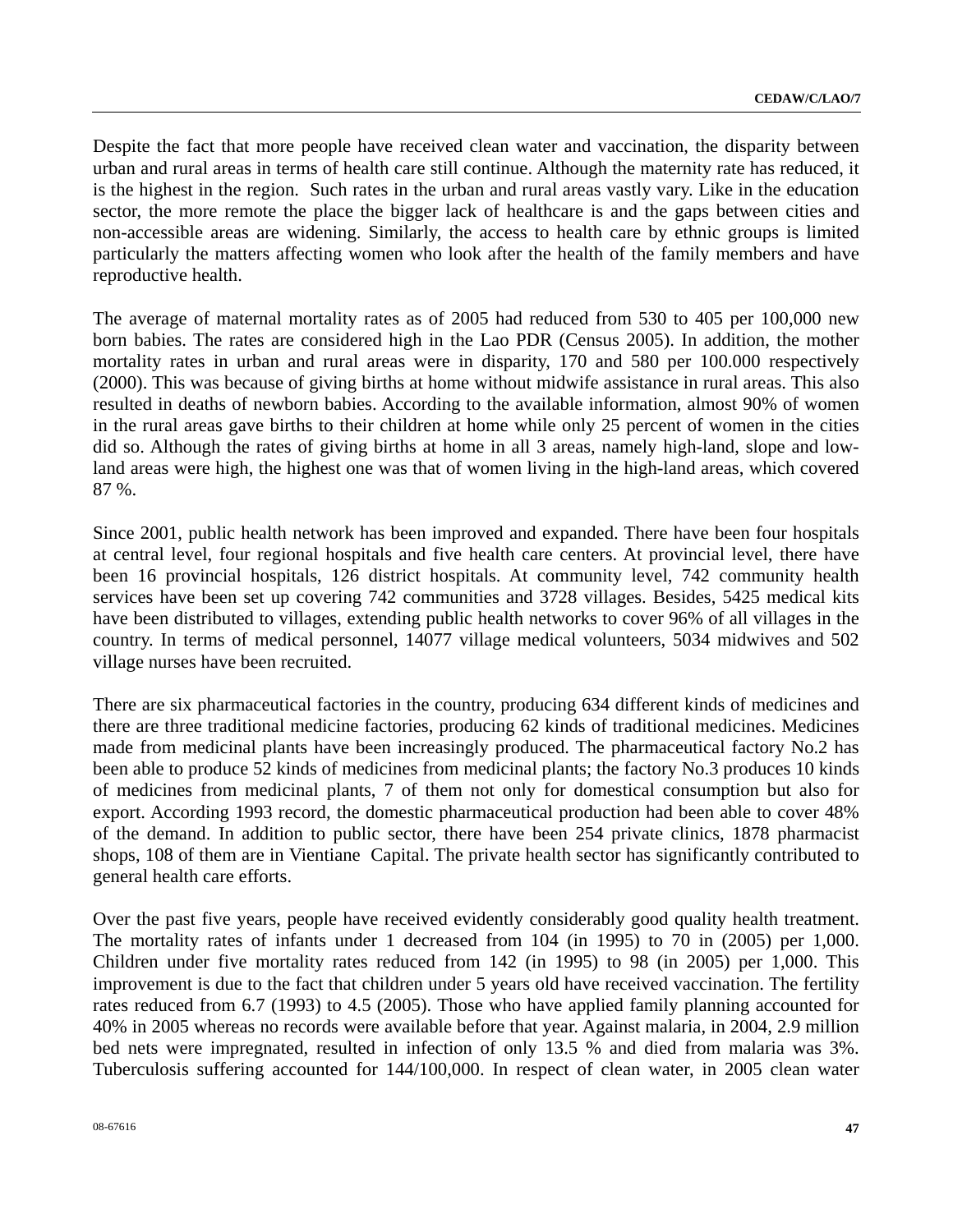supply covered 67%. The life expectancy had increased from 49 in 1995 to 61 in 2005, 63 for women and 59 for men.

According to the Records of the Ministry of Public Health, more than 60% of children under 5 years old have received vaccination. Presently, most Lao population has received vaccination. Anti-dengue fever project covers 72% of the population and the number of people who use mosquito nets has increased. However, the IMR and CMR were still high in rural remote areas where access to health care services is limited. (MoH, 2001)

According to the information collected in 2004 and 2005, there were 662,829 persons received family planning services. In 2000, according to the fertility and birth control survey, the first marriage and first birth giving records showed that people of 15-24 years old got married and had children at younger ages than previous generations. The observing the changes to gender indicators (ages of the first marriage) is important to the determination of fertility, mother mortality rates and birth spacing control in the future.

The family planning/birth spacing control projects, mother safety projects and child care projects in provinces, districts, and villages have benefited 203.436 women and men. The government's plan for mother protection by implementing the above-mentioned projects is to achieve 25% reduction in mother, infant, and children-under-five mortalities. Men are also required to participate in those projects in order to have a better understanding of women's rights and gender roles. In 2002, it was found that 337 women had gone through sterilization while none of men did. The results of a survey conducted by the Ministry of Public Health in 2002 show that 17.482 men (85%) used condoms, and 94.898 women (47%) applied contraceptive pills, 69.123 applied contraceptive injection and 21.587 had an ultra device put in.

Access to health care services remains a challenge, particularly in the rural areas. As mentioned earlier, health indicators in Lao PDR mark the lowest standard in the region. The mother and infant mortality rates are high. The gaps between rural and urban areas in respect of access to health care are huge. The causes are ranging from the lack of healthcare centers and health care staff in the rural areas to poor infrastructure.

Geographic location has been an important factor determining access to health care services. According to the census in 2005, only 8% of villages had had health care services. According to the information from LECS 3, in Lao PDR, the average traveling time from a village to a healthcare center is 92 minutes. People in rural areas spend 108 minutes to get to a health care service while people in urban areas spend 19 minutes to do the same. Similarly, people in high mountainous areas spend 3 hours to get to a health care center while people in the plane areas spend about 48 minutes. In the rural areas where villages are inaccessible by road, 20% of the population spends 8 hours or more to get to a nearest hospital and only 30% are able to have access to a pharmacy in the villages (LECS 3). About 15% of those who have temporary health problems seek treatment in health care services, 20% of which in urban and 10% in rural areas where access by road is difficult. The difficulty to reach the service places and lack of medical services at near-by places are the important obstacles preventing villagers from using health services.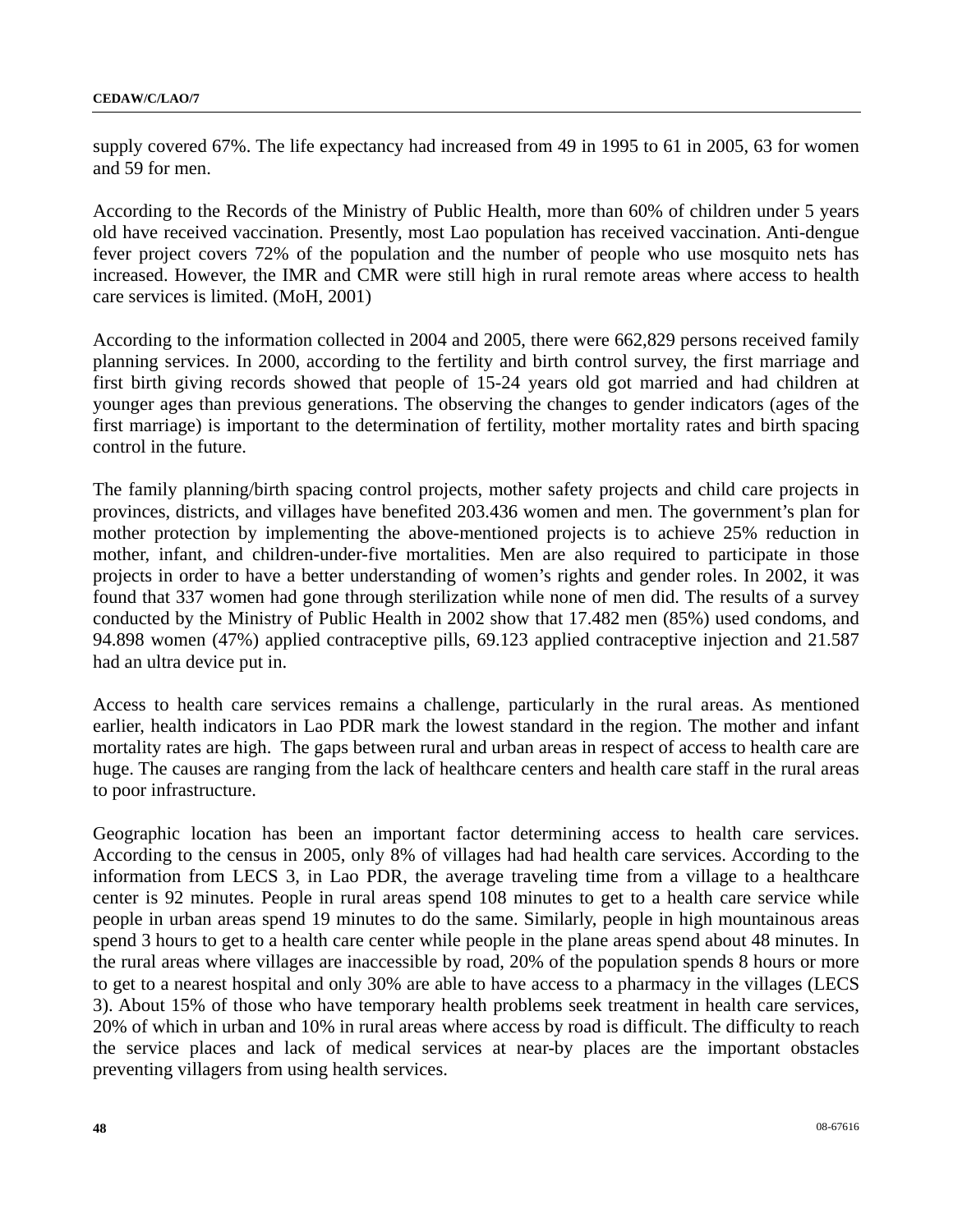As illustrated above, almost people in high land areas are non-Lao-Tai groups. The figures show that access to health services is limited. The difficulties to reach a health center prevent Lao women of the four ethnic groups from seeking medical treatment. Among them, Chino-Tibetan women cover highest percentage (38%) (LECS3). In addition, there are more women than men telling that they do not seek health care treatment because of the difficulty of finding a health care center.

Financial issue is another difficult factor barring people from seeking treatment at a hospital, especially, the costs of transportation and treatment. In this situation, very often people have to borrow money, sell their very dear properties or assets to pay for medicines when they are sick. Particularly, this often occurs to women more than men. Lao-Tai women spend more money for health services than their men counterpart - about 8%. The reason why women go for treatment more than men do may be that women need to take care of their reproductive health.

## **Quality of Health Service, Traditional Understanding of Health Care and Language Obstacle Influence Behavior and the Needs for Health Service, especially among those Belong to Ethnic Minorities**

In general, the ethnic groups' understanding about health has been influenced by their beliefs, traditional practices and environments, which have been handed down from their ancestors. For Mon-Khmer, the reliance on spirit (kill animals to offer the spirit) is the first option for healing their illnesses. This is because of the lack of access to health care services. Only in very serious cases, treatments in hospital may be an alternative. The long distance from a village to a hospital is a major obstacle to their choice of seeking treatments in a hospital, especially for poor families. For Hmong-Iwmien, according to available information, traditional treatment is the first option, since the elders (mostly women) are experienced in treatment with traditional medicines. The survey on first-aid treatment in 1999 showed that money had been the main obstacle to ethnic households to have access to health care services.

In rural areas, the quality of public health services is still poor, affecting people's health care efforts. Since many doctors do not speak the ethnic languages, the Ministry of Public Health and the Ministry of Education have created a three-year training program for nurses. During the period from 2002 to 2006, two training courses were completed. In the first course, 87 students completed and were employed to work in community health services. In the second course, there were 131 students, who were in internship at district hospitals, before being assigned to work in different community health services in accordance with their contracts.

In addition, in the southern part, training health care personnel had begun with the same program in a view to provide health care personnel for community health care services in the southern provinces. These training courses would help better serve the ethnic communities in the future. Besides, some information indicates that the demand for medical treatment depends on the understanding and knowledge about the utilization of medicine on the part of the ethnic people (LECS 3).

According to the intertviews in the field, it appears that there has been an increase in access to health care information on the part of women. They have been benefited from public health officials who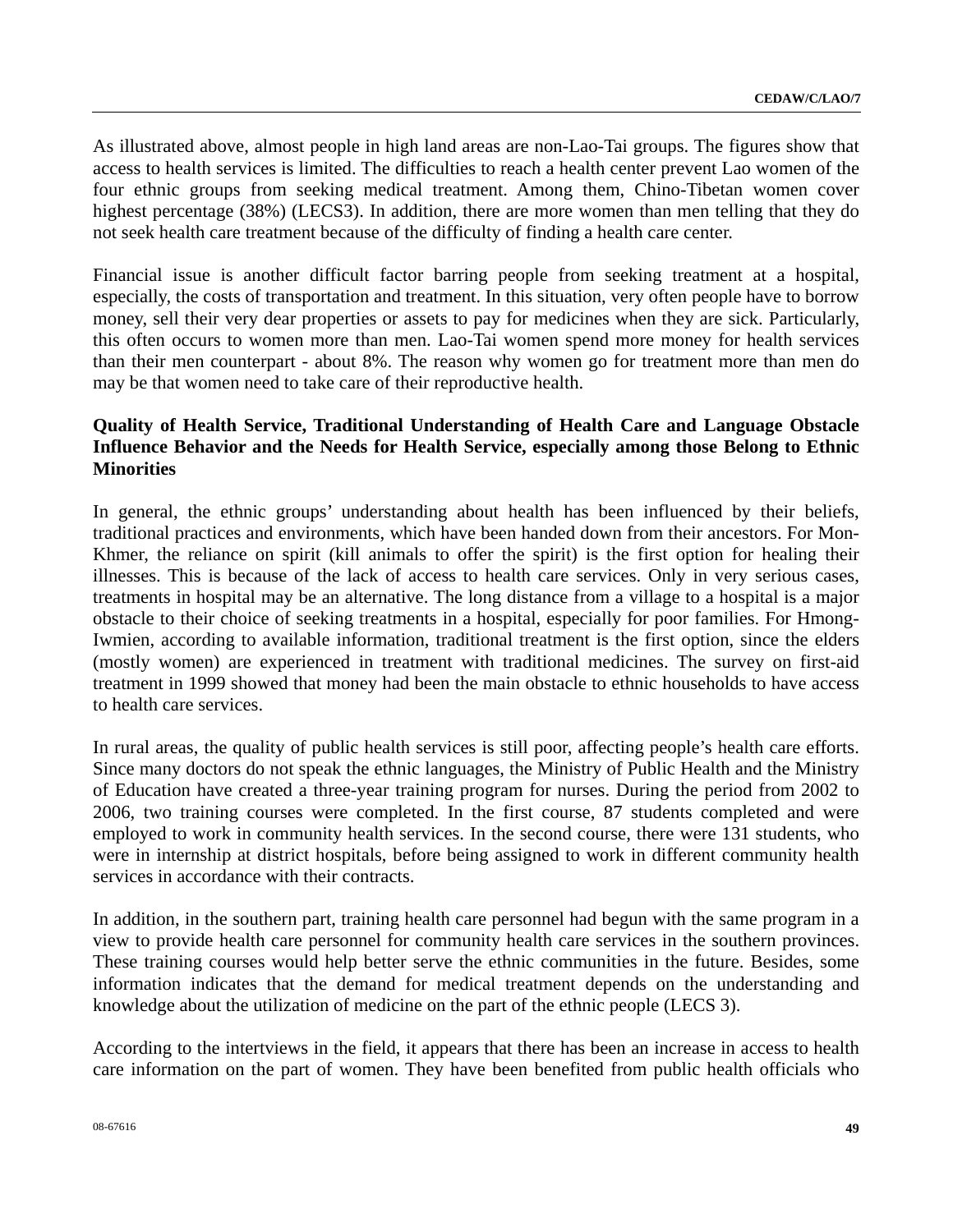have been assigned to dissiminate health care information to the people and communities about 1 to 4 times a year. They also have access to health information through the media, for example, radio and TV programs. Despite these information providing facilities, people remain ignorant. The biggest obstacles to have access to information, education and health care include illiteracy of Lao language, low leval of education, some backward customs, beliefs in superstition and their location in rural remote areas.

The strategic Plan of Public Health for the period run up to 2020 contains four fundamental tasks, namely:

First, to develop adequate public health service networks and ensure equal access to health care services for all;

Second, to develop a comprehensive public health service system;

Third, to provide basic public health services; and

Finally, to promote self-reliance in public health services.

The National Growth and Poverty Eradication Strategy aims at the alleviation of poverty in the country with focus on the 47 poorest districts, prioritizing public health affairs, which includes the expansion of public health service networks to rural areas. The objectives of capacity building are aiming at training and upgrading medical personnel from the level of nurse to those of postgraduate degrees, emphasizing on the promotion of medical personnel from different ethnic groups, ensuring gender equality and encouraging, with incentives, medical volunteers in remote areas where living conditions are extremely hard. In addition, the Strategy also focuses on taking care of the health of the rural mothers and children.

#### **The Rate of HIV/AIDS infection is relatively low, but the spread of the virus is on the rise**

According to WHO/UNAIDS (2004),CHAS (2005), the rate of HIV/AIDS infection in Lao P.D.R is 0.08 percent, which is relatively low if compared to those in neighbouring countries . The HIV virus was found for the first time in Laos in 1990 and AIDS in 1992. About 1,470 people have been infected with HIV/AIDS and about 279 people are found HIV positive in their blood (UNAIDS) and 556 people have died of AIDS. 62% of people with HIV/AIDS are male and 38% are female. More than half of the people with HIV/AIDS are between twenty to thirty-nine years old. Of the infected, 95.1% have been infected through sexual intercourse, 0.7% through man homosexual intercourse; 3.6 per cent from mother to child; 0.3 through blood infusion; and 0.08 because of drug abuse.

The prevention of HIV/AIDS has been one of the objectives of the Government's Poverty Eradication Programme, provided in the NGPES. The rates of HIV/AIDS spread among women tend to increase, according to NCCA (2003). The number of women infected with HIV/AIDS increase at an average rate of 8% a year. In 1995, of those people who have been infected with HIV/AIDS, women were accounted for 33% while the new statistics indicates that women are accounted for 60%. It can therefore be concluded that the number of women infected with HIV/AIDS is on the rise (NCCA 2006).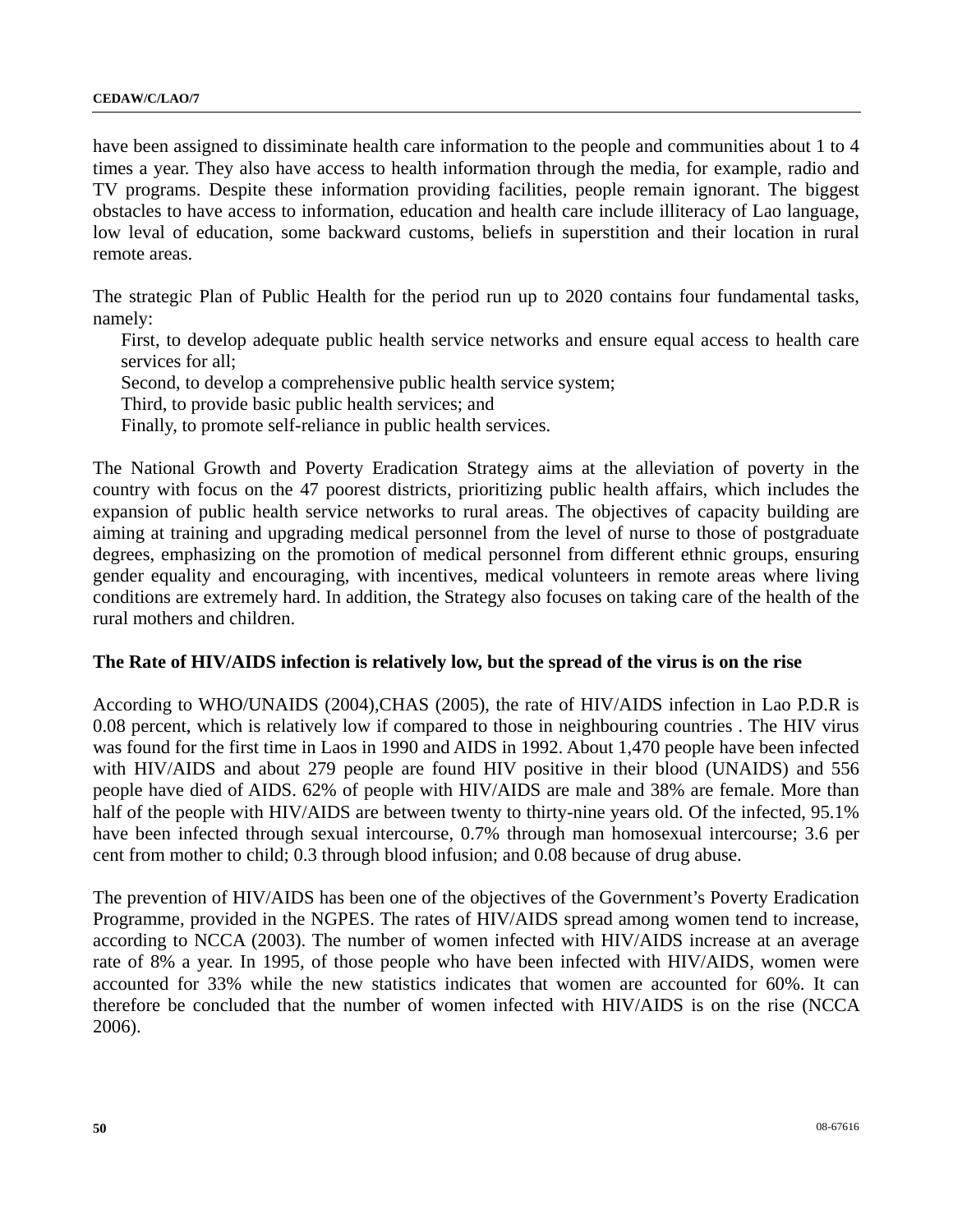Notwithstanding the public dissemination of information on HIV/AIDS, the studies show that the awareness of HIV/AIDS is high but the knowledge about it is still limited (PSI 2000). For example, 23% of those who have been interviewed tell that they do not know that HIV/AIDS can be infected with blood. More than a half of them do not know that it can be transmitted from mother to child during pregnancy and milk feeding. In addition one-third of those who frequently have sexual intercourses do not use condoms.

#### **For many reasons, women are at risk of AIDS**

The study in three provinces in 2000-2001 shows that women working in entertainment places are at risk of AIDS infection. About 0, 9% of women working at such places have been infected with HIV and only 22% of them told that they have protected themselves by using condoms. Besides, women working in entertainment sector, people traveling a lot such as drivers, police, soldiers and migrant workers are at risk of disease infection because they often have unsafe sexual intercourses. Poverty ignorance, sexual abuse, trafficking in person and migration of labor for employment or business are the main causes of women and girls being at risk to HIV/AIDS. Some practices that are handed down from generation to generation remain obstacles to safe sexual intercourses.

#### **Problems and challenges**

- The rates of AIDS infection among girls serving in entertainment places in some provinces increased from less than 1% in 2001 to about 4% in 2004.
- The rates of sexual disease infection among girls serving in these places and their clients are still high.
- The number of girls and clients in such places are increasing.
- The knowledge about AIDS and other sexual diseases among girls serving in entertainment places remains low.
- Migration and changing places of work of girls serving in entertainment places.
- The rate of using condoms among girls in entertainment places is still low.
- Drinking and using drugs are the causes of sexual relations and increase the possibility of having unsafe sexual intercourses.
- The combat against AIDS has not been adequately and comprehensively campaigned.

#### **The government of Lao PDR is making every effort to prevent the spread of HIV/AIDS**

The government of Laos formulated a Strategic Plan and Plan of Action to combat HIV/AIDS for the period 2000-2005 which had been coordinated by the office of the National Committee against HIV/AIDS (NCCAB). In December 2001, the Ministry of Public Health adopted a new policy on AIDS and other sexual diseases to prevent the spread of HIV/AIDS. The government has promoted the Educational Project of "Friends teaching Friends", vocational training and activities for raising awareness with the supports of UNAIDS Programme. The Committee on Fund Raising for combating AIDS has been established. Its main task is to mobilize resources and distribute them to the provinces and government agencies as to enable them to combat the spread of the disease. Besides, the Minister of Public Health has also called for a comprehensive development, particularly health care services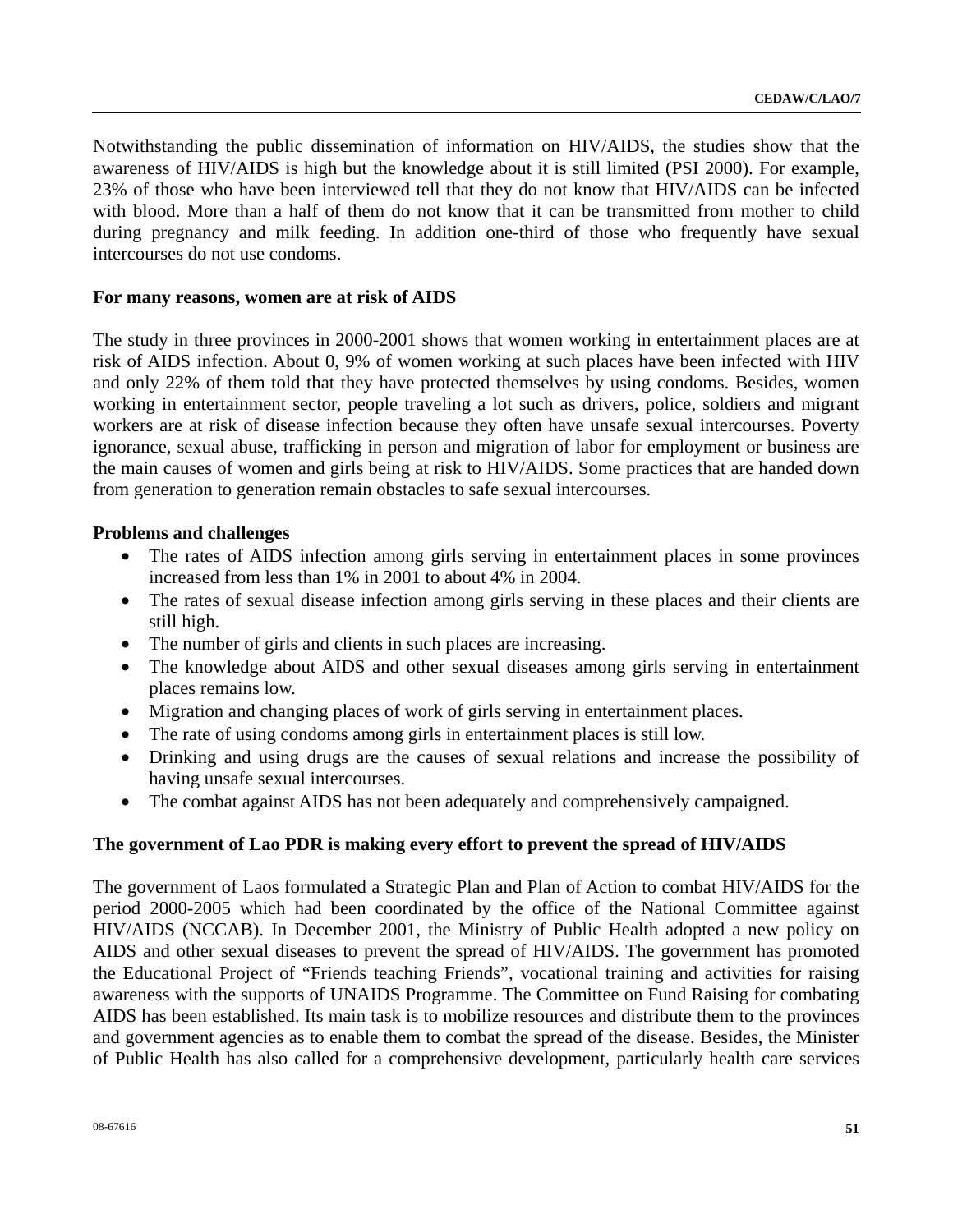for mothers and children and vaccination; and called for developing a system of decentralized management as to provide communities an easy access to health care services and develop health information system with a view to better serving the community and people.

#### **Article 13: Economic and Social Benefits**

*State parties shall take appropriate measures to eliminate discrimination against women in other areas of economic and social life in order to ensure, on a basis of equality of men and women, the same rights, in particular:* 

- *1. The right to family benefits;*
- *2. The right to bank loans, mortgages and other forms of financial credit;*
- *3. The right to participate in recreational activities, sports and all aspects of cultural life.*

#### **Women's Right to Benefits from Families**

Article 2 of the Family Law provides," *the equality between men and women in a family is secured in that women and men have equal rights in all aspects of family relationship. The existence of family relationship does not depend on birth, economic and social status, race and ethnic origin, culture, occupation, religion, residence and so on".* 

Article 13 provides, *"in a family, the husband and wife are equal in all aspects of family life. The couple shall decide together matters in the family. They shall love, respect, take care and assist one another, look after and educate their children ad their family to become family of unity, happiness and progress*".

Article 20 of the law on the Development and Protection of women provides, "*[a]* w*oman has rights and interests in the family as follows: during her pregnancy or when their child is younger than one year old, the husband may not request a divorce. In case a divorce is allowed, the wife has the priority to request that the child be with her. In case that a couple having sexual intercourse or the girl partner is pregnant before they get married and the boyfriend refuses to marry the girlfriend, the girl is entitled to claim compensation and maintenance from the boyfriend until the child reaches the age of 18. The mother has the right to represent her coming child in succession and maintenance of property.*"

According to the 2000 Decree on Social Security Scheme for People Working in Enterprises, Article 36 provides, " *a female member who cannot work during her pregnancy or within six months after giving birth to a child, she shall be entitled to the same benefits as the case of illness, as provided in Article 37 of the Decree".* Article 43 provides, "*a female member of the social security scheme who is on leave for her pregnancy, after giving birth to a child, or miscarrying or adoption of a baby shall be entitled to the benefits provided for giving birth to a child by the Authority of Social Security*".

Article 47 provides, "*a female member, or wife of a member of the social security scheme has given birth to a child or has adopted a child whose age is less than one year shall be entitled to a bonus provided for the case of giving birth to a child regardless of the birth place. The bonus shall be equal to 60% of minimum salary per child*". Article 48 also provides that in case of a member dies, the Authority of Social Security shall pay in lump sum for the funeral which is equal to his/her six month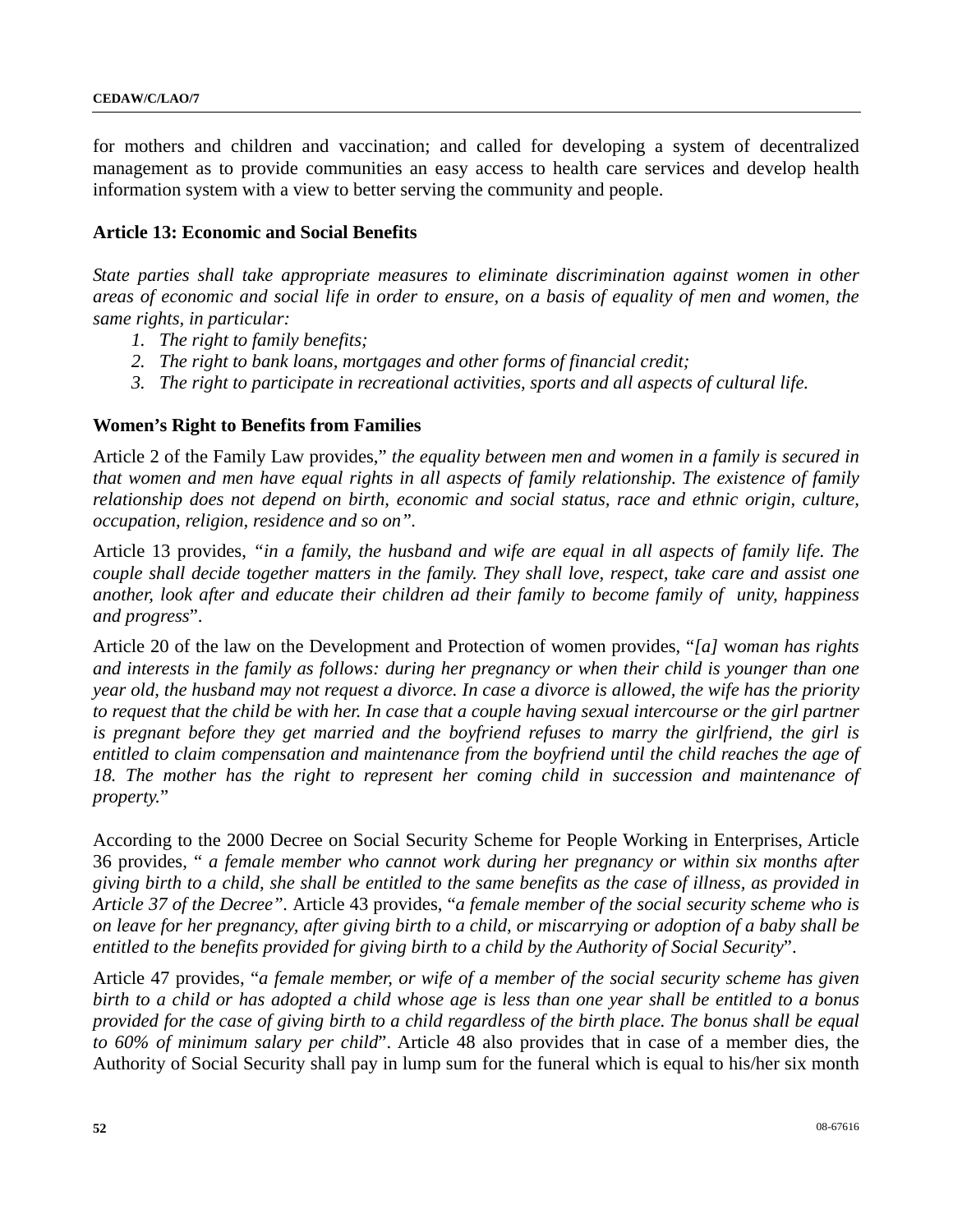benefit from the Fund. If his/her spouse dies, the member shall receive an amount of money equal to three-month benefit from the Social Security Fund.

Article 47 of the Decree also provides further that members who have reached 60 years of age shall be entitled to retirement. In special case, a member who has reached 55 years of age may be also entitled to retirement benefits.

The Authority for Social Security has made a progress in serving working people. Now social security funds both in public and private sectors have been established for men and women who are wage earners (for detail information see preceding paragraph in Article 11).

### **Women's Rights to Bank Loans, Mortgages and other Forms of Financial Credit**

Article 46 of the Law of Contract (1990) provides, "*a contract on borrowing money is an agreement concluded by the parties to the contract under which the lending party shall give the money or other form of property to the borrowing party and the borrowing party shall return the money or other form of property of the same amount and quality as the borrowed property to the lending party at the time specified in the contract."* 

The sources of credit in rural areas, especially in remote areas where are far away from national road system are from families, friends and private money lenders (covers 33%) the amount of loans are small, suitable for use in the family during the farming seasons of the year. A half of the indebted families have borrowed money in short terms without exact rates of interests. Informal lending institutions provide only 15% of the demand. Material suppliers and money lenders are also significant sources of credit for farmers, the interest rates of which are very high, ranging from 42- 73% a year. Most of the farmers who have sought these sources of capital are those families who urgently need the money for farming and for their daily subsistence.

Women seldom borrow money from formal monetary institutions and they are confident to approach to the banks. Traditionally, they feel shy to borrow money because borrowing money means being indebted<sup>3</sup>. They are shy to go to a bank for borrowing money since they are not familiar with the bank procedures and formalities, and eventually such task will fall on their husbands to accomplish. Furthermore, most women do not know that they can use their land title certificates as a guarantee for borrowing money from the bank.

Therefore, many women borrow money in their husband's names since their husbands are generally literate and understand the legal rights and obligation concerning the borrowing money, including the repayment of the money borrowed. Traditionally, being indebted is shameful so women dare not go to the bank for borrowing money because they are afraid that people would disclose their debts. As a result, they often resort to private money lenders for borrowing money, which are not very difficult and complicated as borrowing from systematized and established financial institutions such as banks or saving and credit groups.

**\_\_\_\_\_\_\_\_\_\_\_\_\_\_\_\_\_\_** 

<span id="page-52-0"></span><sup>3</sup> Traditionally, indebtedness is an expression of poorness. Borrowing money is therefore a shameful act.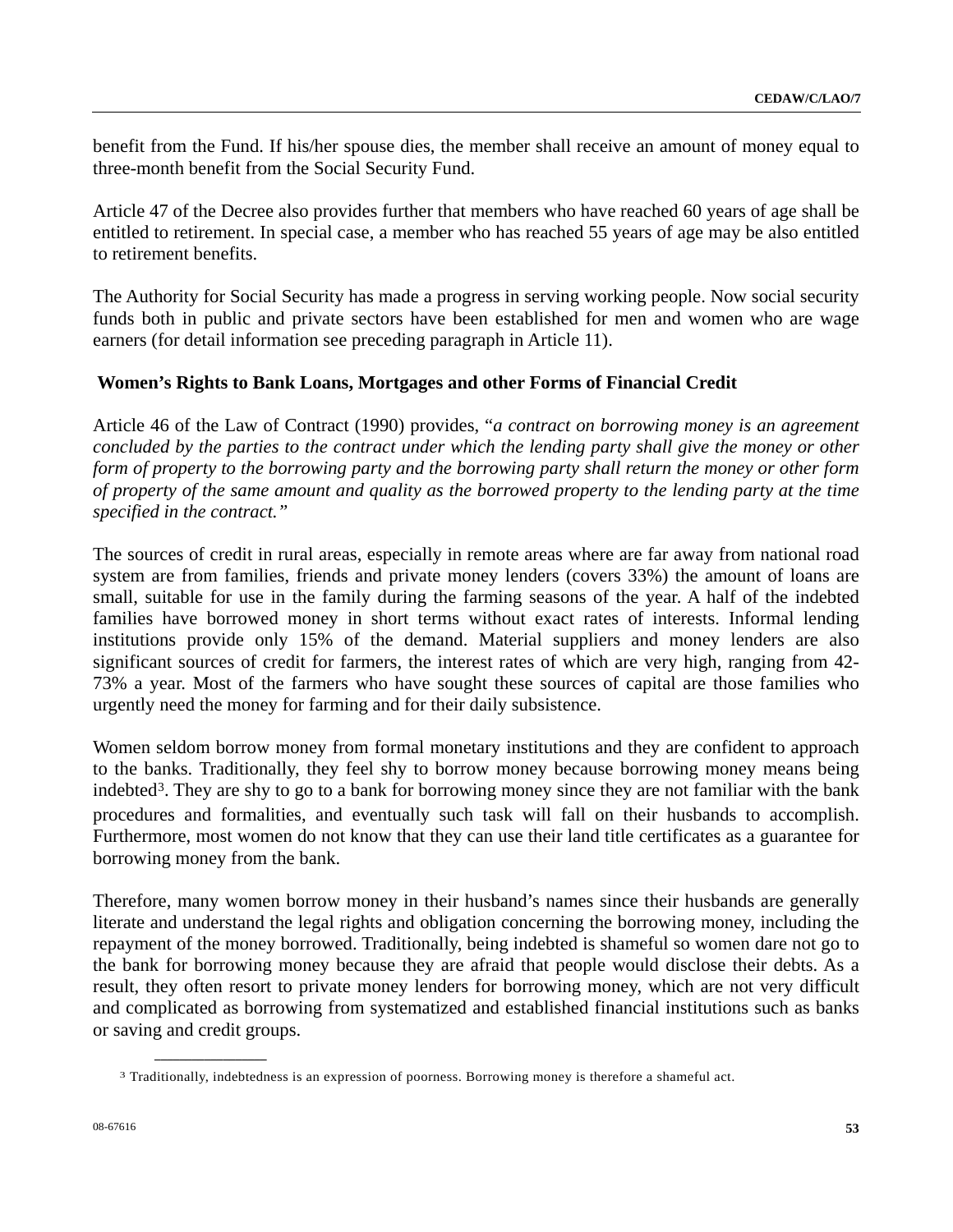The Lao Women's Union has established and is implementing Lending and Saving Projects at village level, Revolving Development Funds for women groups, Saving Groups and Village Development Funds. This measure is being carried out in Vientiane Capital, provinces, Ministries and in a number of central agencies. So far, progress has been made in the operation of these financial establishments. Funds have established in 44 districts, 616 villages and participated by 210,546 villagers, attracting a capital of 53,666,491760 kip. The most successful story is the case of the Capital of Vientiane. Such Funds have provided funds to families for their production, cultivation, animal raising and small business.

The successes of the Lending and Saving Projects, Saving Groups, Village Development Funds have resulted in the improvement of the financial status and quality of life of women, their families and the society as a whole, and in the mobilization of ideas, intellects, resources from individuals and organizations for production and assistance one another in time of needs. A number of women in villages have the knowledge of and experiences in financial management. They can act as trainers for women, as to improve the organization of women's union at village level.

### **Women's Right to Recreation, Sport and Cultural activities**

Article 16 of the Law on women's Protection and Development provides, "[*the] State promotes and creates favorable conditions for women to exercise the equal rights with men in respect of social and cultural activities such as the right to participate in cultural-social, artistic, sport, educational, health activities and in scientific, technical and technological studies and researches. Families and society create conditions and opportunities for women to participate in such activities as mentioned above*".

Girls are provided equal opportunities with boys to participate in sport and sport education. There are 373 sport trainers in the country, 38 of which are women. In primary and secondary school, equal opportunities are open to both male and female students to participate in sports and games. Both male and female students enjoy the same teaching curricula and programmes and they play together in such games as soccer, volleyball, badminton and other sports that can be played in pairs.

According to statistic data provided by the National Committee for sports, after classes, about 6400 boys and 3100 girls go running for exercise during their spare time and according to the same sources of information, women and girls like playing basketball and volleyball during their spare time while men and boys like playing soccer, karate and Lao boxing. In the End of Buddhist Lend festival in 2005, 260 men and 158 women joined the National Boat Racing. In SEA Games 2005 in Philippines, there were 13 sportswomen and 54 sportsmen participating in the Games.

#### **Article 14: Women in Rural Areas**

*1. State Parties shall take into account the particular problems faced by rural women and the significant roles which rural women play in the economic survival of their families, including their work in the non- monetized sectors of the economy, and shall take all appropriate measures to ensure the application of the provisions of the present Convention to women in rural areas.*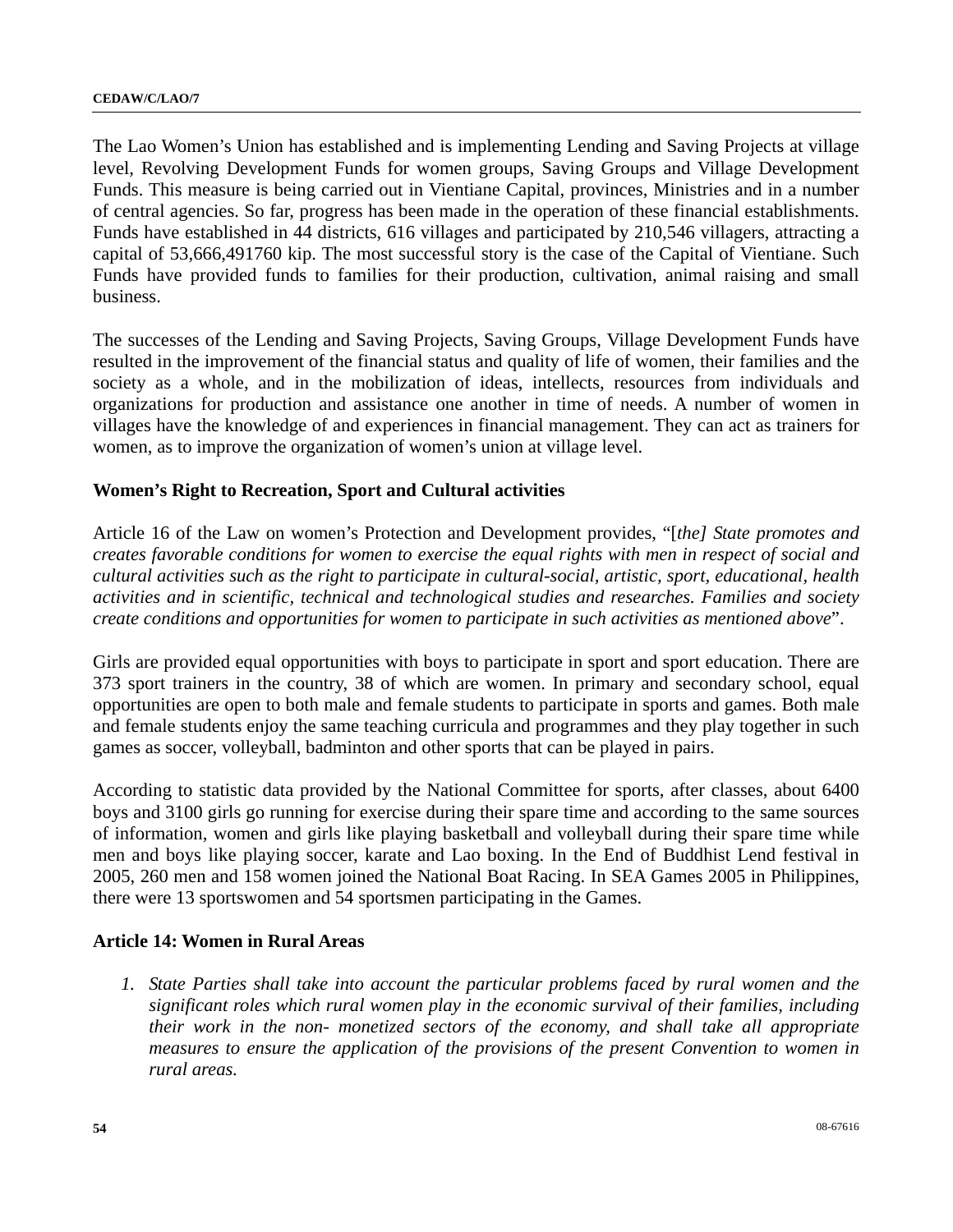- *2. State Parties shall take all appropriate measures to eliminate discrimination against women in rural areas in order to ensure, on a basis of equality of men and women, that they participate in and benefit from rural development and, in particular, shall ensure to such women the right:*
- *a. to participate in the elaboration and implementation of development planning at all levels;*
- *b. to have access to adequate health care facilities, including information, counseling and services in family planning;*
- *c. to benefit directly from social security programmes;*
- *d. to obtain all types of training and education, formal and non-formal, including that relating to functional literacy, as well as, inter alia, the benefit of all community and extension services, in order to increase their technical proficiency;*
- *e. to organize self- help groups and co-operatives in order to obtain equal access to economic opportunities through employment or self employment;*
- *f. to participate in all community activities;*
- *g. to have access to agricultural credit and loans, marketing facilities appropriate technology and equal treatment in land and agrarian reform as well as in land resettlement schemes;*
- *h. to enjoy adequate living conditions, particularly in relation to housing agitation, electricity and water supply, transport and communications.*

#### **Alleviation of Poverty for Women in Rural Areas**

 In early 2002, the Government adopted the Decree No. 13/PM, re-organizing the Central Committee on Rural Development, by entrusting the Ministry of Agriculture, as the Coordinating organization, to coordinate the work of rural development with other Ministries and agencies concerned through out the country.

 There were 61 development points/areas in sixty different districts in 2002, covering 970 villages and 62 972 households with a population of 367 248, in which women were 178,882. The Government investment over the past 5 years accounted for 184.17 billion kip in 1, 454 projects.

 The Government has also established a National steering committee on Rural Development and Poverty Eradication. The policy on comprehensive rural development has been implemented extensively throughout the country. In every province and district, there have been several designated intensive development areas/points, and many of them have become a model for comprehensive rural development and have become economic and cultural centers in their own rural remote and mountainous areas, bring about changes to the profiles of the rural areas.

 Personnel specialized in rural development at central and local levels have been trained and village development volunteers have been enlisted in intensive development areas. Vocational trainings have been organized for people in such areas. The comprehensive development projects have been implemented in 15 provinces, 39 districts, covering 127 villages and 9171 households.

 The Poverty Alleviation Fund, established by the Government and the World Bank with the Ministry of Planning and Investment (formerly the Committee for Planning and Investment) acting as executing agency, begun to operate in 2003.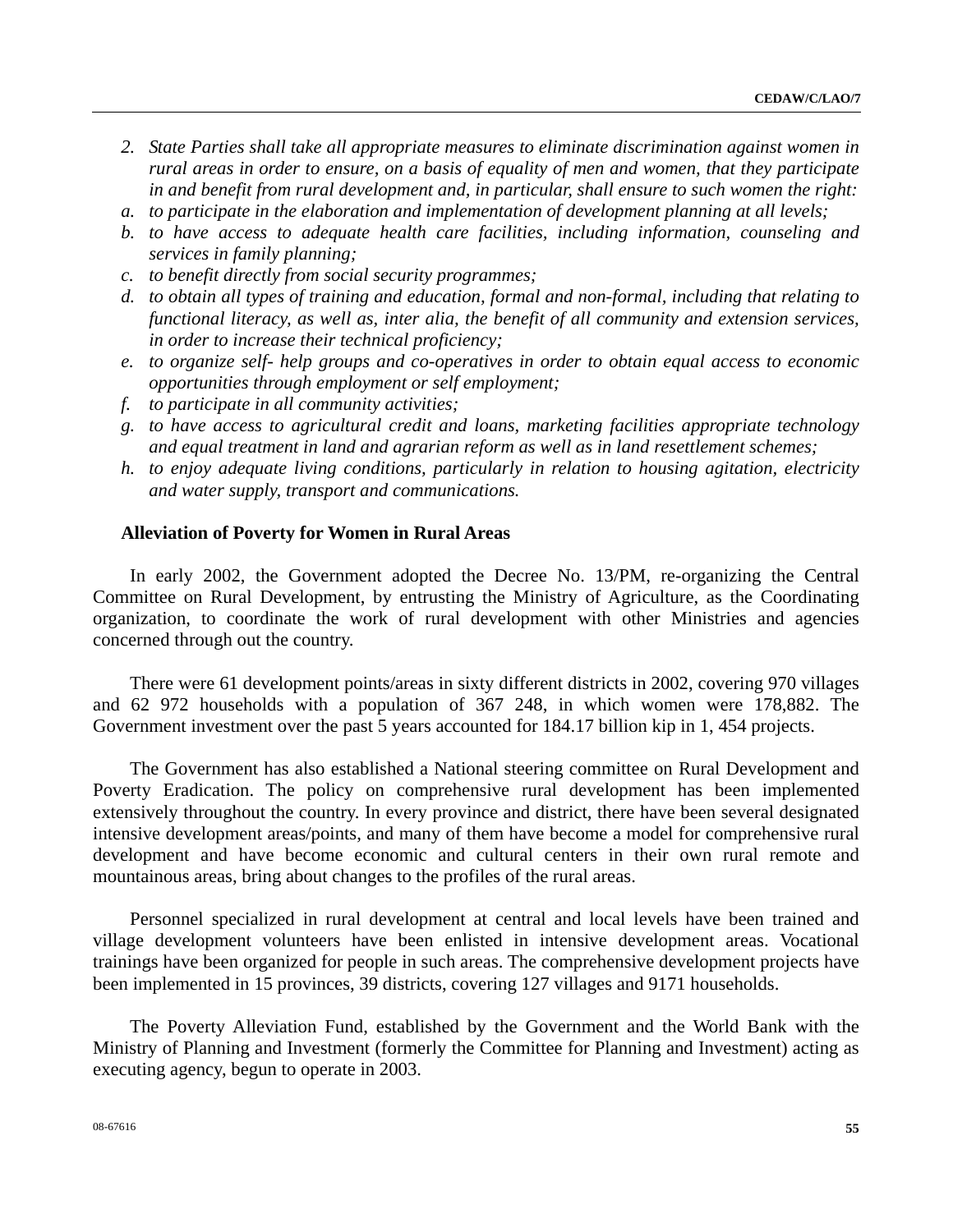The Fund has funded 1212 projects in 20 districts of 5 provinces, covering 1913 villages in 239 intensive development areas. These projects have encouraged the active participation of women and they have responded accordingly.

 Since 2000, the Government has set up 14 projects dealing with elimination of opium cultivation by offering the people alternative paths of leading their lives. In addition to the 8 opium addict treatment centers, the Government has, through these projects, exerted its efforts to train people regarding knowledge and skills in cultivation, animal raising and handicraft. The Fund has also lent its supports to the promotion and encouragement of agricultural and handicraft production for commercial purpose. Revolving Funds, Rice Banks and medical kits for first aid have been set up.

 Rural development is the hardcore of the government's efforts for poverty eradication, since the poverty in rural areas is the issue number one to which Government needs to pay its attention and it is the key issue needs to be addressed in economic development of the Lao PDR as a whole. This matter has been taken seriously because, according to the census in 2005, 73 percent of the population lives in rural areas while 27 percent in urban areas.

 In the Lao PDR, women play a very important role in rural development. Women take responsibility for major parts of the work in agricultural sector and they provide greater source of labor for rice production than their men counterpart. Rice cultivation is the main means of making the living in rural areas. According to the 2005 census, 76 percent of men and 81 percent of women in the rural areas worked in the rice field. Women waste so much of their time for collecting firewood and food in the jungle. At present about 79% of house holds use firewood as main source of energy for their cooking (census 2005).

#### **Rural Women's Right to Have Access to Public Health Care Facilities**

 In Lao-Tai and Mon-Khmer groups, women use both modern and traditional health services more often than men about 1-3 times. The rate of using health care services by Hmong women is a little higher than that of men, although this ethnic group seek treatments in hospital less than the Lao-Tai or Mon-Khmer do; and Mon-Khmer women have been taken care of their health in hospital at a bit higher rate than that of men, while Hmong women and men every year use health service in hospital almost in an equal footing. Such situation of access to health care creates difficulties for women, since they not only have to look after themselves but they also have the duty to look after their family members. Besides, qualified health personnel often move to find employment in urban areas.

 The aggregate fertility rate in Lao PDR is 4.5 (survey 2005). The fertility rate in the urban areas is lower than that in the rural areas. In average, a woman in urban area has one child less than a woman in rural area (NSC, 2005). The average number of children born in the country is 2.2. There are differences between different age groups. It ranges from 0.1 children among women at the age of between 15 to 19 years old to 4.5 children among women at the age between 45 to 49 years old. In the provincial level it ranges from 1.3 in Vientiane Capital to 2.9 in Hua Phanh province and former Special Zone, and from 1.6 in urban areas to 2.7 in rural areas where no road access. The survey also shows that the fertility rates have reduced according to the levels of education and different ethic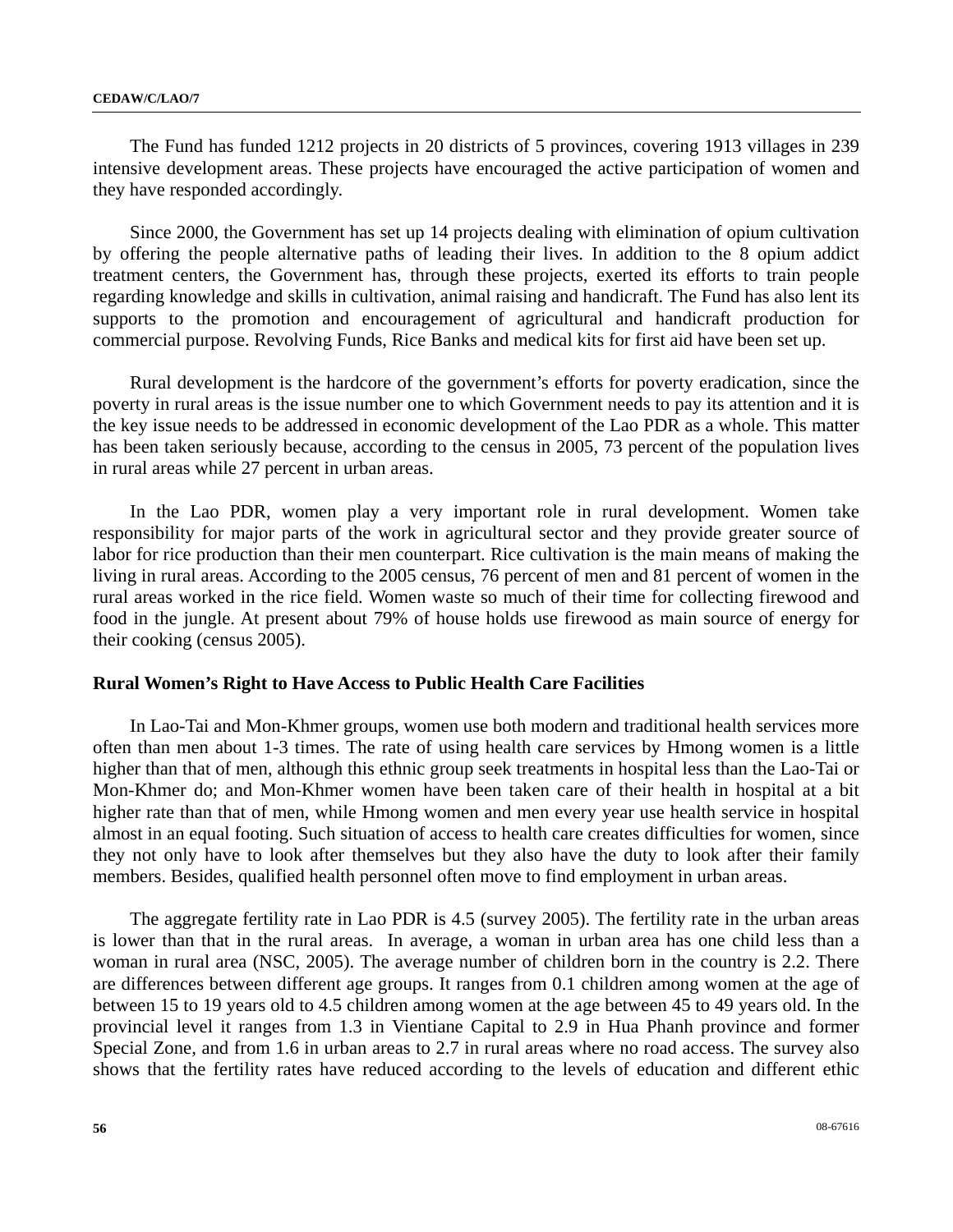groups. The higher the level of education of women the lower the number of children would be. Less than 5% of women who have finished secondary education have more than four children, compared to 28% of women who have never gone to school. An educated woman tends to have children later in life. In comparison of different ethnic groups the number of children per woman also varies from one ethnic group to the other. For the part of Lao and Leu, the average number of children born are very close, 1.9 and 1.8 children per woman respectively while Hmong have 3.1 children per woman.

#### **Rural Women's Right to Education**

 The 2005 census shows that the literacy rate in Lao PDR is 73% meaning that 73% of the population aged 15 years old onward can write and read. The highest literacy rate is in Vientiane Capital City, which is 92% of population from the age of 15 years old onward can read (female 88%; male 95%). Male literacy rate is 82% and higher than that of women, which is only 63%. The literacy rates also vary from urban areas to rural ones. In urban areas the rate is 89% (female 84.5% and male 94%). While in rural areas the literacy rate is nearly 65% (female 54% and male 77%) rural areas where no road access, the literacy rate is 54% (female 41% and male 67%).

The eradication of illiteracy for targeted groups from the age of 15 years onward in the 2004- 2005 academic year should reach the target of 50000 people, having attained 38,265 people (female 19,206 male 19,059) accounted for 76, 57%. So far the plan of eradication of illiteracy has been achieve 73%.

The rates of enrollment of both girls and boys between 6-10 years old in rural areas to which no road access are very low, only 53%. If compared to the central part, the difference is up to 36%, for girls the difference increase to 41%. The enrollment rates of children of between 11 to 15 years are also different greatly. Comparing average rates, in rural areas to which no road access, the difference is 16% in rural areas which no road access, the enrollment rates of females are very low, only 49% if compared to females in rural areas, the difference is up to 38%.

#### **Women in Agricultural Sector**

In Lao PDR, most of the population lives in rural areas, about 73%. Agriculture is the main source of making the living for about 78.5% of the population, 76% of which are men and 81% are women.

 In general, there are slightly differences between different parts of the country in respect of agriculture. Farmers in Laos are mostly subsistent producers, earning very low incomes. The largest number of farmers is in Saravanh Province, about 93%, and the smallest is in Vientiane Capital City, about 35%.

 According to a consumption survey conducted in 2002/03, average earning income generated from agriculture of a household is 4.404.000 a year, (or about \$514 a year calculating at an exchange rate of 1/10.500). Average income of a household in rural areas is 6.316.000kip a year (or about \$601 a year). However, in urban areas the rate is 2.624.000kip or \$250 a year).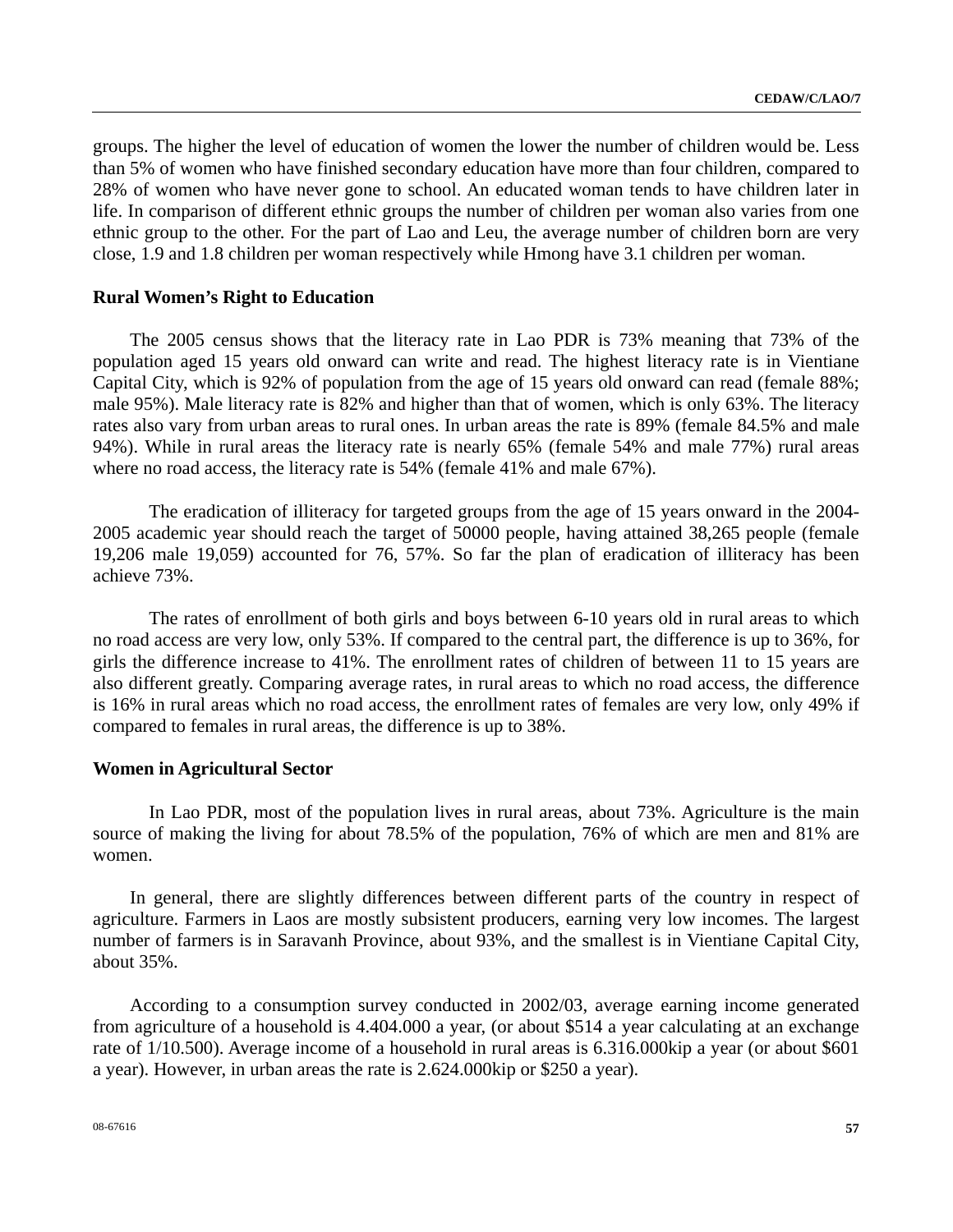Eighty-two percent of women working in economic field are farmers, most of them producing for subsistence. In urban areas, women workers working in the field of agriculture cover 47%. There tends to be gender equality in the production of rice and other foodstuff as well as in livestock, in which women do repeated and time consuming jobs while men do heavy and time-saving work.

 Mostly, the jobs done by women and children are those in the home, vegetable gardening, collecting food and firewood in the forest.

 The Ministry of Agriculture has undertaken activities for gender-mainstreaming in agriculture which include four areas of work:

- 1. food production,
- 2. production of goods,
- 3. Elimination of slash and burn-farming and providing alternatives to this method of farming, and
- 4. sustainable management of forestry resources.

It has gender-mainstreamed in programs and projects from central levels down to villages and households. Seminars and workshops on gender mainstreaming have been organized for 54 officials (15 women and 39 men) at the levels of Director of the Ministry of Agriculture and Provincial Department of Agriculture. It has also organized 265 training courses for central and provincial officials in 45 topics with 11.325 participants, 517 of which were women. Gender mainstreaming has been incorporated into the substantive contents of the training programs in sustainable forestry development as well as in rural development projects.

#### **Rural Women's Access to Credits and Loans for Agriculture**

Informal lending is an important financial source for rural villagers. The Village Revolving Funds (VRFs) are local financial institutions that provide services along-side with the financial institutions in the formal system. VRFs are free of government taxes and duties, without regulations. Village Revolving Funds are administered and operated by groups of local people with coordination with civil society and financial organizations. Generally, VRFs receive contributions from donors or nongovernmental organizations. With such contributions, the VRFs have established over a thousand rice banks. The Funds have been able to provide loans to about 15% of rural villages, and rapidly increased over the last ten years. There are 1,640 VRFs in Lao PDR, providing loans in cash and in kind. These funds are to support income generating or food security activities as well as to support the improvement of products for both consumption and commercial purpose. VRFs are therefore suitable to business activities in the rural areas.

In addition, the Rural Development Programme has established livestock banks and credit funds for providing loans to members of communities. The Lao Women's Union has cooperated with international organizations and non-governmental organizations. The terms and procedures for settlement (loans) vary from donor to donor. The repayment may be in kinds or in cash with or without interests, in whole or in parts and so on.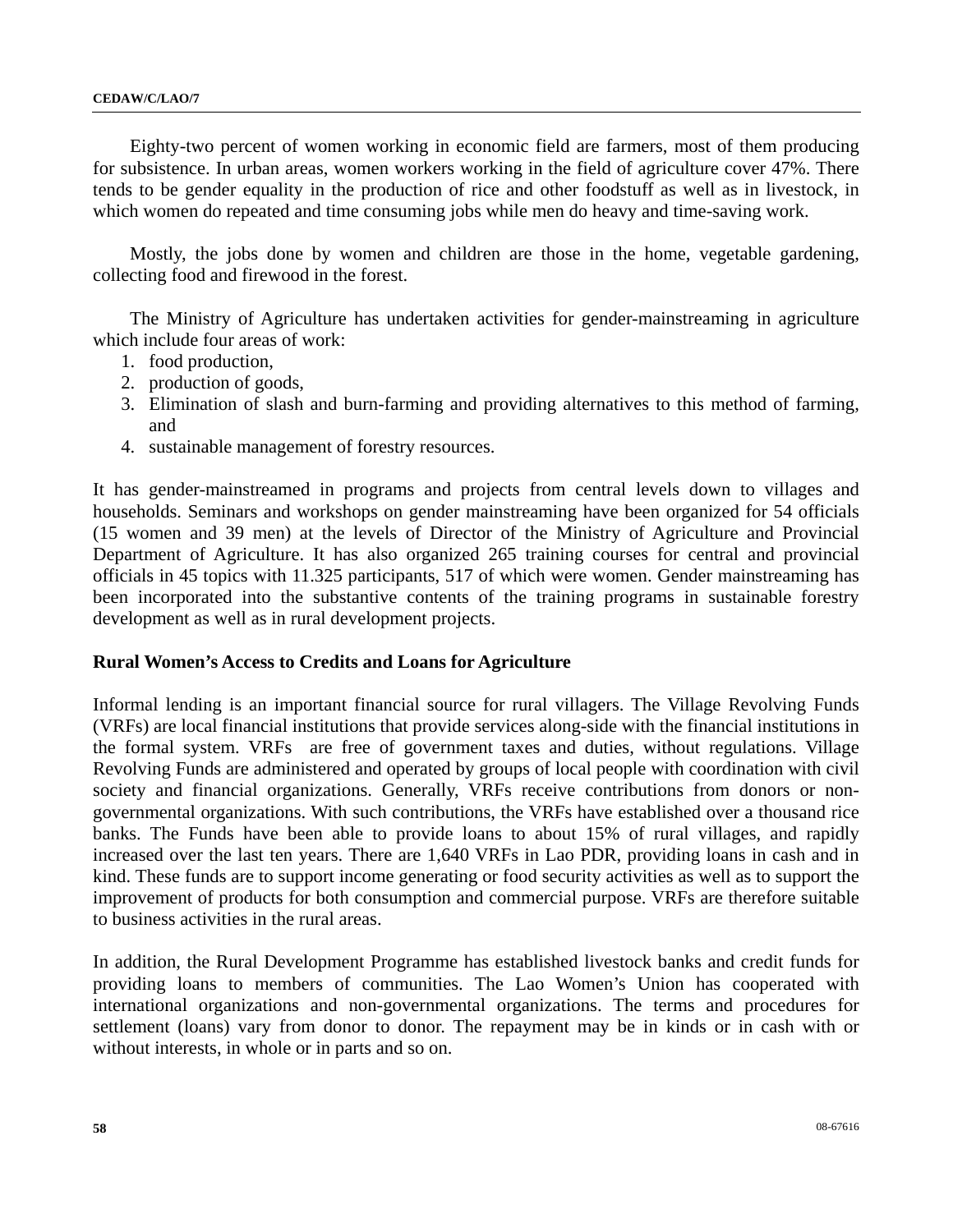In general, men, as bread-winner, often represent the families to participate in meetings concerning loans and credits and it is normal for men to decide on women's behalves in respect of their activities ( for example: raising pigs, chicken and knitting/sewing). Both sides are happy with such roles played by men and women, since they perceive that women's engagement in income earning activities is for the families and so is men's borrowing money on women's behalves. The husband acts as the head of the family and the wife acts as the deputy head. Moreover, women of some ethnic groups cannot give their comments just because they are illiterate and have limited skills in participating in a village meeting.

Female members of rice bank committees play a lesser role in decision making related to banks and VRFs for raising small livestock. Many NGOs promote rice banks, which are one of the rural development measures in Lao PDR. Mostly, they establish rice banks, train members of local committees, assistance with rice and build rice storages. When a family runs out of rice they may borrow rice from the rice bank. According to the terms and conditions laid down by the NGOs, a rice bank is required to establish a committee of three, one of which is female who is a member of the Village Women's Union. She will be in charge of accounting work.

Largely, the committee of a rice bank cannot carry out its jobs in accordance with the terms and procedures laid down by the NGO concerned. For example, the female member plays a lesser role in decision making. Hence, village headmen (often men) control all the banks' work. Due to the fact that the number of rice banks is limited and cannot meet all families' needs, it is necessary to have borrowing regulations in a view to assisting those families who badly need the loans. For example everyone may borrow money from a rice bank, except those families who have already enough rice. In addition, the regulations are also based on the number of members in a family, for instance, with more children and young people, the loan will be much more necessary than other families with more adult members.

Families whose heads are women without husbands (widow, divorced or very old woman) are in target group too. Since women are main labor forces for raising small livestock, such as poultry and pigs, they should be given loans for their businesses. However, when NGOs come to help promote business of raising animals like poultry and pigs, it turns women's jobs into "formal work". As a result, it requires men to share the responsibility with women as well.

In addition, women rarely participate in the management of VRFs for raising small livestock. For this reason attention needs to be paid to women's contribution to the implementation of Micro-Financial Projects in high land areas, particularly in the areas live ethnic groups, because women play a key role in animal raising, especially in preparation of animal food and feeding them. Although it is said that women raise small livestock, men represent the families to borrow money. Hence, as the families' head, men represent their families at meetings.

#### **Rural Women and Land Reform**

Women and men have the right to equal access to land, in practice, however, tradition is the main obstacle to such access. Under the Law of Lao PDR, both men and women have the same right to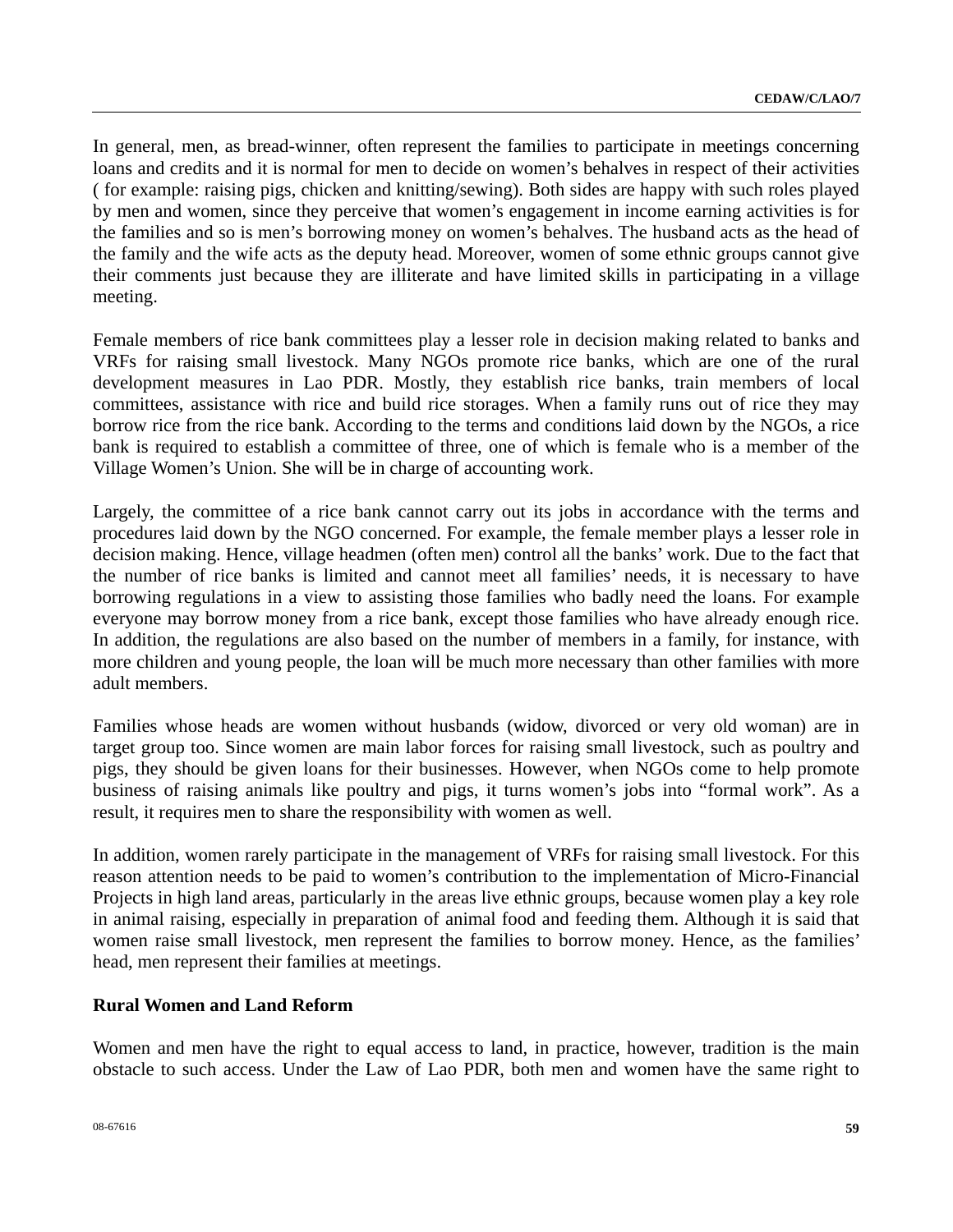land. In practice, however, traditional way of succession dominates the law enforcement. For Lao-Tai group follow also patriarchal tradition, meaning that a majority of men have the right to control properties. According to the traditional practice, parents will share out the property to everyone in the family. The child who looks after the parents may have the parents' shares. The youngest daughter/son often does this.

Among other ethnic groups, particularly Hmong-Iuwmien and Khmu( Mon-Khmer), the succession of land follows the father's line. The family name and property of a family of these groups will be succeeded by the son(s), and the wife depends on the husband. For example, she has to move to her husband's home after getting married. Men are considered as the "owners and administers" of land. For women, on their part, generally do not have the right to succession of land from their parents (GRID 1997).

In 1998, GRID and NSC jointly conducted a survey on women's access to land in Laos. The result shows that the names on a land title certificate and the original "owners" of the land are different. As can be seen from figure 1 and 2, only 16% of land title certificates are in wives' names while 40% of those pieces of land have been acquired by way of inheriting from wives' parents. 58% of the land title certificates are in the names of husbands, but only 18% of those pieces of land have been acquired by way of inheriting from the husbands' parents. A reason for this situation may be partly because women do not have the knowledge of and have no access to information of land rights. In addition, there are other reasons such as women belonging to ethnic minorities are illiterate, not able to read and write Lao language, the gender's differences in respect of traditional land right, and lack of self-confidence on the part of women. Another reason is that the general view of the society considers men as heads of the families. Therefore, their names should appear in such documents.

Since 1990, the Lao Governments has set up and implemented a land titling project: Land Titling Project phase 1 and Land Titling Project phase 2, with the objective of providing land titles for people in urban areas, urban vicinities and rural/agricultural areas. Lao Women Union plays an important role in implementing such a project, participating in the implementation of the Project activities such as organizing meetings in villages, dissemination of information, raising awareness of the advantages of a permanent land titles and the rights of men and women to the use of land. At the same time, the Lao Women's Union at district and village levels also plays an important role in increasing the number of women's land titles. According to a socio-economic study in 2004, the land Titling Project Phase I made a great achievement by providing land titles to an increasing number of women. In the Land Title Project Phase II, the Lao Women's Union has also continued to represent women in Land Policy making and actively participated in monitoring the implementation of the Land Titling Project.

According to the verification and issuance of land title certificates in conformity to the law, it can be seen clearly that number of female ownership is greater than that of men, if compared to the figure before the Land Titling Project as illustrated in the table I the annex.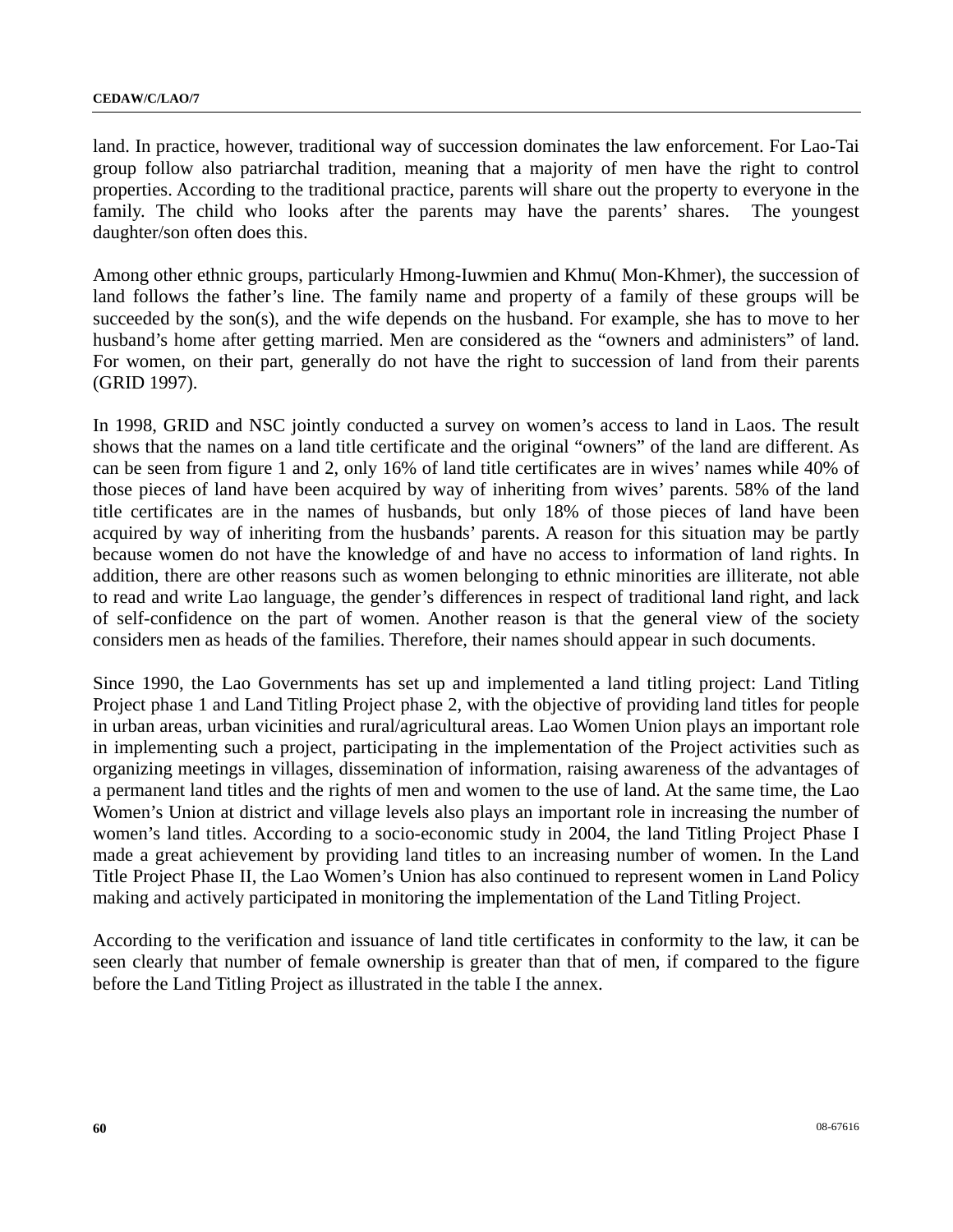## **Women's Access to Clean Water, Irrigation and other infrastructures**

The result of the 2005 census shows that about 35% of individual households have had access to clean water (water supply, water from the well/tapping underground water). Over the last ten year, access to clean water has been improved, the number of households having access to clean water have been more than double. In the 1995 census there was only 15%. Comparing between provinces, cities and rural areas, the differences are very big, 67% of households in cities have access to clean water, while only 27% of households in rural areas which are accessible by road have access to clean water, and 13% of rural areas to which no road access have access to clean water.

### **Measures for Elimination of Discrimination Against Rural Women**

Lao women play a very important role in agriculture and other economic activities. They also bear the basic responsibility for food and take care of their household members' health. The government is well aware that without the contribution of women, especially women of poor ethnic groups, the targets of poverty alleviation and the improvement of indicators of national education, health and population would not be achieved as set forth.

The government is therefore taking firm step in all key economic sectors by way of implementing National Plan of Action to assist poor women to participate in the economic activities, improve access to basic services such as education, public health and resources for main production: expansion of services that assist them to participate in basic decision making process and include their needs into the national development policy.

The promotion of gender equality is an important national effort, which is reflected in Articles 22 to 24 of the 2003 Amended Constitution and in the adoption of many international instruments, such as Convention on the Elimination of All Forms of Discrimination against Women and the recent establishment of the National Commission for the Advancement of Women. The guarantee of equal access to basic services and production resources is gender equality-the basis of justice-, efficiency (poor women are valuable resource) and effectiveness (the support provided for women is necessary in the implementation of National Policies on Elimination of slash and burn-farming, opium cultivation and National Policies on education, public health and population). Under the guidance of the newly established National Commission for the Advancement of Women, it is expected that each ministry will develop its own strategies and plans of action for the promotion of gender equality at the national, provincial, district and village levels. Some ministries have begun to integrate gender role by undertaking the following actions:

- Establish a high level working group on gender equality;
- Collect gender-disaggregated data relating to poverty alleviation and other national goals;
- Use these data to have the general picture of gender role or to assess gender role in each sector;
- Develop a strategy plan on gender role and an action plan on issues and problems related to women's participation in the concerned sectors in view of ensuring fairness;
- Organize workshops, trainings and capacity-building on gender role;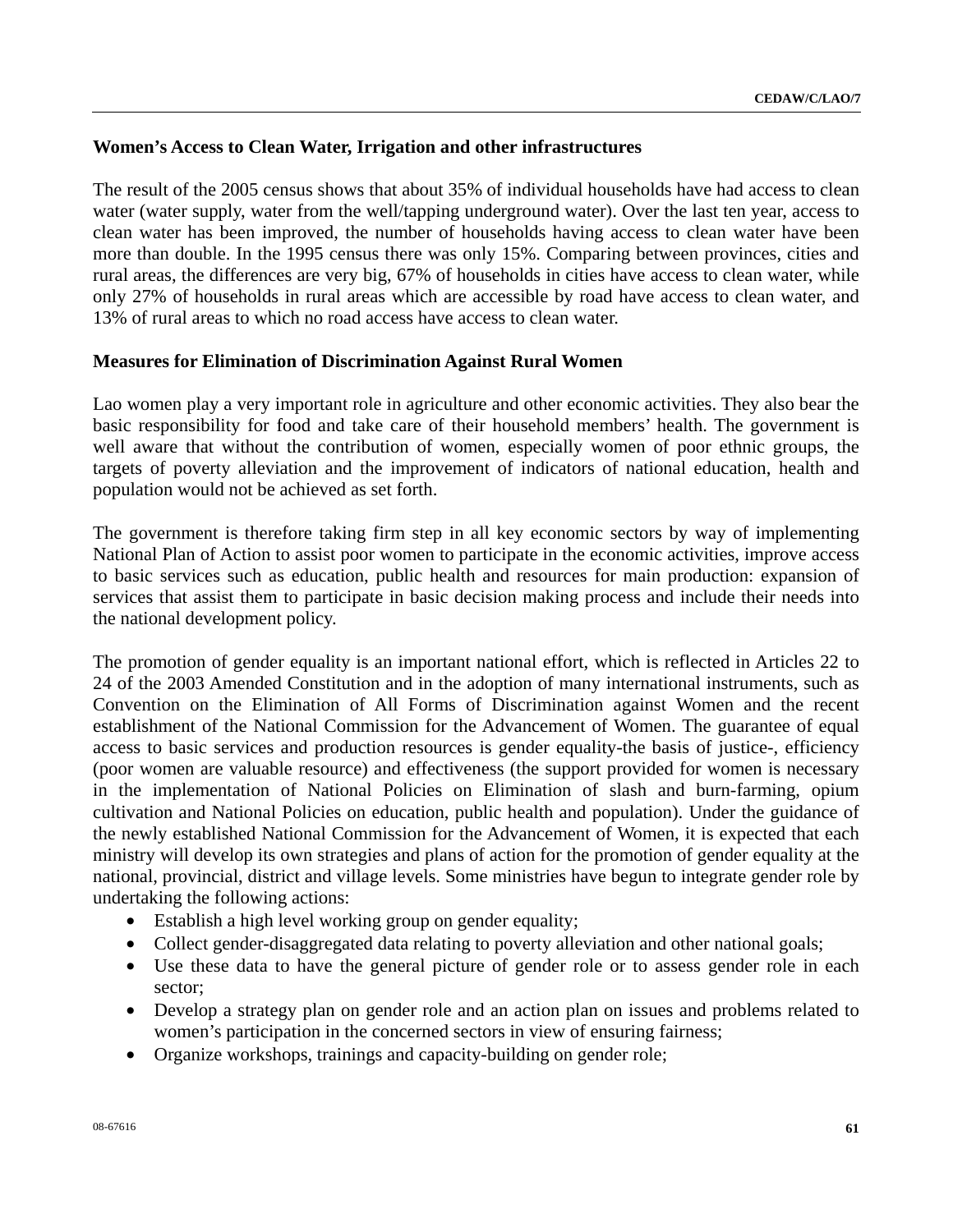- Improve gender role and ensure a proportionate representation of ethnic officials at all levels;
- Review the gender role in all new policies, programmes, and projects;
- Consult with local women in the formulation of new projects relating to poverty alleviation and ensure their participation in the implementation of these projects, including expanded services and trainings.

#### **Rural Women and Access to Health Care Services and Family Planning**

Although the actual health services network is adequate from the central to the localities, yet it has not reached many villages in the remote areas; even in the areas where services are available, their quality remains low.

In 2005, the government has planned to expand more than 80% of basic health services to reach villages throughout the country especially the rural and poor villages to have access to primary health services, hospitals and health centers, pharmacies, public and private health clinics. 80% of the rural areas need to have health service staff, first-aid kits, the village's health committee. In the district hospitals and health centers, health service staff and health equipments are required. To achieve the objectives of expanding primary health services, the government needs to:

- Evaluate and draw lessons from the basic health care projects and other projects implemented so far;
- Strengthen district health service system by focusing on incentive policies to motivate the medical staff working in the remote areas ,,in particular among female, and ethnic medical staff;
- Improve and expand basic health services from the provincial to the village levels by:
	- o establishing village health service committees in all villages throughout the country. This committee should include more female members to help promote hygiene to the villagers on a regular basis.
	- o setting up 100 new health centers-in 2005 there were 604 centers- and 213 new centers by 2010. The goal is to have 917 centers throughout the country by 2010.
	- $\circ$  improving quality and expertise of 3 regional hospitals to become the 2<sup>nd</sup> or the 3<sup>rd</sup> connected hospitals. This means that they have to be able to promptly solve urgent problems. The regional hospitals must be able to provide teaching and training programs to the provincial and district health officers, including providing technical supports and assistances.
	- $\circ$  improving the provincial hospitals to become the 2<sup>nd</sup> connected hospitals in providing health services. This is to create favorable conditions for villagers to use health care services. The provincial hospitals must be able to provide immediate surgery, birth surgery, safe natural birth given process, bone surgery, and stomach surgery. These are expected be to upgraded in 16 provincial hospitals.
	- o improving district hospitals to become primary connected hospitals, particularly in developing and poor areas. Therefore, the district hospitals must be the front center on prevention, treatment and rehabilitation and to provide primary medicines necessary in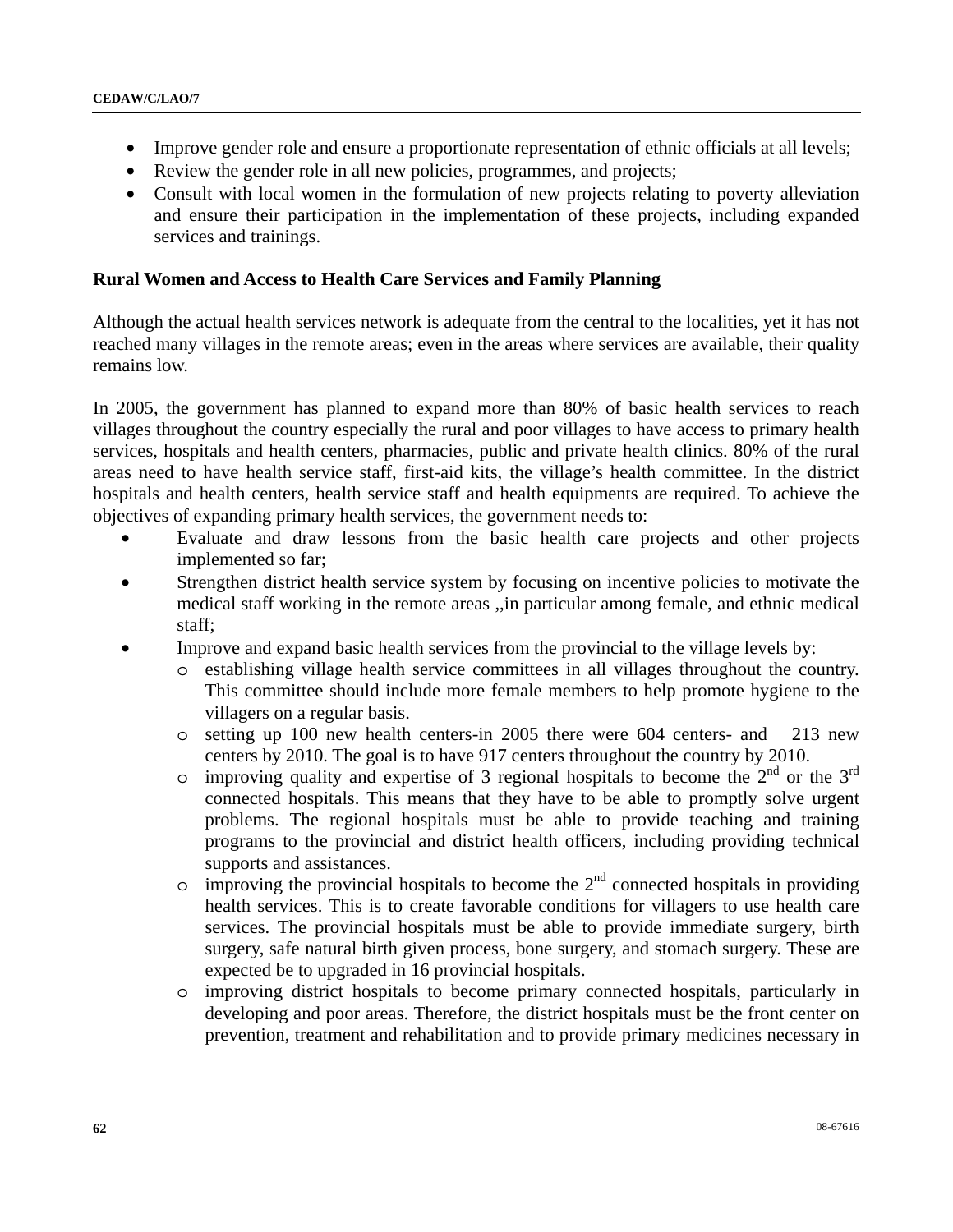the grassroot levels (health centers and villages) in the areas of their responsibility. In addition, they must be able to treat some alternative diseases.

- Encourage the participation of women together with men in expanding basic health service network in the remote areas.
	- o The Lao Women Union is assigned to implement certain projects such as reproductive health, birth spacing, and other nutrition projects.
	- o Village health committee should increase female members and train them to be trainers in their responsible areas to practice the 3 principles of hygiene (drink boiled water, eat cooked food, wash hands, use rest room). In addition, mosquito nets, especially medicine dyed nets should be recommended for use when sleeping both at home and at their rice fields. Villagers should be advised to go to the health centre for vaccination, to use iodine salt in food cooking, and to use condom for birth control and protection from HIV/AIDS and other sexually transmitted diseases.
	- o Encourage both women and men to participate in decision making and to share responsibility.
	- o Ensure the participation of women in health care services network at all level.

## **Measures to Ensure Women in Rural Areas on Formal and Non-Formal Education.**

In education sector, the Government has set out a programme to implement the national strategic plan on the development of women as follows:

- **1. Create conditions for women to access education opportunities**
- Promote education development at the kindergarten level and increase girls' school enrollment equal to that of boys;
- Promote equal primary school enrollment of girls and boys of the school age; and create conditions for parents and guardians, particularly in the rural and ethnic areas, to send their children to school.
- Establish different models of teaching and learning strategies to encourage women/girls to study and eradicate women's illiteracy in poor areas.
- Improve community education centers and education development centers to enable women to advance their education and participate in vocational training relevant to the promotion of the family's economy and living standards.
- Improve secondary school networks in the poor areas and create good relationships between families, promote friend-family relationship to help female students studying in other villages far from their home.
- Improve capacity of polytechnic and technical schools in each area to provide dormitories for female students from provinces and rural areas in order to increase their school attendance rate.
- Create opportunities to reduce the gaps between localities and provinces, and between sexes and ethnics; establish ethnic boarding schools in some provinces.
- Increase capacity of higher educational institutions in every part of the country with dormitories for female students through the support of the government fund. Encourage the private sector and communities to increase their contributions; particularly in the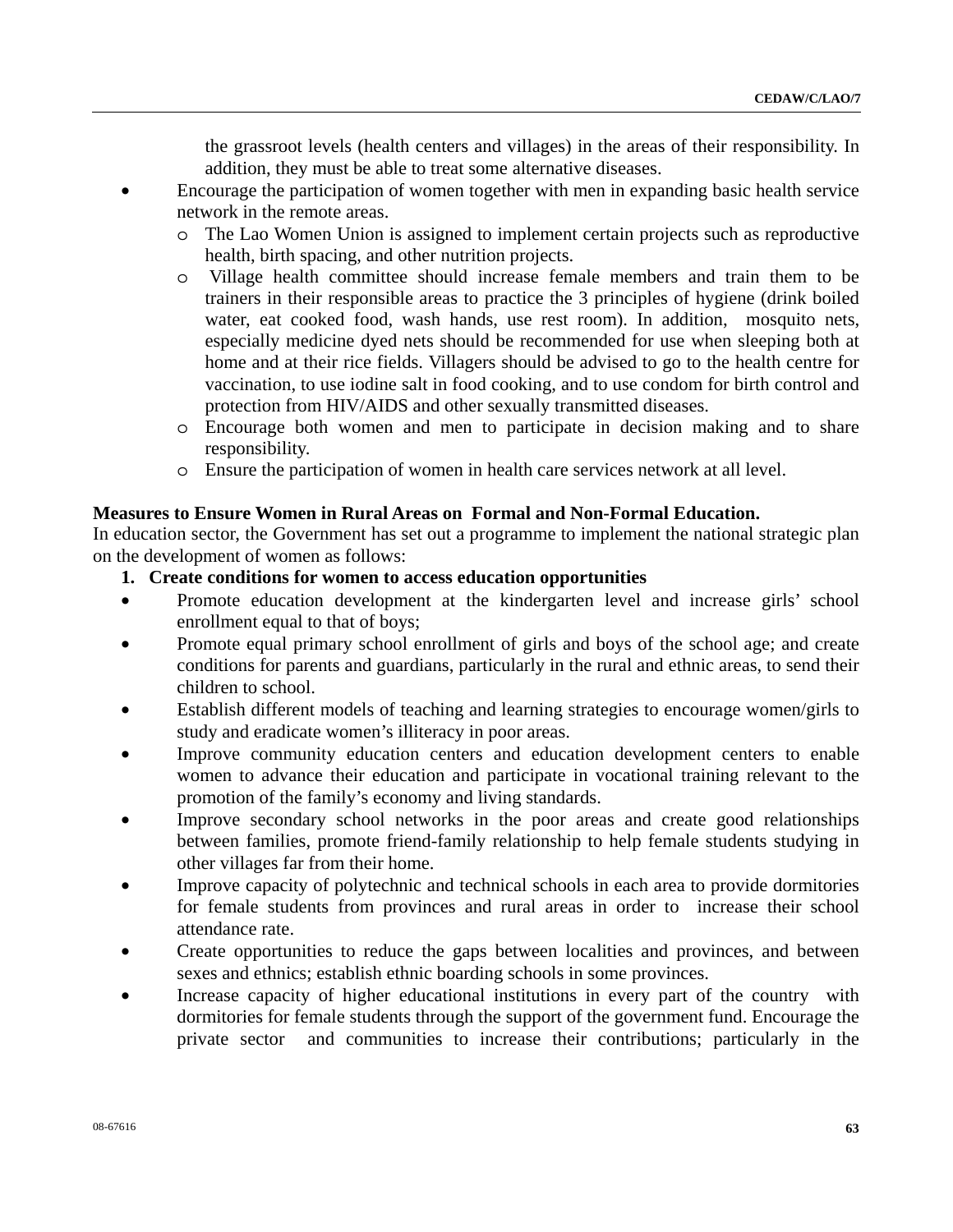promotion of friend-family relationships to help female students during their home stay period.

- Encourage married or working women to return to school and upgrade their knowledge.
- Continue to encourage teachers, school directors and educational administrators at every level to pay attention to gender issues and create good environment for children.
- Give priority to developing and training female teachers in rural areas and remote ethnic areas.

## **2. Education and Training for Women**

- Monitor and collect the number of female teachers and assign them to appropriate positions at each locality.
- Increase the percentage and qualifications of female teachers at all levels and in all fields as well as define the required level in order to promote female teachers/staff to positions and responsibilities in the educational management at all level.
- Establish criteria and conditions to encourage women/female students to have higher education and to enhance their knowledge and skills in accordance with their assigned positions and responsibilities at each level in both government and private sector.
- Improve regulations on the selection of staff, especially the selection of female staff and students for short-term and long-term training in order to ensure the appropriate percentage of women's participation.
- Expand teacher training for ethnic women in areas where educational level remains low.
- Improve illiteracy eradication activities and provide basic vocational training for women in poor villages so that they could contribute to economic development and generate income as well as improve living standards of poor households.
- Create regulations for increased attendance of female students in vocational and management training; and create favorable conditions to employment opportunities upon completion of their training.
- Improve the quality and quantity of vocational training system for female workers, technicians, engineers, managers and businesswomen in order to increase the representation of women in job division according to the labour market.
- Improve knowledge and abilities of female staff and teachers on human resource management, fund management, and strengthen their abilities to allow them be appointed to management positions at all levels, in particular, as school directors.
- Improve the existing regulations and policies; create favorable conditions and appropriate policies for female staff and teachers to play an important role in management system of each sector from the central to local levels.

## **3. Encourage Women to Have Education and Trainings**

• Create conditions for disadvantaged girls to access to education; create opportunities for female students in poor areas by providing dormitories or host families to support them during their study; provide support to schools far from the village to have dormitories, in particular in rural and ethnic areas with high percentage of repetition and dropout.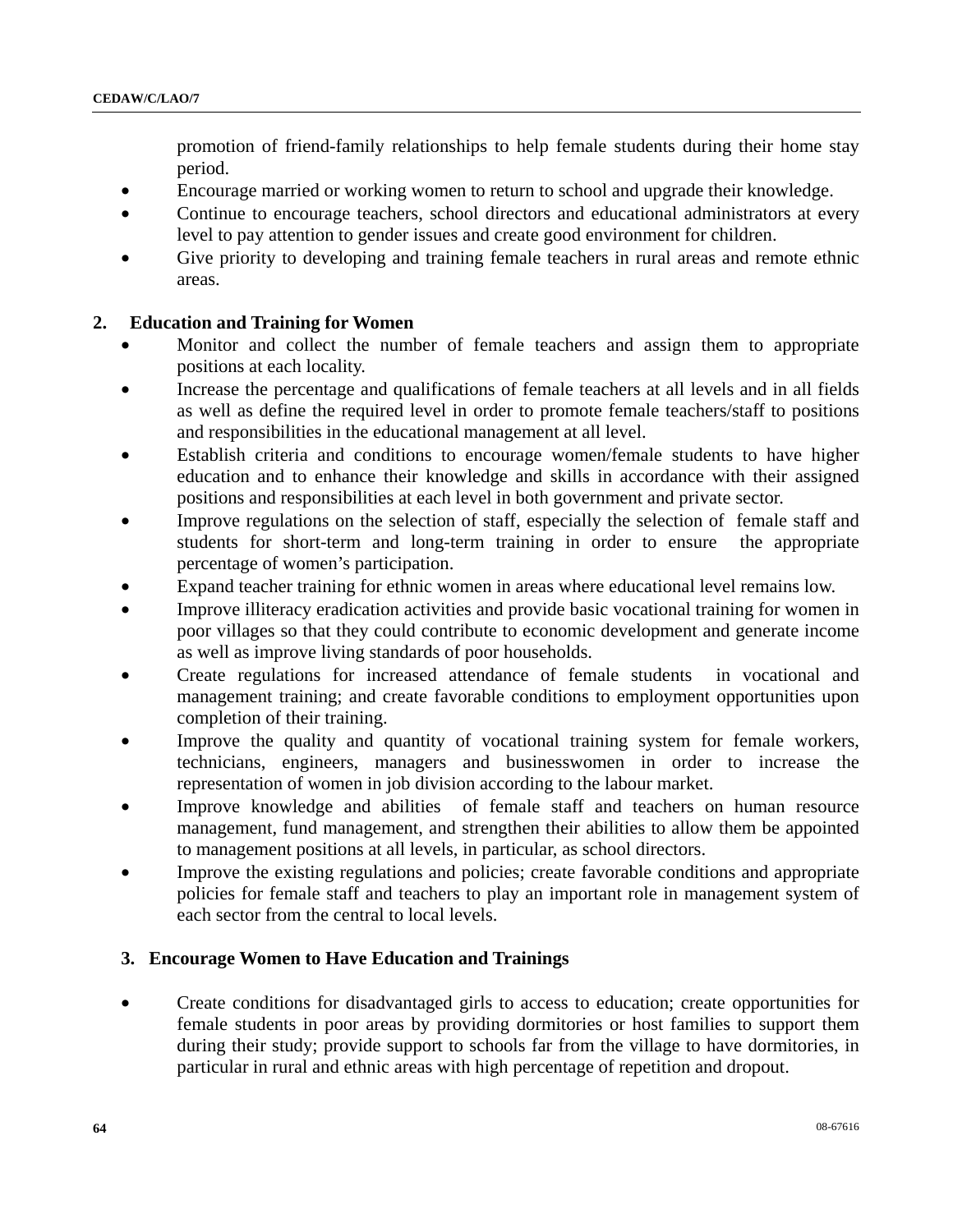- Promote and encourage the whole society to be cognizant of the importance of women' education; Create conditions to increase the role of women in the education of their children, family management, making a living, running a business and the administration of the State and society.
- Mobilize and promote abilities of female educational staff at the provincial and district level to improve academic curriculum to meet the needs of the communities and set appropriate schedule in accordance with the production seasons in order to encourage regular school attendance of female students.
- Assist the community to acknowledge to linkage between poverty and regular household chores; and seek solutions the existing problems in order to create confidence for parents and guardians in sending female children to school.
- Conduct research and analysis on various topics related to gender promotion in educational activities to serve as references in systematically planning for women development. To achieve these goals, the government has planned to increase the government budget for educational development from 11.6 % in 2005 to 16% in 2010.

## **Measures to Ensure Rural Women's Access to Credit and Technology**

The improvement of the finance and banking sectors is a necessity for sustainable growth. The very concerned issue is the financial management in rural areas which needs improving. At present, only a small number of farmers can access to such social services. However, as a result of the improvement of transport and communication network and the increased capacity of the banking system, it is most likely that the financial management system will expand as well. The Agricultural Promotion Bank will ultimately turn into an independently marketing rural financial institution. The rural financial and micro-finance institutions will operate within the regulations and policies formulated by the Bank of Lao PDR. There will be various forms of support to the micro-credit institutions. Rural credit and micro-credit strategies as well as the programme's action plan are in the preparation stage. The main objectives of the future strategy and action plan on rural credit and micro-credit are the followings:

- Support market reforms.
- Create a legal framework for sustainable micro-credit institution.
- Ensure the independency of micro-finance institutions in determining interest rate and other business decisions.
- Organize a forum on micro-finance institutions.
- Improve organizational structure of the Agricultural Promotion Bank to become an independent rural financial institution. However, the micro-finance project has also encountered with a range of problems such as:
	- -Only small portions of rural people have access to the credit service.
	- -Credits for irrigation, roads linked to rural areas, agricultural production warehouse, processing materials and others are still limited.
	- -Lack of guidelines and loan procedures.
	- -The financial institutions have limited experiences in the management of microfinance projects.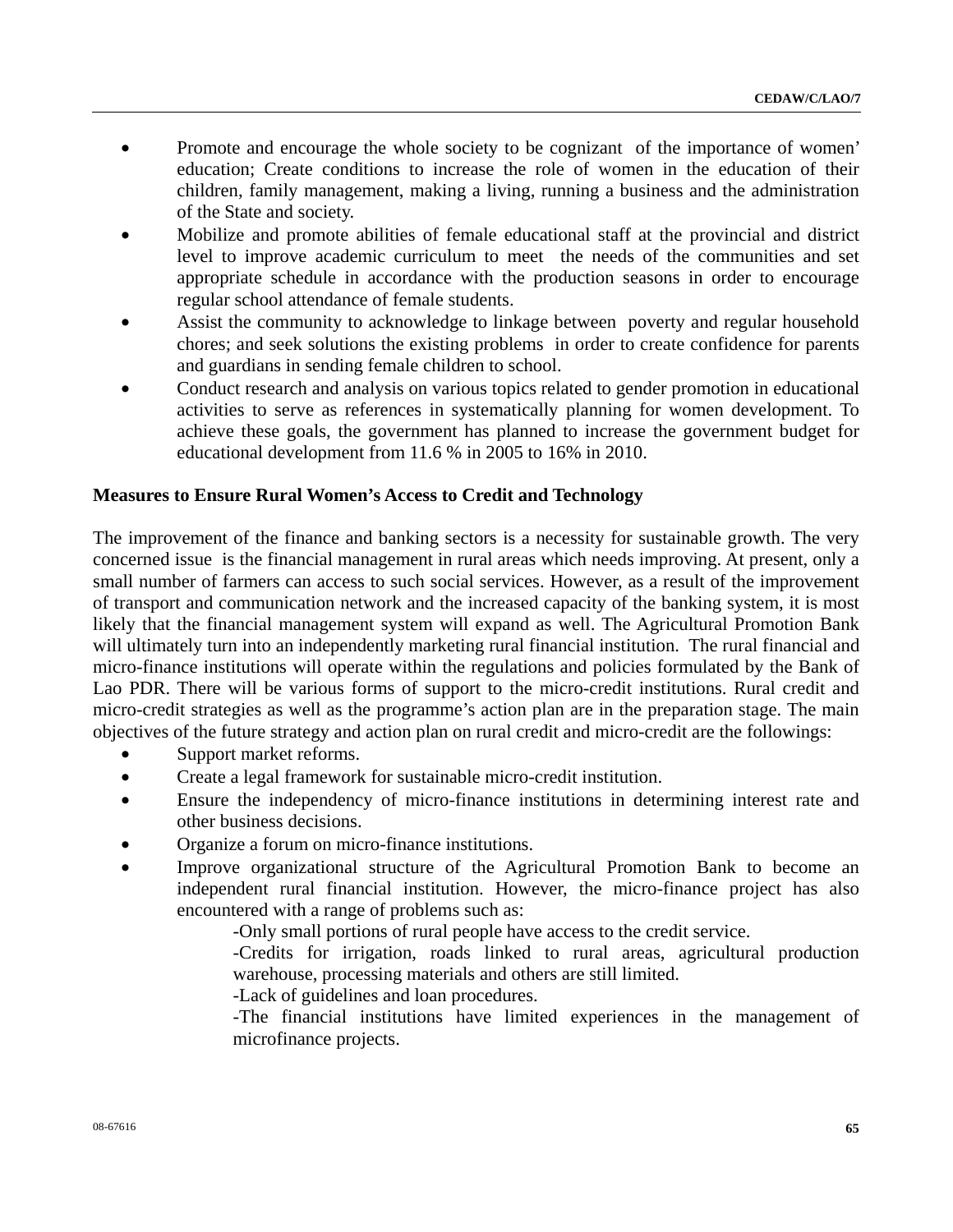-Only a small number of borrowers (farmers and small and medium-scale investors) have experiences in financial management.

Having advanced technology is a potential in increasing the production of fruits, vegetables and animals. Internal researches will obviously increase the production. Therefore, according to the agricultural development plans, the government will:

- Develop a comprehensive development system for technology transfer on agricultural and forestry production, in particular in the mountainous areas.
- Ensure researches and service promotion appropriate to the actual needs.
- Expand research projects and do simulation in the field with farmers.
- Introduce protection methodology for domestic products after harvesting and processing for families and communities.
- Develop technology in different zones and rural areas.
- Develop appropriate technology for the improvement of animal raising.
- Develop technology for fish raising in ponds, including pond management, feeding and increase fish species.

### **Measures in Business Promotion**

The government has implemented the National Growth and Poverty Eradication Strategy, which ensures the participation of rural women in income generation activities, in particular in the small business promotion through the following measures:

- Cooperate with concerned sectors to reduce the steps in business registration, issuance of licenses and collection of tax from small-sized businesses.
- Provide facilities for small-sized businesses in the border and free trade areas.
- Improve market information through radio, internet and other media technologies for small-sized businesses, in particular in the weaving field.
- Coordinate with the Bank of Lao PDR and the Agricultural Promotion Bank, the Lao Women's Union and international organizations in order to improve credit access by the small-sized businesses and develop a fund saving group for ethnic women.
- Increase women's participation in the management of the Association of small-sized businesses.

## **The National Growth and Poverty Eradication Strategy**

The Lao PDR has developed a National Growth and Poverty Eradication Strategy and therein has given a priority to gender mainstreaming. The Government has taken well defined actions in the main sectors of the economy and has created a national programme to support poor women, improve their access to basic services such as education, healthcare and production resources, promote their participation in the fundamental decision making and include their needs in the national development policy. Following the recommendations of the Lao National Commission for the Advancement of Women, major ministries began integrating gender perspective into the ministerial work through: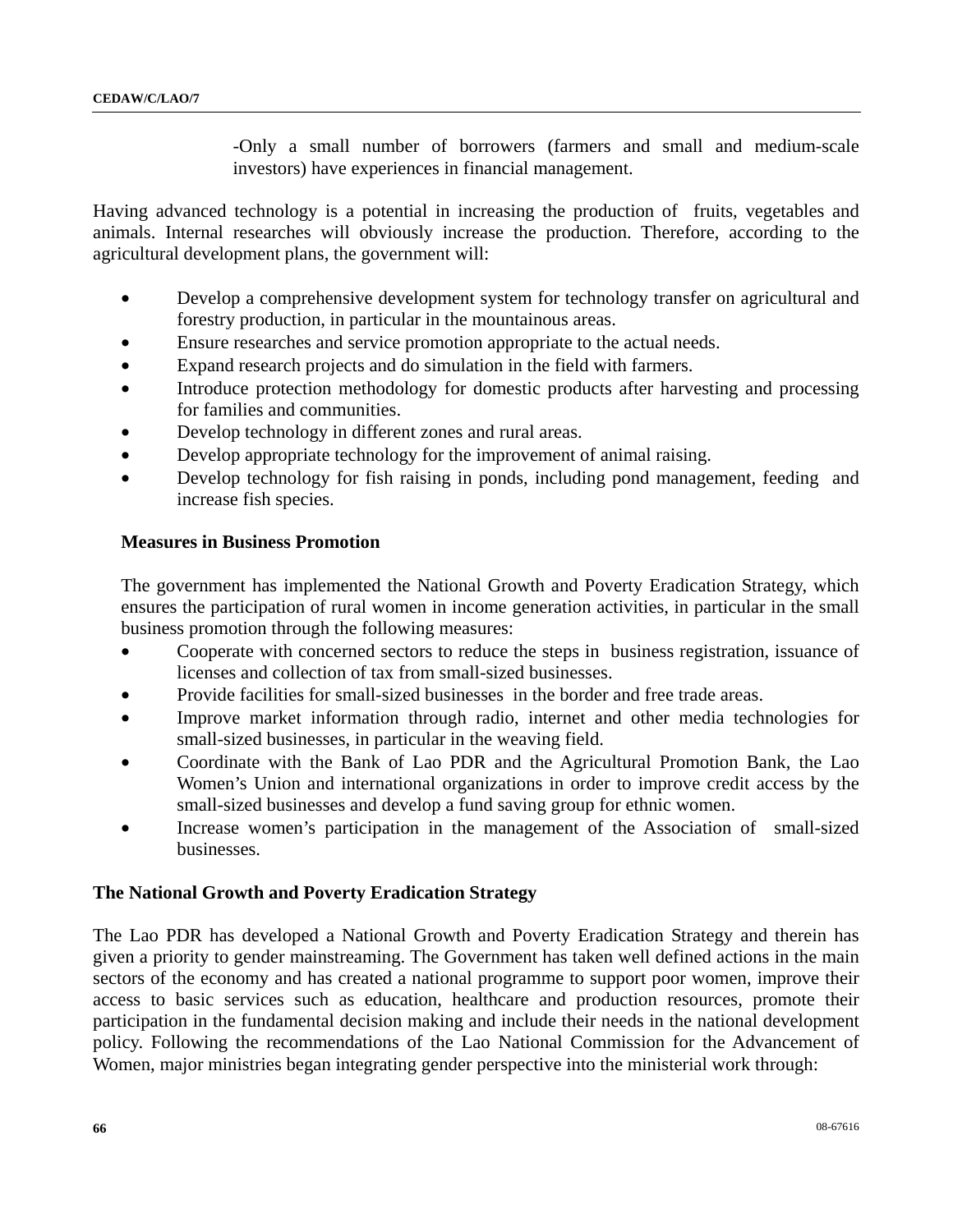- Setting up a high level working group on gender roles to be responsible for coordination in collecting and making assessment of sex-disaggregated data on poverty alleviation, identifying and monitoring gender issues and the poverty alleviation goals, target groups and indicators, seeking investments in making policy and programmes on gender development, establishing a committee to be responsible for conducting a study on gender issues in all sectors;
- Collecting sex-disaggregated data on poverty alleviation and other development goals of the country;
- Using the collected data to create a general picture on gender roles or to assess the gender situations in all sectors;
- Making a strategic plan and a gender mainstreaming plan to identify main topics and issues regarding the participation of women in all sectors, defining specific methods for implementation and creating workable indicators;
- Organizing trainings on gender issues and capacity building for staff;
- Improving gender roles in all sectors.
- Reviewing the policies, programmes and projects on gender issues in order to ensure their successful implementation.
- Conducting consultations with women living in localities in designing new project relating to poverty reduction and ensuring their participation in such projects, including their access to promotion and training services.

# **Article 15: Equality before the Law and in Civil Matters**

*1. The government shall accord to women equality with men before the law.* 

*2. The government shall accord to women, in civil matters, a legal capacity identical to that of men and the same opportunities to exercise that capacity. In particular, they shall give women equal rights to conclude contracts and to administer property and shall treat them equally in all stages of procedure in courts and tribunals.* 

*3. The government agreed that all contracts and all other private instruments of any kind with a legal effect which is directed at restricting the legal capacity of women shall be deemed null and void.* 

*4. The government shall accord to men and women the same rights with regard to the law relating to the movement of persons and the freedom to choose their residence and domicile.* 

# **Equality of Women and Men before the Law**

Articles 35 and 37 of the Lao Constitution state that men and women have equal rights and duties before the law. Article 2 of the penal law specifies that *"An individual can only be charged with and punished for an offence based on intentional or negligent acts deemed dangerous for society as defined in this law and [can be punished] only when a decision is rendered by a court."* Article 4 of the People's Court of the Lao PDR (2003) also states that *"All Lao citizens are equal before the laws and the courts, irrespective of their gender, race, ethnicity, socio-economic status, language,*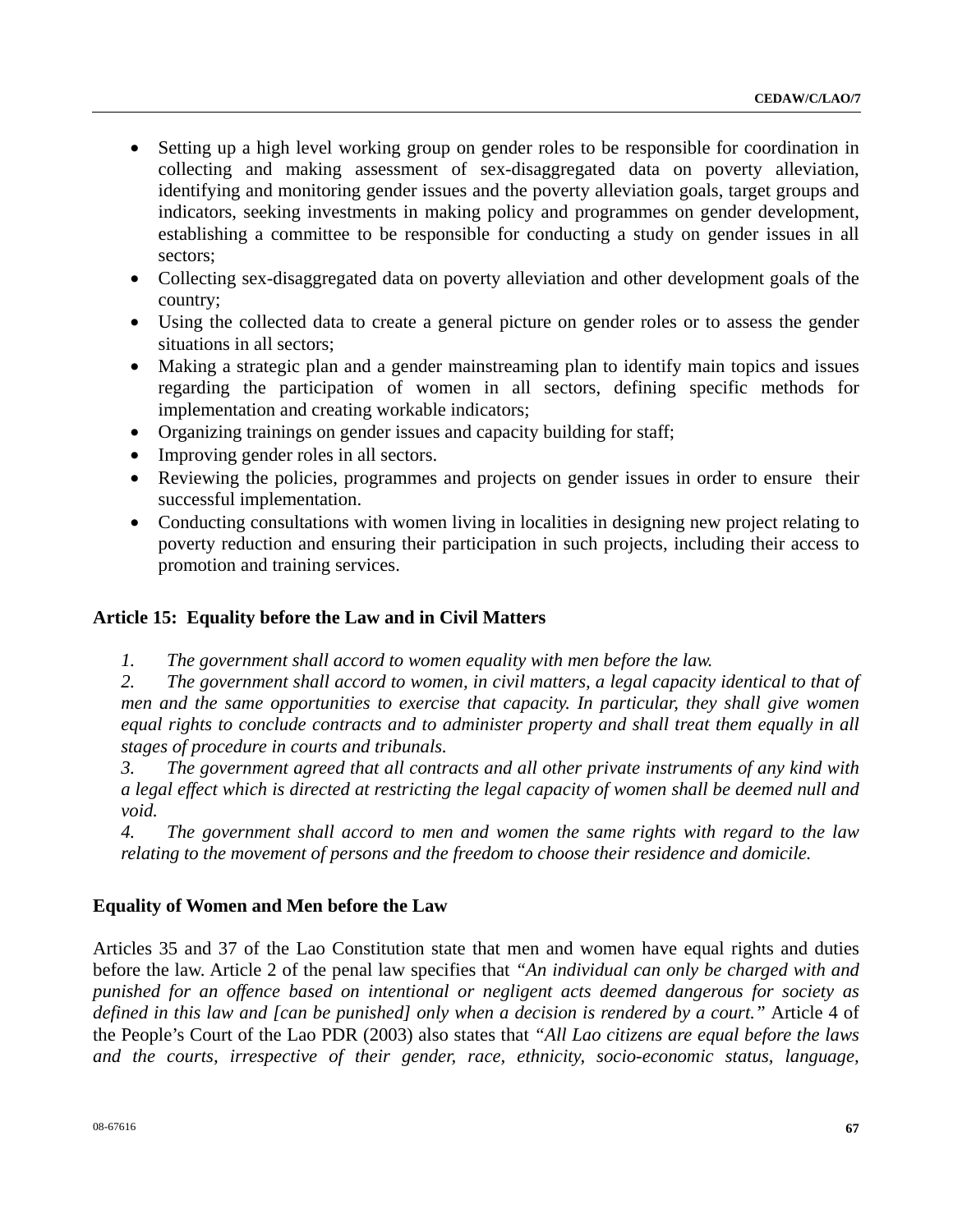*educational level, occupation, beliefs, place of origin or other factors. Lao citizens have the right to take an action to court on issues pertaining to any action that affects their lives, health, rights and freedoms, dignity or properties."* 

The Penal Law provides for reduced criminal responsibilities of women in special circumstance. Article 31 of the 2005 revised Criminal Law stipulates that "*Circumstances conducive to the reduction of penal responsibilities are when an offender is less than eighteen years old; and a female offender is in the state of pregnancy."* Article 32 of the same law mentions that "*It is forbidden to inflict a death sentence on offenders who are less than eighteen years old at the time of the offence, and on women who are in the state of pregnancy at the time the offence is committed, when the court makes its decision, or when the sentence is imposed."* Article 36 also states that "*The sentence of house arrest may not be imposed on offenders who are less than eighteen years old and on women in the state of pregnancy or women in custody of small children who are less than eight years old at the time the offence is committed."* 

Article 126 states that "*A married person having sexual relations with a third person shall be punished by three months to one year of imprisonment or by re-education without deprivation of liberty and shall be fined from 500,000 Kip to 5,000,000 Kip. The partner in adultery shall be punished on the same charges."* 

Article 127 states that "*any person failing to care for minor children, parents in poverty, or a disabled or sick spouse in accordance with a court decision shall be punished by public criticism and shall be fined from 300,000 Kip to 3,000,000 Kip."*

Article 21 of the Law on Development and Protection of Women states that "*Pregnant women, who have committed a crime, shall not be sentenced to life imprisonment …"* and "*It is forbidden to inflict a death sentence* …. *on women who are in the state of pregnancy at the time the offence is committed, when the court makes its decision, or when the sentence is imposed."* 

In short, the Lao PDR ensures equal rights of men and women which are reflected in the Constitution and Laws of the Lao PDR. Practically, women and men have access to legal service, although the percentage of women working in the legal area is lower than that of men.

The National University of Laos has improved legal education in which one of the important activities in this field is to integrate gender training into the curriculum for the students majoring Administration and Law. A strategic plan and an action plan on gender mainstreaming have been established and integrated into the curriculum of Administration and Law, particularly human rights studies including CEDAW. GRID has organized gender trainings for legal officers and judges throughout the country. As a result, judges have increased their knowledge and understanding on gender perspectives, the examination of cases and sentences is delivered in accordance with gender situation and without discrimination based on sex.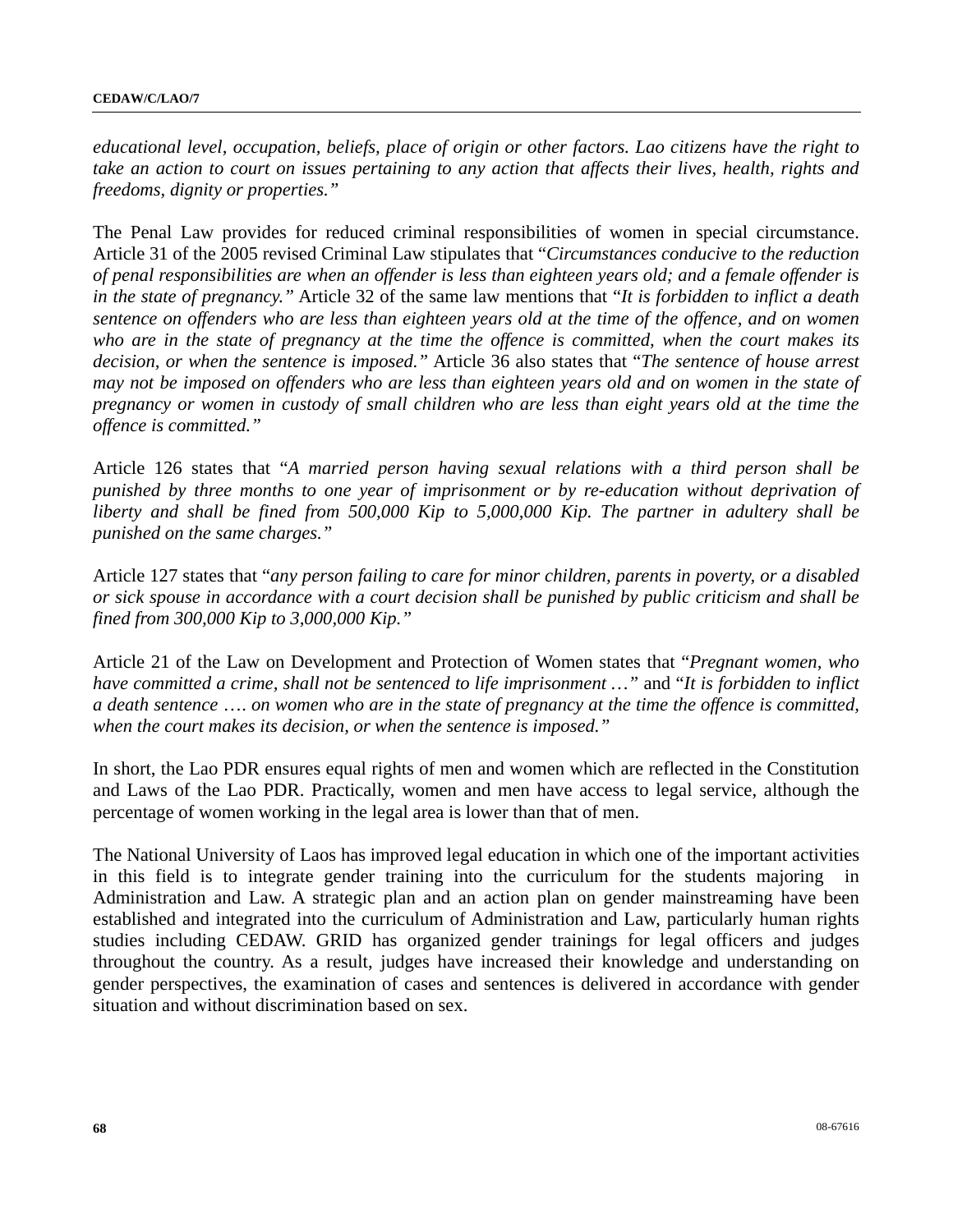### **Equality of Women and Men in Civil Matters**

Article 17 of the Law on the Protection and Development of Women states specifically on the inherit heritage by children that "*Daughters and sons have equal rights to inherit heritage.*" Article 20 of this law also mentions that "When *the wife is pregnant or when the newly born child is less than one year old, the husband is not allowed to request a divorce. However, the wife has the right to do so; In the event of divorce, the wife has priority regarding custody of the children; If sexual relations occur between a man and a woman and if [either] the man does not marry the woman or they have a child before marriage, the woman shall be entitled to claim compensation from the man and she shall also have the right to request for expenses for child care until the child reaches 18 years of age; In the event of the division of an inheritance, a mother has the right to represent her unborn child to inherit and manage such inheritance."* 

### **Equality of Women and Men in Settlement and Choosing Place of Residence**

Article 40 of the 2003 amended Constitution states that "*Lao citizens have the freedom of settlement and movement as provided by the laws.* Article 14 of the Family Law states that *the husband and wife have the right to engage in political, economic, cultural and social activities. The choice of the family's place of residence is jointly decided by the married couple."* 

In reality, due to the fact that the Lao PDR has 49 ethnic groups, family structures and marriage traditions are diverse. In settlement, the Low-Land ethnic group, the majority of the population, has their living culture that generally follows the wife's family pattern, and it is common for the youngest child to inherit land property from parents. According to the tradition, the new married couple lives with the wife's parents. This means that the married man leaves his family to live with his wife's relatives. For Khmou ethnic group, living culture follows the families' pattern of both husband and wife but practically family's life is husband family-oriented. A new married couple may live with the wife's family and later moves to the husband's family. In the Lao-Sung ethnic group, the family is more husband-structured. The son has the right to inherit land, and the daughter has to leave her family to live with her husband.

At the present time, however, the tradition of settlement of married women has changed, especially in the cities. The movement of a married couple does not depend on the parents inheritance. Some couples move out from their families after the marriage or move to live with the family of husband or wife depending on the conditions. This positive trend is not anymore determined by tradition.

#### **Article 16: Equality in Marriage and Family Law**

*1. State parties shall take all appropriate means to eliminate discrimination against women in all matters relating to marriage and family relations and in particular shall ensure, on the basis of equality of men and women:* 

*a). The same right to enter into marriage;* 

*b). The same right freely to choose a spouse and to enter into marriage only with their free and full consent;*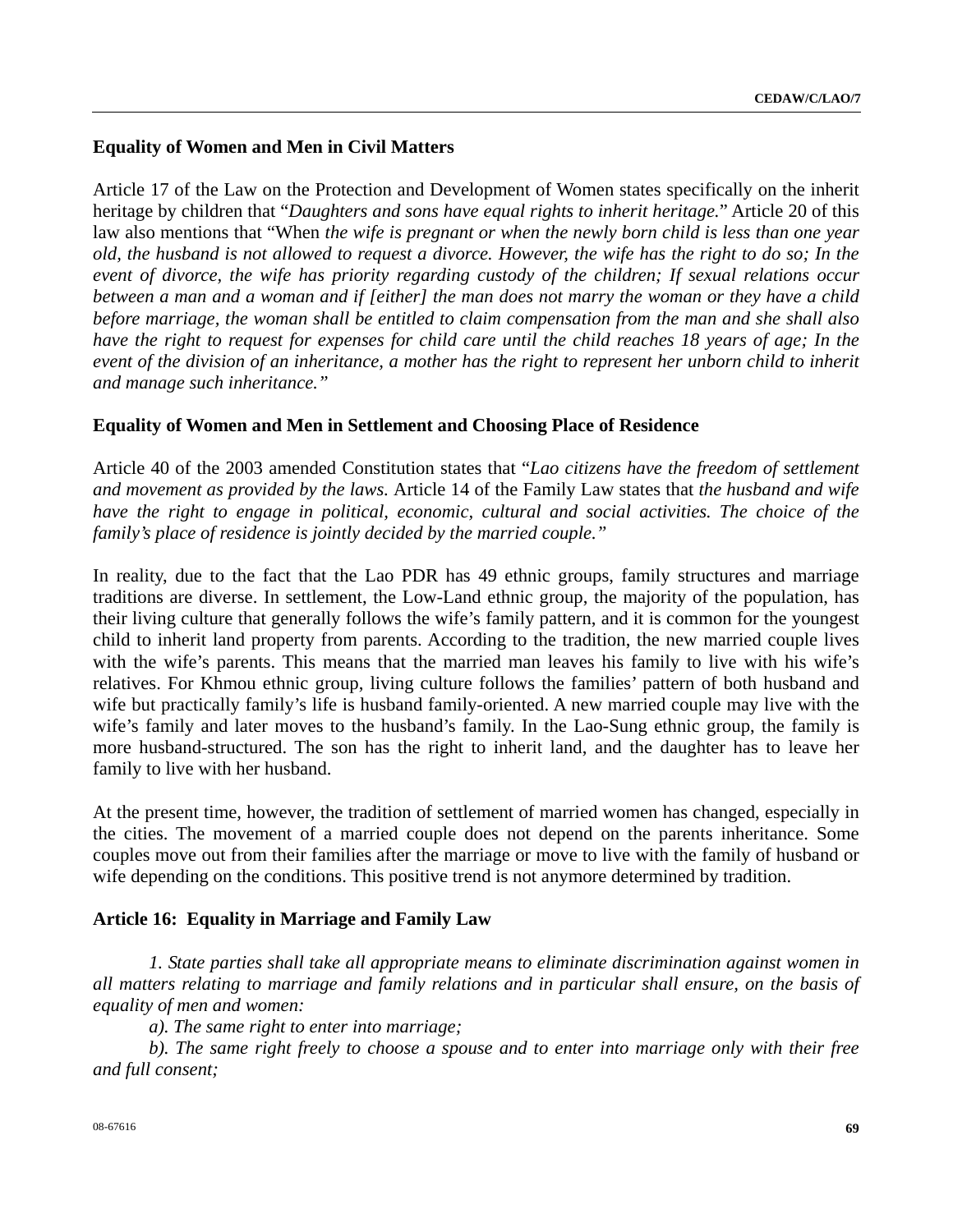*c). The same rights and responsibilities as parents, irrespective of their marital status, in matters relating to their children; in all cases the interests of the children shall be paramount;* 

*d). The same rights to decide freely and responsibly on the number and spacing of their children and to have access to the information, education, and means to enable them to exercise these rights;* 

*e). The same rights and responsibilities with regard to guardianship, warship, trusteeship and adoption of children, or similar institutions where these concepts exist in national legislation; in all cases the interests of the children shall be paramount;* 

*f). The same personal rights as husband and wife, including the right to choose a family name, a profession and an occupation;* 

*g). The same rights for both spouses in respect of the ownership, acquisition, management, administration, enjoyment and disposition of property, whether free of charge or for a valuable consideration.* 

*2. The betrothal and the marriage of a child shall have no legal effect, and all necessary action, including legislation, shall be taken to specify a minimum age for marriage and to make the registration of marriages in an official registry compulsory.* 

The Government pays attention to the equality between men and women in marriage and family relations which are reflected in its policies and laws. Article 11 of the Family Law deals with the consideration and registration of marriage that "*a couple having the intention to marry must submit a*  written request to the family registrar officer. If it appears that the couple meets all required *conditions, the family registrar officer shall invite the concerned persons to register their act of marriage in the presence of three witnesses*."

Article 17 of the Law on the Development and Protection of Women provides that "*Men and women have the right to marry at eighteen years of age. In special and necessary cases, this limit may be lowered to less then eighteen years of age but not less then fifteen years of age. Marriage must be based on mutual consent from both sides without coercion from any side or individual*. *A husband and wife have equal rights in discussion, decision making, and having common agreement as regards to their place of residence, employment, having children and other matters. A husband and wife must love, respect and support each other, bring up and educate their children together. They must build their family to be a cultural one, full of concord, happiness and progress*. Daughters and sons have equal rights to inherit property and to receive education as provided under the laws. "

Article 20 of the Law on the Development and Protection of Women: "*Women have rights and interests in the family as follows: When the wife is pregnant or when the newly born child is less than one year old, the husband is not allowed to request a divorce. However, the wife has the right to do so; In the event of divorce, the wife has priority regarding custody of the children; If sexual relations occur between a man and a woman and if [either] the man does not marry the woman or they have a child before marriage, the woman shall be entitled to claim compensation from the man and she shall also have the right to request for expenses for child care until the child reaches 18 years of age[4;](#page-69-0) In the event of the division of an inheritance, a mother has the right to represent her unborn child to inherit and manage such inheritance."* 

**\_\_\_\_\_\_\_\_\_\_\_\_\_\_\_\_\_\_** 

<span id="page-69-0"></span><sup>4</sup> Readers may wish to refer to Article 8 of the Family Law for more information on these spousal obligations.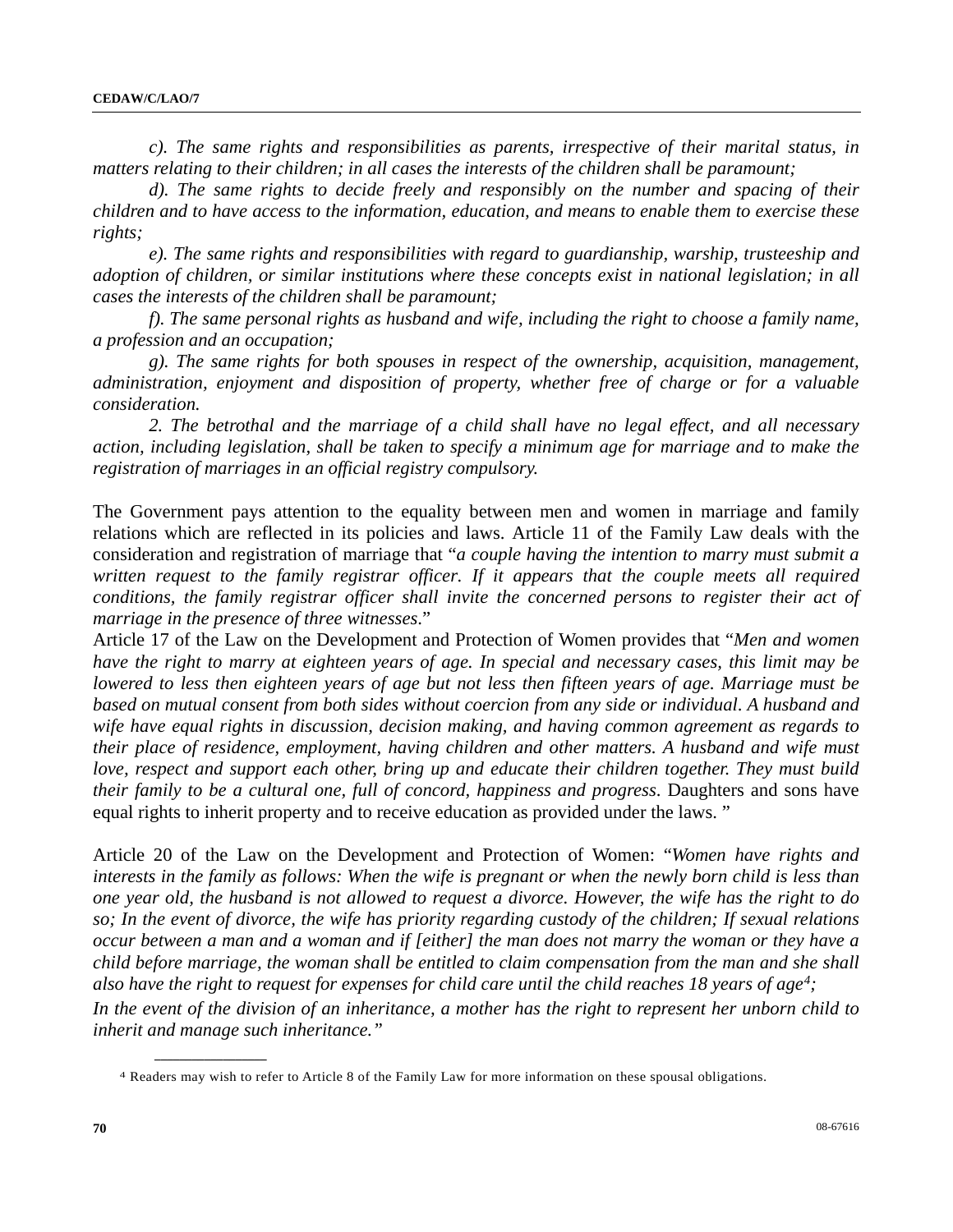Article 20 of the Family Law deals with causes of divorce and provides the equal right of divorce for men and women. Article 22 states further that "*Husband does not have the right to ask for divorce during his wife pregnancy or when a newly born child has not yet reached the age of one year*." Article 20 of the Law on Development and Protection of Women has a similar provision. Article 23 stipulates on the custody of children that *"If a husband and wife do not agree on the custody of children after divorce, the court shall decide whether the father or mother shall have custody taking into consideration the children's interests.*" Article 24 provides the equal right to spouses in demanding for child maintenance after divorce.

Article 28 of the Family Law states on division of property between married couple after divorce, "*Initial assets shall remain the property of their owner; matrimonial property shall be equally divided between married couple unless the husband or wife is responsible for the break of the matrimonial relationship or for damage to the matrimonial property. The wrongdoer shall only receive one third of the matrimonial property, and in the event that minor children remain with one parent, that parent may receive a bigger share according to the court's decision.*"

Article 33 of the Family Law on parents obligations to protect children's rights and interests state that *"Parents have equal rights and obligations to protect their children's rights and interests*." And Article 35 extends the content of equal obligations of parents to cover their child as well: "*Parents have the obligation to care of their minor children or [for children who], having reached maturity, are unable to work. Obligations to care for children must be met regardless of whether the parents are still living together or divorced*."

Article 37 of the Law on the Development and Protection of Women stipulates that "*Domestic violence against women and children is a problem which is dangerous to the society, impacts on families, causes lack of warm family environment, [and causes] family separation, which makes it impossible for women and children to live in the family, creating a potential cause for them to become victims of trafficking, drug addiction, and prostitution. To combat domestic violence, the administrative authorities, the Lao Front for National Construction, mass organizations, and social organizations shall pay attention to the dissemination of information to and the education of families to be harmonious and to have gender equality, aiming at ensuring that the institution[5](#page-70-0) of the family is stable, happy and progressive.*"

Article 41 of the Law on the Development and Protection of Women: "*The family should promote and support and provide opportunities to women and children for self-development in all aspects, [and] to enjoy equality, rights, and benefits. In addition, the family has an obligation to protect women and children from trafficking in women and children, as well as domestic violence.*"

Article 51 of the Law on the Development and Protection of Women states that "*Any person who does not assist the victims of trafficking in women and children or of domestic violence in severe cases, where he or she is capable of giving such assistance, is punishable in accordance with Article 86 of the Penal Law*."

**\_\_\_\_\_\_\_\_\_\_\_\_\_\_\_\_\_\_** 

<span id="page-70-0"></span><sup>5</sup> In the sense of the abstract concept of the family.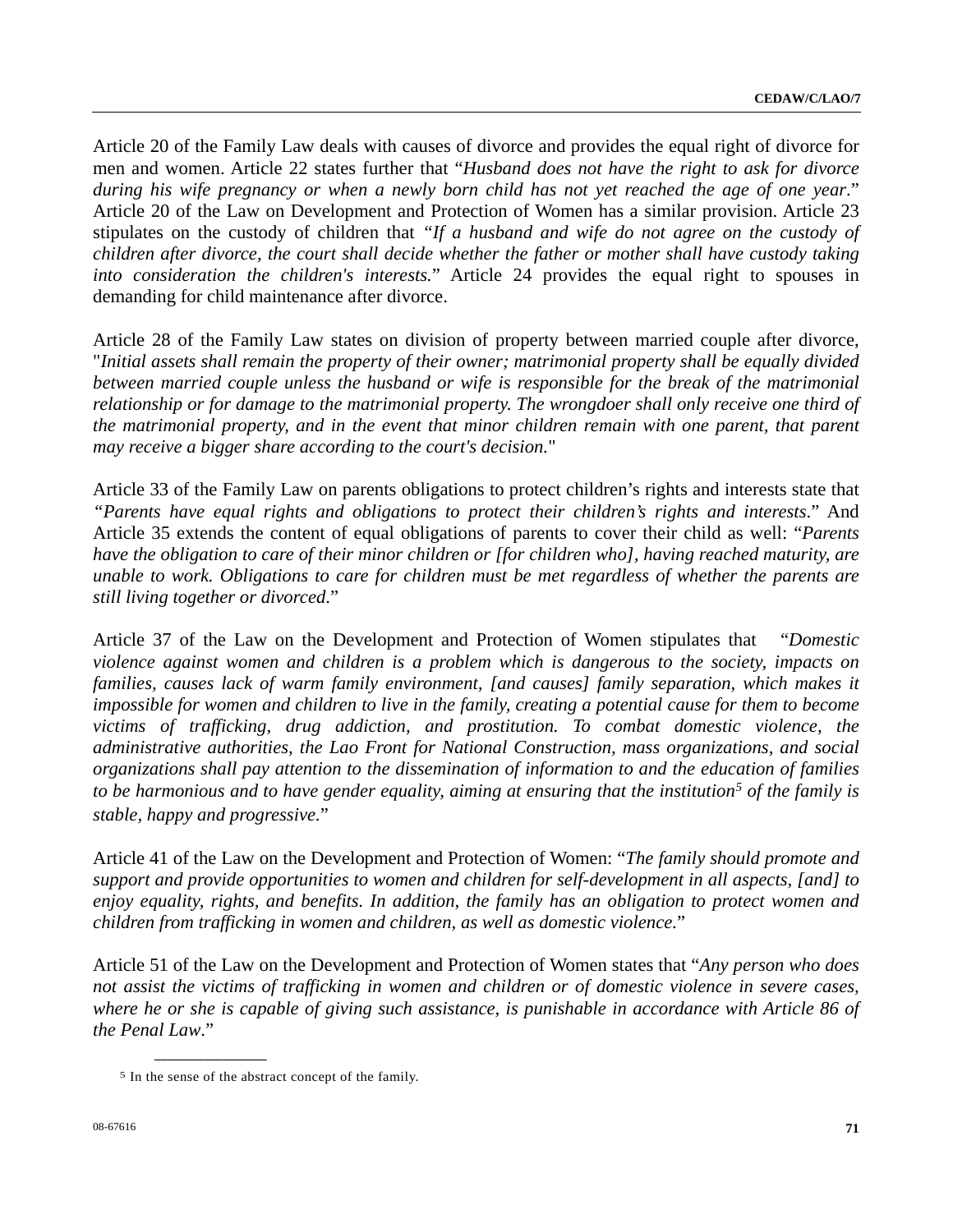Articles 35 and 37 of the Constitution of the Lao People's Democratic Republic (2003) provide for the equal rights between men and women in the political, economic, cultural, social and family affairs. Moreover, it is stipulated that attention shall be paid with regard to their legal rights and economic and social opportunities. This policy creates favorable conditions for the Lao people on deciding to have children or not and to adopt space birth of children according to the economic and social conditions of the spouse. Therefore, this policy contributes to improving the quality of life and ensures that the increase in population is stable and proportionate to the level of socio-economic development.

Article 14 of the Family Law mentions on spouses' right to engage in activities that "*the husband and wife have the right to engage in political, economic, cultural and social activities*." Article 15 states that "*the husband and wife have the right to choose either the husband's or the wife's family name or to keep their respective original family names*." Article 31 also stipulates that "*parents have the right to choose their children's names according to their preferences and upon mutual agreement. The children's family name shall be the same as their parents if the latter bear the same family name. If the parents have different family names, the children may use either their father's or mother's [family name]* with their parents' approval. In the event that agreement can not be reached, the children shall *use the family name determined by the court*." The equal rights of spouses on the property are also stated in Article 37 of the 2003 Constitution and are codified in Article 20 of the Law on Property (1990). Article 26 of the Family Law stipulates that "*matrimonial property refers to property acquired by the married couple in common during their marriage, except for personal items of low value. Each spouse has equal rights over matrimonial property regardless of who actually acquired the property. That is not matrimonial property owned by the husband or wife before their marriage or acquired through an inheritance or grant made specifically to the husband or the wife after marriage*." Article 27 of Family Law states that "*each spouse has equal rights over matrimonial property regardless of who actually acquired the property. Each spouse has the rights to use matrimonial property in accordance with the requirements of the family. However, both spouses must agree to any exercise of the right of usufruct or disposition in respect of matrimonial property*."

Article 6 of the Law on Heritage and Basis of Inheritance (1990) does not provides for the difference of rights between girls and boys in the inheritance of heritage. But the Law specifically states that "*relative of horizontal lineage older and younger brothers, sisters or, paternal uncles and aunts, maternal uncles and aunts or nephews and nieces have the right to inherit heritage if the owner of the heritage has no child, no spouse*." Article 43 of the same law grants the equal rights to men and women in appointing executors of will. Article 17 of Law on Development and Protection of Women specifically states on children's inheritance heritage that "*daughters and sons have equal rights to inherit heritage*."

## **Part 3: Conclusion, Issues and Obstacles, and Recommendations 3.1 Conclusion**

1. The Lao Government has always concerted all its efforts in the implementation of CEDAW in order to promote the advancement of women and protect the interests of the Lao women of all ethnic groups. The concerned units have been proactive in the implementation of CEDAW in accordance with the characteristics and the reality in the Lao PDR.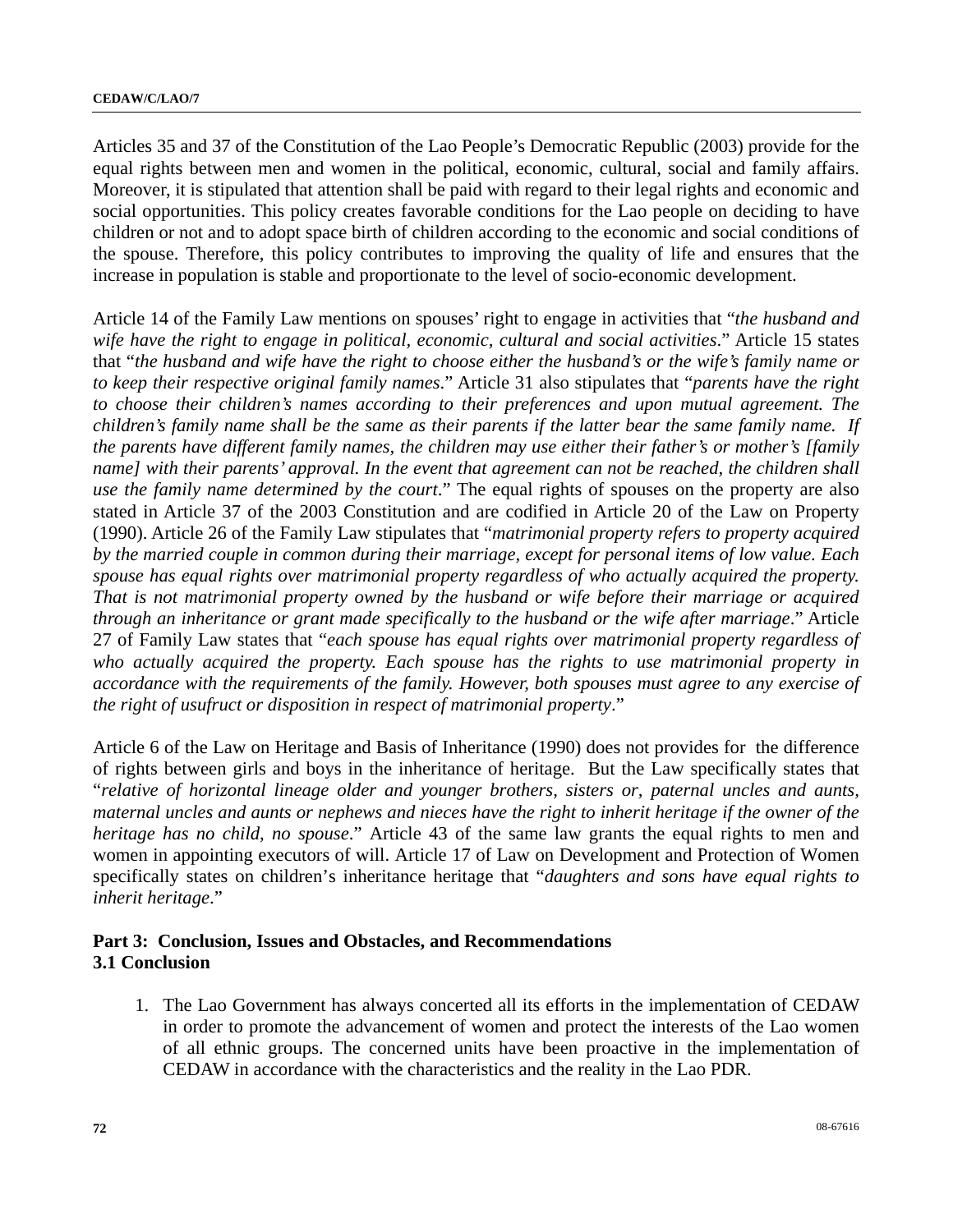- 2. The LWU and the CEDAW implementing mechanism, the LNCAW, have strengthened their capacity to integrate gender perspectives into all sectors. The strategic plan for gender mainstreaming and the advancement of women has been included in the national socioeconomic development plan.
- 3. The Constitution and a number of laws have been amended to bring attention to and compile with the rights of women. Trainings on how to fully incorporate and transpose CEDAW provisions into national legal processes have been conducted.
- 4. The education and public health sectors have been gradually improved. With regard to education, the literacy rate of mothers has increased. Girls, particularly in ethnic and remote areas are receiving better education. As for health, the maternal and infant mortality rate has decreased.
- 5. The role of women in the family and the society has increased. Women enjoy better protection of their rights, and have increased opportunities and favorable conditions for selfdevelopment. They are actively contributing to the development of the society.
- 6. More than ever, women are participating in decision-making at all levels of society. The electorate has chosen more women than ever before to the National Assembly. The government has appointed an increasing number of women to high-ranking positions.
- 7. The Government has adopted measures to enable women to have access to credit, poverty reduction funds and land. As a result, more women are engaging in business and taking on tasks related to the family's income generation.
- 8. The dissemination of CEDAW has been carried out through the media and meetings related to CEDAW. According to an assessment, officials of all levels have increased their awareness and understanding of CEDAW.

### **3.2 Issues and Obstacles:**

Although the Lao PDR has made progress in many aspects in the implementation of CEDAW, it has been faced with the following challenges:

- 1. Stereotype attitudes and detrimental traditions still exist in the society. These changes will require much more to find solutions.
- 2. The enforcement of laws concerning women is not strong enough as there remain loopholes between principles and practice.
- 3. The mechanisms for the advancement of women, especially concerning staff expertise and the limited budget, are not sufficiently strong.
- 4. Government officials have limited awareness and understanding of CEDAW and of gender mainstreaming.
- 5. Women have limited access to legal information, making it difficult to protect themselves about their legal rights.
- 6. Villagers, especially the poor, do not have the opportunities for self-development; they do not have access to the socio-economic services such as self-help funding, education, health care, etc.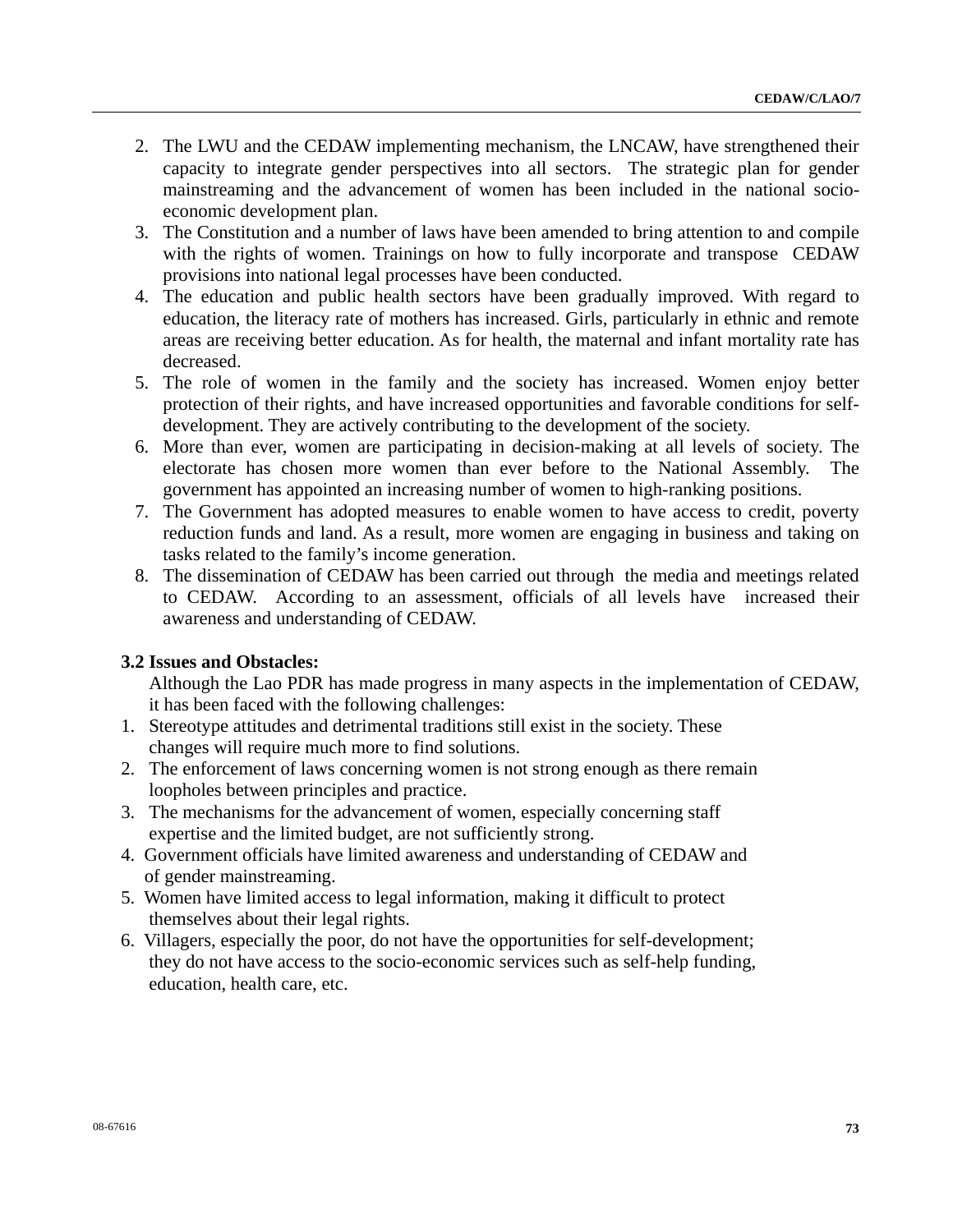#### **3.3 Recommendations**

- 1 Adopt measures and undertake activities to raise awareness of gender roles in the whole Lao society, aiming at bringing about change in behavior, the eradication of negative attitudes, inappropriate traditions and practices that treat one sex as being inferior to another.
- 2 Build capacity within all sectors at the central and local levels with regard to gender mainstreaming.
- 3 Design measures for law enforcement in reality. Create conducive factors for women to be able to access legal services.
- 4 Further improve the mechanisms and institutions engaged in the promotion of the advancement of women so that they can liaise with all sectors with regard to gender mainstreaming and the implementation of CEDAW.
- 5 Adopt measures to increase the participation of more women in development and decision making on the basis of equality with men so as to increase more women in the leaderships of all levels, from the central to local levels.
- 6 Organize training activities to raise awareness and understanding of CEDAW among Government officials of all levels.
- 7 Improve the methods of dissemination of information on CEDAW through media aimed at raising gender roles in development.
- 8 Continue to lift up the level of female education and to ensure that more girls attend school.
- 9 Facilitate the access by women, especially disadvantaged women to health care services.
- 10 Create employment for women, especially make the work of housemaids become an economic value.
- 11 Improve access by women to economic opportunities such as production capital, market information, production technologies, etc.
- 12. Develop capacity for the monitoring and reporting on the implementation of CEDAW.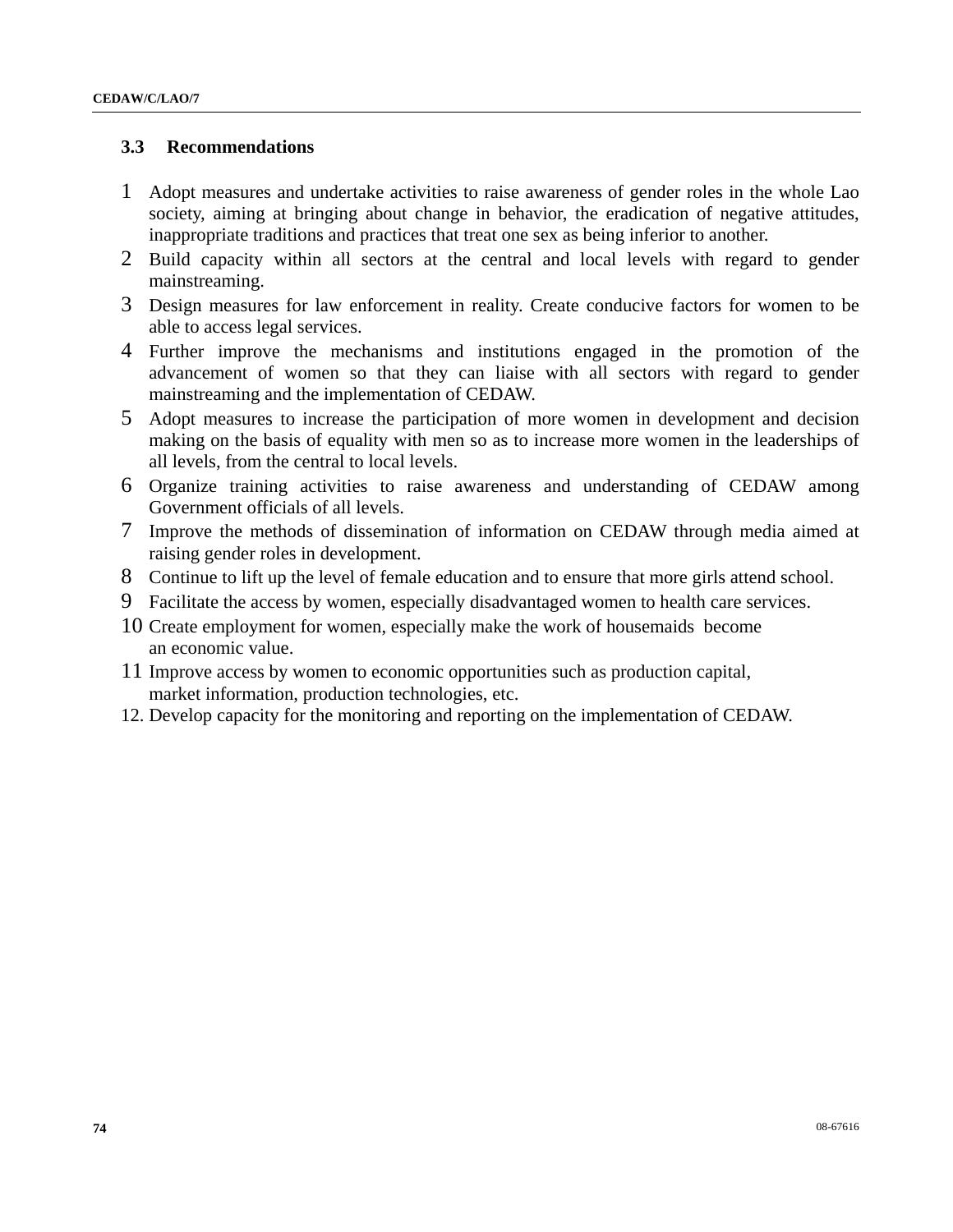## **ANNEX: Sex-Disaggregated Data**

**Table 1: Members of the National Assembly according to legislatures** 

| Elections                             | Total | Female       | Male         |
|---------------------------------------|-------|--------------|--------------|
| First legislature<br>$(1975-1989)$    | 54    | $4(8,8\%)$   | $41(91,2\%)$ |
| Second legislature<br>$(1989-1992)$   | 79    | $5(6,3\%)$   | 74(93,7%)    |
| Third legislature<br>$(1992-1997)$    | 85    | $8(9,4\%)$   | 77(90,6%)    |
| Fourth legislature<br>$(1997 - 2007)$ | 99    | $21(21,2\%)$ | 78(78,8%)    |
| Fifth legislature<br>$(2002-2007)$    | 109   | 25(22,9%)    | 84(77,1%)    |

Source: The National Assembly, 2007

### **Table 2: Gender Data on State and Village Leader as of 2006**

| Total number | Female       | Male          |
|--------------|--------------|---------------|
| 22           | $3(13,63\%)$ | 19 (86,3%)    |
| 27           | 6(22%)       | 21(78%)       |
| 156          | 23 (15%)     | 133 (85%)     |
| 304          | 43 (14%)     | 261 (86%)     |
| 17           | $\Omega$     | $17(100\%)$   |
|              |              |               |
| 29           | $\Omega$     | 29(100%)      |
| 529          | 93 (18%)     | 436 (82%)     |
| 576          | 141(24%)     | 435 (76%)     |
| 139          | $3(2,9\%)$   | $135(71,1\%)$ |
| 217          | $6(2,8\%)$   | 211 (97,2%)   |
| 10,292       | 132 (1%)     | 10160 (99%)   |
| 16,171       | 666(4%)      | 15,505(96%)   |
|              |              |               |

Source: PACSA, 2006

## **Table 3: The Ministry of Foreign Affairs' Officials posted abroad in 2006 (24 countries)**

| Description               | Total number | Female | Male |
|---------------------------|--------------|--------|------|
| <b>Diplomats</b>          | 124          | 22     | 102  |
| Ambassadors               | つつ           |        | 99   |
| Staff of international 03 |              | 01     | 02   |
| organizations             |              |        |      |
| <b>General Consuls</b>    |              | 01     | 04   |

Source: The Ministry of Foreign Affairs, 2007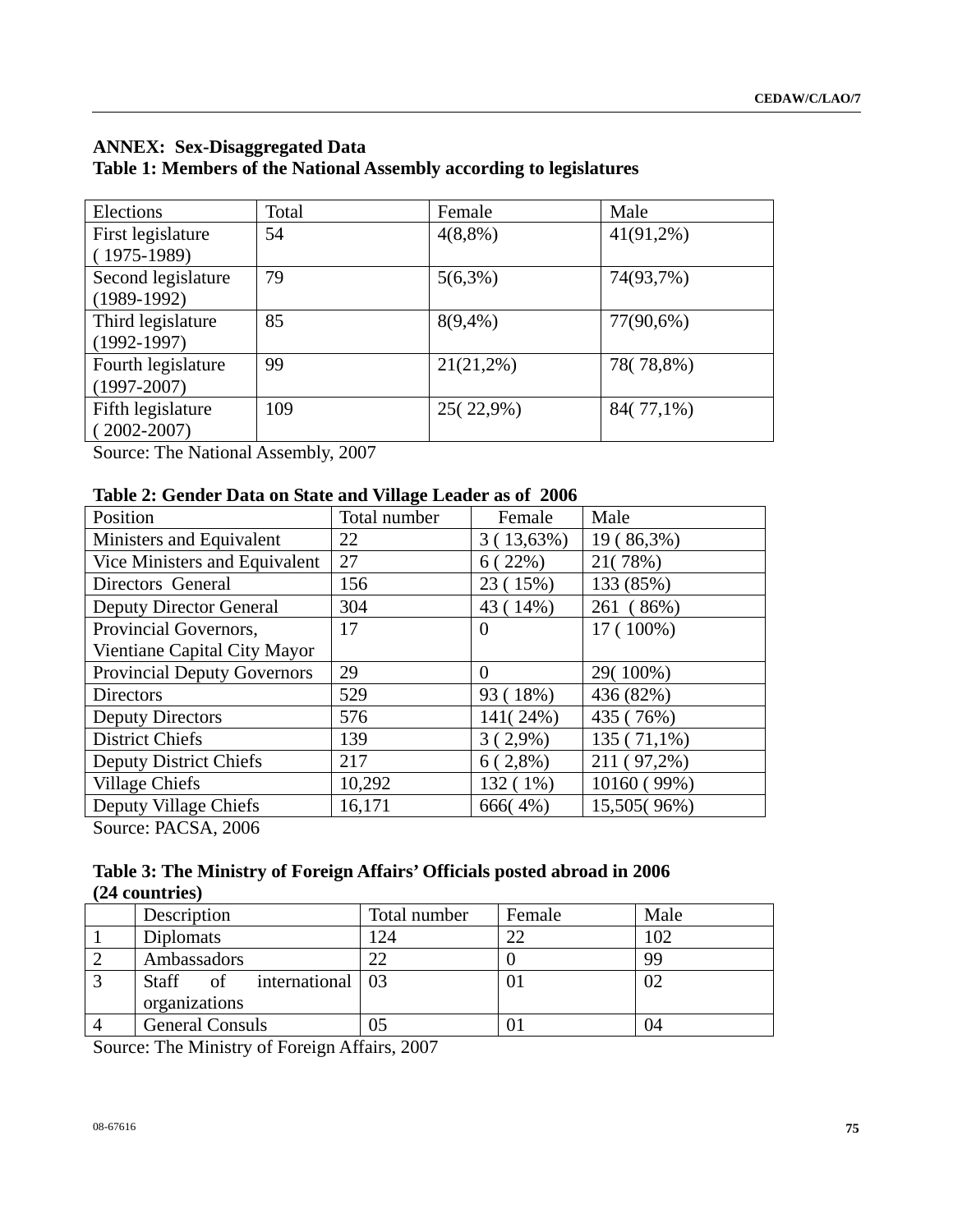| Urban/Rural Areas           |       | 6-10 years old |       | 11-15 years old |      |       |
|-----------------------------|-------|----------------|-------|-----------------|------|-------|
|                             | girls | boys           | Total | girls           | boys | total |
| Urban areas                 | 91    | 88             | 69    | 87              | 90   | 88    |
| Rural areas with roads      | 72    | 75             | 74    | 71              | 82   | 76    |
| without  <br>Rural<br>areas | 50    | 56             | 53    | 49              | 71   | 60    |
| roads                       |       |                |       |                 |      |       |
| Total                       | 7(,   | 73             | 72    | 70              | 82   | 76    |

## **Table 4: Enrollment of students aged 6-10 and 11-15 in the urban and rural areas**

Source: LECS, 2002-2003

### **Table 5: Number of Primary School Teachers in the Country, 2005-2006**

| Description          | Number |          |        | Percentage     |       |
|----------------------|--------|----------|--------|----------------|-------|
|                      | Total  | Female   | Male   | Female         | Male  |
| of<br>Total          | 27,776 | 12,999   | 14,777 | 46,79          | 53,21 |
| <b>Teachers</b>      |        |          |        |                |       |
| <b>Monk Teachers</b> | 29     | $\theta$ | 29     | $\overline{0}$ | 100   |
| Private              | 789    | 602      | 187    | 76,39          | 23,72 |
| <b>Teachers</b>      |        |          |        |                |       |
| Introductory         | 489    | 58       | 431    | 11,86          | 88.14 |
| <b>Teachers</b>      |        |          |        |                |       |
| <b>Teachers</b>      | 12,808 | 4,945    | 7,863  | 38,6           | 61,4  |
| Graduated            |        |          |        |                |       |
| under<br>the         |        |          |        |                |       |
| $11+1$<br>System     |        |          |        |                |       |
| and $8+3$<br>and     |        |          |        |                |       |
| without having       |        |          |        |                |       |
| undergone            |        |          |        |                |       |
| teacher training     |        |          |        |                |       |

Source: The Ministry of Education: Report 2005-2006

## **Table 6: Average Enrollment in Primary Schools, 2004-2005**

| Description                     | Total | Female | Male  |
|---------------------------------|-------|--------|-------|
| <b>Rate of Total Enrolments</b> | 124,9 | 119,2  | 130,4 |
|                                 | 66,4  | 65,2   | 67,1  |
| Net Enrolment of Children       |       |        |       |
| aged 6 years old                |       |        |       |
| Net Enrolments of Children,     | 83.9  | 81.2   | 86.5  |
| 6-10 years old.                 |       |        |       |
| Moving up to Higher Grades      | 72,4  | 73,4   | 71,5  |
| Repeating the same grades       | 18,3  | 17     | 19,3  |
| Dropout                         | 9,4   | 9.6    | 9,2   |

Source: The Ministry of Education: Report 2005-2006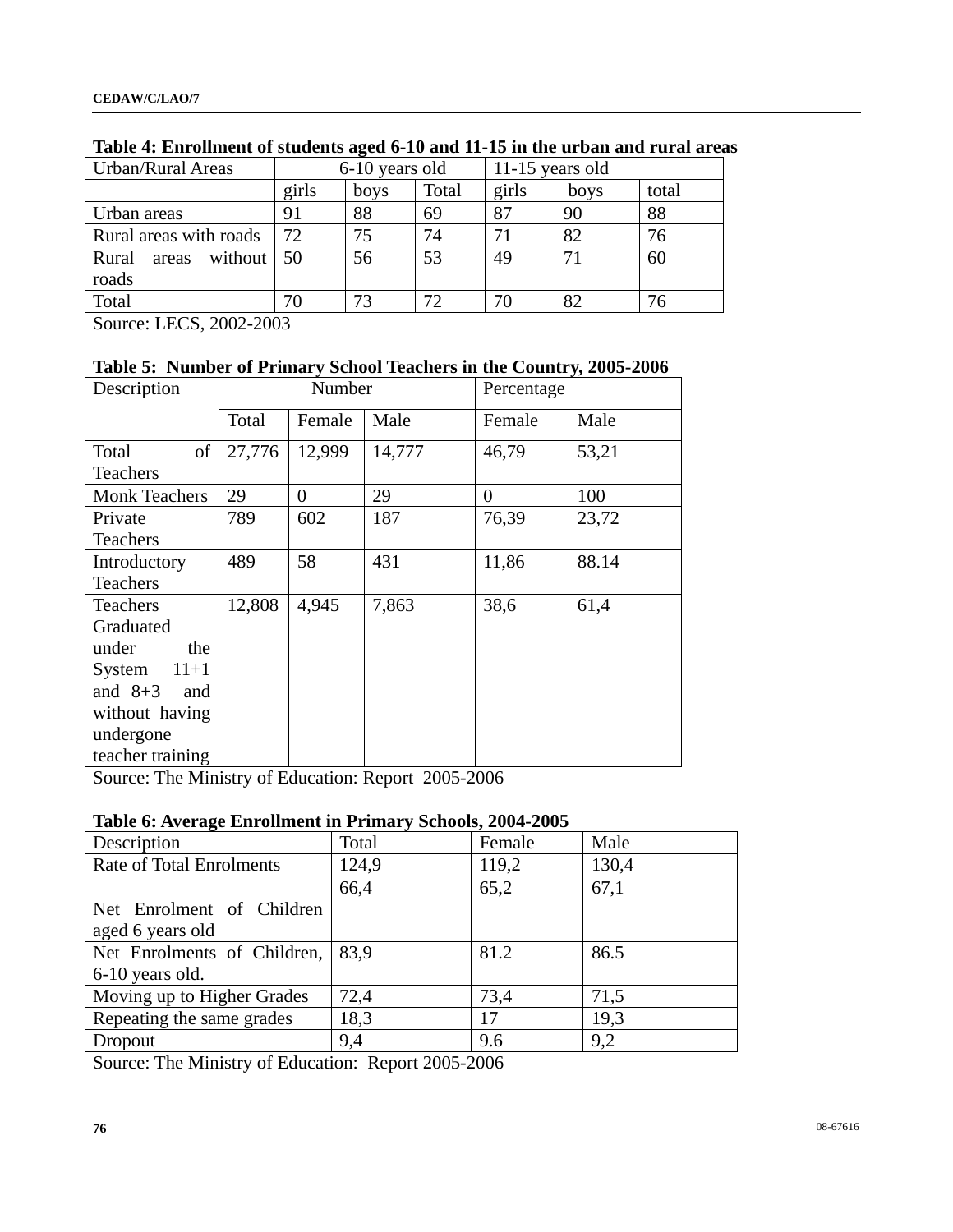| 56.37 |
|-------|
|       |
|       |
|       |
| 57,65 |
|       |
|       |
| 56,85 |
|       |

# **Table 7: Sex Disaggregated Number of Secondary School Students, 2004-2005**

# **Table 8: Rate of the Enrolment of Secondary School Students**

| Description      | Total | Female | Male |
|------------------|-------|--------|------|
| Lower            |       |        |      |
| Secondary        |       |        |      |
| School           |       |        |      |
| Net enrolment    | 51.7  | 46.2   | 57   |
| Moving<br>to     | 85    | 86.3   | 84   |
| higher grades    |       |        |      |
| Dropout          | 12    | 11,9   | 12,1 |
| Repeating<br>the | 3     | 1.8    | 3.9  |
| same grades      |       |        |      |
| Upper            |       |        |      |
| Secondary        |       |        |      |
| School           |       |        |      |
| Net enrolment    | 34.5  | 29.5   | 39.4 |
| Moving<br>to     | 88.8  | 91.0   | 87.1 |
| higher grades    |       |        |      |
| Dropout          | 9.6   | 8.1    | 10.7 |
| Repeating<br>the | 1.6   | 0.8    | 2.2  |
| same grades      |       |        |      |

Source: The Ministry of Education: Report 2005-2006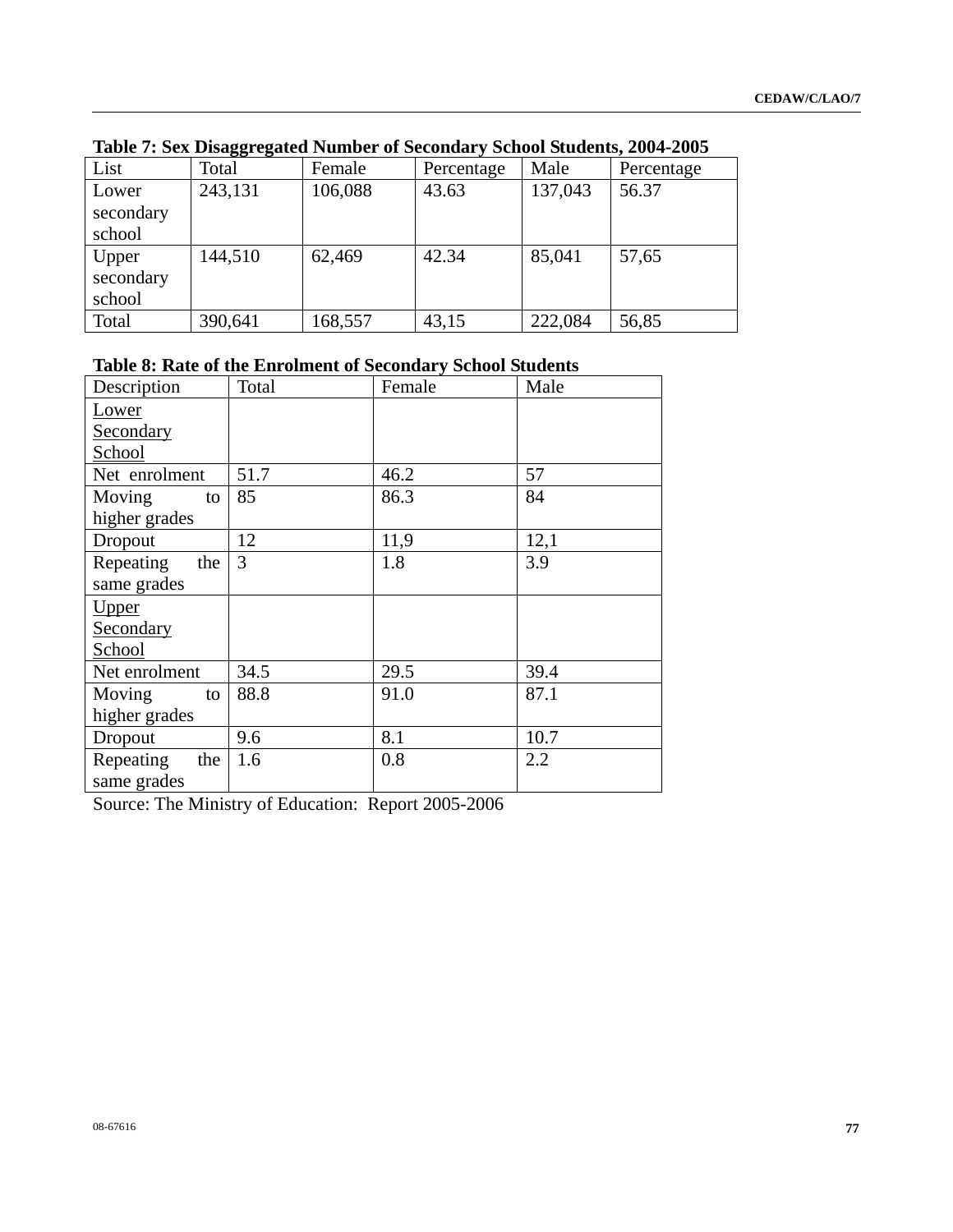| Tuble >+ Diduction of Concerts and Chrystolius and Concert, 4000 4000 |                    |        |        |        |            |
|-----------------------------------------------------------------------|--------------------|--------|--------|--------|------------|
| Educational                                                           | Number of students |        |        |        | Percentage |
| Institutions                                                          |                    |        |        |        |            |
|                                                                       |                    |        |        |        |            |
|                                                                       | Total              | Female | Male   | Female | Male       |
| National                                                              | 26,814             | 9,250  | 17,564 | 34,5   | 65,5       |
| University of Laos                                                    |                    |        |        |        |            |
| Champasack                                                            | 3,249              | 1.267  | 2.162  | 36,9   | 63,1       |
| University                                                            |                    |        |        |        |            |
| Souphanouvong                                                         | 2,042              | 726    | 1,316  | 35,6   | 64,4       |
| University                                                            |                    |        |        |        |            |
| Private Colleges                                                      | 15.126             | 6.883  | 8.243  | 45,5   | 54,5       |
| Others                                                                | 1,436              | 650    | 786    | 45,3   | 54,7       |
| Total                                                                 | 488.847            | 18,776 | 30,071 | 38,4   | 61,6       |

### **Table 9: Students of Colleges and Universities and Colleges, 2005-2006**

Source: The Ministry of Education: Report 2005-2006

#### **Table 10: Students of the National University of Laos, 2005-2006**

| Grade            | Total  | Women | Percentage | Men    | Percentage |
|------------------|--------|-------|------------|--------|------------|
| Master degree    | 109    | 23    |            | 86     | 79         |
| Graduate diploma | 2148   | 62    | 42         | 86     | 58         |
| Bachelor         | 20,622 | 8,155 | 39         | 12,467 | 61         |
| Diploma          | 6,192  | .095  | 17         | 5,097  | 83         |
| Total            | 27,071 | 9,335 | 34,48      | 7,736  | 65,52      |

Source: The Ministry of Education: Report 2005-2006

#### **Table 11: Illiteracy rates as disaggregated according to age and sex**

|             | $\overline{a}$ . Because the set of $\overline{a}$ |           |
|-------------|----------------------------------------------------|-----------|
| Sex         | Age 15-34                                          | Age 35-49 |
| Female      | 25,88%                                             | 35,7%     |
| Male        | 13,54%                                             | 17,25%    |
| Combination | 19,78%                                             | 26,49%    |

Source: Census, 2005

# **Table 12: Enrollment of children aged 6-10 and 11-15 years**

| Region                                       | Male                                 | Female | Total |  |  |  |  |
|----------------------------------------------|--------------------------------------|--------|-------|--|--|--|--|
|                                              | Net enrollment of children aged 6-10 |        |       |  |  |  |  |
| Northern part                                | 67                                   | 61     | 64    |  |  |  |  |
| Central part                                 | 78                                   | 78     | 78    |  |  |  |  |
| Southern part                                | 73                                   | 69     |       |  |  |  |  |
| Net enrollment of children aged 11-15        |                                      |        |       |  |  |  |  |
| Northern part                                | 80                                   | 63     |       |  |  |  |  |
| Central part                                 | 86                                   | 77     | 82    |  |  |  |  |
| Southern part                                | 75                                   | 66     |       |  |  |  |  |
| $\alpha$ $\alpha$ $\alpha$ $\alpha$ $\alpha$ |                                      |        |       |  |  |  |  |

Source: LECS, 2002-2003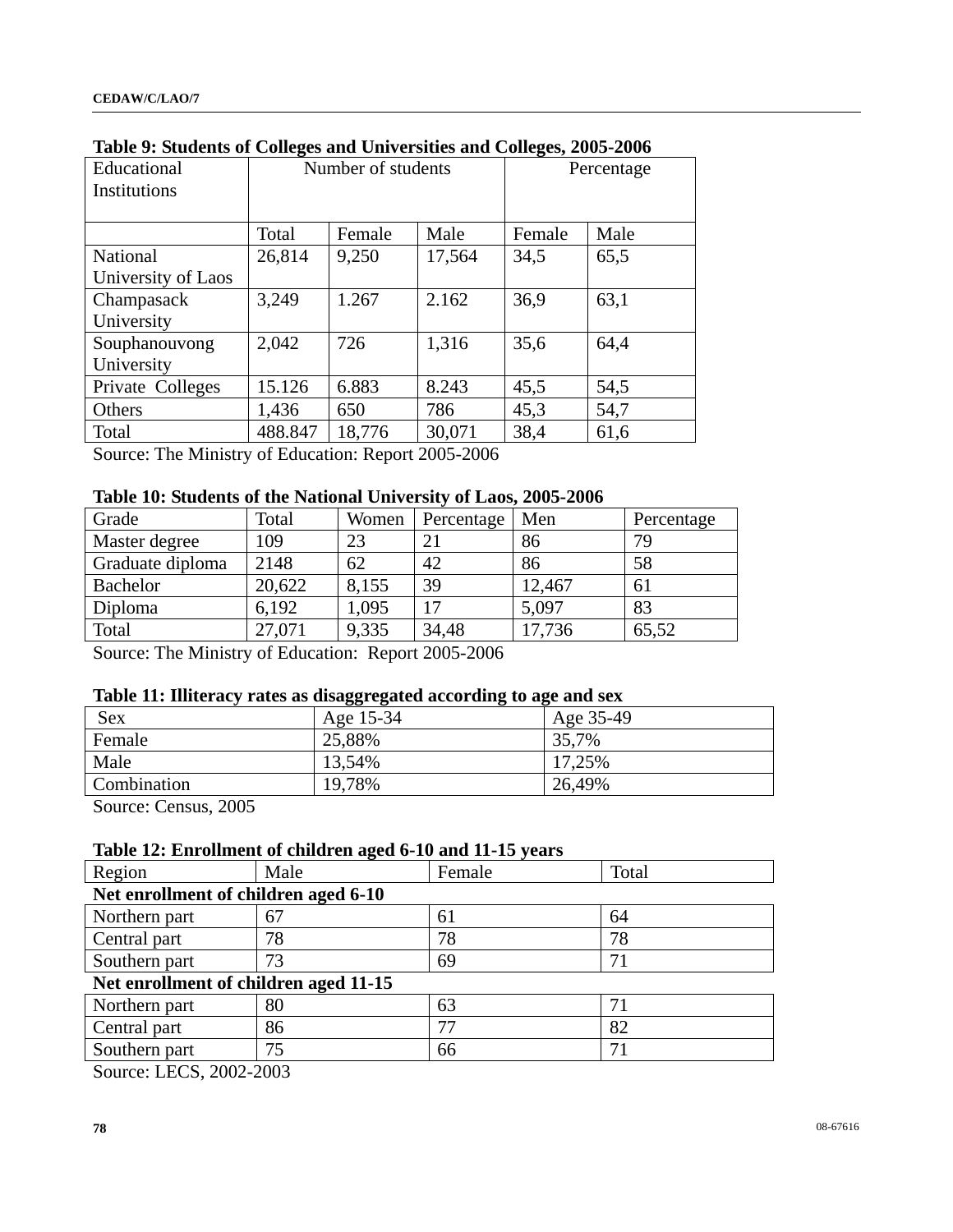| Code | of<br>Types             | <b>Employees</b> | Women $(\%)$ | $Men(\% )$ |
|------|-------------------------|------------------|--------------|------------|
|      | Employees               |                  |              |            |
| 01   | Government              | 168 388          | 31           | 69         |
| 02   | <b>State Enterprise</b> | 11 4 4 6         | 33           | 67         |
| 03   | State-Private           | 121 786          | 40           | 60         |
| 04   | Private                 | 19486            | 27           | 73         |
| 05   | <b>Employers</b>        | 7210             | 31           | 69         |
| 06   | <b>Own Business</b>     | 1 149 906        | 32           | 68         |
| 07   | Work<br>Family          | 1 260 671        | 71           | 29         |
|      | without                 |                  |              |            |
|      | Payment                 |                  |              |            |
|      | Total                   | 2738893          | 50           | 50         |

### **Table 13: Employees as classified into 7 Groups**

Source: Census, 2005

## **Table 14: Direct employment by export and sex (2002-2004)**

| <b>Exports</b>     | Direct employment | Women $(\%)$     | Women   | Men     |
|--------------------|-------------------|------------------|---------|---------|
|                    | total)            |                  |         |         |
| Agriculture and    | 227.000           | 50               | 138.500 | 138.500 |
| forestry           |                   | (approximate)    |         |         |
| products           |                   |                  |         |         |
| in<br>Lao labour   | 250.000           | 55               | 137.500 | 137.500 |
| Thailand           |                   |                  |         |         |
| Cloths             | 26.000            | 80               | 20.800  | 5.200   |
|                    |                   |                  |         |         |
| Wood products      | 20.000            | 10 (approximate) | 2.000   | 18.000  |
| Handicrafts        | 20.000            | 70 (approximate) | 14.000  | 6.000   |
| Foreign tourists   | 18.000            | 50               | 9.000   | 9.000   |
| Total              | 611.000           |                  | 321.800 | 289.200 |
| $($ percentage $)$ |                   |                  | 52,7)   | (47,3)  |

Source: 3<sup>rd</sup> National Human Development Report: International Trade and Human Development, 2006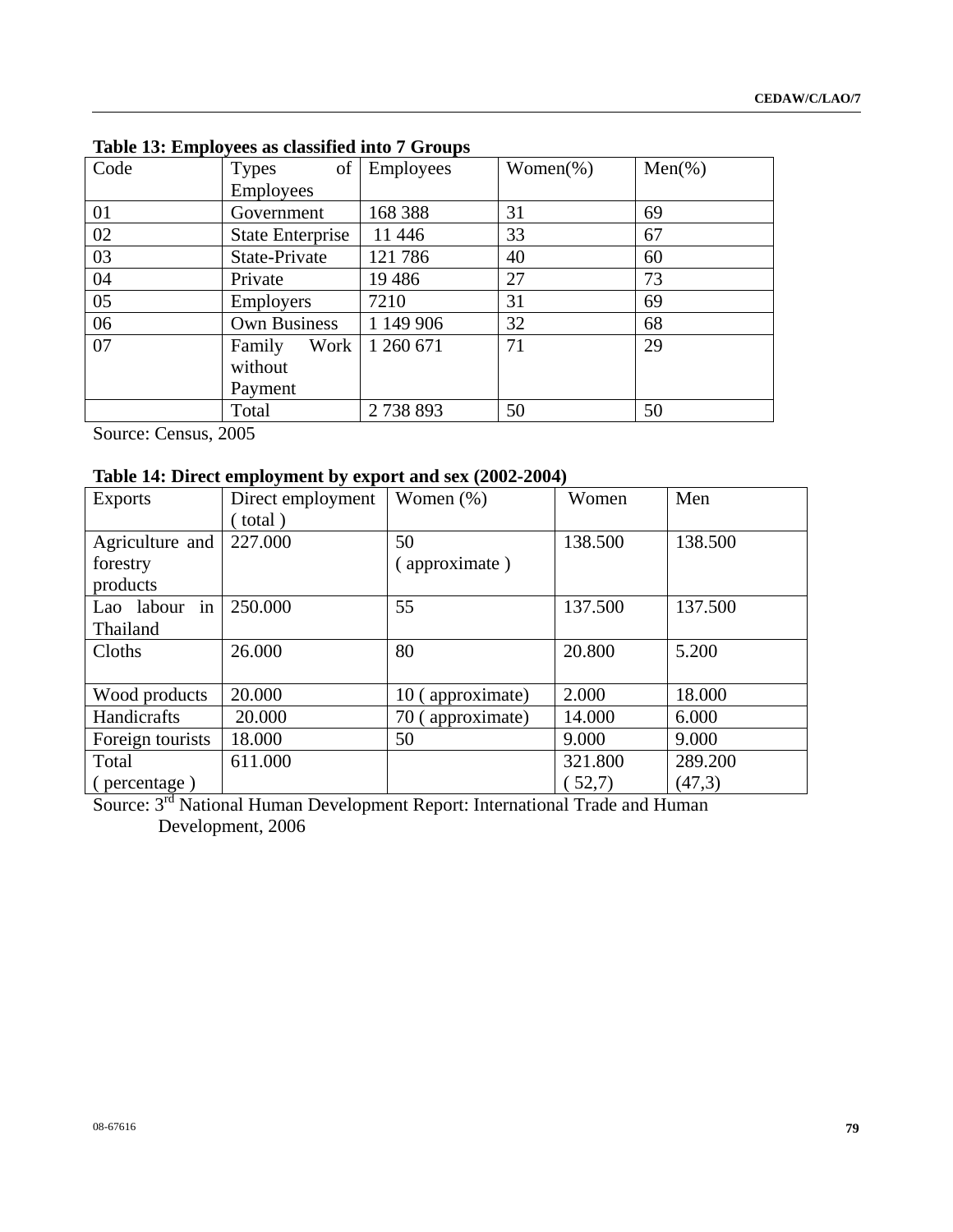| rabic 10; rumber of business icaucrs in the L |                |                |                |
|-----------------------------------------------|----------------|----------------|----------------|
| Type of Business                              | Men            | Women          | Total          |
| Executive Committee of the National           | 15             | 3              | 18             |
| Chamber of Commerce and Industry              |                |                |                |
| <b>Garment and Textile Association</b>        | 44             | 22             | 66             |
|                                               |                |                |                |
| Lao HandicraftAssociation                     | 39             | 60             | 99             |
| Lao Food and Utilities Group                  | 43             | 17             | 60             |
| Lao Construction Materials Group              | 24             | 8              | 32             |
| <b>Assembly Industries Association</b>        | 17             | $\overline{0}$ | 17             |
| Vehicle Spare Parts Group                     | 45             | 12             | 57             |
| <b>Pharmaceutical Group</b>                   | 14             | 3              | 17             |
| <b>Hotels and Restaurants Association</b>     | 31             | 12             | 43             |
| Fuel and Gas Group                            | 17             | $\overline{2}$ | 19             |
| Coffee Exporters' Association                 | 16             | $\overline{2}$ | 18             |
| Lao Wood Products                             | 10             | $\overline{2}$ | 12             |
| <b>Agriculture Processing Group</b>           | 11             | 1              | 12             |
| Electricity Construction and Installation     | $\overline{7}$ | $\theta$       | $\overline{7}$ |
| Group                                         |                |                |                |
| Salt Manufacturers' Group                     | 5              | $\Omega$       | $\overline{7}$ |
| <b>Construction Business Group</b>            | 35             | $\mathbf{1}$   | 36             |
| <b>Furniture Group</b>                        | 17             | 12             | 29             |
| Processing Industry Group                     | 27             | 2              | 29             |

**Table 15: Number of business leaders in the Lao PDR** 

Source: Lao National Chamber of Commerce and Industry, 2006

## **Table 16: number of giving birth at different places in 2004 and 2005**

|              | Description                                                     | Number of persons giving |
|--------------|-----------------------------------------------------------------|--------------------------|
|              |                                                                 | births                   |
|              | Women giving births to children at hospital                     | 41.521                   |
| 2            | Women giving births to children at home without                 | 36.066                   |
|              | the assistance of midwives                                      |                          |
| 3            | Women giving births to children at home with the $\vert$ 36.578 |                          |
|              | assistance of midwives                                          |                          |
| Total number |                                                                 | 114.165                  |

Source: The Ministry of Public Health's statistics 2004-2005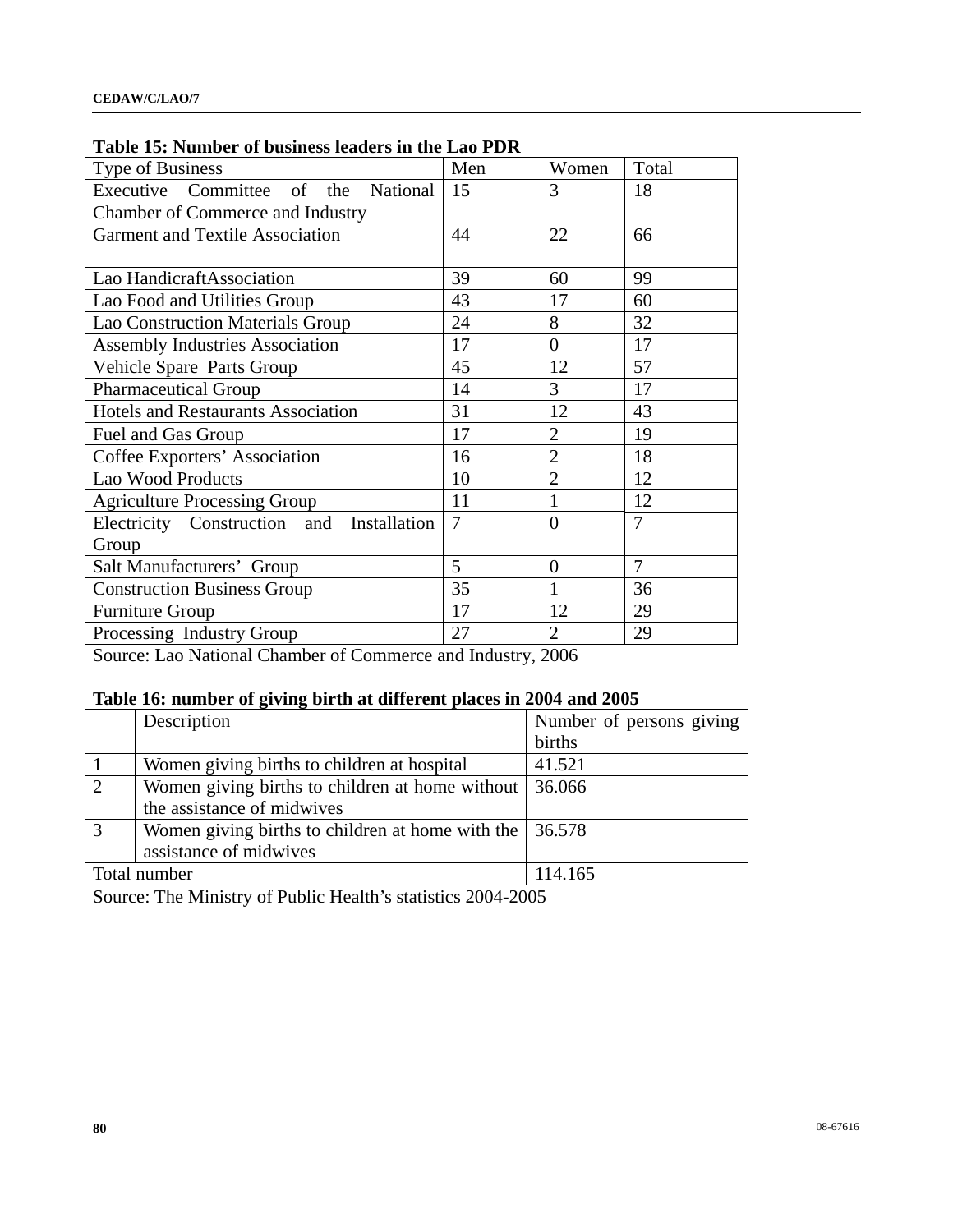|                | Table 17. Hilliumzativn rates                      |            |
|----------------|----------------------------------------------------|------------|
|                | Description                                        | Percentage |
|                | Polio vaccination                                  | 39%        |
| 2              | Vaccination against tetanus, diphtheria, pertussis | 38%        |
| $\overline{3}$ | Measles vaccination                                | 31%        |
| $\overline{4}$ | Vaccination against tuberculosis                   | 51%        |
|                | Vaccination against female tetanus (15-49 years)   | 25%        |
| 6              | Vaccination against maternal tetanus               | 27%        |

#### **Table 17: Immunization rates**

Source: The Ministry of Public Health's statistics, 2005

### **Table 18: villages, families and individual using impregnated bed nets**

| Description                                   | Number of villages |
|-----------------------------------------------|--------------------|
| Villages using impregnated bed nets           | 19.831             |
| House holds using impregnated bed nets        | 514.790            |
| Individuals protected by impregnated bed nets | 3.326.747          |

Source: The Ministry of Public Health's statistics, 2004 and 2005

#### **Table 19: women using family planning**

|                 | Methods of family planning    | quantity   |
|-----------------|-------------------------------|------------|
|                 | Using the pills (combination) | 236.509    |
| 2               | Using the pills $(single)$    | 132.350    |
| $\overline{3}$  | Using injection               | 132.552    |
| $\overline{4}$  | Using condoms                 | 180.552    |
| $5\overline{)}$ | UD(ultra device)              | 78.249     |
| 6               | Sterilization                 | 1.667      |
| Total           |                               | 662.829    |
|                 | ___                           | ---- ----- |

Source: The Ministry of Public Health's statistics, 2004 and 2005

## **Table 20: Statistics of participants of various forms of sport in 2005**

| Type of sport         | Men | Women |
|-----------------------|-----|-------|
| Football              | 391 | 140   |
| Volleyball            | 175 | 127   |
| Table tennis          | 66  | 40    |
| Lao boxing            | 69  |       |
| Cycling               | 24  | 18    |
| Tennis                | 40  | 19    |
| Swimming              | 19  | 15    |
| Taekwondo             | 67  | 62    |
| Beach/sand volleyball | 15  | 9     |
| Total                 | 866 | 430   |

Source: The National Sports Committee, 2006